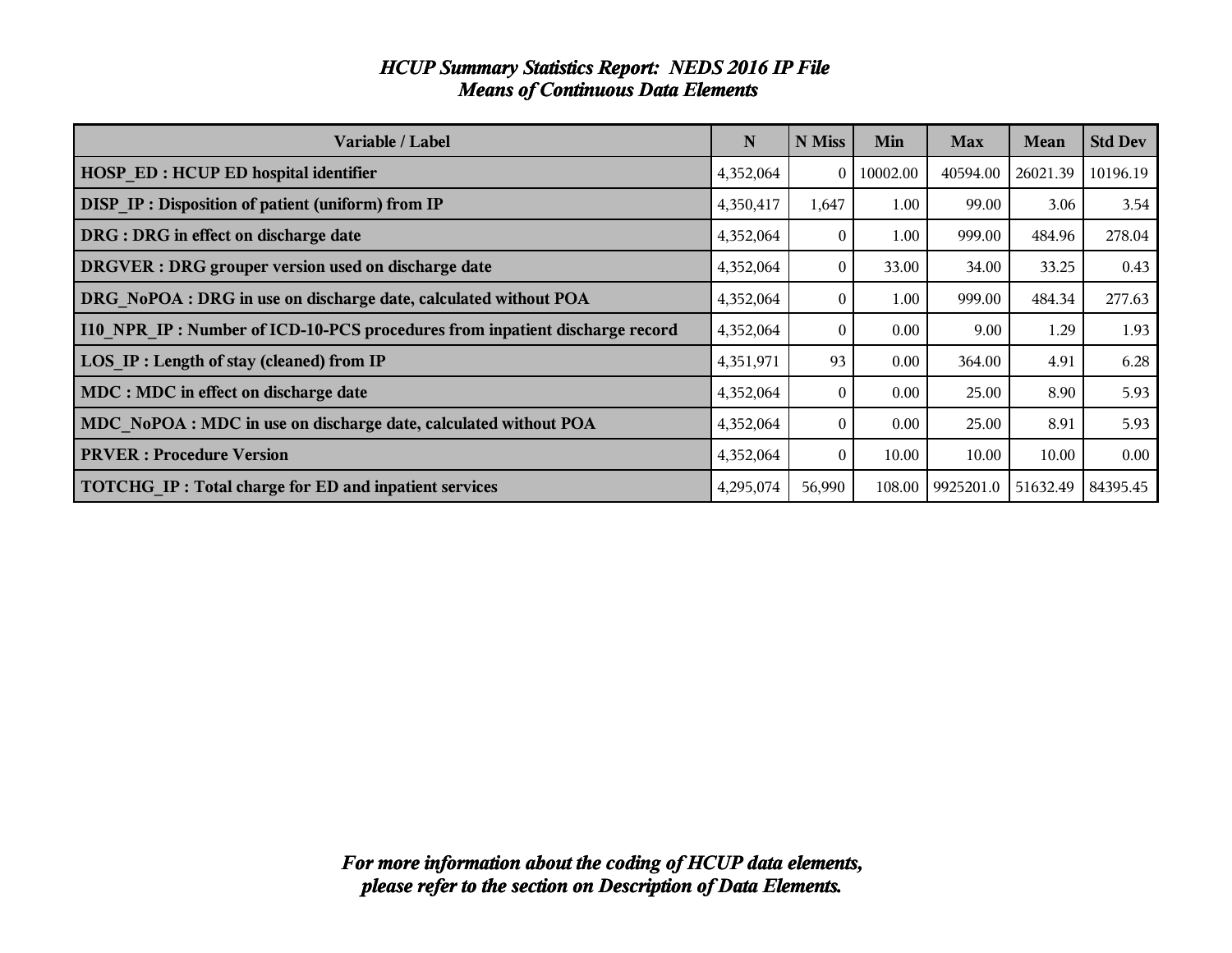| <b>DISP IP</b>                            | Frequency | <b>Percent</b> |
|-------------------------------------------|-----------|----------------|
| $\therefore$ Missing                      | 1,319     | 0.03           |
| .A: Invalid                               | 328       | 0.01           |
| 1: Discharged to home or self care        | 2,649,195 | 60.87          |
| 2: Transfer: short-term hospital          | 102,469   | 2.35           |
| 5: Transfer: other type of facility       | 836,453   | 19.22          |
| 6: Home health care                       | 561,185   | 12.89          |
| 7: Against medical advice                 | 86,731    | 1.99           |
| 20: Died in hospital                      | 114,267   | 2.63           |
| 99: Discharged alive, destination unknown | 117       | 0.00           |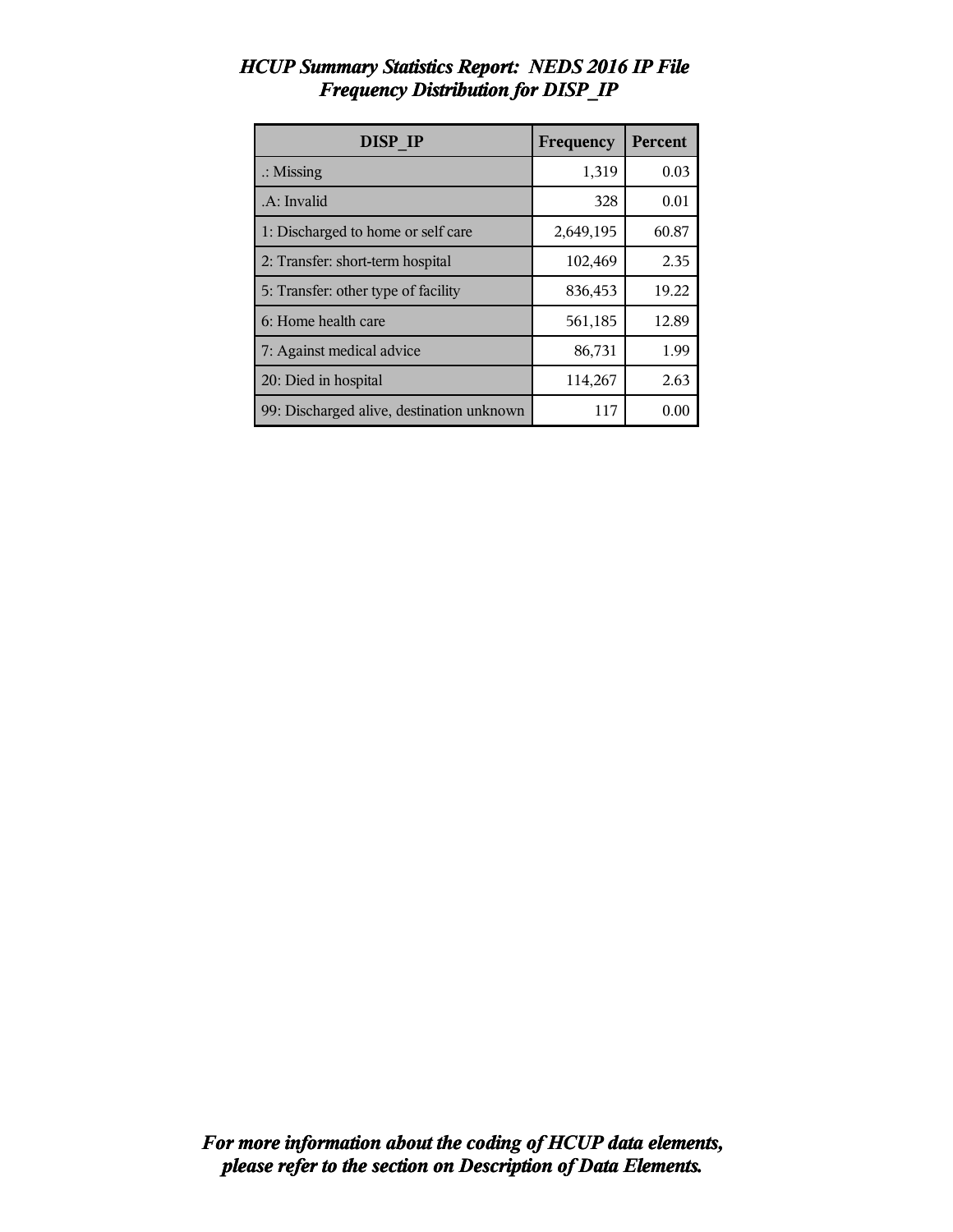| <b>DRG</b>                                                               | Frequency | Percent |
|--------------------------------------------------------------------------|-----------|---------|
| 1: HEART TRANSPLANT OR IMPLANT OF HEART ASSIST SYSTEM W MCC              | 288       | 0.01    |
| 2: HEART TRANSPLANT OR IMPLANT OF HEART ASSIST SYSTEM W/O MCC            | 20        | 0.00    |
| 3: ECMO OR TRACH W MV >96 HRS OR PDX EXC FACE, MOUTH & NECK W MAJ O.R.   | 8,052     | 0.19    |
| 4: TRACH W MV >96 HRS OR PDX EXC FACE, MOUTH & NECK W/O MAJ O.R.         | 6,651     | 0.15    |
| 5: LIVER TRANSPLANT W MCC OR INTESTINAL TRANSPLANT                       | 197       | 0.00    |
| 6: LIVER TRANSPLANT W/O MCC                                              | 24        | 0.00    |
| 7: LUNG TRANSPLANT                                                       | 16        | 0.00    |
| 8: SIMULTANEOUS PANCREAS/KIDNEY TRANSPLANT                               | $\leq 10$ | $***$   |
| 11: TRACHEOSTOMY FOR FACE, MOUTH & NECK DIAGNOSES W MCC                  | 475       | 0.01    |
| 12: TRACHEOSTOMY FOR FACE, MOUTH & NECK DIAGNOSES W CC                   | 209       | 0.00    |
| 13: TRACHEOSTOMY FOR FACE, MOUTH & NECK DIAGNOSES W/O CC/MCC             | 91        | 0.00    |
| 14: ALLOGENEIC BONE MARROW TRANSPLANT                                    | 41        | 0.00    |
| 16: AUTOLOGOUS BONE MARROW TRANSPLANT W CC/MCC                           | 30        | 0.00    |
| 20: INTRACRANIAL VASCULAR PROCEDURES W PDX HEMORRHAGE W MCC              | 999       | 0.02    |
| 21: INTRACRANIAL VASCULAR PROCEDURES W PDX HEMORRHAGE W CC               | 353       | 0.01    |
| 22: INTRACRANIAL VASCULAR PROCEDURES W PDX HEMORRHAGE W/O CC/MCC         | 114       | 0.00    |
| 23: CRANIO W MAJOR DEV IMPL/ACUTE COMPLEX CNS PDX W MCC OR CHEMO IMPLANT | 4,338     | 0.10    |
| 24: CRANIO W MAJOR DEV IMPL/ACUTE COMPLEX CNS PDX W/O MCC                | 1,469     | 0.03    |
| 25: CRANIOTOMY & ENDOVASCULAR INTRACRANIAL PROCEDURES W MCC              | 6,926     | 0.16    |
| 26: CRANIOTOMY & ENDOVASCULAR INTRACRANIAL PROCEDURES W CC               | 2,368     | 0.05    |
| 27: CRANIOTOMY & ENDOVASCULAR INTRACRANIAL PROCEDURES W/O CC/MCC         | 1,484     | 0.03    |
| 28: SPINAL PROCEDURES W MCC                                              | 818       | 0.02    |
| 29: SPINAL PROCEDURES W CC OR SPINAL NEUROSTIMULATORS                    | 1,187     | 0.03    |
| 30: SPINAL PROCEDURES W/O CC/MCC                                         | 368       | 0.01    |
| 31: VENTRICULAR SHUNT PROCEDURES W MCC                                   | 558       | 0.01    |
| 32: VENTRICULAR SHUNT PROCEDURES W CC                                    | 867       | 0.02    |
| 33: VENTRICULAR SHUNT PROCEDURES W/O CC/MCC                              | 287       | 0.01    |
| 34: CAROTID ARTERY STENT PROCEDURE W MCC                                 | 146       | 0.00    |
| 35: CAROTID ARTERY STENT PROCEDURE W CC                                  | 245       | 0.01    |
| 36: CAROTID ARTERY STENT PROCEDURE W/O CC/MCC                            | 97        | 0.00    |
| 37: EXTRACRANIAL PROCEDURES W MCC                                        | 654       | 0.02    |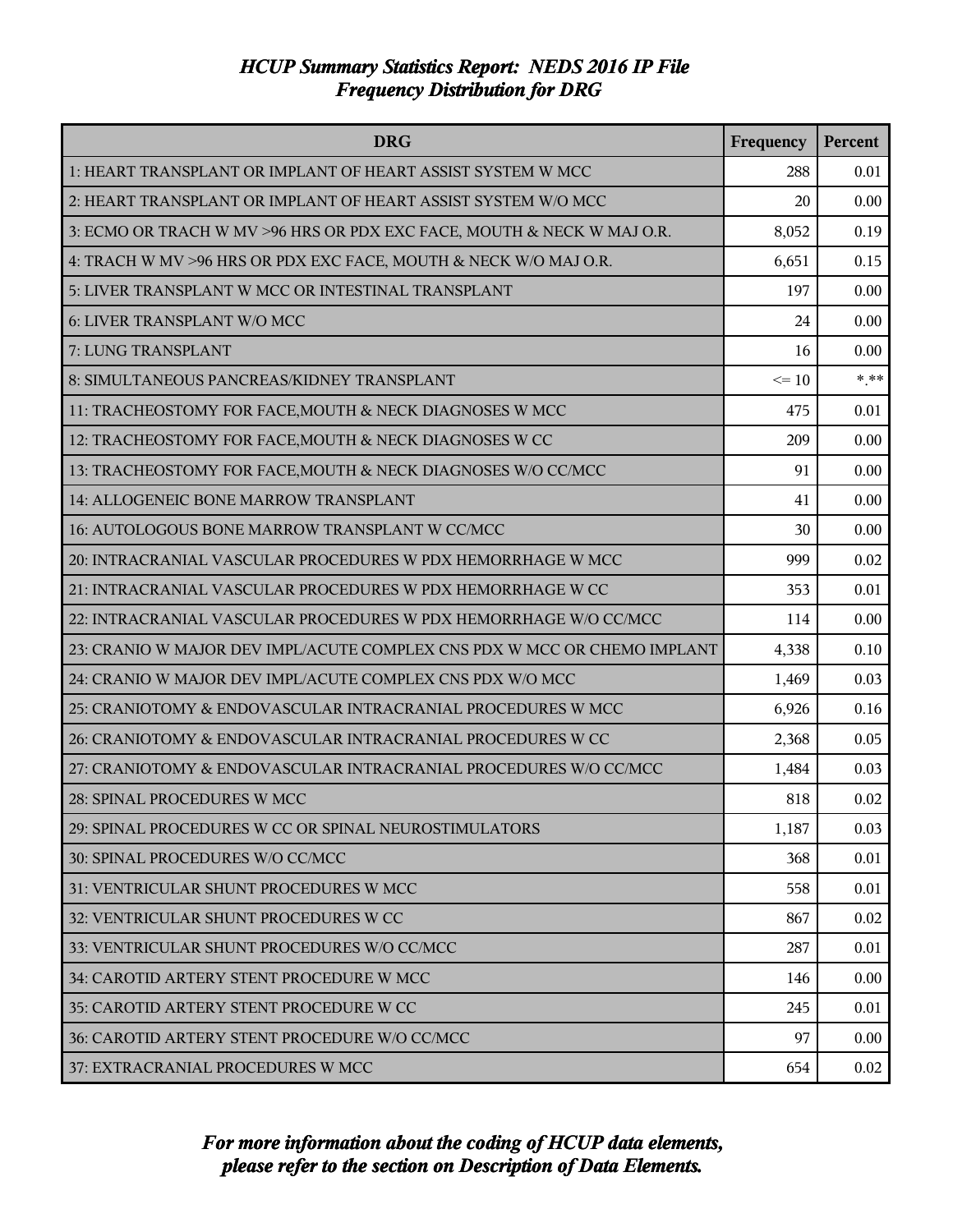| <b>DRG</b>                                                               | Frequency | Percent |
|--------------------------------------------------------------------------|-----------|---------|
| 38: EXTRACRANIAL PROCEDURES W CC                                         | 1,167     | 0.03    |
| 39: EXTRACRANIAL PROCEDURES W/O CC/MCC                                   | 749       | 0.02    |
| 40: PERIPH/CRANIAL NERVE & OTHER NERV SYST PROC W MCC                    | 1,615     | 0.04    |
| 41: PERIPH/CRANIAL NERVE & OTHER NERV SYST PROC W CC OR PERIPH NEUROSTIM | 1,903     | 0.04    |
| 42: PERIPH/CRANIAL NERVE & OTHER NERV SYST PROC W/O CC/MCC               | 675       | 0.02    |
| 52: SPINAL DISORDERS & INJURIES W CC/MCC                                 | 476       | 0.01    |
| 53: SPINAL DISORDERS & INJURIES W/O CC/MCC                               | 234       | 0.01    |
| 54: NERVOUS SYSTEM NEOPLASMS W MCC                                       | 5,997     | 0.14    |
| 55: NERVOUS SYSTEM NEOPLASMS W/O MCC                                     | 2,976     | 0.07    |
| 56: DEGENERATIVE NERVOUS SYSTEM DISORDERS W MCC                          | 4,207     | 0.10    |
| 57: DEGENERATIVE NERVOUS SYSTEM DISORDERS W/O MCC                        | 13,613    | 0.31    |
| 58: MULTIPLE SCLEROSIS & CEREBELLAR ATAXIA W MCC                         | 443       | 0.01    |
| 59: MULTIPLE SCLEROSIS & CEREBELLAR ATAXIA W CC                          | 1,979     | 0.05    |
| 60: MULTIPLE SCLEROSIS & CEREBELLAR ATAXIA W/O CC/MCC                    | 2,672     | 0.06    |
| 61: ACUTE ISCHEMIC STROKE W USE OF THROMBOLYTIC AGENT W MCC              | 2,198     | 0.05    |
| 62: ACUTE ISCHEMIC STROKE W USE OF THROMBOLYTIC AGENT W CC               | 5,184     | 0.12    |
| 63: ACUTE ISCHEMIC STROKE W USE OF THROMBOLYTIC AGENT W/O CC/MCC         | 1,237     | 0.03    |
| 64: INTRACRANIAL HEMORRHAGE OR CEREBRAL INFARCTION W MCC                 | 29,172    | 0.67    |
| 65: INTRACRANIAL HEMORRHAGE OR CEREBRAL INFARCTION W CC OR TPA IN 24 HRS | 49,012    | 1.13    |
| 66: INTRACRANIAL HEMORRHAGE OR CEREBRAL INFARCTION W/O CC/MCC            | 19,918    | 0.46    |
| 67: NONSPECIFIC CVA & PRECEREBRAL OCCLUSION W/O INFARCT W MCC            | 299       | 0.01    |
| 68: NONSPECIFIC CVA & PRECEREBRAL OCCLUSION W/O INFARCT W/O MCC          | 1,435     | 0.03    |
| 69: TRANSIENT ISCHEMIA                                                   | 23,267    | 0.53    |
| 70: NONSPECIFIC CEREBROVASCULAR DISORDERS W MCC                          | 5,342     | 0.12    |
| 71: NONSPECIFIC CEREBROVASCULAR DISORDERS W CC                           | 6,176     | 0.14    |
| 72: NONSPECIFIC CEREBROVASCULAR DISORDERS W/O CC/MCC                     | 2,261     | 0.05    |
| 73: CRANIAL & PERIPHERAL NERVE DISORDERS W MCC                           | 3,021     | 0.07    |
| 74: CRANIAL & PERIPHERAL NERVE DISORDERS W/O MCC                         | 11,870    | 0.27    |
| 75: VIRAL MENINGITIS W CC/MCC                                            | 1,024     | 0.02    |
| 76: VIRAL MENINGITIS W/O CC/MCC                                          | 1,769     | 0.04    |
| 77: HYPERTENSIVE ENCEPHALOPATHY W MCC                                    | 882       | 0.02    |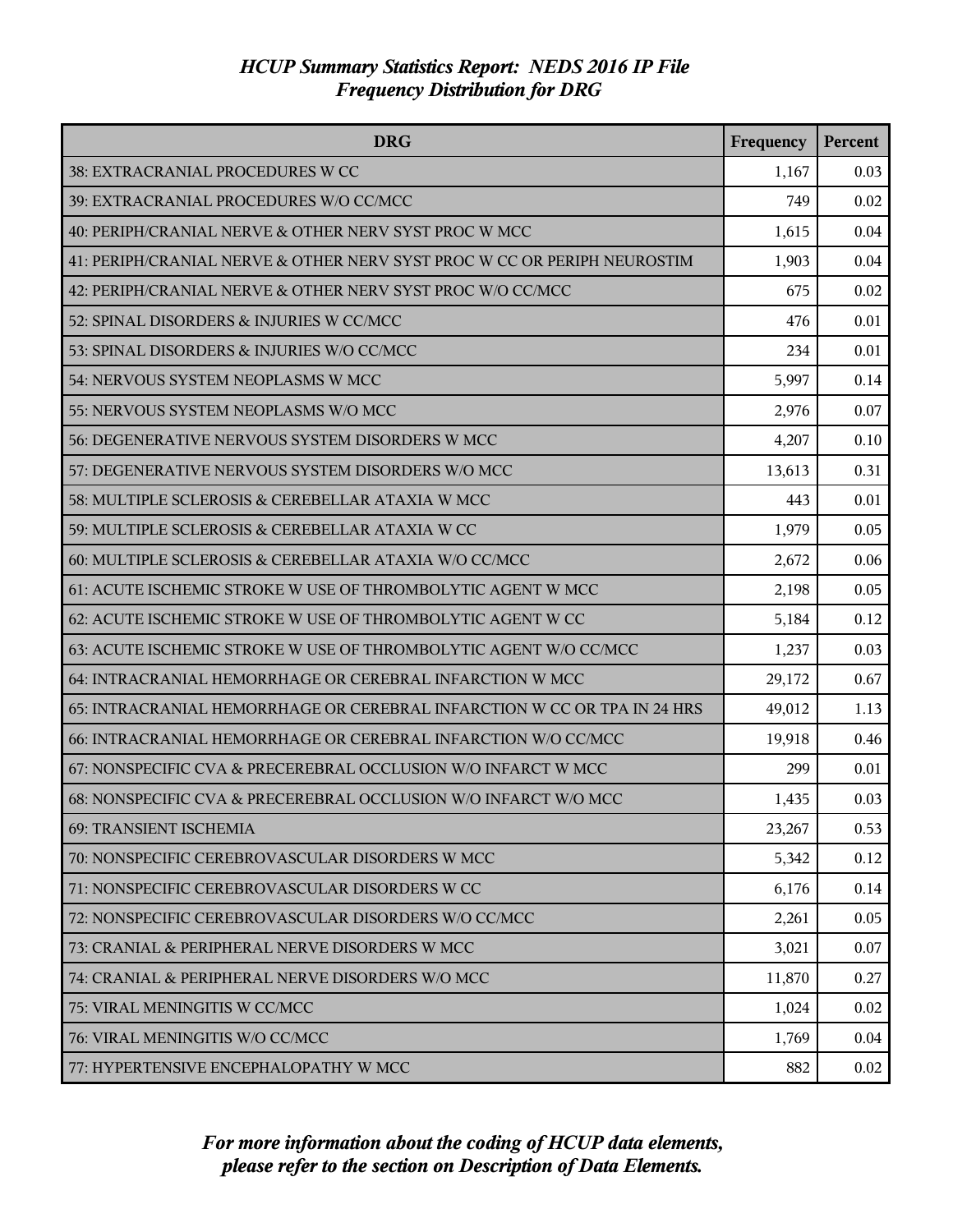| <b>DRG</b>                                                              | Frequency | Percent  |
|-------------------------------------------------------------------------|-----------|----------|
| 78: HYPERTENSIVE ENCEPHALOPATHY W CC                                    | 1,275     | 0.03     |
| 79: HYPERTENSIVE ENCEPHALOPATHY W/O CC/MCC                              | 616       | 0.01     |
| 80: NONTRAUMATIC STUPOR & COMA W MCC                                    | 247       | 0.01     |
| 81: NONTRAUMATIC STUPOR & COMA W/O MCC                                  | 434       | 0.01     |
| 82: TRAUMATIC STUPOR & COMA, COMA >1 HR W MCC                           | 2,394     | 0.06     |
| 83: TRAUMATIC STUPOR & COMA, COMA >1 HR W CC                            | 2,661     | 0.06     |
| 84: TRAUMATIC STUPOR & COMA, COMA >1 HR W/O CC/MCC                      | 3,008     | 0.07     |
| 85: TRAUMATIC STUPOR & COMA, COMA <1 HR W MCC                           | 4,332     | 0.10     |
| 86: TRAUMATIC STUPOR & COMA, COMA <1 HR W CC                            | 7,299     | 0.17     |
| 87: TRAUMATIC STUPOR & COMA, COMA <1 HR W/O CC/MCC                      | 8,163     | 0.19     |
| 88: CONCUSSION W MCC                                                    | 498       | 0.01     |
| 89: CONCUSSION W CC                                                     | 1,491     | 0.03     |
| 90: CONCUSSION W/O CC/MCC                                               | 1,742     | 0.04     |
| 91: OTHER DISORDERS OF NERVOUS SYSTEM W MCC                             | 5,169     | 0.12     |
| 92: OTHER DISORDERS OF NERVOUS SYSTEM W CC                              | 8,899     | 0.20     |
| 93: OTHER DISORDERS OF NERVOUS SYSTEM W/O CC/MCC                        | 5,431     | 0.12     |
| 94: BACTERIAL & TUBERCULOUS INFECTIONS OF NERVOUS SYSTEM W MCC          | 758       | 0.02     |
| 95: BACTERIAL & TUBERCULOUS INFECTIONS OF NERVOUS SYSTEM W CC           | 876       | 0.02     |
| 96: BACTERIAL & TUBERCULOUS INFECTIONS OF NERVOUS SYSTEM W/O CC/MCC     | 721       | 0.02     |
| 97: NON-BACTERIAL INFECT OF NERVOUS SYS EXC VIRAL MENINGITIS W MCC      | 1,211     | 0.03     |
| 98: NON-BACTERIAL INFECT OF NERVOUS SYS EXC VIRAL MENINGITIS W CC       | 1,235     | 0.03     |
| 99: NON-BACTERIAL INFECT OF NERVOUS SYS EXC VIRAL MENINGITIS W/O CC/MCC | 1,373     | 0.03     |
| 100: SEIZURES W MCC                                                     | 13,050    | 0.30     |
| 101: SEIZURES W/O MCC                                                   | 32,196    | 0.74     |
| 102: HEADACHES W MCC                                                    | 1,163     | 0.03     |
| 103: HEADACHES W/O MCC                                                  | 12,519    | 0.29     |
| 113: ORBITAL PROCEDURES W CC/MCC                                        | 385       | 0.01     |
| 114: ORBITAL PROCEDURES W/O CC/MCC                                      | 172       | 0.00     |
| 115: EXTRAOCULAR PROCEDURES EXCEPT ORBIT                                | 440       | 0.01     |
| 116: INTRAOCULAR PROCEDURES W CC/MCC                                    | 201       | 0.00     |
| 117: INTRAOCULAR PROCEDURES W/O CC/MCC                                  | 170       | $0.00\,$ |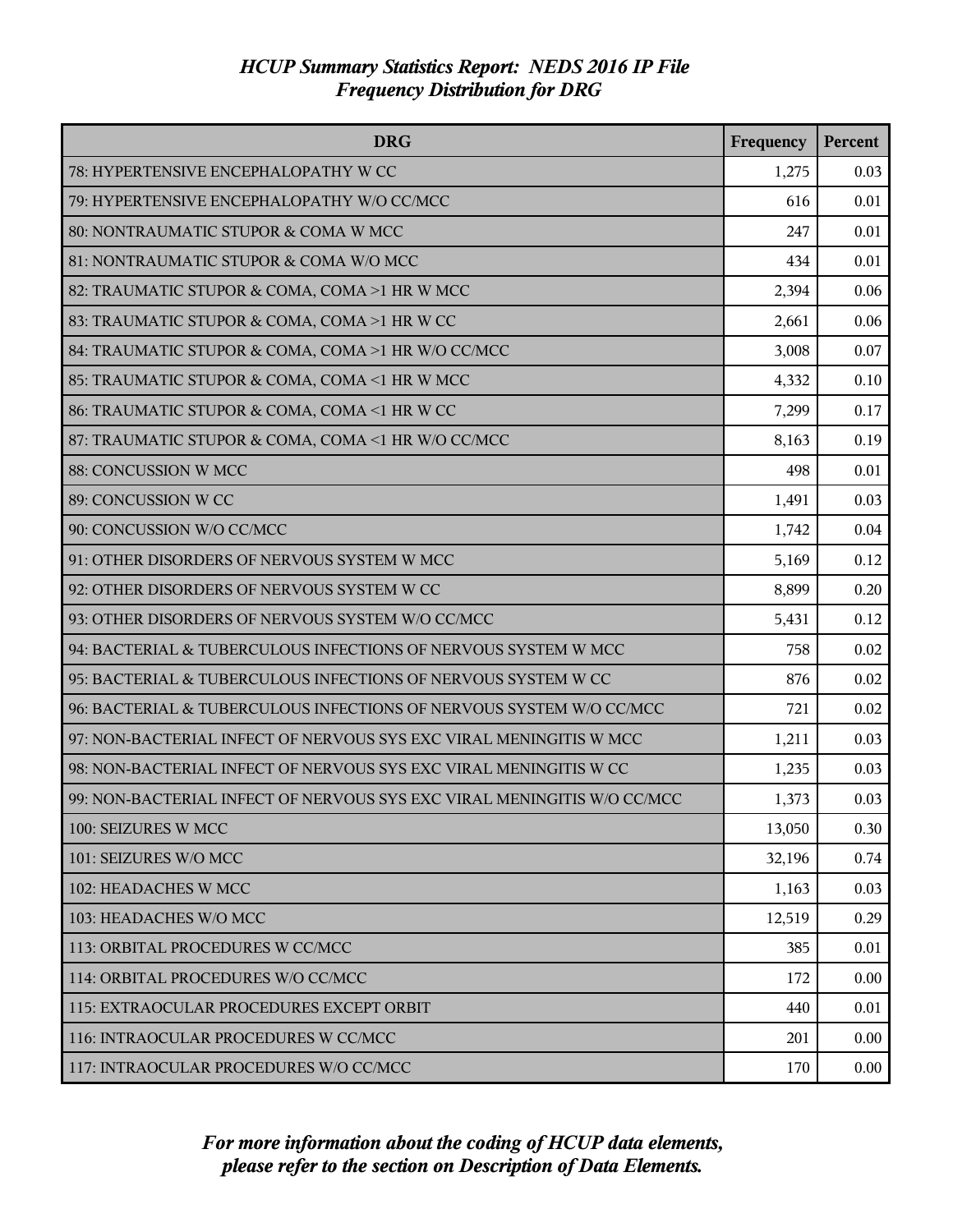| <b>DRG</b>                                                      | Frequency | Percent |
|-----------------------------------------------------------------|-----------|---------|
| 121: ACUTE MAJOR EYE INFECTIONS W CC/MCC                        | 474       | 0.01    |
| 122: ACUTE MAJOR EYE INFECTIONS W/O CC/MCC                      | 387       | 0.01    |
| 123: NEUROLOGICAL EYE DISORDERS                                 | 1,974     | 0.05    |
| 124: OTHER DISORDERS OF THE EYE W MCC                           | 418       | 0.01    |
| 125: OTHER DISORDERS OF THE EYE W/O MCC                         | 2,486     | 0.06    |
| 129: MAJOR HEAD & NECK PROCEDURES W CC/MCC OR MAJOR DEVICE      | 153       | 0.00    |
| 130: MAJOR HEAD & NECK PROCEDURES W/O CC/MCC                    | 53        | 0.00    |
| 131: CRANIAL/FACIAL PROCEDURES W CC/MCC                         | 1,456     | 0.03    |
| 132: CRANIAL/FACIAL PROCEDURES W/O CC/MCC                       | 1,067     | 0.02    |
| 133: OTHER EAR, NOSE, MOUTH & THROAT O.R. PROCEDURES W CC/MCC   | 1,313     | 0.03    |
| 134: OTHER EAR, NOSE, MOUTH & THROAT O.R. PROCEDURES W/O CC/MCC | 1,644     | 0.04    |
| 135: SINUS & MASTOID PROCEDURES W CC/MCC                        | 155       | 0.00    |
| 136: SINUS & MASTOID PROCEDURES W/O CC/MCC                      | 35        | 0.00    |
| 137: MOUTH PROCEDURES W CC/MCC                                  | 804       | 0.02    |
| 138: MOUTH PROCEDURES W/O CC/MCC                                | 556       | 0.01    |
| 139: SALIVARY GLAND PROCEDURES                                  | 66        | 0.00    |
| 146: EAR, NOSE, MOUTH & THROAT MALIGNANCY W MCC                 | 391       | 0.01    |
| 147: EAR, NOSE, MOUTH & THROAT MALIGNANCY W CC                  | 575       | 0.01    |
| 148: EAR, NOSE, MOUTH & THROAT MALIGNANCY W/O CC/MCC            | 166       | 0.00    |
| 149: DYSEQUILIBRIUM                                             | 8,678     | 0.20    |
| 150: EPISTAXIS W MCC                                            | 391       | 0.01    |
| 151: EPISTAXIS W/O MCC                                          | 1,525     | 0.04    |
| 152: OTITIS MEDIA & URI W MCC                                   | 2,236     | 0.05    |
| 153: OTITIS MEDIA & URI W/O MCC                                 | 13,910    | 0.32    |
| 154: OTHER EAR, NOSE, MOUTH & THROAT DIAGNOSES W MCC            | 936       | 0.02    |
| 155: OTHER EAR, NOSE, MOUTH & THROAT DIAGNOSES W CC             | 2,707     | 0.06    |
| 156: OTHER EAR, NOSE, MOUTH & THROAT DIAGNOSES W/O CC/MCC       | 2,113     | 0.05    |
| 157: DENTAL & ORAL DISEASES W MCC                               | 944       | 0.02    |
| 158: DENTAL & ORAL DISEASES W CC                                | 3,274     | 0.08    |
| 159: DENTAL & ORAL DISEASES W/O CC/MCC                          | 2,164     | 0.05    |
| 163: MAJOR CHEST PROCEDURES W MCC                               | 3,583     | 0.08    |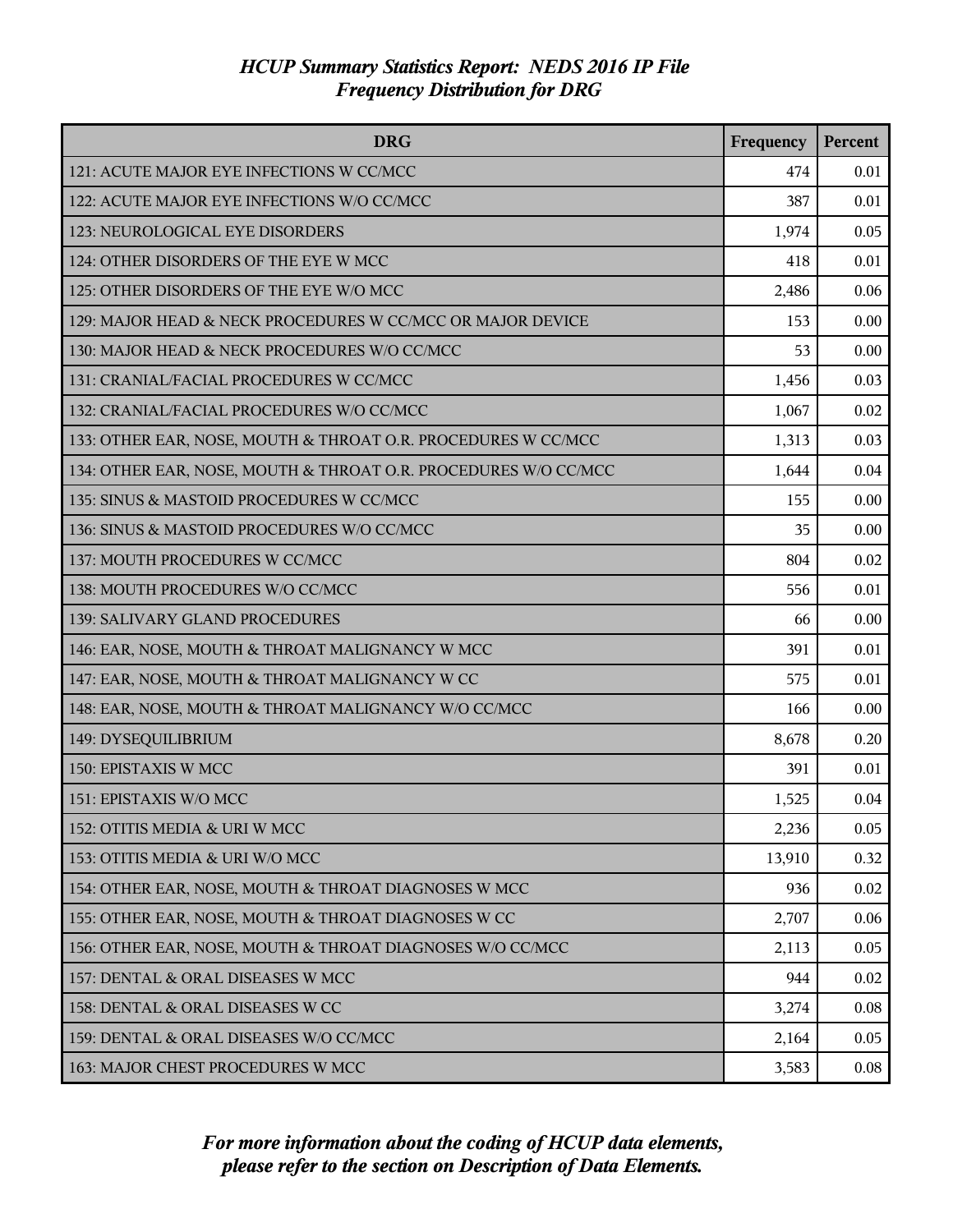| <b>DRG</b>                                             | Frequency | Percent |
|--------------------------------------------------------|-----------|---------|
| 164: MAJOR CHEST PROCEDURES W CC                       | 1,519     | 0.03    |
| 165: MAJOR CHEST PROCEDURES W/O CC/MCC                 | 850       | 0.02    |
| 166: OTHER RESP SYSTEM O.R. PROCEDURES W MCC           | 6,716     | 0.15    |
| 167: OTHER RESP SYSTEM O.R. PROCEDURES W CC            | 3,571     | 0.08    |
| 168: OTHER RESP SYSTEM O.R. PROCEDURES W/O CC/MCC      | 721       | 0.02    |
| 175: PULMONARY EMBOLISM W MCC                          | 10,662    | 0.24    |
| 176: PULMONARY EMBOLISM W/O MCC                        | 20,056    | 0.46    |
| 177: RESPIRATORY INFECTIONS & INFLAMMATIONS W MCC      | 25,219    | 0.58    |
| 178: RESPIRATORY INFECTIONS & INFLAMMATIONS W CC       | 13,617    | 0.31    |
| 179: RESPIRATORY INFECTIONS & INFLAMMATIONS W/O CC/MCC | 3,726     | 0.09    |
| 180: RESPIRATORY NEOPLASMS W MCC                       | 7,521     | 0.17    |
| 181: RESPIRATORY NEOPLASMS W CC                        | 5,603     | 0.13    |
| 182: RESPIRATORY NEOPLASMS W/O CC/MCC                  | 460       | 0.01    |
| 183: MAJOR CHEST TRAUMA W MCC                          | 2,213     | 0.05    |
| 184: MAJOR CHEST TRAUMA W CC                           | 5,118     | 0.12    |
| 185: MAJOR CHEST TRAUMA W/O CC/MCC                     | 1,749     | 0.04    |
| 186: PLEURAL EFFUSION W MCC                            | 3,901     | 0.09    |
| 187: PLEURAL EFFUSION W CC                             | 3,186     | 0.07    |
| 188: PLEURAL EFFUSION W/O CC/MCC                       | 791       | 0.02    |
| 189: PULMONARY EDEMA & RESPIRATORY FAILURE             | 61,344    | 1.41    |
| 190: CHRONIC OBSTRUCTIVE PULMONARY DISEASE W MCC       | 59,579    | 1.37    |
| 191: CHRONIC OBSTRUCTIVE PULMONARY DISEASE W CC        | 38,805    | 0.89    |
| 192: CHRONIC OBSTRUCTIVE PULMONARY DISEASE W/O CC/MCC  | 21,656    | 0.50    |
| 193: SIMPLE PNEUMONIA & PLEURISY W MCC                 | 52,793    | 1.21    |
| 194: SIMPLE PNEUMONIA & PLEURISY W CC                  | 59,856    | 1.38    |
| 195: SIMPLE PNEUMONIA & PLEURISY W/O CC/MCC            | 27,232    | 0.63    |
| 196: INTERSTITIAL LUNG DISEASE W MCC                   | 2,826     | 0.06    |
| 197: INTERSTITIAL LUNG DISEASE W CC                    | 1,507     | 0.03    |
| 198: INTERSTITIAL LUNG DISEASE W/O CC/MCC              | 599       | 0.01    |
| 199: PNEUMOTHORAX W MCC                                | 2,504     | 0.06    |
| 200: PNEUMOTHORAX W CC                                 | 5,492     | 0.13    |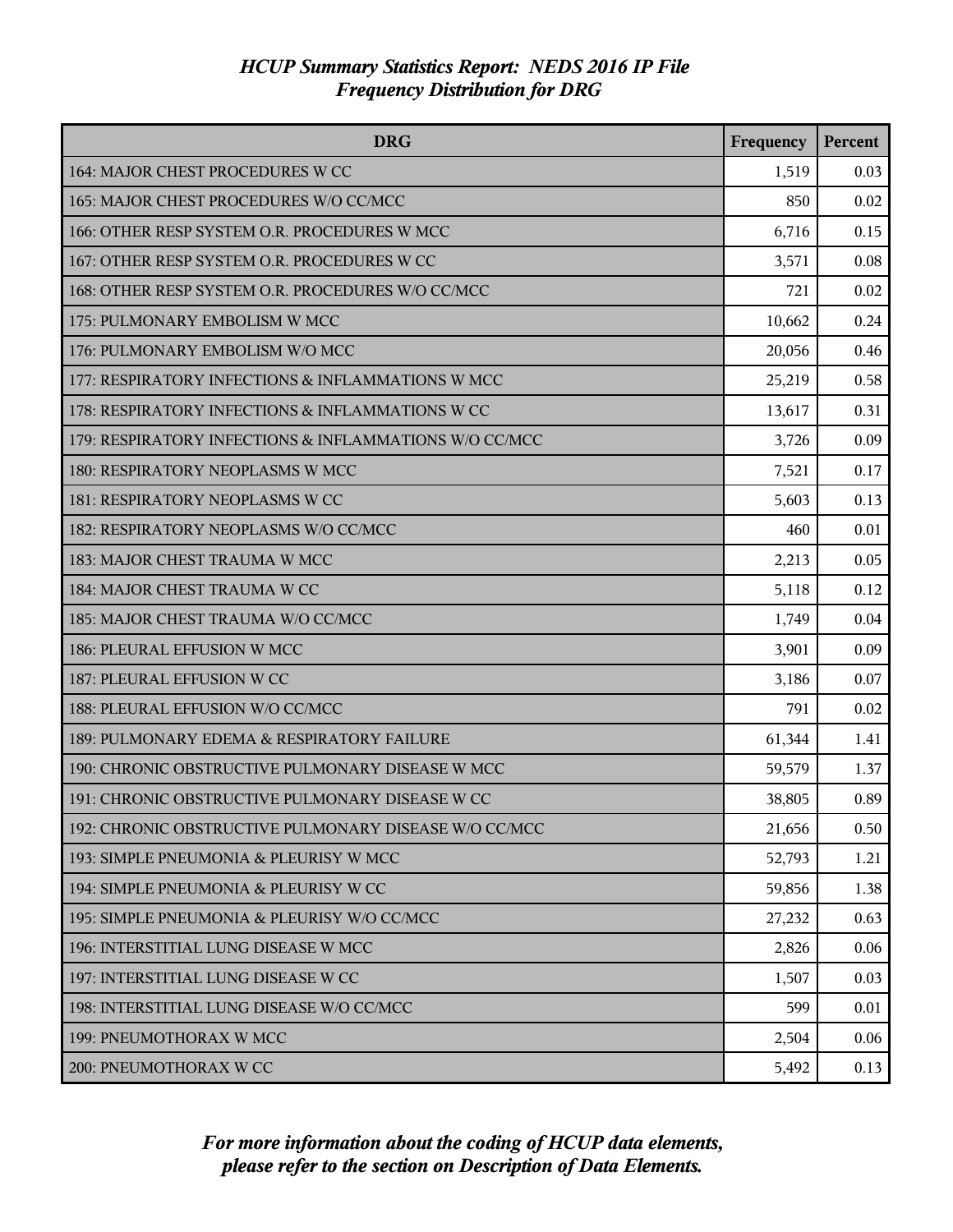| <b>DRG</b>                                                                | Frequency | <b>Percent</b> |
|---------------------------------------------------------------------------|-----------|----------------|
| 201: PNEUMOTHORAX W/O CC/MCC                                              | 2,709     | 0.06           |
| 202: BRONCHITIS & ASTHMA W CC/MCC                                         | 32,409    | 0.74           |
| 203: BRONCHITIS & ASTHMA W/O CC/MCC                                       | 31,744    | 0.73           |
| 204: RESPIRATORY SIGNS & SYMPTOMS                                         | 5,961     | 0.14           |
| 205: OTHER RESPIRATORY SYSTEM DIAGNOSES W MCC                             | 3,419     | 0.08           |
| 206: OTHER RESPIRATORY SYSTEM DIAGNOSES W/O MCC                           | 6,401     | 0.15           |
| 207: RESPIRATORY SYSTEM DIAGNOSIS W VENTILATOR SUPPORT >96 HOURS          | 9,999     | 0.23           |
| 208: RESPIRATORY SYSTEM DIAGNOSIS W VENTILATOR SUPPORT <96 HOURS          | 19,449    | 0.45           |
| 208: RESPIRATORY SYSTEM DIAGNOSIS W VENTILATOR SUPPORT <= 96 HOURS        | 6,433     | 0.15           |
| 215: OTHER HEART ASSIST SYSTEM IMPLANT                                    | 222       | 0.01           |
| 216: CARDIAC VALVE & OTH MAJ CARDIOTHORACIC PROC W CARD CATH W MCC        | 2,127     | 0.05           |
| 217: CARDIAC VALVE & OTH MAJ CARDIOTHORACIC PROC W CARD CATH W CC         | 479       | 0.01           |
| 218: CARDIAC VALVE & OTH MAJ CARDIOTHORACIC PROC W CARD CATH W/O CC/MCC   | 69        | 0.00           |
| 219: CARDIAC VALVE & OTH MAJ CARDIOTHORACIC PROC W/O CARD CATH W MCC      | 1,126     | 0.03           |
| 220: CARDIAC VALVE & OTH MAJ CARDIOTHORACIC PROC W/O CARD CATH W CC       | 415       | 0.01           |
| 221: CARDIAC VALVE & OTH MAJ CARDIOTHORACIC PROC W/O CARD CATH W/O CC/MCC | 80        | 0.00           |
| 222: CARDIAC DEFIB IMPLANT W CARDIAC CATH W AMI/HF/SHOCK W MCC            | 472       | 0.01           |
| 223: CARDIAC DEFIB IMPLANT W CARDIAC CATH W AMI/HF/SHOCK W/O MCC          | 267       | 0.01           |
| 224: CARDIAC DEFIB IMPLANT W CARDIAC CATH W/O AMI/HF/SHOCK W MCC          | 833       | 0.02           |
| 225: CARDIAC DEFIB IMPLANT W CARDIAC CATH W/O AMI/HF/SHOCK W/O MCC        | 549       | 0.01           |
| 226: CARDIAC DEFIBRILLATOR IMPLANT W/O CARDIAC CATH W MCC                 | 1,223     | 0.03           |
| 227: CARDIAC DEFIBRILLATOR IMPLANT W/O CARDIAC CATH W/O MCC               | 1,483     | 0.03           |
| 228: OTHER CARDIOTHORACIC PROCEDURES W MCC                                | 760       | 0.02           |
| 229: OTHER CARDIOTHORACIC PROCEDURES W CC                                 | 254       | 0.01           |
| 229: OTHER CARDIOTHORACIC PROCEDURES W/O MCC                              | 128       | 0.00           |
| 230: OTHER CARDIOTHORACIC PROCEDURES W/O CC/MCC                           | 84        | 0.00           |
| 231: CORONARY BYPASS W PTCA W MCC                                         | 389       | 0.01           |
| 232: CORONARY BYPASS W PTCA W/O MCC                                       | 274       | 0.01           |
| 233: CORONARY BYPASS W CARDIAC CATH W MCC                                 | 3,831     | 0.09           |
| 234: CORONARY BYPASS W CARDIAC CATH W/O MCC                               | 4,266     | 0.10           |
| 235: CORONARY BYPASS W/O CARDIAC CATH W MCC                               | 466       | 0.01           |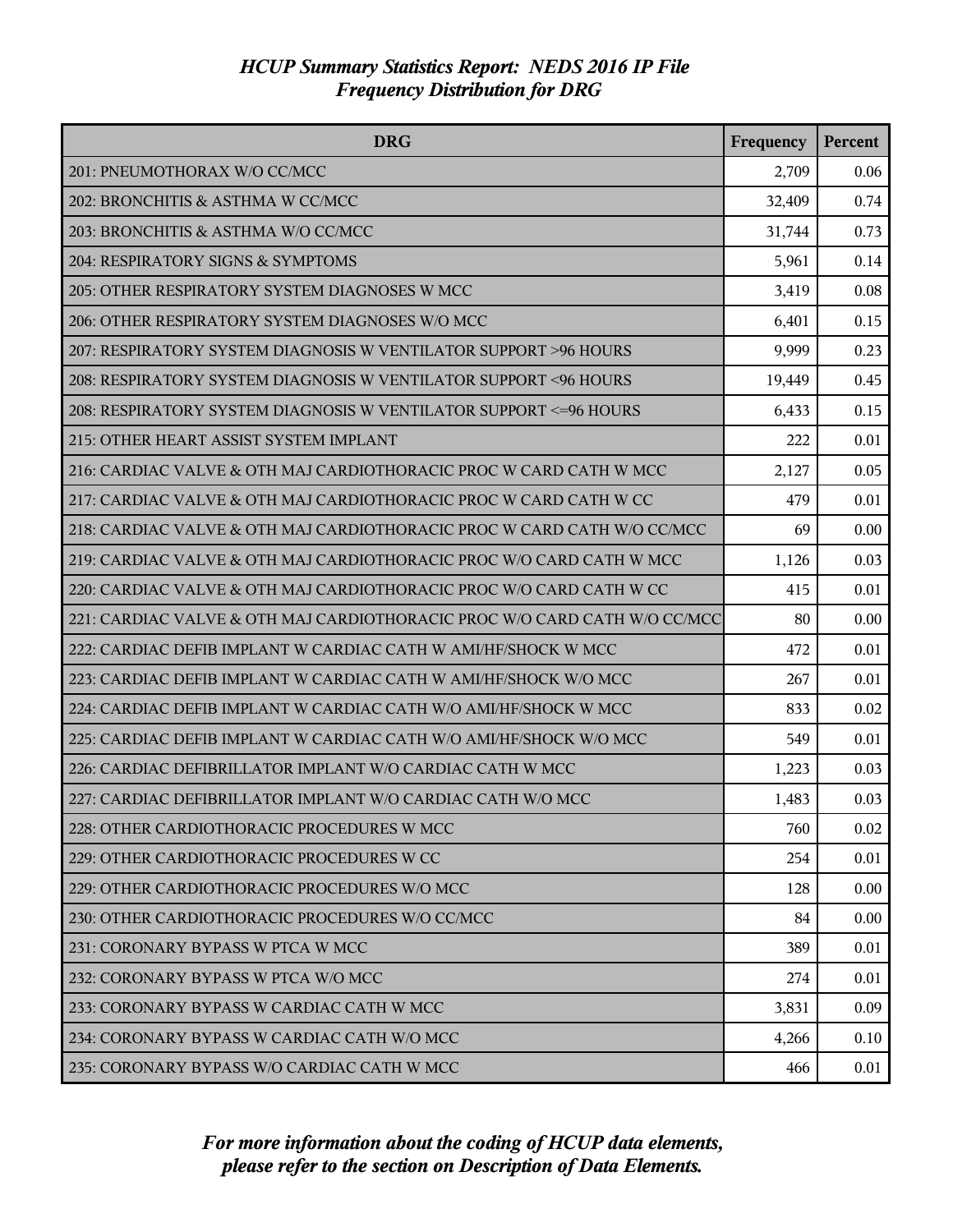| <b>DRG</b>                                                                | Frequency | Percent |
|---------------------------------------------------------------------------|-----------|---------|
| 236: CORONARY BYPASS W/O CARDIAC CATH W/O MCC                             | 559       | 0.01    |
| 239: AMPUTATION FOR CIRC SYS DISORDERS EXC UPPER LIMB & TOE W MCC         | 1,974     | 0.05    |
| 240: AMPUTATION FOR CIRC SYS DISORDERS EXC UPPER LIMB & TOE W CC          | 1,926     | 0.04    |
| 241: AMPUTATION FOR CIRC SYS DISORDERS EXC UPPER LIMB & TOE W/O CC/MCC    | 93        | 0.00    |
| 242: PERMANENT CARDIAC PACEMAKER IMPLANT W MCC                            | 4,900     | 0.11    |
| 243: PERMANENT CARDIAC PACEMAKER IMPLANT W CC                             | 7,088     | 0.16    |
| 244: PERMANENT CARDIAC PACEMAKER IMPLANT W/O CC/MCC                       | 5,023     | 0.12    |
| 245: AICD GENERATOR PROCEDURES                                            | 790       | 0.02    |
| 246: PERC CARDIOVASC PROC W DRUG-ELUTING STENT W MCC OR 4+ VESSELS/STENTS | 13,756    | 0.32    |
| 247: PERC CARDIOVASC PROC W DRUG-ELUTING STENT W/O MCC                    | 39,517    | 0.91    |
| 248: PERC CARDIOVASC PROC W NON-DRUG-ELUTING STENT W MCC OR 4+ VES/STENTS | 2,200     | 0.05    |
| 249: PERC CARDIOVASC PROC W NON-DRUG-ELUTING STENT W/O MCC                | 4,464     | 0.10    |
| 250: PERC CARDIOVASC PROC W/O CORONARY ARTERY STENT W MCC                 | 1,299     | 0.03    |
| 251: PERC CARDIOVASC PROC W/O CORONARY ARTERY STENT W/O MCC               | 2,416     | 0.06    |
| 252: OTHER VASCULAR PROCEDURES W MCC                                      | 10,486    | 0.24    |
| 253: OTHER VASCULAR PROCEDURES W CC                                       | 6,695     | 0.15    |
| 254: OTHER VASCULAR PROCEDURES W/O CC/MCC                                 | 1,907     | 0.04    |
| 255: UPPER LIMB & TOE AMPUTATION FOR CIRC SYSTEM DISORDERS W MCC          | 555       | 0.01    |
| 256: UPPER LIMB & TOE AMPUTATION FOR CIRC SYSTEM DISORDERS W CC           | 979       | 0.02    |
| 257: UPPER LIMB & TOE AMPUTATION FOR CIRC SYSTEM DISORDERS W/O CC/MCC     | 43        | 0.00    |
| 258: CARDIAC PACEMAKER DEVICE REPLACEMENT W MCC                           | 197       | 0.00    |
| 259: CARDIAC PACEMAKER DEVICE REPLACEMENT W/O MCC                         | 487       | 0.01    |
| 260: CARDIAC PACEMAKER REVISION EXCEPT DEVICE REPLACEMENT W MCC           | 387       | 0.01    |
| 261: CARDIAC PACEMAKER REVISION EXCEPT DEVICE REPLACEMENT W CC            | 486       | 0.01    |
| 262: CARDIAC PACEMAKER REVISION EXCEPT DEVICE REPLACEMENT W/O CC/MCC      | 194       | 0.00    |
| 263: VEIN LIGATION & STRIPPING                                            | 269       | 0.01    |
| 264: OTHER CIRCULATORY SYSTEM O.R. PROCEDURES                             | 3,386     | 0.08    |
| <b>265: AICD LEAD PROCEDURES</b>                                          | 162       | 0.00    |
| 266: ENDOVASCULAR CARDIAC VALVE REPLACEMENT W MCC                         | 448       | 0.01    |
| 267: ENDOVASCULAR CARDIAC VALVE REPLACEMENT W/O MCC                       | 108       | 0.00    |
| 268: AORTIC AND HEART ASSIST PROCEDURES EXCEPT PULSATION BALLOON W MCC    | 613       | 0.01    |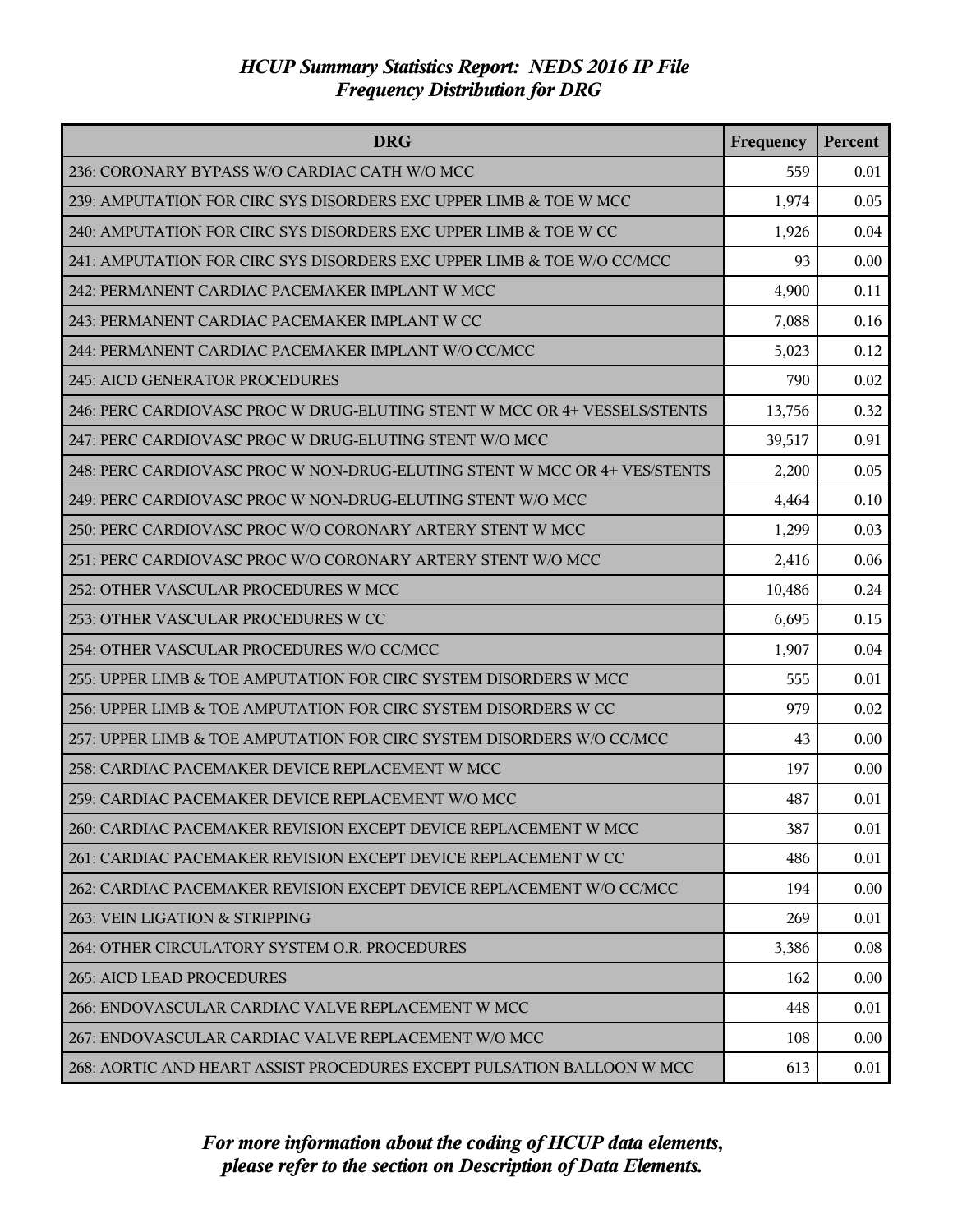| <b>DRG</b>                                                               | Frequency | Percent |
|--------------------------------------------------------------------------|-----------|---------|
| 269: AORTIC AND HEART ASSIST PROCEDURES EXCEPT PULSATION BALLOON W/O MCC | 781       | 0.02    |
| 270: OTHER MAJOR CARDIOVASCULAR PROCEDURES W MCC                         | 5,354     | 0.12    |
| 271: OTHER MAJOR CARDIOVASCULAR PROCEDURES W CC                          | 2,652     | 0.06    |
| 272: OTHER MAJOR CARDIOVASCULAR PROCEDURES W/O CC/MCC                    | 777       | 0.02    |
| 273: PERCUTANEOUS INTRACARDIAC PROCEDURES W MCC                          | 1,516     | 0.03    |
| 274: PERCUTANEOUS INTRACARDIAC PROCEDURES W/O MCC                        | 2,711     | 0.06    |
| 280: ACUTE MYOCARDIAL INFARCTION, DISCHARGED ALIVE W MCC                 | 25,604    | 0.59    |
| 281: ACUTE MYOCARDIAL INFARCTION, DISCHARGED ALIVE W CC                  | 18,992    | 0.44    |
| 282: ACUTE MYOCARDIAL INFARCTION, DISCHARGED ALIVE W/O CC/MCC            | 13,070    | 0.30    |
| 283: ACUTE MYOCARDIAL INFARCTION, EXPIRED W MCC                          | 3,206     | 0.07    |
| 284: ACUTE MYOCARDIAL INFARCTION, EXPIRED W CC                           | 483       | 0.01    |
| 285: ACUTE MYOCARDIAL INFARCTION, EXPIRED W/O CC/MCC                     | 157       | 0.00    |
| 286: CIRCULATORY DISORDERS EXCEPT AMI, W CARD CATH W MCC                 | 11,519    | 0.26    |
| 287: CIRCULATORY DISORDERS EXCEPT AMI, W CARD CATH W/O MCC               | 31,979    | 0.73    |
| 288: ACUTE & SUBACUTE ENDOCARDITIS W MCC                                 | 685       | 0.02    |
| 289: ACUTE & SUBACUTE ENDOCARDITIS W CC                                  | 489       | 0.01    |
| 290: ACUTE & SUBACUTE ENDOCARDITIS W/O CC/MCC                            | 127       | 0.00    |
| 291: HEART FAILURE & SHOCK W MCC                                         | 92,154    | 2.12    |
| 292: HEART FAILURE & SHOCK W CC                                          | 64,483    | 1.48    |
| 293: HEART FAILURE & SHOCK W/O CC/MCC                                    | 19,835    | 0.46    |
| 294: DEEP VEIN THROMBOPHLEBITIS W CC/MCC                                 | 123       | 0.00    |
| 295: DEEP VEIN THROMBOPHLEBITIS W/O CC/MCC                               | 17        | 0.00    |
| 296: CARDIAC ARREST, UNEXPLAINED W MCC                                   | 1,424     | 0.03    |
| 297: CARDIAC ARREST, UNEXPLAINED W CC                                    | 176       | 0.00    |
| 298: CARDIAC ARREST, UNEXPLAINED W/O CC/MCC                              | 115       | 0.00    |
| 299: PERIPHERAL VASCULAR DISORDERS W MCC                                 | 8,018     | 0.18    |
| 300: PERIPHERAL VASCULAR DISORDERS W CC                                  | 13,428    | 0.31    |
| 301: PERIPHERAL VASCULAR DISORDERS W/O CC/MCC                            | 6,241     | 0.14    |
| 302: ATHEROSCLEROSIS W MCC                                               | 1,602     | 0.04    |
| 303: ATHEROSCLEROSIS W/O MCC                                             | 7,669     | 0.18    |
| 304: HYPERTENSION W MCC                                                  | 3,056     | 0.07    |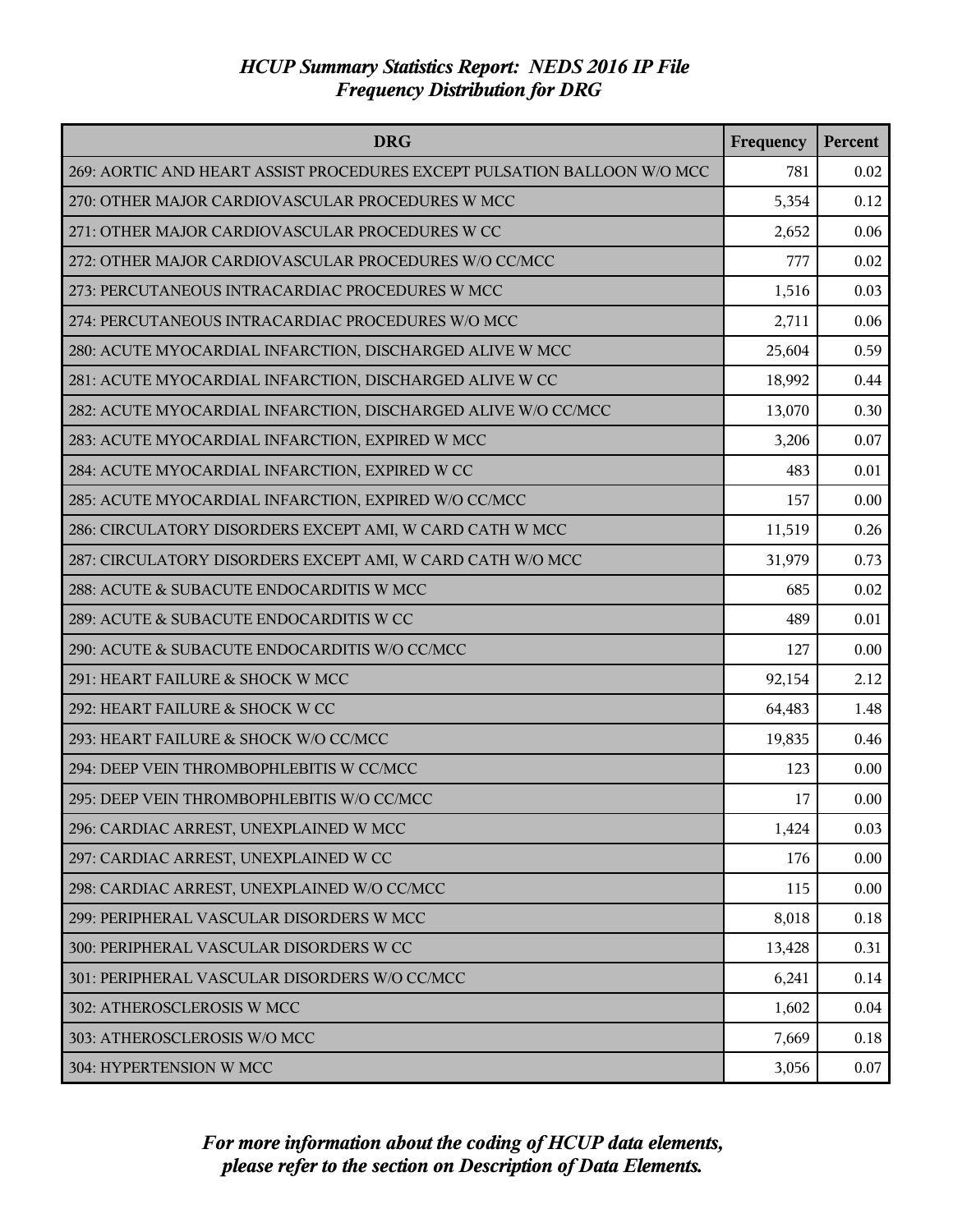| <b>DRG</b>                                                  | Frequency | Percent |
|-------------------------------------------------------------|-----------|---------|
| 305: HYPERTENSION W/O MCC                                   | 15,404    | 0.35    |
| 306: CARDIAC CONGENITAL & VALVULAR DISORDERS W MCC          | 1,059     | 0.02    |
| 307: CARDIAC CONGENITAL & VALVULAR DISORDERS W/O MCC        | 1,311     | 0.03    |
| 308: CARDIAC ARRHYTHMIA & CONDUCTION DISORDERS W MCC        | 25,727    | 0.59    |
| 309: CARDIAC ARRHYTHMIA & CONDUCTION DISORDERS W CC         | 35,360    | 0.81    |
| 310: CARDIAC ARRHYTHMIA & CONDUCTION DISORDERS W/O CC/MCC   | 30,334    | 0.70    |
| 311: ANGINA PECTORIS                                        | 4,071     | 0.09    |
| 312: SYNCOPE & COLLAPSE                                     | 33,239    | 0.76    |
| 313: CHEST PAIN                                             | 39,737    | 0.91    |
| 314: OTHER CIRCULATORY SYSTEM DIAGNOSES W MCC               | 15,754    | 0.36    |
| 315: OTHER CIRCULATORY SYSTEM DIAGNOSES W CC                | 9,460     | 0.22    |
| 316: OTHER CIRCULATORY SYSTEM DIAGNOSES W/O CC/MCC          | 2,941     | 0.07    |
| 326: STOMACH, ESOPHAGEAL & DUODENAL PROC W MCC              | 5,760     | 0.13    |
| 327: STOMACH, ESOPHAGEAL & DUODENAL PROC W CC               | 5,614     | 0.13    |
| 328: STOMACH, ESOPHAGEAL & DUODENAL PROC W/O CC/MCC         | 2,155     | 0.05    |
| 329: MAJOR SMALL & LARGE BOWEL PROCEDURES W MCC             | 12,053    | 0.28    |
| 330: MAJOR SMALL & LARGE BOWEL PROCEDURES W CC              | 13,575    | 0.31    |
| 331: MAJOR SMALL & LARGE BOWEL PROCEDURES W/O CC/MCC        | 3,289     | 0.08    |
| 332: RECTAL RESECTION W MCC                                 | 26        | 0.00    |
| 333: RECTAL RESECTION W CC                                  | 58        | 0.00    |
| 334: RECTAL RESECTION W/O CC/MCC                            | 33        | 0.00    |
| 335: PERITONEAL ADHESIOLYSIS W MCC                          | 2,257     | 0.05    |
| 336: PERITONEAL ADHESIOLYSIS W CC                           | 4,234     | 0.10    |
| 337: PERITONEAL ADHESIOLYSIS W/O CC/MCC                     | 2,771     | 0.06    |
| 338: APPENDECTOMY W COMPLICATED PRINCIPAL DIAG W MCC        | 834       | 0.02    |
| 339: APPENDECTOMY W COMPLICATED PRINCIPAL DIAG W CC         | 3,981     | 0.09    |
| 340: APPENDECTOMY W COMPLICATED PRINCIPAL DIAG W/O CC/MCC   | 9,207     | 0.21    |
| 341: APPENDECTOMY W/O COMPLICATED PRINCIPAL DIAG W MCC      | 666       | 0.02    |
| 342: APPENDECTOMY W/O COMPLICATED PRINCIPAL DIAG W CC       | 3,027     | 0.07    |
| 343: APPENDECTOMY W/O COMPLICATED PRINCIPAL DIAG W/O CC/MCC | 14,799    | 0.34    |
| 344: MINOR SMALL & LARGE BOWEL PROCEDURES W MCC             | 700       | 0.02    |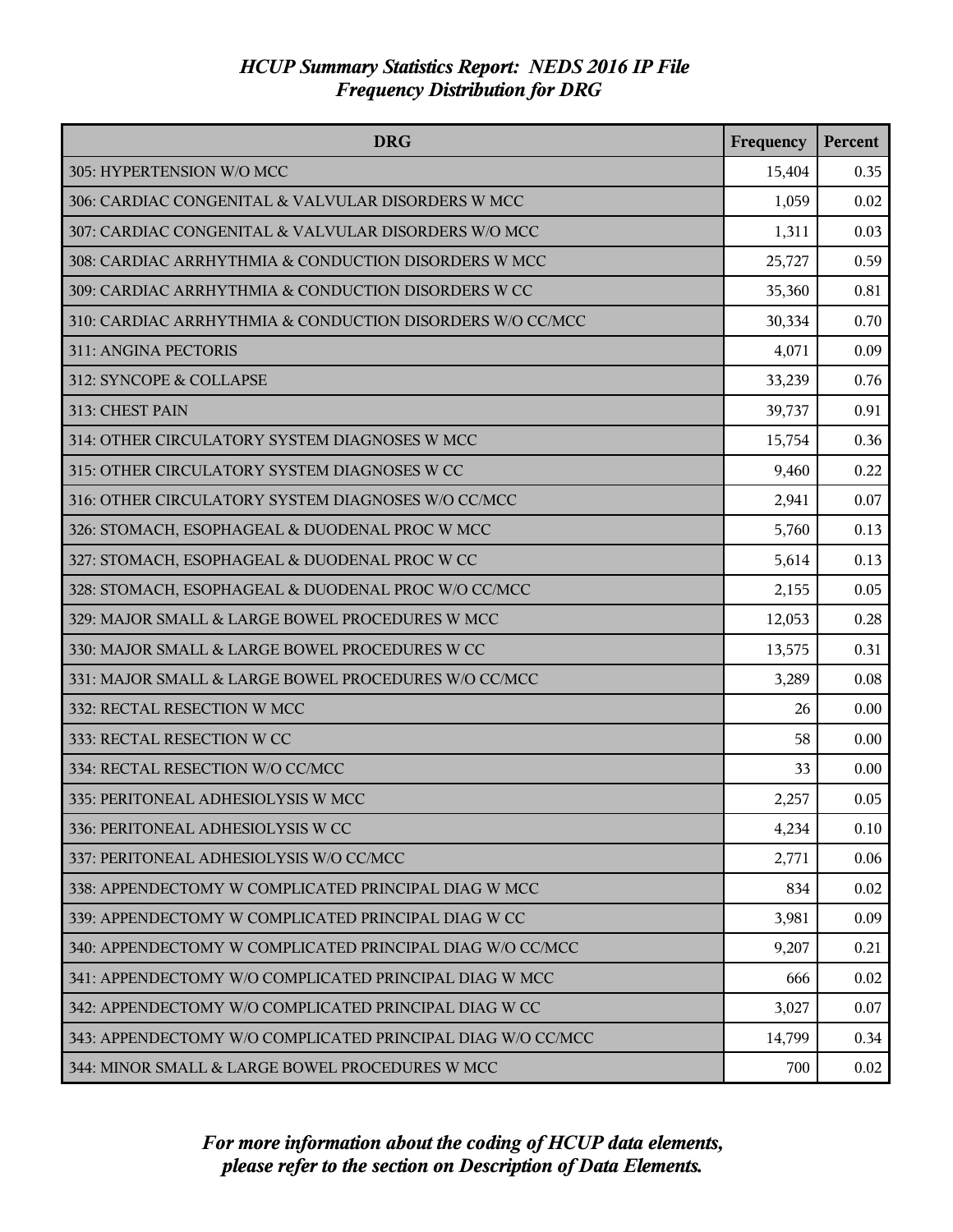| <b>DRG</b>                                                               | Frequency | Percent |
|--------------------------------------------------------------------------|-----------|---------|
| 345: MINOR SMALL & LARGE BOWEL PROCEDURES W CC                           | 1,710     | 0.04    |
| 346: MINOR SMALL & LARGE BOWEL PROCEDURES W/O CC/MCC                     | 1,286     | 0.03    |
| 347: ANAL & STOMAL PROCEDURES W MCC                                      | 582       | 0.01    |
| 348: ANAL & STOMAL PROCEDURES W CC                                       | 1,349     | 0.03    |
| 349: ANAL & STOMAL PROCEDURES W/O CC/MCC                                 | 875       | 0.02    |
| 350: INGUINAL & FEMORAL HERNIA PROCEDURES W MCC                          | 422       | 0.01    |
| 351: INGUINAL & FEMORAL HERNIA PROCEDURES W CC                           | 1,203     | 0.03    |
| 352: INGUINAL & FEMORAL HERNIA PROCEDURES W/O CC/MCC                     | 1,814     | 0.04    |
| 353: HERNIA PROCEDURES EXCEPT INGUINAL & FEMORAL W MCC                   | 900       | 0.02    |
| 354: HERNIA PROCEDURES EXCEPT INGUINAL & FEMORAL W CC                    | 2,714     | 0.06    |
| 355: HERNIA PROCEDURES EXCEPT INGUINAL & FEMORAL W/O CC/MCC              | 2,196     | 0.05    |
| 356: OTHER DIGESTIVE SYSTEM O.R. PROCEDURES W MCC                        | 3,862     | 0.09    |
| 357: OTHER DIGESTIVE SYSTEM O.R. PROCEDURES W CC                         | 4,484     | 0.10    |
| 358: OTHER DIGESTIVE SYSTEM O.R. PROCEDURES W/O CC/MCC                   | 1,085     | 0.02    |
| 368: MAJOR ESOPHAGEAL DISORDERS W MCC                                    | 1,237     | 0.03    |
| 369: MAJOR ESOPHAGEAL DISORDERS W CC                                     | 2,392     | 0.05    |
| 370: MAJOR ESOPHAGEAL DISORDERS W/O CC/MCC                               | 627       | 0.01    |
| 371: MAJOR GASTROINTESTINAL DISORDERS & PERITONEAL INFECTIONS W MCC      | 7,522     | 0.17    |
| 372: MAJOR GASTROINTESTINAL DISORDERS & PERITONEAL INFECTIONS W CC       | 14,771    | 0.34    |
| 373: MAJOR GASTROINTESTINAL DISORDERS & PERITONEAL INFECTIONS W/O CC/MCC | 6,987     | 0.16    |
| 374: DIGESTIVE MALIGNANCY W MCC                                          | 3,910     | 0.09    |
| 375: DIGESTIVE MALIGNANCY W CC                                           | 6,401     | 0.15    |
| 376: DIGESTIVE MALIGNANCY W/O CC/MCC                                     | 626       | 0.01    |
| 377: G.I. HEMORRHAGE W MCC                                               | 20,023    | 0.46    |
| 378: G.I. HEMORRHAGE W CC                                                | 52,696    | 1.21    |
| 379: G.I. HEMORRHAGE W/O CC/MCC                                          | 11,924    | 0.27    |
| 380: COMPLICATED PEPTIC ULCER W MCC                                      | 1,729     | 0.04    |
| 381: COMPLICATED PEPTIC ULCER W CC                                       | 3,357     | 0.08    |
| 382: COMPLICATED PEPTIC ULCER W/O CC/MCC                                 | 1,192     | 0.03    |
| 383: UNCOMPLICATED PEPTIC ULCER W MCC                                    | 595       | 0.01    |
| 384: UNCOMPLICATED PEPTIC ULCER W/O MCC                                  | 3,447     | 0.08    |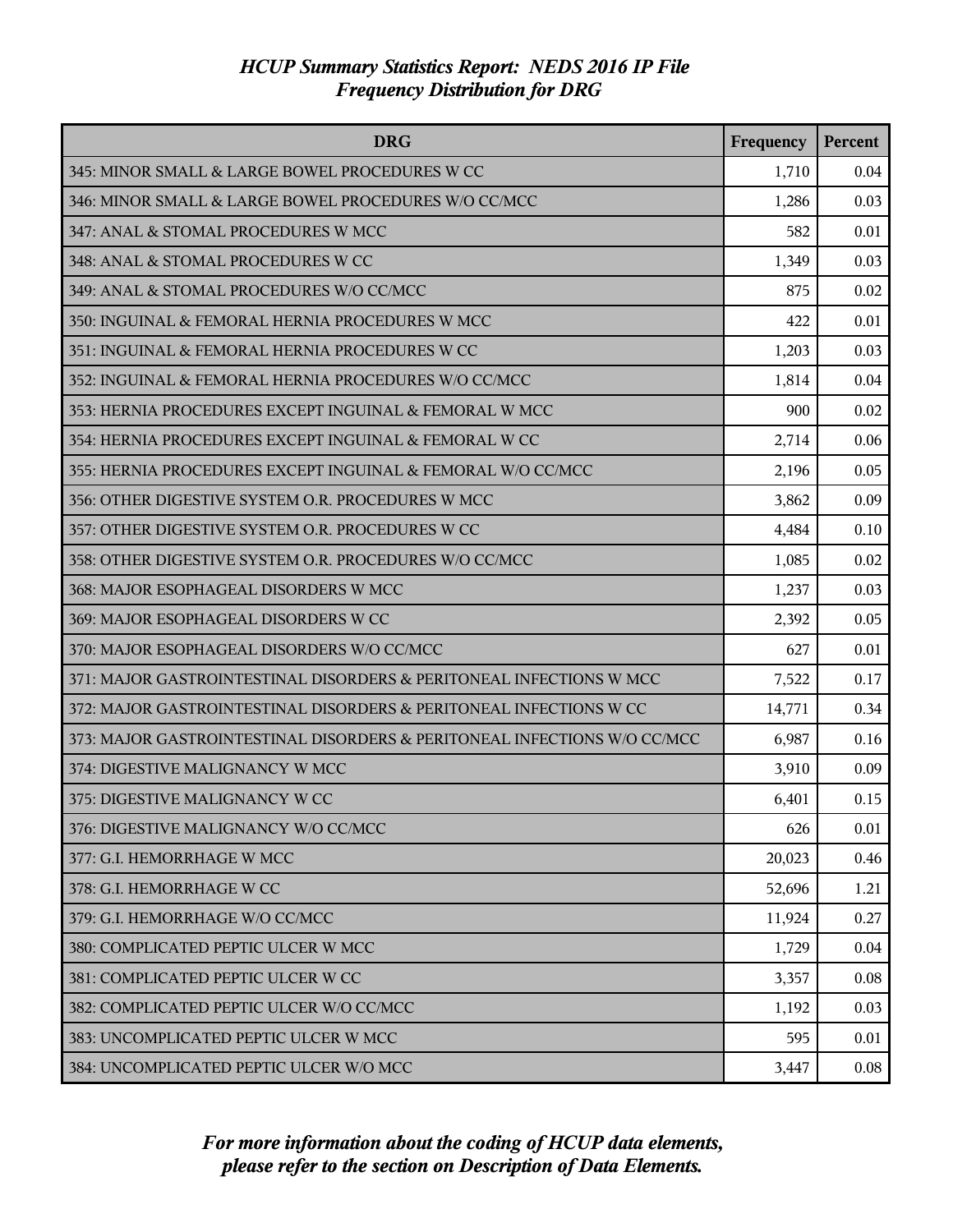| <b>DRG</b>                                                               | Frequency | Percent |
|--------------------------------------------------------------------------|-----------|---------|
| 385: INFLAMMATORY BOWEL DISEASE W MCC                                    | 1,737     | 0.04    |
| 386: INFLAMMATORY BOWEL DISEASE W CC                                     | 8,989     | 0.21    |
| 387: INFLAMMATORY BOWEL DISEASE W/O CC/MCC                               | 4,857     | 0.11    |
| 388: G.I. OBSTRUCTION W MCC                                              | 6,906     | 0.16    |
| 389: G.I. OBSTRUCTION W CC                                               | 22,682    | 0.52    |
| 390: G.I. OBSTRUCTION W/O CC/MCC                                         | 21,129    | 0.49    |
| 391: ESOPHAGITIS, GASTROENT & MISC DIGEST DISORDERS W MCC                | 18,751    | 0.43    |
| 392: ESOPHAGITIS, GASTROENT & MISC DIGEST DISORDERS W/O MCC              | 118,040   | 2.71    |
| 393: OTHER DIGESTIVE SYSTEM DIAGNOSES W MCC                              | 9,233     | 0.21    |
| 394: OTHER DIGESTIVE SYSTEM DIAGNOSES W CC                               | 20,018    | 0.46    |
| 395: OTHER DIGESTIVE SYSTEM DIAGNOSES W/O CC/MCC                         | 10,014    | 0.23    |
| 405: PANCREAS, LIVER & SHUNT PROCEDURES W MCC                            | 797       | 0.02    |
| 406: PANCREAS, LIVER & SHUNT PROCEDURES W CC                             | 371       | 0.01    |
| 407: PANCREAS, LIVER & SHUNT PROCEDURES W/O CC/MCC                       | 144       | 0.00    |
| 408: BILIARY TRACT PROC EXCEPT ONLY CHOLECYST W OR W/O C.D.E. W MCC      | 1,489     | 0.03    |
| 409: BILIARY TRACT PROC EXCEPT ONLY CHOLECYST W OR W/O C.D.E. W CC       | 1,234     | 0.03    |
| 410: BILIARY TRACT PROC EXCEPT ONLY CHOLECYST W OR W/O C.D.E. W/O CC/MCC | 451       | 0.01    |
| 411: CHOLECYSTECTOMY W C.D.E. W MCC                                      | 278       | 0.01    |
| 412: CHOLECYSTECTOMY W C.D.E. W CC                                       | 352       | 0.01    |
| 413: CHOLECYSTECTOMY W C.D.E. W/O CC/MCC                                 | 309       | 0.01    |
| 414: CHOLECYSTECTOMY EXCEPT BY LAPAROSCOPE W/O C.D.E. W MCC              | 813       | 0.02    |
| 415: CHOLECYSTECTOMY EXCEPT BY LAPAROSCOPE W/O C.D.E. W CC               | 1,142     | 0.03    |
| 416: CHOLECYSTECTOMY EXCEPT BY LAPAROSCOPE W/O C.D.E. W/O CC/MCC         | 764       | 0.02    |
| 417: LAPAROSCOPIC CHOLECYSTECTOMY W/O C.D.E. W MCC                       | 8,840     | 0.20    |
| 418: LAPAROSCOPIC CHOLECYSTECTOMY W/O C.D.E. W CC                        | 16,701    | 0.38    |
| 419: LAPAROSCOPIC CHOLECYSTECTOMY W/O C.D.E. W/O CC/MCC                  | 24,238    | 0.56    |
| 420: HEPATOBILIARY DIAGNOSTIC PROCEDURES W MCC                           | 2,223     | 0.05    |
| 421: HEPATOBILIARY DIAGNOSTIC PROCEDURES W CC                            | 1,956     | 0.04    |
| 422: HEPATOBILIARY DIAGNOSTIC PROCEDURES W/O CC/MCC                      | 226       | 0.01    |
| 423: OTHER HEPATOBILIARY OR PANCREAS O.R. PROCEDURES W MCC               | 453       | 0.01    |
| 424: OTHER HEPATOBILIARY OR PANCREAS O.R. PROCEDURES W CC                | 208       | 0.00    |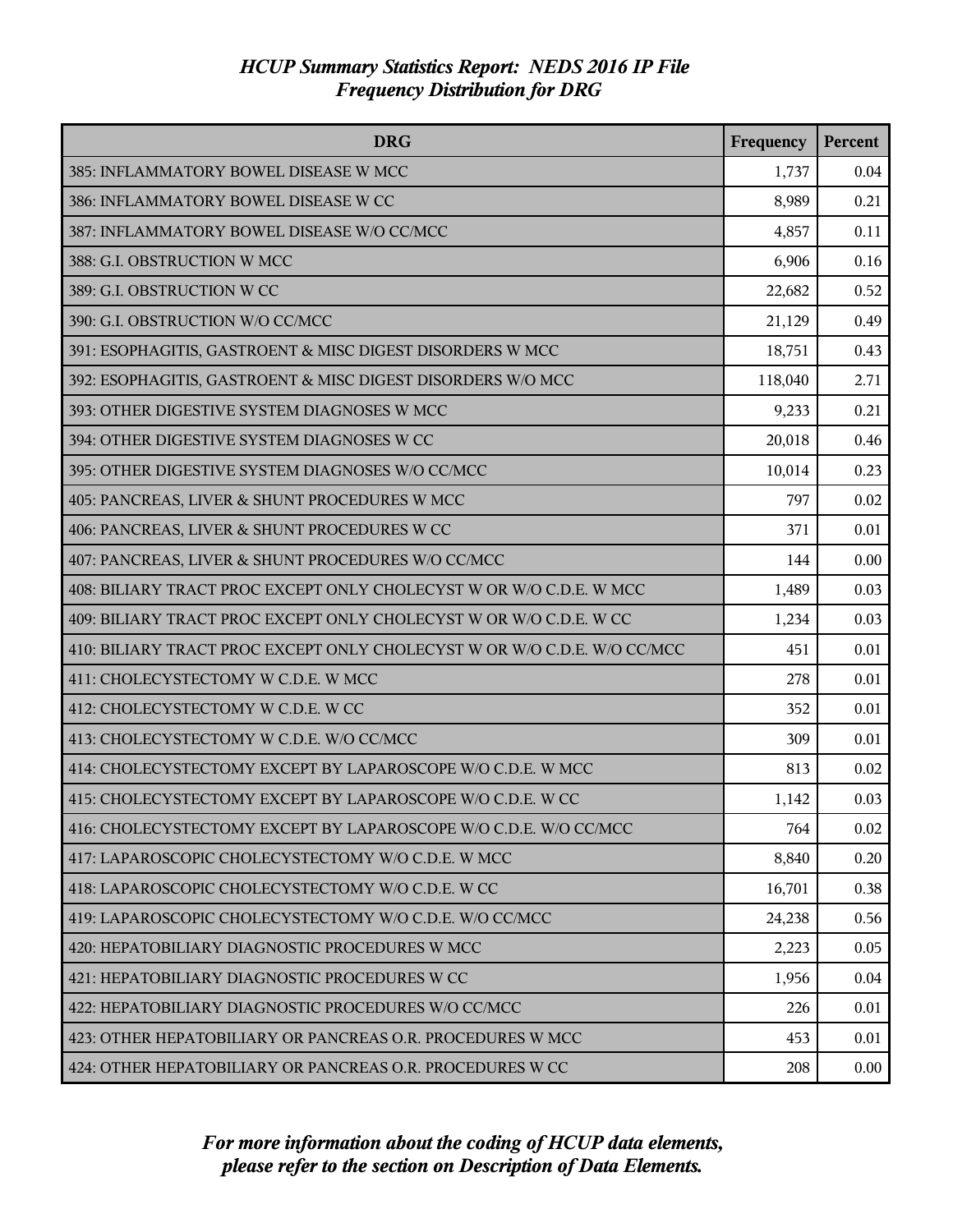| <b>DRG</b>                                                                | Frequency | Percent |
|---------------------------------------------------------------------------|-----------|---------|
| 425: OTHER HEPATOBILIARY OR PANCREAS O.R. PROCEDURES W/O CC/MCC           | 30        | 0.00    |
| 432: CIRRHOSIS & ALCOHOLIC HEPATITIS W MCC                                | 8,096     | 0.19    |
| 433: CIRRHOSIS & ALCOHOLIC HEPATITIS W CC                                 | 9,186     | 0.21    |
| 434: CIRRHOSIS & ALCOHOLIC HEPATITIS W/O CC/MCC                           | 1,115     | 0.03    |
| 435: MALIGNANCY OF HEPATOBILIARY SYSTEM OR PANCREAS W MCC                 | 4,860     | 0.11    |
| 436: MALIGNANCY OF HEPATOBILIARY SYSTEM OR PANCREAS W CC                  | 3,960     | 0.09    |
| 437: MALIGNANCY OF HEPATOBILIARY SYSTEM OR PANCREAS W/O CC/MCC            | 455       | 0.01    |
| 438: DISORDERS OF PANCREAS EXCEPT MALIGNANCY W MCC                        | 8,538     | 0.20    |
| 439: DISORDERS OF PANCREAS EXCEPT MALIGNANCY W CC                         | 25,148    | 0.58    |
| 440: DISORDERS OF PANCREAS EXCEPT MALIGNANCY W/O CC/MCC                   | 19,874    | 0.46    |
| 441: DISORDERS OF LIVER EXCEPT MALIG, CIRR, ALC HEPA W MCC                | 8,238     | 0.19    |
| 442: DISORDERS OF LIVER EXCEPT MALIG, CIRR, ALC HEPA W CC                 | 10,368    | 0.24    |
| 443: DISORDERS OF LIVER EXCEPT MALIG, CIRR, ALC HEPA W/O CC/MCC           | 3,037     | 0.07    |
| 444: DISORDERS OF THE BILIARY TRACT W MCC                                 | 4,710     | 0.11    |
| 445: DISORDERS OF THE BILIARY TRACT W CC                                  | 8,054     | 0.19    |
| 446: DISORDERS OF THE BILIARY TRACT W/O CC/MCC                            | 6,292     | 0.14    |
| 453: COMBINED ANTERIOR/POSTERIOR SPINAL FUSION W MCC                      | 207       | 0.00    |
| 454: COMBINED ANTERIOR/POSTERIOR SPINAL FUSION W CC                       | 232       | 0.01    |
| 455: COMBINED ANTERIOR/POSTERIOR SPINAL FUSION W/O CC/MCC                 | 70        | 0.00    |
| 456: SPINAL FUS EXC CERV W SPINAL CURV/MALIG/INFEC OR EXT FUS W MCC       | 267       | 0.01    |
| 457: SPINAL FUS EXC CERV W SPINAL CURV/MALIG/INFEC OR EXT FUS W CC        | 387       | 0.01    |
| 458: SPINAL FUS EXC CERV W SPINAL CURV/MALIG/INFEC OR EXT FUS W/O CC/MCC  | 33        | 0.00    |
| 459: SPINAL FUSION EXCEPT CERVICAL W MCC                                  | 720       | 0.02    |
| 460: SPINAL FUSION EXCEPT CERVICAL W/O MCC                                | 2,462     | 0.06    |
| 461: BILATERAL OR MULTIPLE MAJOR JOINT PROCS OF LOWER EXTREMITY W MCC     | 21        | 0.00    |
| 462: BILATERAL OR MULTIPLE MAJOR JOINT PROCS OF LOWER EXTREMITY W/O MCC   | 50        | 0.00    |
| 463: WND DEBRID & SKN GRFT EXC HAND, FOR MUSCULO-CONN TISS DIS W MCC      | 1,903     | 0.04    |
| 464: WND DEBRID & SKN GRFT EXC HAND, FOR MUSCULO-CONN TISS DIS W CC       | 3,396     | 0.08    |
| 465: WND DEBRID & SKN GRFT EXC HAND, FOR MUSCULO-CONN TISS DIS W/O CC/MCC | 803       | 0.02    |
| 466: REVISION OF HIP OR KNEE REPLACEMENT W MCC                            | 616       | 0.01    |
| 467: REVISION OF HIP OR KNEE REPLACEMENT W CC                             | 1,511     | 0.03    |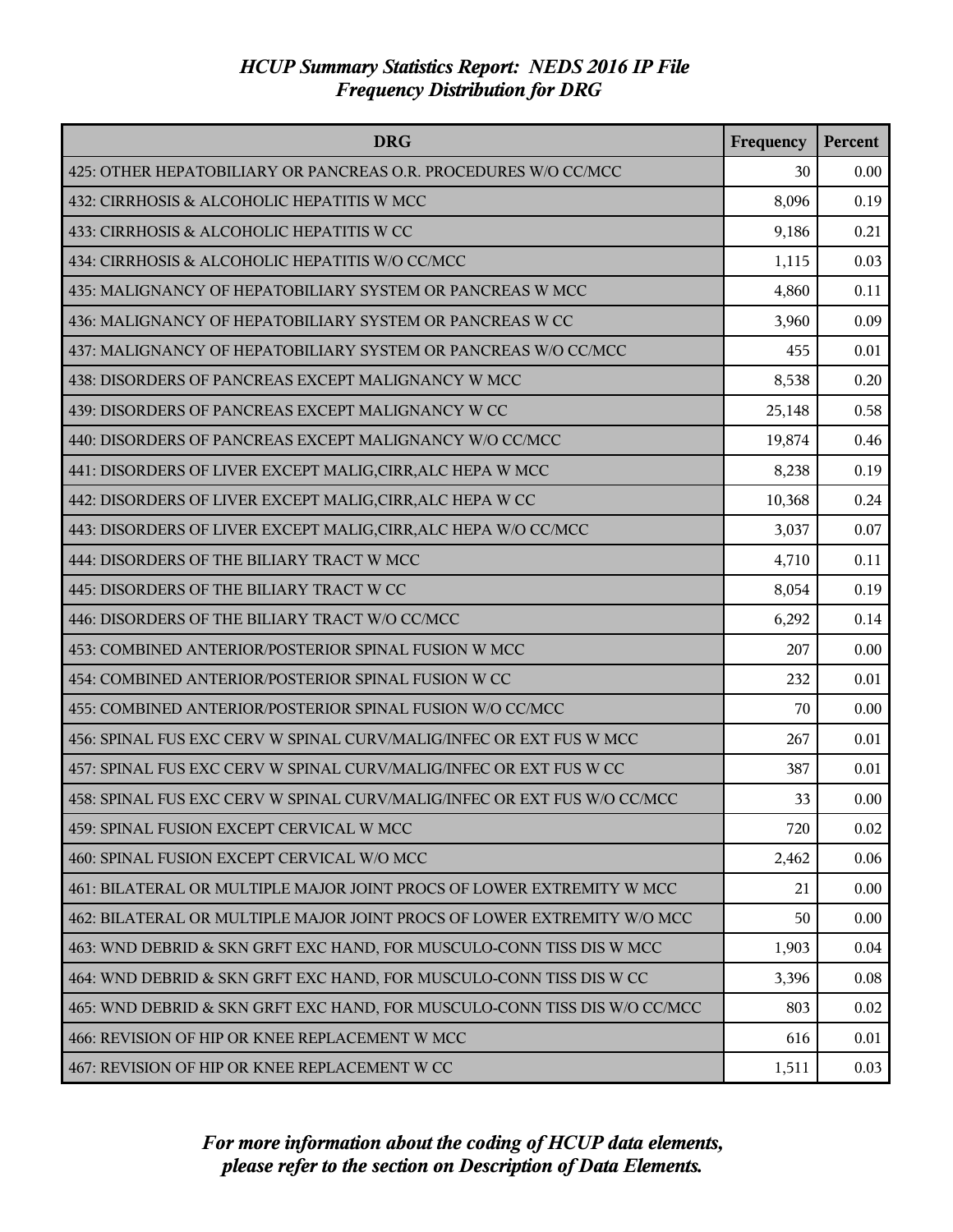| <b>DRG</b>                                                               | Frequency | <b>Percent</b> |
|--------------------------------------------------------------------------|-----------|----------------|
| 468: REVISION OF HIP OR KNEE REPLACEMENT W/O CC/MCC                      | 497       | 0.01           |
| 469: MAJOR JOINT REPLACEMENT OR REATTACHMENT OF LOWER EXTREMITY W MCC    | 4,915     | 0.11           |
| 470: MAJOR JOINT REPLACEMENT OR REATTACHMENT OF LOWER EXTREMITY W/O MCC  | 19,493    | 0.45           |
| 471: CERVICAL SPINAL FUSION W MCC                                        | 878       | 0.02           |
| 472: CERVICAL SPINAL FUSION W CC                                         | 1,478     | 0.03           |
| 473: CERVICAL SPINAL FUSION W/O CC/MCC                                   | 1,058     | 0.02           |
| 474: AMPUTATION FOR MUSCULOSKELETAL SYS & CONN TISSUE DIS W MCC          | 785       | 0.02           |
| 475: AMPUTATION FOR MUSCULOSKELETAL SYS & CONN TISSUE DIS W CC           | 989       | 0.02           |
| 476: AMPUTATION FOR MUSCULOSKELETAL SYS & CONN TISSUE DIS W/O CC/MCC     | 101       | 0.00           |
| 477: BIOPSIES OF MUSCULOSKELETAL SYSTEM & CONNECTIVE TISSUE W MCC        | 1,221     | 0.03           |
| 478: BIOPSIES OF MUSCULOSKELETAL SYSTEM & CONNECTIVE TISSUE W CC         | 2,790     | 0.06           |
| 479: BIOPSIES OF MUSCULOSKELETAL SYSTEM & CONNECTIVE TISSUE W/O CC/MCC   | 974       | 0.02           |
| 480: HIP & FEMUR PROCEDURES EXCEPT MAJOR JOINT W MCC                     | 9,213     | 0.21           |
| 481: HIP & FEMUR PROCEDURES EXCEPT MAJOR JOINT W CC                      | 27,547    | 0.63           |
| 482: HIP & FEMUR PROCEDURES EXCEPT MAJOR JOINT W/O CC/MCC                | 11,323    | 0.26           |
| 483: MAJOR JOINT/LIMB REATTACHMENT PROCEDURE OF UPPER EXTREMITIES        | 1,147     | 0.03           |
| 485: KNEE PROCEDURES W PDX OF INFECTION W MCC                            | 290       | 0.01           |
| 486: KNEE PROCEDURES W PDX OF INFECTION W CC                             | 528       | 0.01           |
| 487: KNEE PROCEDURES W PDX OF INFECTION W/O CC/MCC                       | 237       | 0.01           |
| 488: KNEE PROCEDURES W/O PDX OF INFECTION W CC/MCC                       | 1,013     | 0.02           |
| 489: KNEE PROCEDURES W/O PDX OF INFECTION W/O CC/MCC                     | 653       | 0.02           |
| 492: LOWER EXTREM & HUMER PROC EXCEPT HIP, FOOT, FEMUR W MCC             | 2,942     | 0.07           |
| 493: LOWER EXTREM & HUMER PROC EXCEPT HIP, FOOT, FEMUR W CC              | 9,496     | 0.22           |
| 494: LOWER EXTREM & HUMER PROC EXCEPT HIP, FOOT, FEMUR W/O CC/MCC        | 13,111    | 0.30           |
| 495: LOCAL EXCISION & REMOVAL INT FIX DEVICES EXC HIP & FEMUR W MCC      | 120       | 0.00           |
| 496: LOCAL EXCISION & REMOVAL INT FIX DEVICES EXC HIP & FEMUR W CC       | 386       | 0.01           |
| 497: LOCAL EXCISION & REMOVAL INT FIX DEVICES EXC HIP & FEMUR W/O CC/MCC | 141       | 0.00           |
| 498: LOCAL EXCISION & REMOVAL INT FIX DEVICES OF HIP & FEMUR W CC/MCC    | 232       | 0.01           |
| 499: LOCAL EXCISION & REMOVAL INT FIX DEVICES OF HIP & FEMUR W/O CC/MCC  | 43        | 0.00           |
| 500: SOFT TISSUE PROCEDURES W MCC                                        | 1,027     | 0.02           |
| 501: SOFT TISSUE PROCEDURES W CC                                         | 3,063     | 0.07           |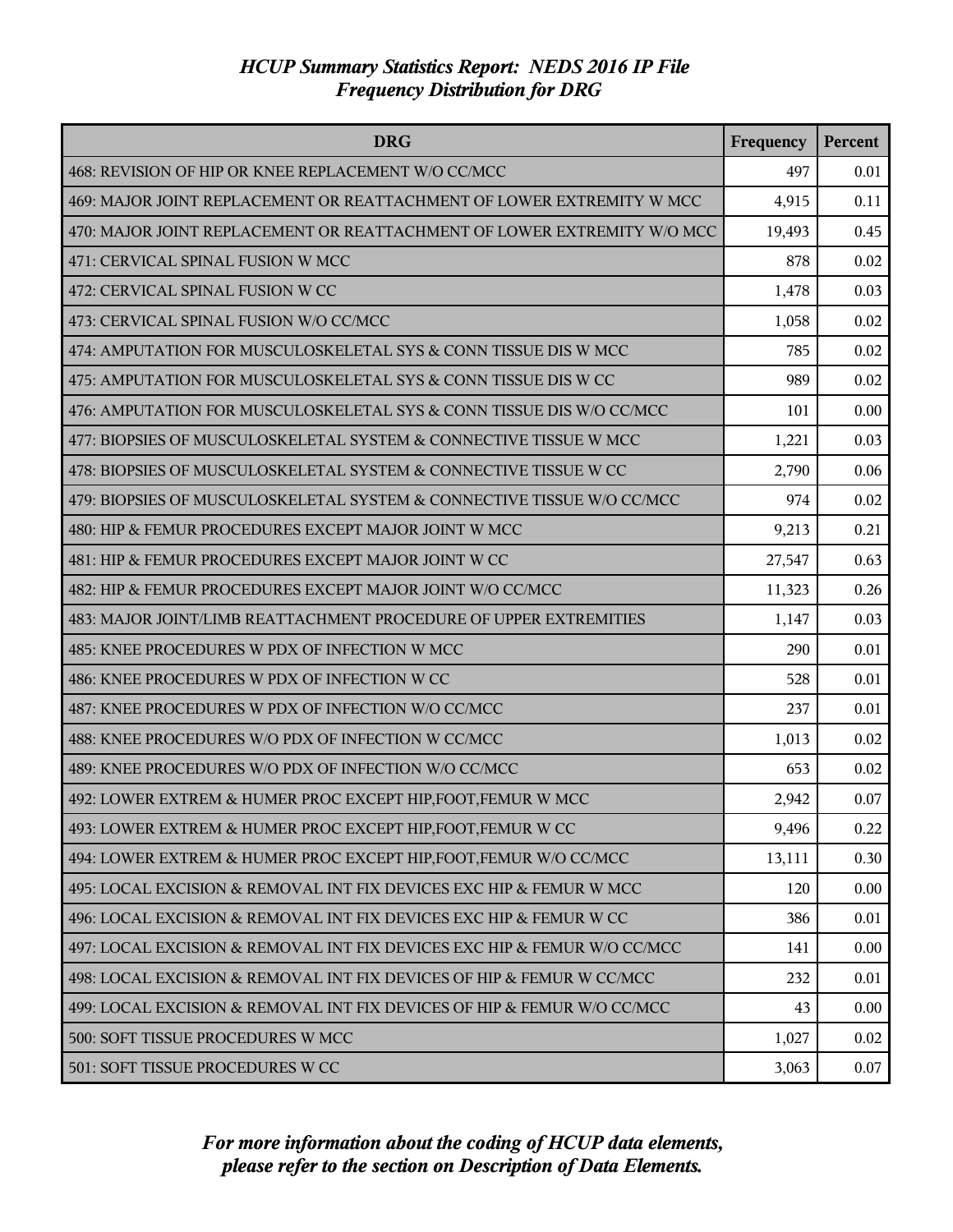| <b>DRG</b>                                                               | Frequency | Percent |
|--------------------------------------------------------------------------|-----------|---------|
| 502: SOFT TISSUE PROCEDURES W/O CC/MCC                                   | 1,669     | 0.04    |
| 503: FOOT PROCEDURES W MCC                                               | 491       | 0.01    |
| 504: FOOT PROCEDURES W CC                                                | 1,709     | 0.04    |
| 505: FOOT PROCEDURES W/O CC/MCC                                          | 1,073     | 0.02    |
| 506: MAJOR THUMB OR JOINT PROCEDURES                                     | 410       | 0.01    |
| 507: MAJOR SHOULDER OR ELBOW JOINT PROCEDURES W CC/MCC                   | 183       | 0.00    |
| 508: MAJOR SHOULDER OR ELBOW JOINT PROCEDURES W/O CC/MCC                 | 81        | 0.00    |
| 509: ARTHROSCOPY                                                         | 26        | 0.00    |
| 510: SHOULDER, ELBOW OR FOREARM PROC, EXC MAJOR JOINT PROC W MCC         | 539       | 0.01    |
| 511: SHOULDER, ELBOW OR FOREARM PROC, EXC MAJOR JOINT PROC W CC          | 1,994     | 0.05    |
| 512: SHOULDER, ELBOW OR FOREARM PROC, EXC MAJOR JOINT PROC W/O CC/MCC    | 2,994     | 0.07    |
| 513: HAND OR WRIST PROC, EXCEPT MAJOR THUMB OR JOINT PROC W CC/MCC       | 1,553     | 0.04    |
| 514: HAND OR WRIST PROC, EXCEPT MAJOR THUMB OR JOINT PROC W/O CC/MCC     | 1,331     | 0.03    |
| 515: OTHER MUSCULOSKELET SYS & CONN TISS O.R. PROC W MCC                 | 1,489     | 0.03    |
| 516: OTHER MUSCULOSKELET SYS & CONN TISS O.R. PROC W CC                  | 3,903     | 0.09    |
| 517: OTHER MUSCULOSKELET SYS & CONN TISS O.R. PROC W/O CC/MCC            | 2,358     | 0.05    |
| 518: BACK & NECK PROC EXC SPINAL FUSION W MCC OR DISC DEVICE/NEUROSTIM   | 499       | 0.01    |
| 519: BACK & NECK PROC EXC SPINAL FUSION W CC                             | 1,611     | 0.04    |
| 520: BACK & NECK PROC EXC SPINAL FUSION W/O CC/MCC                       | 1,608     | 0.04    |
| 533: FRACTURES OF FEMUR W MCC                                            | 329       | 0.01    |
| 534: FRACTURES OF FEMUR W/O MCC                                          | 1,421     | 0.03    |
| 535: FRACTURES OF HIP & PELVIS W MCC                                     | 2,634     | 0.06    |
| 536: FRACTURES OF HIP & PELVIS W/O MCC                                   | 9,352     | 0.21    |
| 537: SPRAINS, STRAINS, & DISLOCATIONS OF HIP, PELVIS & THIGH W CC/MCC    | 297       | 0.01    |
| 538: SPRAINS, STRAINS, & DISLOCATIONS OF HIP, PELVIS & THIGH W/O CC/MCC  | 227       | 0.01    |
| 539: OSTEOMYELITIS W MCC                                                 | 1,396     | 0.03    |
| 540: OSTEOMYELITIS W CC                                                  | 2,626     | 0.06    |
| 541: OSTEOMYELITIS W/O CC/MCC                                            | 966       | 0.02    |
| 542: PATHOLOGICAL FRACTURES & MUSCULOSKELET & CONN TISS MALIG W MCC      | 2,504     | 0.06    |
| 543: PATHOLOGICAL FRACTURES & MUSCULOSKELET & CONN TISS MALIG W CC       | 5,161     | 0.12    |
| 544: PATHOLOGICAL FRACTURES & MUSCULOSKELET & CONN TISS MALIG W/O CC/MCC | 1,641     | 0.04    |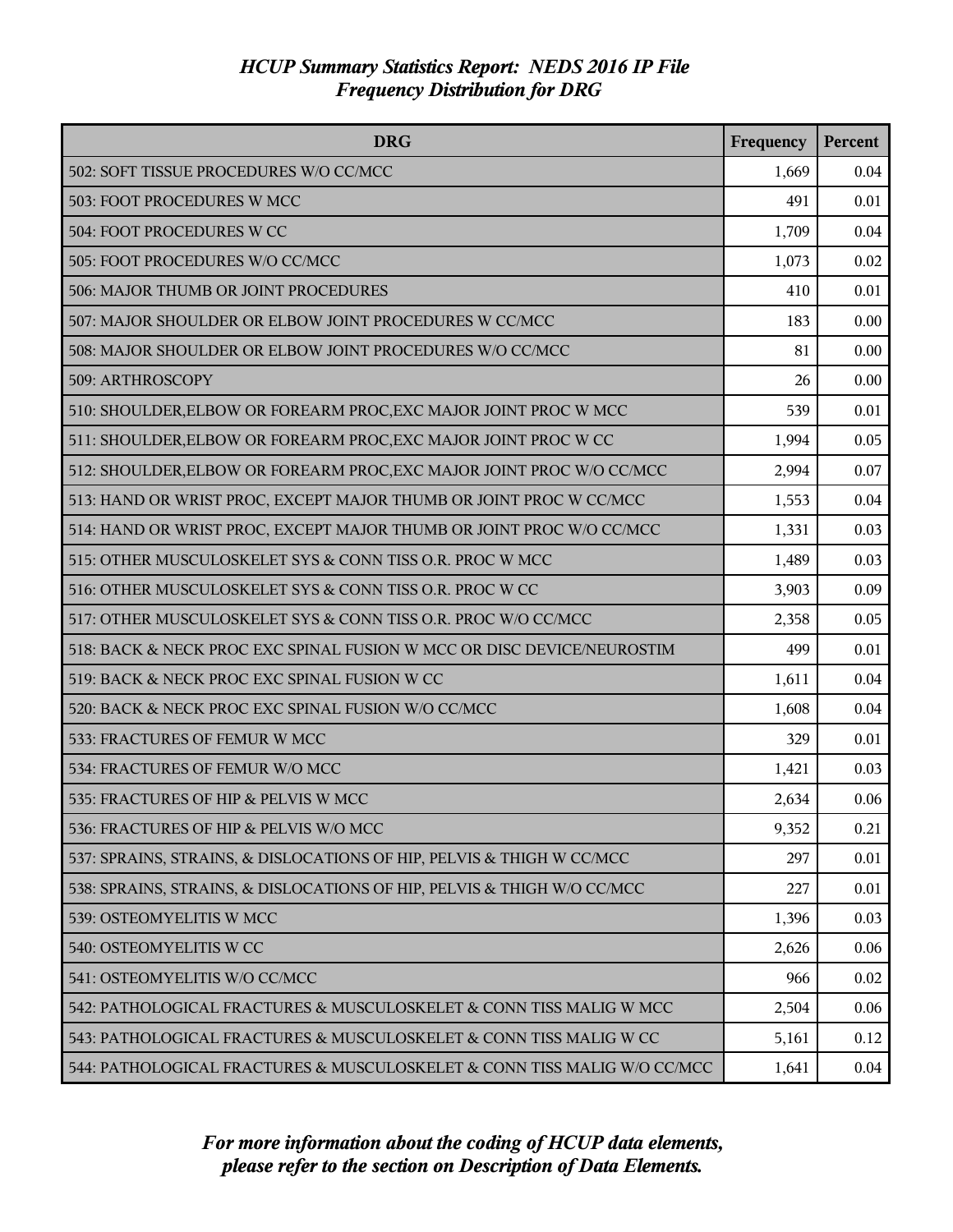| <b>DRG</b>                                                              | Frequency | Percent  |
|-------------------------------------------------------------------------|-----------|----------|
| 545: CONNECTIVE TISSUE DISORDERS W MCC                                  | 1,680     | 0.04     |
| 546: CONNECTIVE TISSUE DISORDERS W CC                                   | 3,038     | 0.07     |
| 547: CONNECTIVE TISSUE DISORDERS W/O CC/MCC                             | 1,779     | 0.04     |
| 548: SEPTIC ARTHRITIS W MCC                                             | 243       | 0.01     |
| 549: SEPTIC ARTHRITIS W CC                                              | 771       | 0.02     |
| 550: SEPTIC ARTHRITIS W/O CC/MCC                                        | 468       | 0.01     |
| 551: MEDICAL BACK PROBLEMS W MCC                                        | 4,686     | 0.11     |
| 552: MEDICAL BACK PROBLEMS W/O MCC                                      | 26,802    | 0.62     |
| 553: BONE DISEASES & ARTHROPATHIES W MCC                                | 974       | 0.02     |
| 554: BONE DISEASES & ARTHROPATHIES W/O MCC                              | 5,437     | 0.12     |
| 555: SIGNS & SYMPTOMS OF MUSCULOSKELETAL SYSTEM & CONN TISSUE W MCC     | 924       | 0.02     |
| 556: SIGNS & SYMPTOMS OF MUSCULOSKELETAL SYSTEM & CONN TISSUE W/O MCC   | 5,657     | 0.13     |
| 557: TENDONITIS, MYOSITIS & BURSITIS W MCC                              | 1,682     | 0.04     |
| 558: TENDONITIS, MYOSITIS & BURSITIS W/O MCC                            | 8,934     | 0.21     |
| 559: AFTERCARE, MUSCULOSKELETAL SYSTEM & CONNECTIVE TISSUE W MCC        | 989       | 0.02     |
| 560: AFTERCARE, MUSCULOSKELETAL SYSTEM & CONNECTIVE TISSUE W CC         | 2,016     | 0.05     |
| 561: AFTERCARE, MUSCULOSKELETAL SYSTEM & CONNECTIVE TISSUE W/O CC/MCC   | 1,229     | 0.03     |
| 562: FX, SPRN, STRN & DISL EXCEPT FEMUR, HIP, PELVIS & THIGH W MCC      | 2,498     | 0.06     |
| 563: FX, SPRN, STRN & DISL EXCEPT FEMUR, HIP, PELVIS & THIGH W/O MCC    | 13,370    | 0.31     |
| 564: OTHER MUSCULOSKELETAL SYS & CONNECTIVE TISSUE DIAGNOSES W MCC      | 1,380     | 0.03     |
| 565: OTHER MUSCULOSKELETAL SYS & CONNECTIVE TISSUE DIAGNOSES W CC       | 2,985     | 0.07     |
| 566: OTHER MUSCULOSKELETAL SYS & CONNECTIVE TISSUE DIAGNOSES W/O CC/MCC | 1,191     | 0.03     |
| 570: SKIN DEBRIDEMENT W MCC                                             | 1,639     | 0.04     |
| 571: SKIN DEBRIDEMENT W CC                                              | 3,694     | $0.08\,$ |
| 572: SKIN DEBRIDEMENT W/O CC/MCC                                        | 1,927     | 0.04     |
| 573: SKIN GRAFT FOR SKIN ULCER OR CELLULITIS W MCC                      | 197       | 0.00     |
| 574: SKIN GRAFT FOR SKIN ULCER OR CELLULITIS W CC                       | 429       | 0.01     |
| 575: SKIN GRAFT FOR SKIN ULCER OR CELLULITIS W/O CC/MCC                 | 98        | 0.00     |
| 576: SKIN GRAFT EXC FOR SKIN ULCER OR CELLULITIS W MCC                  | 100       | 0.00     |
| 577: SKIN GRAFT EXC FOR SKIN ULCER OR CELLULITIS W CC                   | 272       | 0.01     |
| 578: SKIN GRAFT EXC FOR SKIN ULCER OR CELLULITIS W/O CC/MCC             | 175       | 0.00     |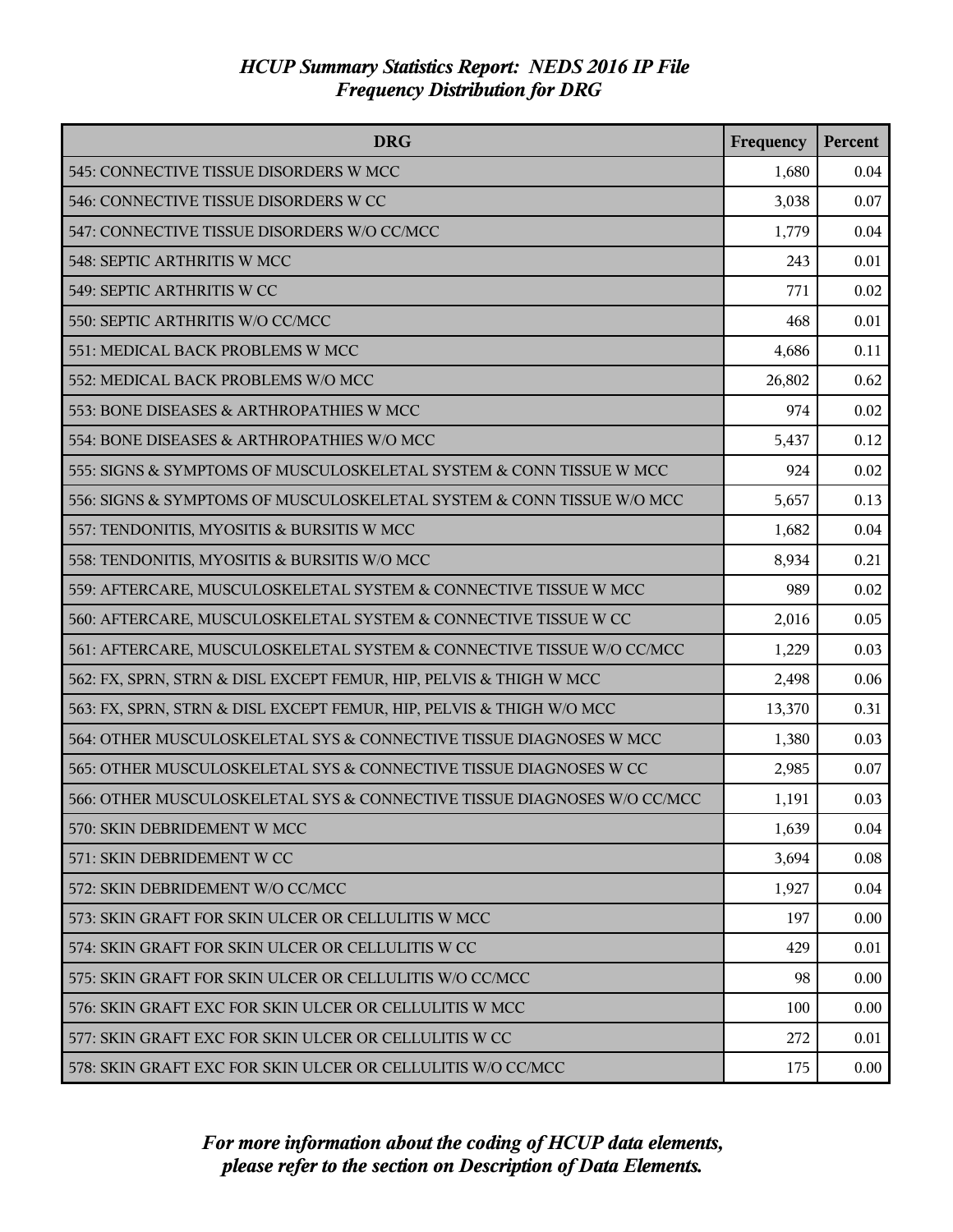| <b>DRG</b>                                                                 | Frequency | Percent |
|----------------------------------------------------------------------------|-----------|---------|
| 579: OTHER SKIN, SUBCUT TISS & BREAST PROC W MCC                           | 2,150     | 0.05    |
| 580: OTHER SKIN, SUBCUT TISS & BREAST PROC W CC                            | 7,194     | 0.17    |
| 581: OTHER SKIN, SUBCUT TISS & BREAST PROC W/O CC/MCC                      | 5,043     | 0.12    |
| 582: MASTECTOMY FOR MALIGNANCY W CC/MCC                                    | 46        | 0.00    |
| 583: MASTECTOMY FOR MALIGNANCY W/O CC/MCC                                  | 17        | 0.00    |
| 584: BREAST BIOPSY, LOCAL EXCISION & OTHER BREAST PROCEDURES W CC/MCC      | 241       | 0.01    |
| 585: BREAST BIOPSY, LOCAL EXCISION & OTHER BREAST PROCEDURES W/O CC/MCC    | 245       | 0.01    |
| 592: SKIN ULCERS W MCC                                                     | 1,758     | 0.04    |
| 593: SKIN ULCERS W CC                                                      | 1,721     | 0.04    |
| 594: SKIN ULCERS W/O CC/MCC                                                | 268       | 0.01    |
| 595: MAJOR SKIN DISORDERS W MCC                                            | 398       | 0.01    |
| 596: MAJOR SKIN DISORDERS W/O MCC                                          | 1,939     | 0.04    |
| 597: MALIGNANT BREAST DISORDERS W MCC                                      | 637       | 0.01    |
| 598: MALIGNANT BREAST DISORDERS W CC                                       | 922       | 0.02    |
| 599: MALIGNANT BREAST DISORDERS W/O CC/MCC                                 | 97        | 0.00    |
| 600: NON-MALIGNANT BREAST DISORDERS W CC/MCC                               | 776       | 0.02    |
| 601: NON-MALIGNANT BREAST DISORDERS W/O CC/MCC                             | 1,008     | 0.02    |
| 602: CELLULITIS W MCC                                                      | 11,043    | 0.25    |
| 603: CELLULITIS W/O MCC                                                    | 79,491    | 1.83    |
| 604: TRAUMA TO THE SKIN, SUBCUT TISS & BREAST W MCC                        | 1,457     | 0.03    |
| 605: TRAUMA TO THE SKIN, SUBCUT TISS & BREAST W/O MCC                      | 8,741     | 0.20    |
| 606: MINOR SKIN DISORDERS W MCC                                            | 768       | 0.02    |
| 607: MINOR SKIN DISORDERS W/O MCC                                          | 4,510     | 0.10    |
| 614: ADRENAL & PITUITARY PROCEDURES W CC/MCC                               | 165       | 0.00    |
| 615: ADRENAL & PITUITARY PROCEDURES W/O CC/MCC                             | 27        | 0.00    |
| 616: AMPUTAT OF LOWER LIMB FOR ENDOCRINE, NUTRIT, & METABOL DIS W MCC      | 812       | 0.02    |
| 617: AMPUTAT OF LOWER LIMB FOR ENDOCRINE, NUTRIT, & METABOL DIS W CC       | 4,390     | 0.10    |
| 618: AMPUTAT OF LOWER LIMB FOR ENDOCRINE, NUTRIT, & METABOL DIS W/O CC/MCC | 62        | 0.00    |
| 619: O.R. PROCEDURES FOR OBESITY W MCC                                     | 26        | 0.00    |
| 620: O.R. PROCEDURES FOR OBESITY W CC                                      | 44        | 0.00    |
| 621: O.R. PROCEDURES FOR OBESITY W/O CC/MCC                                | 218       | 0.01    |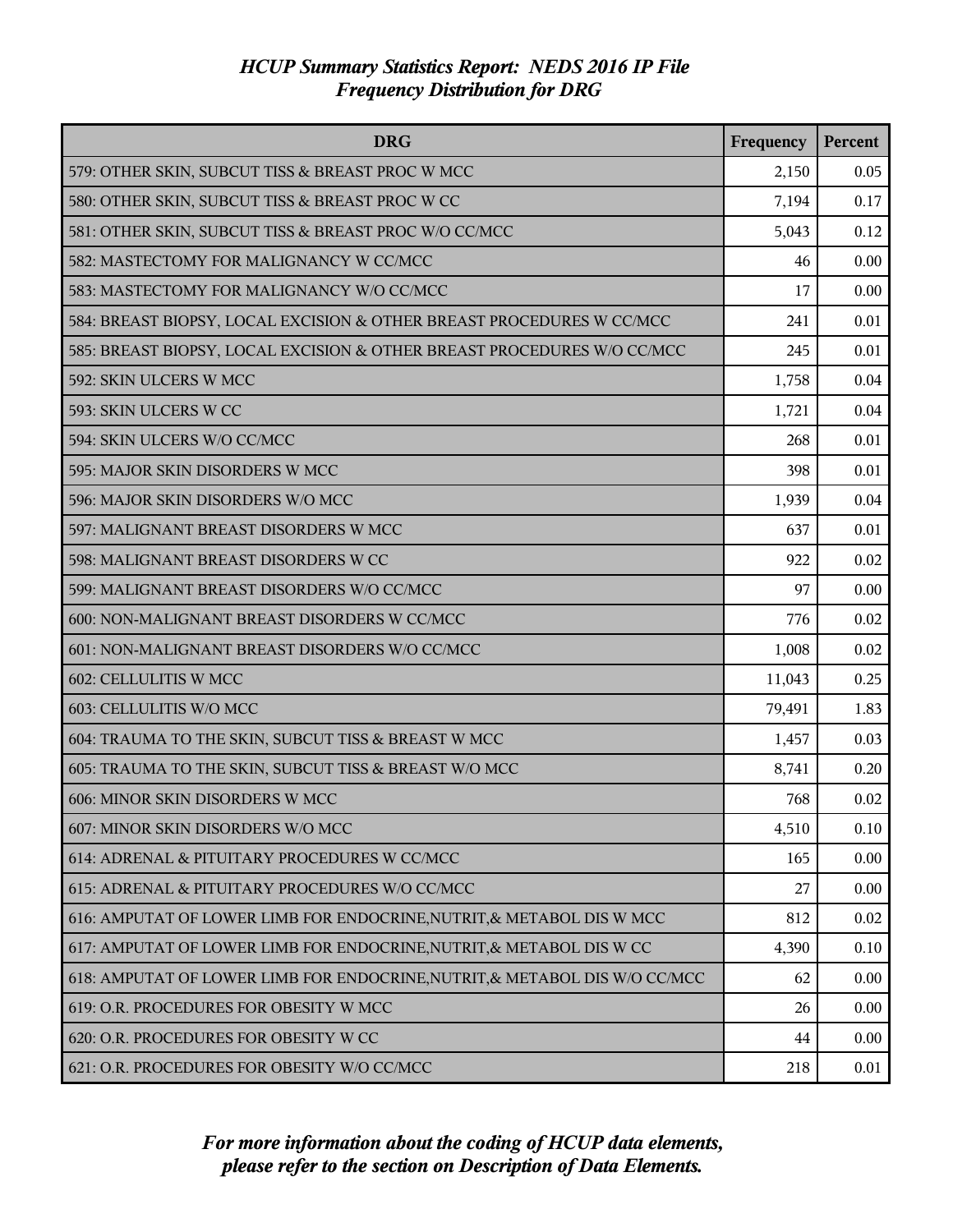| <b>DRG</b>                                                                | Frequency | Percent |
|---------------------------------------------------------------------------|-----------|---------|
| 622: SKIN GRAFTS & WOUND DEBRID FOR ENDOC, NUTRIT & METAB DIS W MCC       | 530       | 0.01    |
| 623: SKIN GRAFTS & WOUND DEBRID FOR ENDOC, NUTRIT & METAB DIS W CC        | 2,481     | 0.06    |
| 624: SKIN GRAFTS & WOUND DEBRID FOR ENDOC, NUTRIT & METAB DIS W/O CC/MCC  | 194       | 0.00    |
| 625: THYROID, PARATHYROID & THYROGLOSSAL PROCEDURES W MCC                 | 98        | 0.00    |
| 626: THYROID, PARATHYROID & THYROGLOSSAL PROCEDURES W CC                  | 94        | 0.00    |
| 627: THYROID, PARATHYROID & THYROGLOSSAL PROCEDURES W/O CC/MCC            | 94        | 0.00    |
| 628: OTHER ENDOCRINE, NUTRIT & METAB O.R. PROC W MCC                      | 1,001     | 0.02    |
| 629: OTHER ENDOCRINE, NUTRIT & METAB O.R. PROC W CC                       | 1,653     | 0.04    |
| 630: OTHER ENDOCRINE, NUTRIT & METAB O.R. PROC W/O CC/MCC                 | 77        | 0.00    |
| 637: DIABETES W MCC                                                       | 16,418    | 0.38    |
| 638: DIABETES W CC                                                        | 42,202    | 0.97    |
| 639: DIABETES W/O CC/MCC                                                  | 21,169    | 0.49    |
| 640: MISC DISORDERS OF NUTRITION, METABOLISM, FLUIDS/ELECTROLYTES W MCC   | 27,236    | 0.63    |
| 641: MISC DISORDERS OF NUTRITION, METABOLISM, FLUIDS/ELECTROLYTES W/O MCC | 47,332    | 1.09    |
| 642: INBORN AND OTHER DISORDERS OF METABOLISM                             | 1,631     | 0.04    |
| 643: ENDOCRINE DISORDERS W MCC                                            | 3,562     | 0.08    |
| 644: ENDOCRINE DISORDERS W CC                                             | 5,635     | 0.13    |
| 645: ENDOCRINE DISORDERS W/O CC/MCC                                       | 2,984     | 0.07    |
| <b>652: KIDNEY TRANSPLANT</b>                                             | 61        | 0.00    |
| 653: MAJOR BLADDER PROCEDURES W MCC                                       | 200       | 0.00    |
| 654: MAJOR BLADDER PROCEDURES W CC                                        | 374       | 0.01    |
| 655: MAJOR BLADDER PROCEDURES W/O CC/MCC                                  | 79        | 0.00    |
| 656: KIDNEY & URETER PROCEDURES FOR NEOPLASM W MCC                        | 218       | 0.01    |
| 657: KIDNEY & URETER PROCEDURES FOR NEOPLASM W CC                         | 393       | 0.01    |
| 658: KIDNEY & URETER PROCEDURES FOR NEOPLASM W/O CC/MCC                   | 85        | 0.00    |
| 659: KIDNEY & URETER PROCEDURES FOR NON-NEOPLASM W MCC                    | 1,491     | 0.03    |
| 660: KIDNEY & URETER PROCEDURES FOR NON-NEOPLASM W CC                     | 3,686     | 0.08    |
| 661: KIDNEY & URETER PROCEDURES FOR NON-NEOPLASM W/O CC/MCC               | 685       | 0.02    |
| 662: MINOR BLADDER PROCEDURES W MCC                                       | 158       | 0.00    |
| 663: MINOR BLADDER PROCEDURES W CC                                        | 243       | 0.01    |
| 664: MINOR BLADDER PROCEDURES W/O CC/MCC                                  | 74        | 0.00    |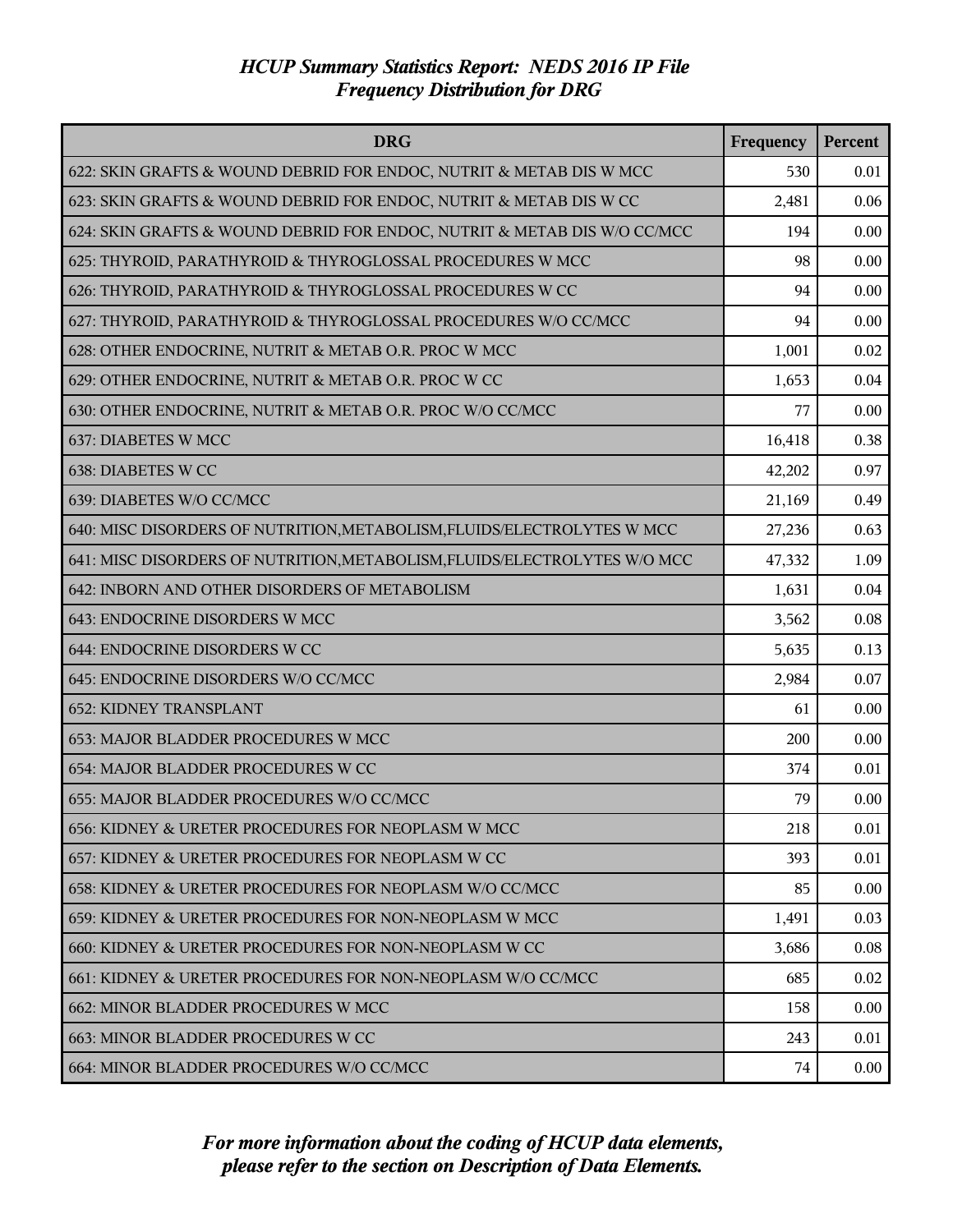| <b>DRG</b>                                              | Frequency | Percent |
|---------------------------------------------------------|-----------|---------|
| <b>665: PROSTATECTOMY W MCC</b>                         | 194       | 0.00    |
| <b>666: PROSTATECTOMY W CC</b>                          | 507       | 0.01    |
| 667: PROSTATECTOMY W/O CC/MCC                           | 169       | 0.00    |
| 668: TRANSURETHRAL PROCEDURES W MCC                     | 1,044     | 0.02    |
| 669: TRANSURETHRAL PROCEDURES W CC                      | 6,812     | 0.16    |
| 670: TRANSURETHRAL PROCEDURES W/O CC/MCC                | 1,267     | 0.03    |
| 671: URETHRAL PROCEDURES W CC/MCC                       | 114       | 0.00    |
| 672: URETHRAL PROCEDURES W/O CC/MCC                     | 28        | 0.00    |
| 673: OTHER KIDNEY & URINARY TRACT PROCEDURES W MCC      | 2,819     | 0.06    |
| 674: OTHER KIDNEY & URINARY TRACT PROCEDURES W CC       | 1,705     | 0.04    |
| 675: OTHER KIDNEY & URINARY TRACT PROCEDURES W/O CC/MCC | 176       | 0.00    |
| <b>682: RENAL FAILURE W MCC</b>                         | 45,097    | 1.04    |
| <b>683: RENAL FAILURE W CC</b>                          | 60,386    | 1.39    |
| 684: RENAL FAILURE W/O CC/MCC                           | 11,255    | 0.26    |
| <b>685: ADMIT FOR RENAL DIALYSIS</b>                    | 41        | 0.00    |
| 686: KIDNEY & URINARY TRACT NEOPLASMS W MCC             | 605       | 0.01    |
| 687: KIDNEY & URINARY TRACT NEOPLASMS W CC              | 1,053     | 0.02    |
| 688: KIDNEY & URINARY TRACT NEOPLASMS W/O CC/MCC        | 137       | 0.00    |
| 689: KIDNEY & URINARY TRACT INFECTIONS W MCC            | 28,340    | 0.65    |
| 690: KIDNEY & URINARY TRACT INFECTIONS W/O MCC          | 69,821    | 1.60    |
| 691: URINARY STONES W ESW LITHOTRIPSY W CC/MCC          | 417       | 0.01    |
| 692: URINARY STONES W ESW LITHOTRIPSY W/O CC/MCC        | 60        | 0.00    |
| 693: URINARY STONES W/O ESW LITHOTRIPSY W MCC           | 1,086     | 0.02    |
| 694: URINARY STONES W/O ESW LITHOTRIPSY W/O MCC         | 13,286    | 0.31    |
| 695: KIDNEY & URINARY TRACT SIGNS & SYMPTOMS W MCC      | 501       | 0.01    |
| 696: KIDNEY & URINARY TRACT SIGNS & SYMPTOMS W/O MCC    | 3,100     | 0.07    |
| 697: URETHRAL STRICTURE                                 | 229       | 0.01    |
| 698: OTHER KIDNEY & URINARY TRACT DIAGNOSES W MCC       | 17,404    | 0.40    |
| 699: OTHER KIDNEY & URINARY TRACT DIAGNOSES W CC        | 12,545    | 0.29    |
| 700: OTHER KIDNEY & URINARY TRACT DIAGNOSES W/O CC/MCC  | 2,816     | 0.06    |
| 707: MAJOR MALE PELVIC PROCEDURES W CC/MCC              | 68        | 0.00    |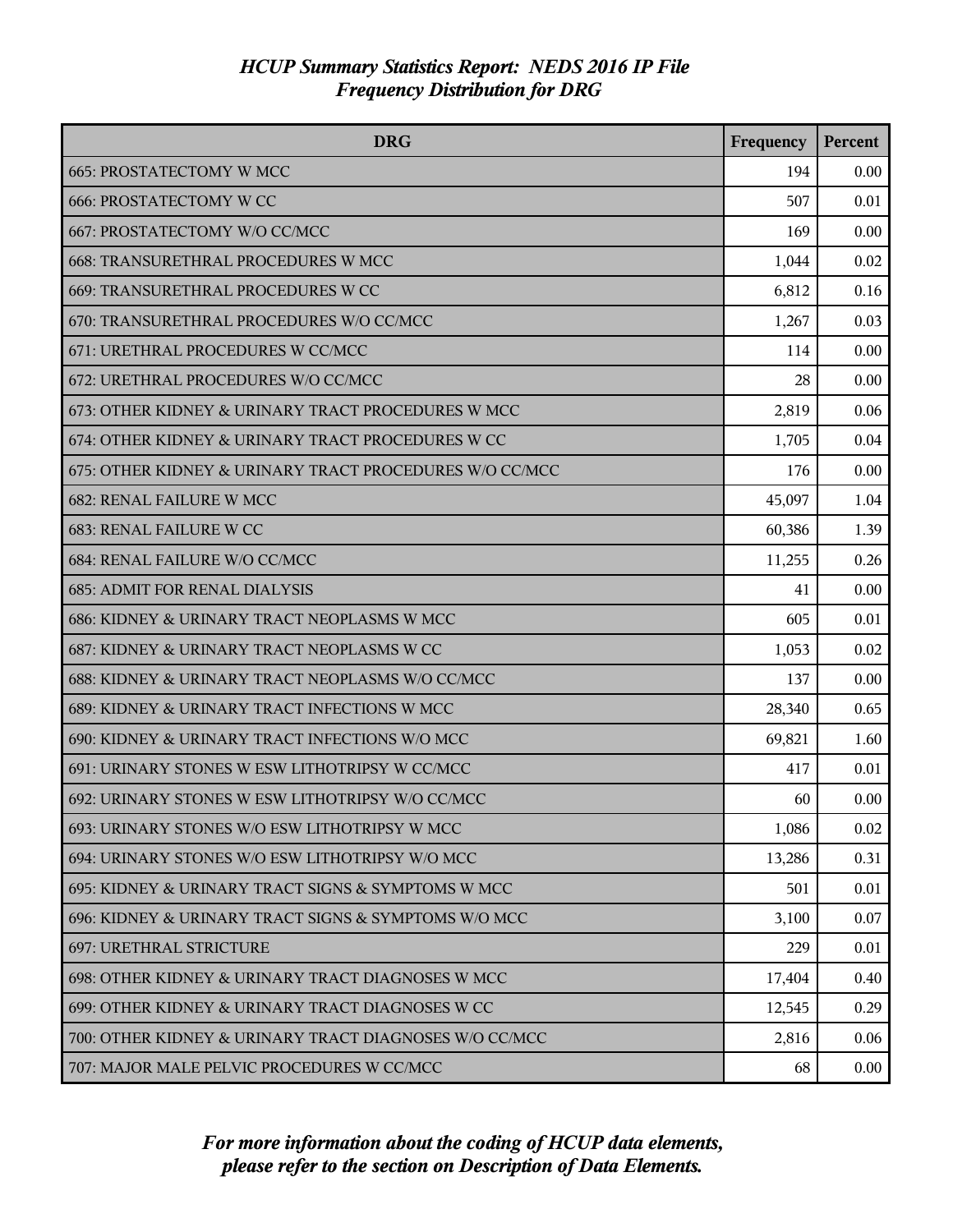| <b>DRG</b>                                                              | Frequency | Percent |
|-------------------------------------------------------------------------|-----------|---------|
| 708: MAJOR MALE PELVIC PROCEDURES W/O CC/MCC                            | 92        | 0.00    |
| 709: PENIS PROCEDURES W CC/MCC                                          | 157       | 0.00    |
| 710: PENIS PROCEDURES W/O CC/MCC                                        | 156       | 0.00    |
| 711: TESTES PROCEDURES W CC/MCC                                         | 317       | 0.01    |
| 712: TESTES PROCEDURES W/O CC/MCC                                       | 383       | 0.01    |
| 713: TRANSURETHRAL PROSTATECTOMY W CC/MCC                               | 836       | 0.02    |
| 714: TRANSURETHRAL PROSTATECTOMY W/O CC/MCC                             | 199       | 0.00    |
| 715: OTHER MALE REPRODUCTIVE SYSTEM O.R. PROC FOR MALIGNANCY W CC/MCC   | 117       | 0.00    |
| 716: OTHER MALE REPRODUCTIVE SYSTEM O.R. PROC FOR MALIGNANCY W/O CC/MCC | $\leq 10$ | $*$ **  |
| 717: OTHER MALE REPRODUCTIVE SYSTEM O.R. PROC EXC MALIGNANCY W CC/MCC   | 294       | 0.01    |
| 718: OTHER MALE REPRODUCTIVE SYSTEM O.R. PROC EXC MALIGNANCY W/O CC/MCC | 82        | 0.00    |
| 722: MALIGNANCY, MALE REPRODUCTIVE SYSTEM W MCC                         | 326       | 0.01    |
| 723: MALIGNANCY, MALE REPRODUCTIVE SYSTEM W CC                          | 636       | 0.01    |
| 724: MALIGNANCY, MALE REPRODUCTIVE SYSTEM W/O CC/MCC                    | 41        | 0.00    |
| 725: BENIGN PROSTATIC HYPERTROPHY W MCC                                 | 249       | 0.01    |
| 726: BENIGN PROSTATIC HYPERTROPHY W/O MCC                               | 1,155     | 0.03    |
| 727: INFLAMMATION OF THE MALE REPRODUCTIVE SYSTEM W MCC                 | 622       | 0.01    |
| 728: INFLAMMATION OF THE MALE REPRODUCTIVE SYSTEM W/O MCC               | 3,844     | 0.09    |
| 729: OTHER MALE REPRODUCTIVE SYSTEM DIAGNOSES W CC/MCC                  | 421       | 0.01    |
| 730: OTHER MALE REPRODUCTIVE SYSTEM DIAGNOSES W/O CC/MCC                | 223       | 0.01    |
| 734: PELVIC EVISCERATION, RAD HYSTERECTOMY & RAD VULVECTOMY W CC/MCC    | 56        | 0.00    |
| 735: PELVIC EVISCERATION, RAD HYSTERECTOMY & RAD VULVECTOMY W/O CC/MCC  | 12        | 0.00    |
| 736: UTERINE & ADNEXA PROC FOR OVARIAN OR ADNEXAL MALIGNANCY W MCC      | 91        | 0.00    |
| 737: UTERINE & ADNEXA PROC FOR OVARIAN OR ADNEXAL MALIGNANCY W CC       | 192       | 0.00    |
| 738: UTERINE & ADNEXA PROC FOR OVARIAN OR ADNEXAL MALIGNANCY W/O CC/MCC | 52        | 0.00    |
| 739: UTERINE, ADNEXA PROC FOR NON-OVARIAN/ADNEXAL MALIG W MCC           | 64        | 0.00    |
| 740: UTERINE, ADNEXA PROC FOR NON-OVARIAN/ADNEXAL MALIG W CC            | 105       | 0.00    |
| 741: UTERINE, ADNEXA PROC FOR NON-OVARIAN/ADNEXAL MALIG W/O CC/MCC      | 40        | 0.00    |
| 742: UTERINE & ADNEXA PROC FOR NON-MALIGNANCY W CC/MCC                  | 1,991     | 0.05    |
| 743: UTERINE & ADNEXA PROC FOR NON-MALIGNANCY W/O CC/MCC                | 2,018     | 0.05    |
| 744: D&C, CONIZATION, LAPAROSCOPY & TUBAL INTERRUPTION W CC/MCC         | 992       | 0.02    |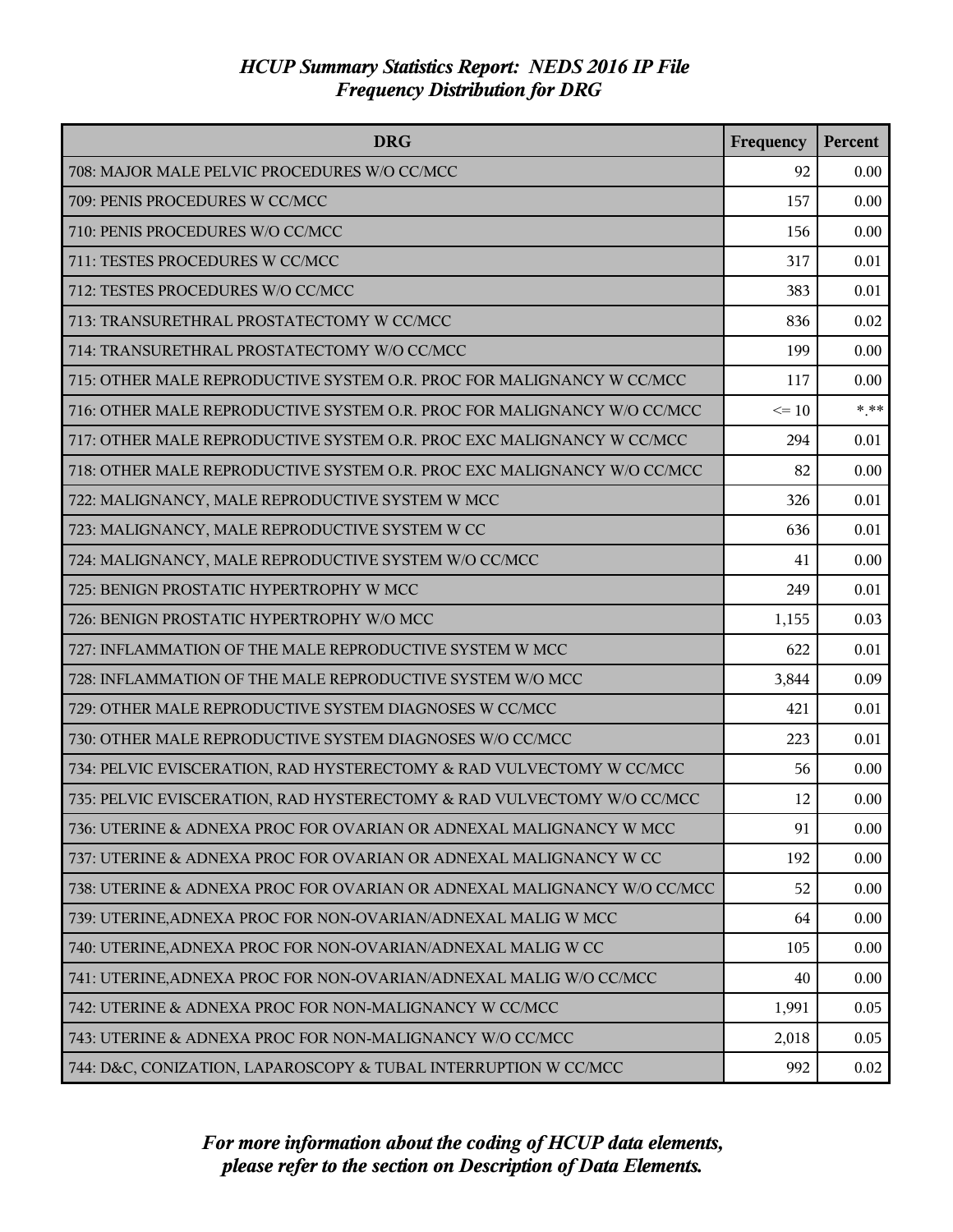| <b>DRG</b>                                                             | Frequency | Percent |
|------------------------------------------------------------------------|-----------|---------|
| 745: D&C, CONIZATION, LAPAROSCOPY & TUBAL INTERRUPTION W/O CC/MCC      | 437       | 0.01    |
| 746: VAGINA, CERVIX & VULVA PROCEDURES W CC/MCC                        | 435       | 0.01    |
| 747: VAGINA, CERVIX & VULVA PROCEDURES W/O CC/MCC                      | 336       | 0.01    |
| 748: FEMALE REPRODUCTIVE SYSTEM RECONSTRUCTIVE PROCEDURES              | 21        | 0.00    |
| 749: OTHER FEMALE REPRODUCTIVE SYSTEM O.R. PROCEDURES W CC/MCC         | 585       | 0.01    |
| 750: OTHER FEMALE REPRODUCTIVE SYSTEM O.R. PROCEDURES W/O CC/MCC       | 123       | 0.00    |
| 754: MALIGNANCY, FEMALE REPRODUCTIVE SYSTEM W MCC                      | 673       | 0.02    |
| 755: MALIGNANCY, FEMALE REPRODUCTIVE SYSTEM W CC                       | 1,318     | 0.03    |
| 756: MALIGNANCY, FEMALE REPRODUCTIVE SYSTEM W/O CC/MCC                 | 114       | 0.00    |
| 757: INFECTIONS, FEMALE REPRODUCTIVE SYSTEM W MCC                      | 455       | 0.01    |
| 758: INFECTIONS, FEMALE REPRODUCTIVE SYSTEM W CC                       | 1,476     | 0.03    |
| 759: INFECTIONS, FEMALE REPRODUCTIVE SYSTEM W/O CC/MCC                 | 1,922     | 0.04    |
| 760: MENSTRUAL & OTHER FEMALE REPRODUCTIVE SYSTEM DISORDERS W CC/MCC   | 2,079     | 0.05    |
| 761: MENSTRUAL & OTHER FEMALE REPRODUCTIVE SYSTEM DISORDERS W/O CC/MCC | 1,714     | 0.04    |
| 765: CESAREAN SECTION W CC/MCC                                         | 12,271    | 0.28    |
| 766: CESAREAN SECTION W/O CC/MCC                                       | 14,854    | 0.34    |
| 767: VAGINAL DELIVERY W STERILIZATION &/OR D&C                         | 1,948     | 0.04    |
| 768: VAGINAL DELIVERY W O.R. PROC EXCEPT STERIL &/OR D&C               | 162       | 0.00    |
| 769: POSTPARTUM & POST ABORTION DIAGNOSES W O.R. PROCEDURE             | 1,645     | 0.04    |
| 770: ABORTION W D&C, ASPIRATION CURETTAGE OR HYSTEROTOMY               | 1,381     | 0.03    |
| 774: VAGINAL DELIVERY W COMPLICATING DIAGNOSES                         | 9,988     | 0.23    |
| 775: VAGINAL DELIVERY W/O COMPLICATING DIAGNOSES                       | 61,296    | 1.41    |
| 776: POSTPARTUM & POST ABORTION DIAGNOSES W/O O.R. PROCEDURE           | 6,042     | 0.14    |
| 777: ECTOPIC PREGNANCY                                                 | 2,500     | 0.06    |
| 778: THREATENED ABORTION                                               | 1,523     | 0.03    |
| 779: ABORTION W/O D&C                                                  | 1,027     | 0.02    |
| 780: FALSE LABOR                                                       | 411       | 0.01    |
| 781: OTHER ANTEPARTUM DIAGNOSES W MEDICAL COMPLICATIONS                | 14,883    | 0.34    |
| 782: OTHER ANTEPARTUM DIAGNOSES W/O MEDICAL COMPLICATIONS              | 1,541     | 0.04    |
| 789: NEONATES, DIED OR TRANSFERRED TO ANOTHER ACUTE CARE FACILITY      | 337       | 0.01    |
| 790: EXTREME IMMATURITY OR RESPIRATORY DISTRESS SYNDROME, NEONATE      | 127       | 0.00    |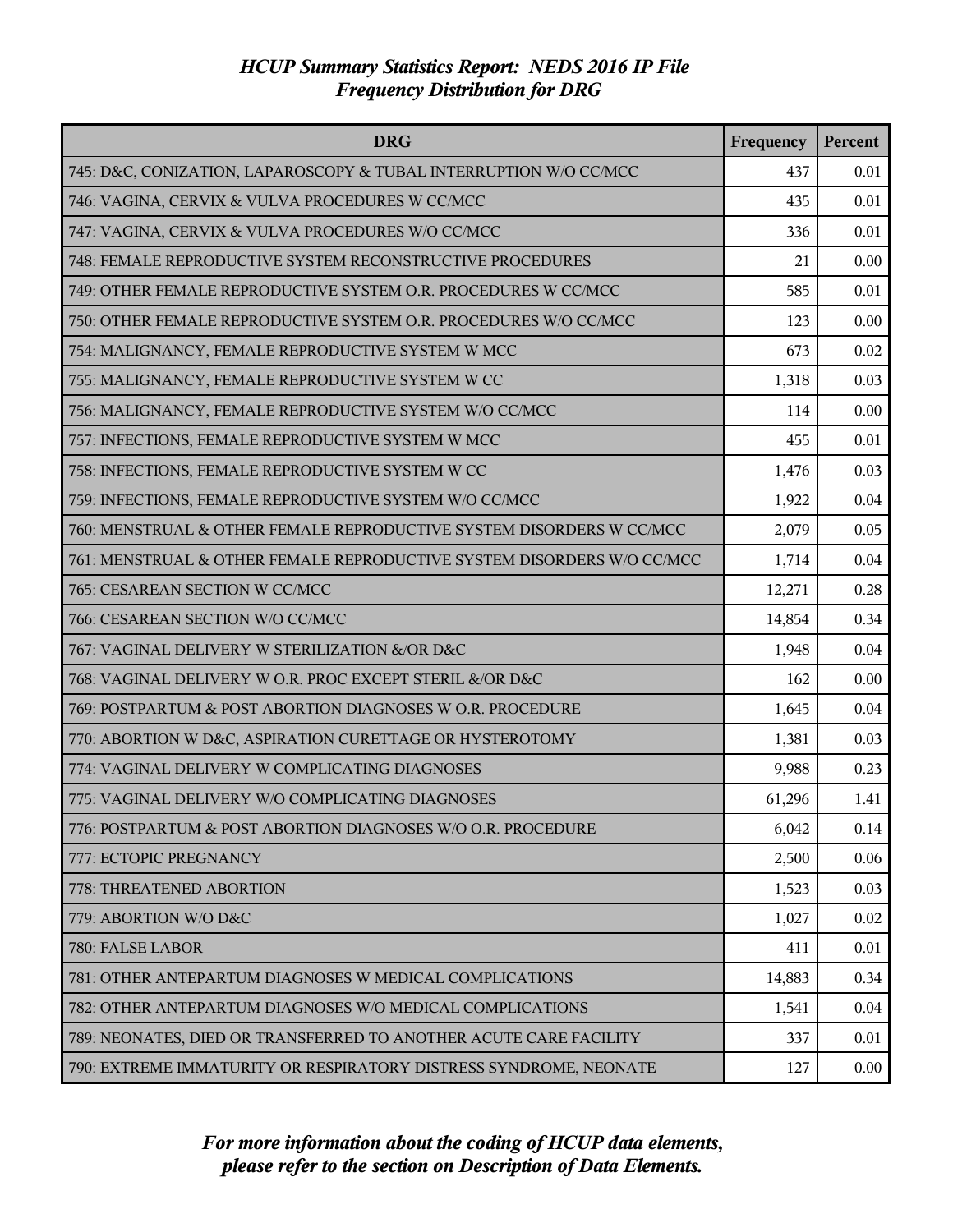| <b>DRG</b>                                                                | Frequency | Percent |
|---------------------------------------------------------------------------|-----------|---------|
| 791: PREMATURITY W MAJOR PROBLEMS                                         | 287       | 0.01    |
| 792: PREMATURITY W/O MAJOR PROBLEMS                                       | 358       | 0.01    |
| 793: FULL TERM NEONATE W MAJOR PROBLEMS                                   | 4,218     | 0.10    |
| 794: NEONATE W OTHER SIGNIFICANT PROBLEMS                                 | 3,759     | 0.09    |
| 795: NORMAL NEWBORN                                                       | 2,292     | 0.05    |
| 799: SPLENECTOMY W MCC                                                    | 360       | 0.01    |
| 800: SPLENECTOMY W CC                                                     | 218       | 0.01    |
| 801: SPLENECTOMY W/O CC/MCC                                               | 72        | 0.00    |
| 802: OTHER O.R. PROC OF THE BLOOD & BLOOD FORMING ORGANS W MCC            | 389       | 0.01    |
| 803: OTHER O.R. PROC OF THE BLOOD & BLOOD FORMING ORGANS W CC             | 545       | 0.01    |
| 804: OTHER O.R. PROC OF THE BLOOD & BLOOD FORMING ORGANS W/O CC/MCC       | 268       | 0.01    |
| 808: MAJOR HEMATOL/IMMUN DIAG EXC SICKLE CELL CRISIS & COAGUL W MCC       | 3,070     | 0.07    |
| 809: MAJOR HEMATOL/IMMUN DIAG EXC SICKLE CELL CRISIS & COAGUL W CC        | 8,713     | 0.20    |
| 810: MAJOR HEMATOL/IMMUN DIAG EXC SICKLE CELL CRISIS & COAGUL W/O CC/MCC  | 1,715     | 0.04    |
| 811: RED BLOOD CELL DISORDERS W MCC                                       | 11,129    | 0.26    |
| 812: RED BLOOD CELL DISORDERS W/O MCC                                     | 40,532    | 0.93    |
| 813: COAGULATION DISORDERS                                                | 5,657     | 0.13    |
| 814: RETICULOENDOTHELIAL & IMMUNITY DISORDERS W MCC                       | 755       | 0.02    |
| 815: RETICULOENDOTHELIAL & IMMUNITY DISORDERS W CC                        | 1,982     | 0.05    |
| 816: RETICULOENDOTHELIAL & IMMUNITY DISORDERS W/O CC/MCC                  | 1,528     | 0.04    |
| 820: LYMPHOMA & LEUKEMIA W MAJOR O.R. PROCEDURE W MCC                     | 380       | 0.01    |
| 821: LYMPHOMA & LEUKEMIA W MAJOR O.R. PROCEDURE W CC                      | 254       | 0.01    |
| 822: LYMPHOMA & LEUKEMIA W MAJOR O.R. PROCEDURE W/O CC/MCC                | 38        | 0.00    |
| 823: LYMPHOMA & NON-ACUTE LEUKEMIA W OTHER O.R. PROC W MCC                | 888       | 0.02    |
| 824: LYMPHOMA & NON-ACUTE LEUKEMIA W OTHER O.R. PROC W CC                 | 1,024     | 0.02    |
| 825: LYMPHOMA & NON-ACUTE LEUKEMIA W OTHER O.R. PROC W/O CC/MCC           | 307       | 0.01    |
| 826: MYELOPROLIF DISORD OR POORLY DIFF NEOPL W MAJ O.R. PROC W MCC        | 185       | 0.00    |
| 827: MYELOPROLIF DISORD OR POORLY DIFF NEOPL W MAJ O.R. PROC W CC         | 179       | 0.00    |
| 828: MYELOPROLIF DISORD OR POORLY DIFF NEOPL W MAJ O.R. PROC W/O CC/MCC   | 25        | 0.00    |
| 829: MYELOPROLIF DISORD OR POORLY DIFF NEOPL W OTHER O.R. PROC W CC/MCC   | 365       | 0.01    |
| 830: MYELOPROLIF DISORD OR POORLY DIFF NEOPL W OTHER O.R. PROC W/O CC/MCC | 29        | 0.00    |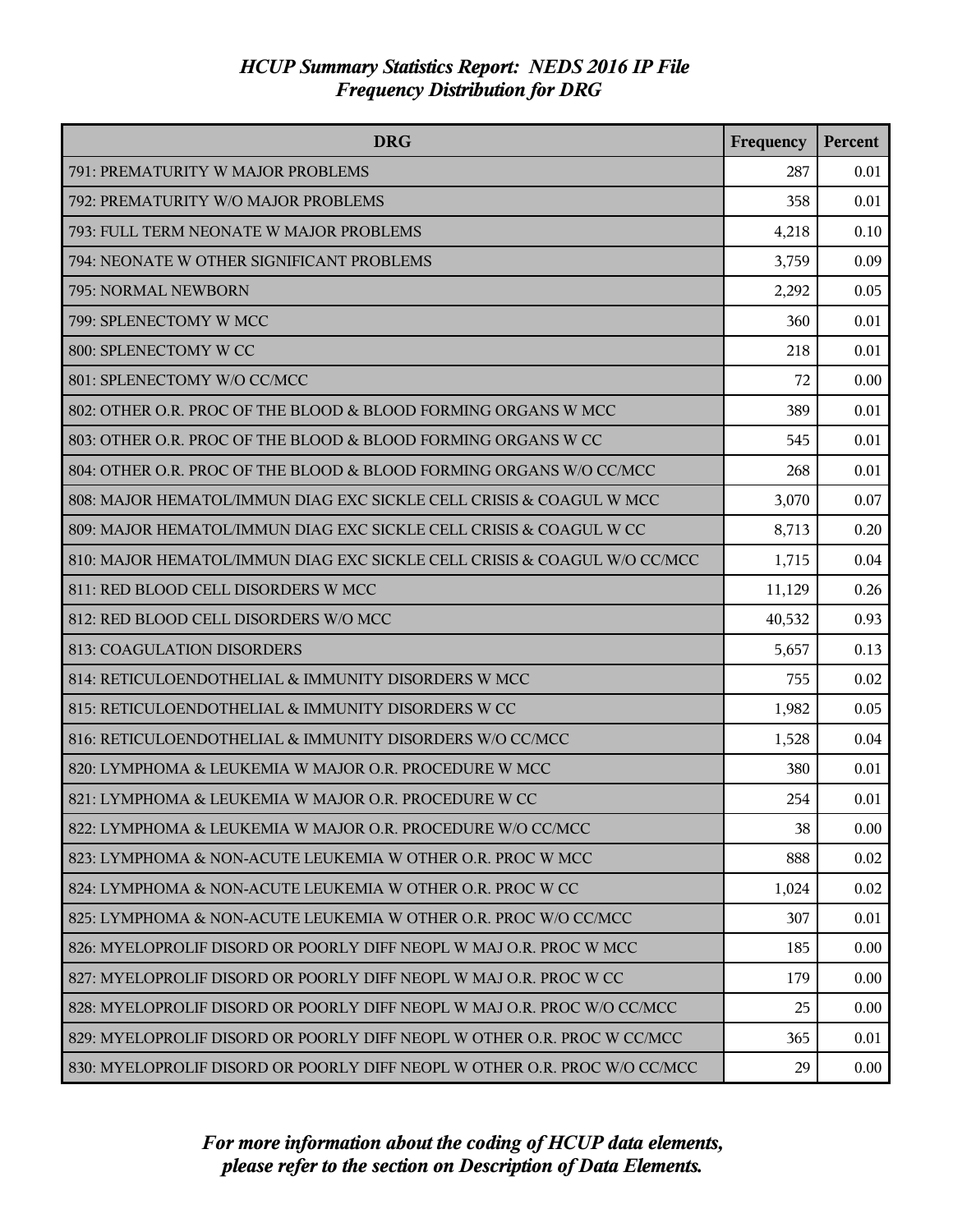| <b>DRG</b>                                                             | Frequency | Percent |
|------------------------------------------------------------------------|-----------|---------|
| 834: ACUTE LEUKEMIA W/O MAJOR O.R. PROCEDURE W MCC                     | 1,814     | 0.04    |
| 835: ACUTE LEUKEMIA W/O MAJOR O.R. PROCEDURE W CC                      | 1,160     | 0.03    |
| 836: ACUTE LEUKEMIA W/O MAJOR O.R. PROCEDURE W/O CC/MCC                | 497       | 0.01    |
| 837: CHEMO W ACUTE LEUKEMIA AS SDX OR W HIGH DOSE CHEMO AGENT W MCC    | 95        | 0.00    |
| 838: CHEMO W ACUTE LEUKEMIA AS SDX W CC OR HIGH DOSE CHEMO AGENT       | 48        | 0.00    |
| 839: CHEMO W ACUTE LEUKEMIA AS SDX W/O CC/MCC                          | 40        | 0.00    |
| 840: LYMPHOMA & NON-ACUTE LEUKEMIA W MCC                               | 3,081     | 0.07    |
| 841: LYMPHOMA & NON-ACUTE LEUKEMIA W CC                                | 3,162     | 0.07    |
| 842: LYMPHOMA & NON-ACUTE LEUKEMIA W/O CC/MCC                          | 908       | 0.02    |
| 843: OTHER MYELOPROLIF DIS OR POORLY DIFF NEOPL DIAG W MCC             | 865       | 0.02    |
| 844: OTHER MYELOPROLIF DIS OR POORLY DIFF NEOPL DIAG W CC              | 952       | 0.02    |
| 845: OTHER MYELOPROLIF DIS OR POORLY DIFF NEOPL DIAG W/O CC/MCC        | 226       | 0.01    |
| 846: CHEMOTHERAPY W/O ACUTE LEUKEMIA AS SECONDARY DIAGNOSIS W MCC      | 114       | 0.00    |
| 847: CHEMOTHERAPY W/O ACUTE LEUKEMIA AS SECONDARY DIAGNOSIS W CC       | 252       | 0.01    |
| 848: CHEMOTHERAPY W/O ACUTE LEUKEMIA AS SECONDARY DIAGNOSIS W/O CC/MCC | 19        | 0.00    |
| 849: RADIOTHERAPY                                                      | 30        | 0.00    |
| 853: INFECTIOUS & PARASITIC DISEASES W O.R. PROCEDURE W MCC            | 37,574    | 0.86    |
| 854: INFECTIOUS & PARASITIC DISEASES W O.R. PROCEDURE W CC             | 13,552    | 0.31    |
| 855: INFECTIOUS & PARASITIC DISEASES W O.R. PROCEDURE W/O CC/MCC       | 324       | 0.01    |
| 856: POSTOPERATIVE OR POST-TRAUMATIC INFECTIONS W O.R. PROC W MCC      | 2,923     | 0.07    |
| 857: POSTOPERATIVE OR POST-TRAUMATIC INFECTIONS W O.R. PROC W CC       | 3,531     | 0.08    |
| 858: POSTOPERATIVE OR POST-TRAUMATIC INFECTIONS W O.R. PROC W/O CC/MCC | 462       | 0.01    |
| 862: POSTOPERATIVE & POST-TRAUMATIC INFECTIONS W MCC                   | 5,373     | 0.12    |
| 863: POSTOPERATIVE & POST-TRAUMATIC INFECTIONS W/O MCC                 | 6,789     | 0.16    |
| <b>864: FEVER</b>                                                      | 7,645     | 0.18    |
| 865: VIRAL ILLNESS W MCC                                               | 2,001     | 0.05    |
| 866: VIRAL ILLNESS W/O MCC                                             | 8,067     | 0.19    |
| 867: OTHER INFECTIOUS & PARASITIC DISEASES DIAGNOSES W MCC             | 1,276     | 0.03    |
| 868: OTHER INFECTIOUS & PARASITIC DISEASES DIAGNOSES W CC              | 1,666     | 0.04    |
| 869: OTHER INFECTIOUS & PARASITIC DISEASES DIAGNOSES W/O CC/MCC        | 921       | 0.02    |
| 870: SEPTICEMIA OR SEVERE SEPSIS W MV >96 HOURS                        | 14,120    | 0.32    |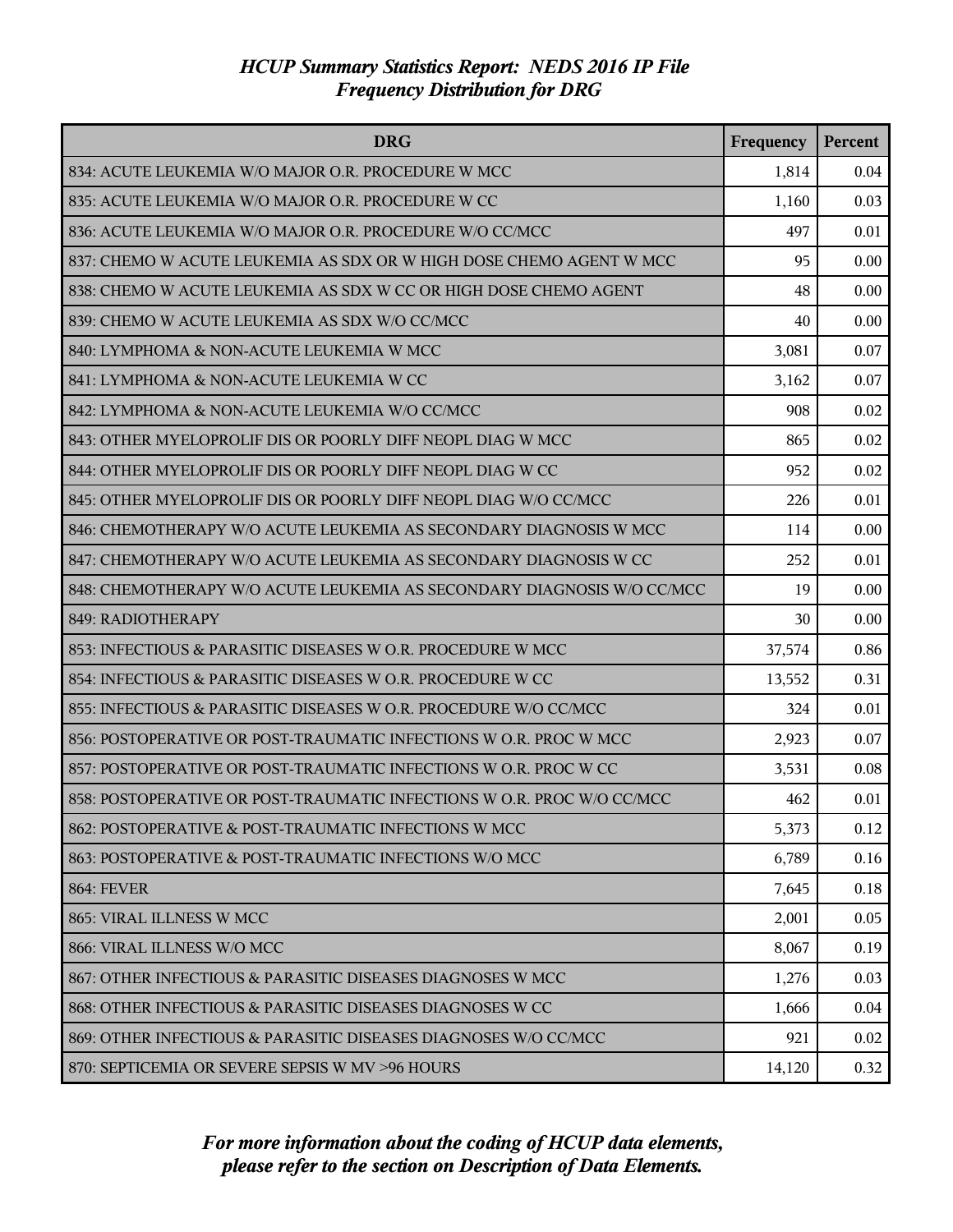| <b>DRG</b>                                                               | Frequency | Percent |
|--------------------------------------------------------------------------|-----------|---------|
| 871: SEPTICEMIA OR SEVERE SEPSIS W/O MV >96 HOURS W MCC                  | 221,290   | 5.08    |
| 872: SEPTICEMIA OR SEVERE SEPSIS W/O MV >96 HOURS W/O MCC                | 88,043    | 2.02    |
| 876: O.R. PROCEDURE W PRINCIPAL DIAGNOSES OF MENTAL ILLNESS              | 562       | 0.01    |
| 880: ACUTE ADJUSTMENT REACTION & PSYCHOSOCIAL DYSFUNCTION                | 6,518     | 0.15    |
| 881: DEPRESSIVE NEUROSES                                                 | 17,430    | 0.40    |
| 882: NEUROSES EXCEPT DEPRESSIVE                                          | 5,799     | 0.13    |
| 883: DISORDERS OF PERSONALITY & IMPULSE CONTROL                          | 2,145     | 0.05    |
| 884: ORGANIC DISTURBANCES & INTELLECTUAL DISABILITY                      | 2,521     | 0.06    |
| 884: ORGANIC DISTURBANCES & MENTAL RETARDATION                           | 7,353     | 0.17    |
| 885: PSYCHOSES                                                           | 124,948   | 2.87    |
| 886: BEHAVIORAL & DEVELOPMENTAL DISORDERS                                | 2,376     | 0.05    |
| 887: OTHER MENTAL DISORDER DIAGNOSES                                     | 409       | 0.01    |
| 894: ALCOHOL/DRUG ABUSE OR DEPENDENCE, LEFT AMA                          | 7,685     | 0.18    |
| 895: ALCOHOL/DRUG ABUSE OR DEPENDENCE W REHABILITATION THERAPY           | 1,879     | 0.04    |
| 896: ALCOHOL/DRUG ABUSE OR DEPENDENCE W/O REHABILITATION THERAPY W MCC   | 9,618     | 0.22    |
| 897: ALCOHOL/DRUG ABUSE OR DEPENDENCE W/O REHABILITATION THERAPY W/O MCC | 50,820    | 1.17    |
| 901: WOUND DEBRIDEMENTS FOR INJURIES W MCC                               | 460       | 0.01    |
| 902: WOUND DEBRIDEMENTS FOR INJURIES W CC                                | 823       | 0.02    |
| 903: WOUND DEBRIDEMENTS FOR INJURIES W/O CC/MCC                          | 321       | 0.01    |
| 904: SKIN GRAFTS FOR INJURIES W CC/MCC                                   | 274       | 0.01    |
| 905: SKIN GRAFTS FOR INJURIES W/O CC/MCC                                 | 126       | 0.00    |
| 906: HAND PROCEDURES FOR INJURIES                                        | 1,089     | 0.03    |
| 907: OTHER O.R. PROCEDURES FOR INJURIES W MCC                            | 3,646     | 0.08    |
| 908: OTHER O.R. PROCEDURES FOR INJURIES W CC                             | 4,012     | 0.09    |
| 909: OTHER O.R. PROCEDURES FOR INJURIES W/O CC/MCC                       | 2,185     | 0.05    |
| 913: TRAUMATIC INJURY W MCC                                              | 455       | 0.01    |
| 914: TRAUMATIC INJURY W/O MCC                                            | 2,418     | 0.06    |
| 915: ALLERGIC REACTIONS W MCC                                            | 1,290     | 0.03    |
| 916: ALLERGIC REACTIONS W/O MCC                                          | 4,061     | 0.09    |
| 917: POISONING & TOXIC EFFECTS OF DRUGS W MCC                            | 26,815    | 0.62    |
| 918: POISONING & TOXIC EFFECTS OF DRUGS W/O MCC                          | 30,133    | 0.69    |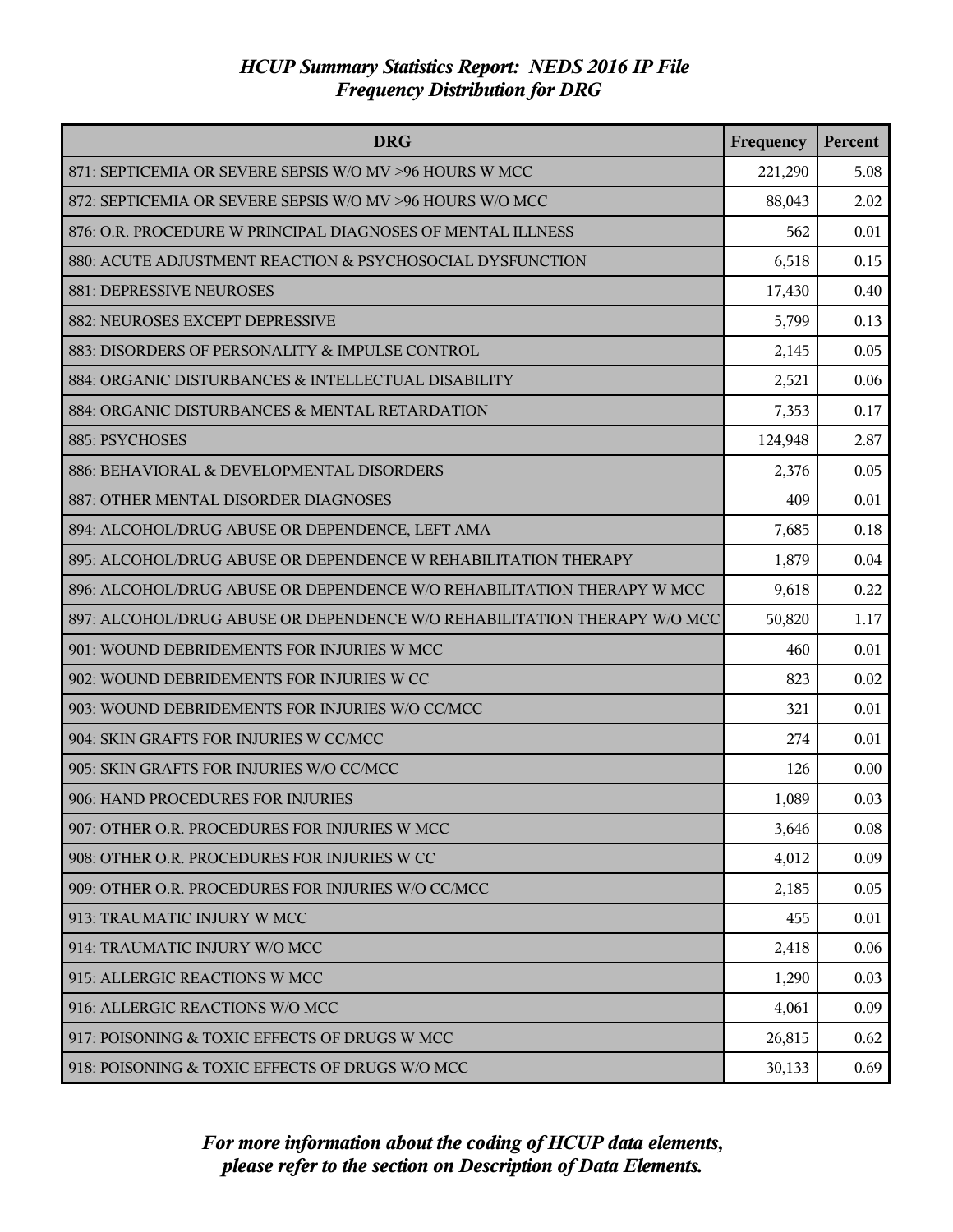| <b>DRG</b>                                                               | Frequency | Percent |
|--------------------------------------------------------------------------|-----------|---------|
| 919: COMPLICATIONS OF TREATMENT W MCC                                    | 4,865     | 0.11    |
| 920: COMPLICATIONS OF TREATMENT W CC                                     | 6,030     | 0.14    |
| 921: COMPLICATIONS OF TREATMENT W/O CC/MCC                               | 2,370     | 0.05    |
| 922: OTHER INJURY, POISONING & TOXIC EFFECT DIAG W MCC                   | 1,262     | 0.03    |
| 923: OTHER INJURY, POISONING & TOXIC EFFECT DIAG W/O MCC                 | 2,156     | 0.05    |
| 927: EXTENSIVE BURNS OR FULL THICKNESS BURNS W MV >96 HRS W SKIN GRAFT   | 228       | 0.01    |
| 928: FULL THICKNESS BURN W SKIN GRAFT OR INHAL INJ W CC/MCC              | 801       | 0.02    |
| 929: FULL THICKNESS BURN W SKIN GRAFT OR INHAL INJ W/O CC/MCC            | 399       | 0.01    |
| 933: EXTENSIVE BURNS OR FULL THICKNESS BURNS W MV >96 HRS W/O SKIN GRAFT | 87        | 0.00    |
| 934: FULL THICKNESS BURN W/O SKIN GRFT OR INHAL INJ                      | 577       | 0.01    |
| 935: NON-EXTENSIVE BURNS                                                 | 2,615     | 0.06    |
| 939: O.R. PROC W DIAGNOSES OF OTHER CONTACT W HEALTH SERVICES W MCC      | 448       | 0.01    |
| 940: O.R. PROC W DIAGNOSES OF OTHER CONTACT W HEALTH SERVICES W CC       | 647       | 0.01    |
| 941: O.R. PROC W DIAGNOSES OF OTHER CONTACT W HEALTH SERVICES W/O CC/MCC | 255       | 0.01    |
| 945: REHABILITATION W CC/MCC                                             | 59        | 0.00    |
| 946: REHABILITATION W/O CC/MCC                                           | 22        | 0.00    |
| 947: SIGNS & SYMPTOMS W MCC                                              | 4,514     | 0.10    |
| 948: SIGNS & SYMPTOMS W/O MCC                                            | 17,942    | 0.41    |
| 949: AFTERCARE W CC/MCC                                                  | 996       | 0.02    |
| 950: AFTERCARE W/O CC/MCC                                                | 340       | 0.01    |
| 951: OTHER FACTORS INFLUENCING HEALTH STATUS                             | 1,589     | 0.04    |
| 955: CRANIOTOMY FOR MULTIPLE SIGNIFICANT TRAUMA                          | 731       | 0.02    |
| 956: LIMB REATTACHMENT, HIP & FEMUR PROC FOR MULTIPLE SIGNIFICANT TRAUMA | 3,920     | 0.09    |
| 957: OTHER O.R. PROCEDURES FOR MULTIPLE SIGNIFICANT TRAUMA W MCC         | 3,740     | 0.09    |
| 958: OTHER O.R. PROCEDURES FOR MULTIPLE SIGNIFICANT TRAUMA W CC          | 3,684     | 0.08    |
| 959: OTHER O.R. PROCEDURES FOR MULTIPLE SIGNIFICANT TRAUMA W/O CC/MCC    | 659       | 0.02    |
| 963: OTHER MULTIPLE SIGNIFICANT TRAUMA W MCC                             | 2,035     | 0.05    |
| 964: OTHER MULTIPLE SIGNIFICANT TRAUMA W CC                              | 4,139     | 0.10    |
| 965: OTHER MULTIPLE SIGNIFICANT TRAUMA W/O CC/MCC                        | 1,170     | 0.03    |
| 969: HIV W EXTENSIVE O.R. PROCEDURE W MCC                                | 396       | 0.01    |
| 970: HIV W EXTENSIVE O.R. PROCEDURE W/O MCC                              | 83        | 0.00    |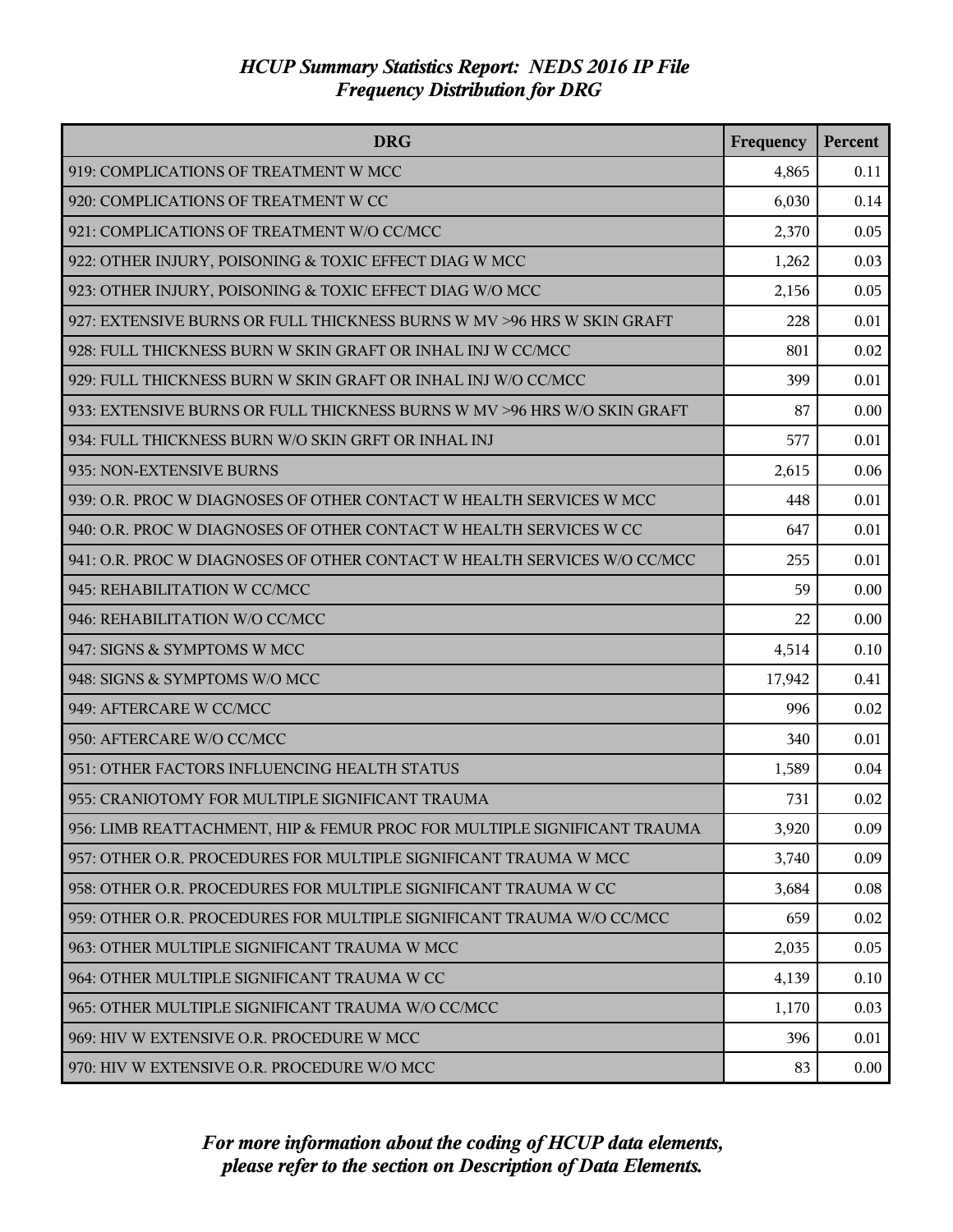| <b>DRG</b>                                                                | Frequency | Percent |
|---------------------------------------------------------------------------|-----------|---------|
| 974: HIV W MAJOR RELATED CONDITION W MCC                                  | 3,702     | 0.09    |
| 975: HIV W MAJOR RELATED CONDITION W CC                                   | 2,997     | 0.07    |
| 976: HIV W MAJOR RELATED CONDITION W/O CC/MCC                             | 886       | 0.02    |
| 977: HIV W OR W/O OTHER RELATED CONDITION                                 | 1,434     | 0.03    |
| 981: EXTENSIVE O.R. PROCEDURE UNRELATED TO PRINCIPAL DIAGNOSIS W MCC      | 14,767    | 0.34    |
| 982: EXTENSIVE O.R. PROCEDURE UNRELATED TO PRINCIPAL DIAGNOSIS W CC       | 7,074     | 0.16    |
| 983: EXTENSIVE O.R. PROCEDURE UNRELATED TO PRINCIPAL DIAGNOSIS W/O CC/MCC | 1,580     | 0.04    |
| 984: PROSTATIC O.R. PROCEDURE UNRELATED TO PRINCIPAL DIAGNOSIS W MCC      | 83        | 0.00    |
| 985: PROSTATIC O.R. PROCEDURE UNRELATED TO PRINCIPAL DIAGNOSIS W CC       | 131       | 0.00    |
| 986: PROSTATIC O.R. PROCEDURE UNRELATED TO PRINCIPAL DIAGNOSIS W/O CC/MCC | 29        | 0.00    |
| 987: NON-EXTENSIVE O.R. PROC UNRELATED TO PRINCIPAL DIAGNOSIS W MCC       | 4,397     | 0.10    |
| 988: NON-EXTENSIVE O.R. PROC UNRELATED TO PRINCIPAL DIAGNOSIS W CC        | 5,264     | 0.12    |
| 989: NON-EXTENSIVE O.R. PROC UNRELATED TO PRINCIPAL DIAGNOSIS W/O CC/MCC  | 1,584     | 0.04    |
| 998: PRINCIPAL DIAGNOSIS INVALID AS DISCHARGE DIAGNOSIS                   | 82        | 0.00    |
| 999: UNGROUPABLE                                                          | 7,114     | 0.16    |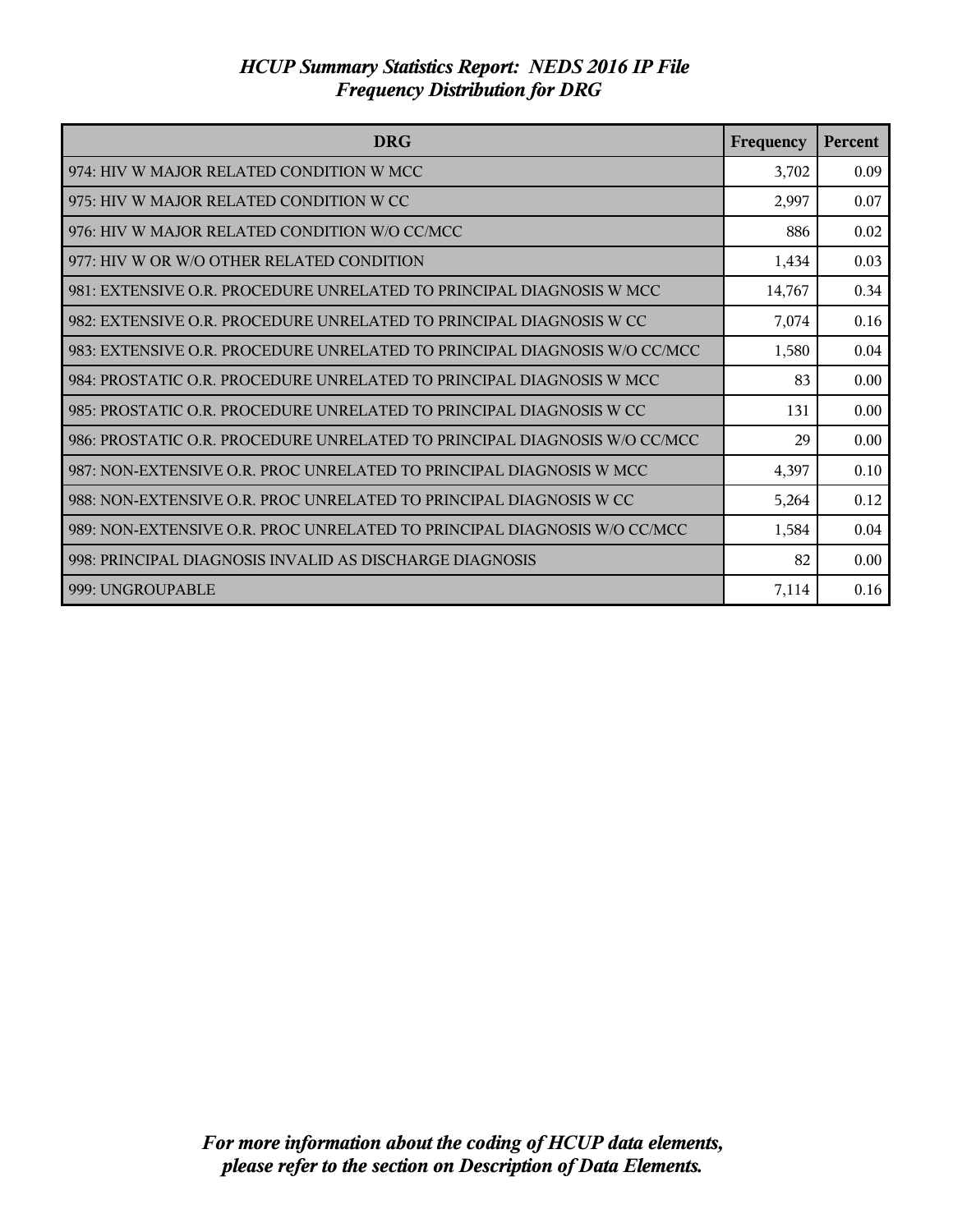| <b>DRGVER</b>            | Frequency | Percent |
|--------------------------|-----------|---------|
| 33: Effective 10/01/2015 | 3,271,164 | 75.16   |
| 34: Effective 10/01/2016 | 1,080,900 | 24.84   |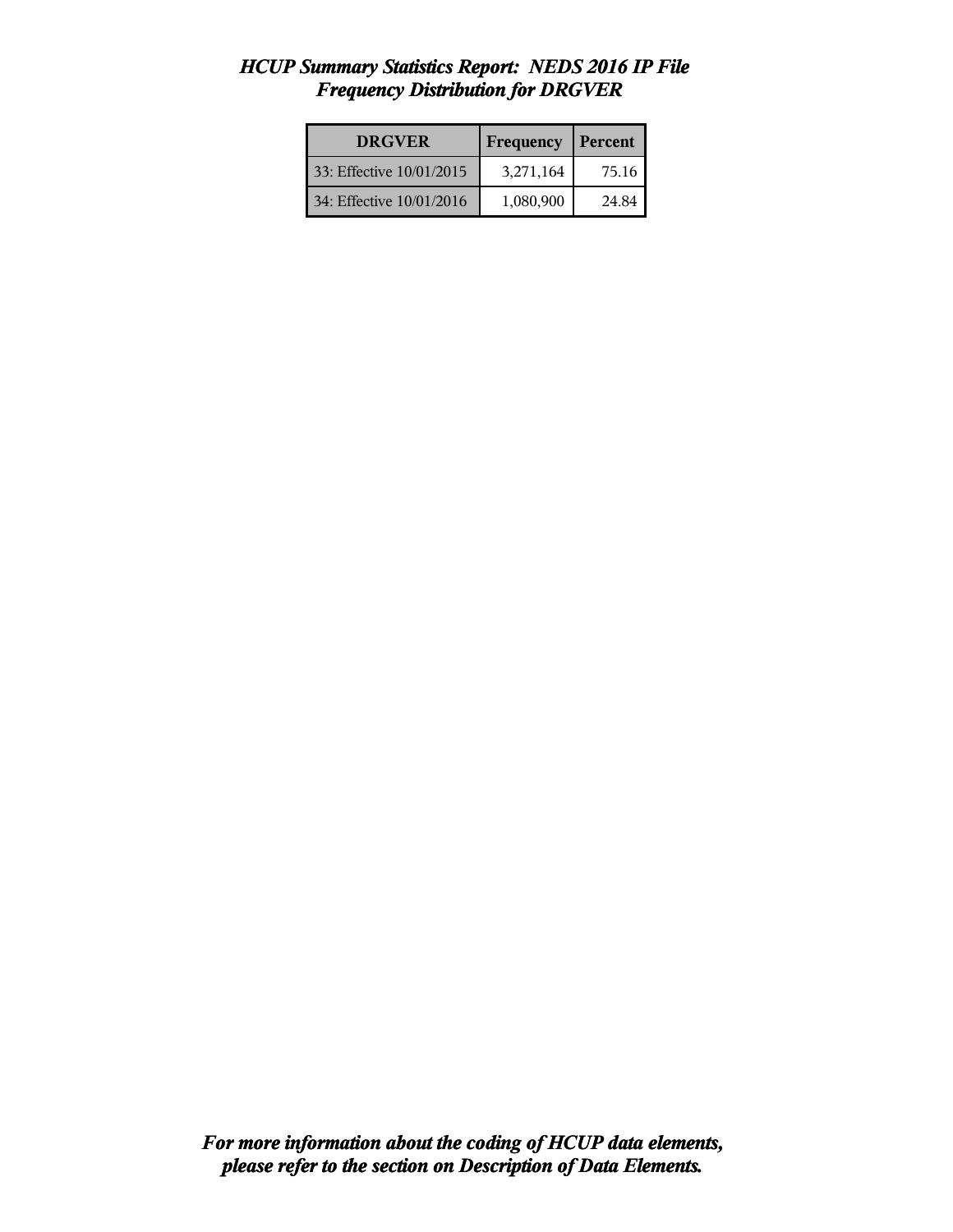| DRG NOPOA                                                                | Frequency | Percent |
|--------------------------------------------------------------------------|-----------|---------|
| 1: HEART TRANSPLANT OR IMPLANT OF HEART ASSIST SYSTEM W MCC              | 289       | 0.01    |
| 2: HEART TRANSPLANT OR IMPLANT OF HEART ASSIST SYSTEM W/O MCC            | 21        | 0.00    |
| 3: ECMO OR TRACH W MV >96 HRS OR PDX EXC FACE, MOUTH & NECK W MAJ O.R.   | 8,160     | 0.19    |
| 4: TRACH W MV >96 HRS OR PDX EXC FACE, MOUTH & NECK W/O MAJ O.R.         | 6,684     | 0.15    |
| 5: LIVER TRANSPLANT W MCC OR INTESTINAL TRANSPLANT                       | 197       | 0.00    |
| 6: LIVER TRANSPLANT W/O MCC                                              | 24        | 0.00    |
| 7: LUNG TRANSPLANT                                                       | 16        | 0.00    |
| 8: SIMULTANEOUS PANCREAS/KIDNEY TRANSPLANT                               | $\leq 10$ | $***$   |
| 11: TRACHEOSTOMY FOR FACE, MOUTH & NECK DIAGNOSES W MCC                  | 479       | 0.01    |
| 12: TRACHEOSTOMY FOR FACE, MOUTH & NECK DIAGNOSES W CC                   | 209       | 0.00    |
| 13: TRACHEOSTOMY FOR FACE, MOUTH & NECK DIAGNOSES W/O CC/MCC             | 91        | 0.00    |
| 14: ALLOGENEIC BONE MARROW TRANSPLANT                                    | 42        | 0.00    |
| 16: AUTOLOGOUS BONE MARROW TRANSPLANT W CC/MCC                           | 30        | 0.00    |
| 20: INTRACRANIAL VASCULAR PROCEDURES W PDX HEMORRHAGE W MCC              | 999       | 0.02    |
| 21: INTRACRANIAL VASCULAR PROCEDURES W PDX HEMORRHAGE W CC               | 355       | 0.01    |
| 22: INTRACRANIAL VASCULAR PROCEDURES W PDX HEMORRHAGE W/O CC/MCC         | 112       | 0.00    |
| 23: CRANIO W MAJOR DEV IMPL/ACUTE COMPLEX CNS PDX W MCC OR CHEMO IMPLANT | 4,345     | 0.10    |
| 24: CRANIO W MAJOR DEV IMPL/ACUTE COMPLEX CNS PDX W/O MCC                | 1,468     | 0.03    |
| 25: CRANIOTOMY & ENDOVASCULAR INTRACRANIAL PROCEDURES W MCC              | 6,933     | 0.16    |
| 26: CRANIOTOMY & ENDOVASCULAR INTRACRANIAL PROCEDURES W CC               | 2,368     | 0.05    |
| 27: CRANIOTOMY & ENDOVASCULAR INTRACRANIAL PROCEDURES W/O CC/MCC         | 1,484     | 0.03    |
| 28: SPINAL PROCEDURES W MCC                                              | 826       | 0.02    |
| 29: SPINAL PROCEDURES W CC OR SPINAL NEUROSTIMULATORS                    | 1,189     | 0.03    |
| 30: SPINAL PROCEDURES W/O CC/MCC                                         | 367       | 0.01    |
| 31: VENTRICULAR SHUNT PROCEDURES W MCC                                   | 561       | 0.01    |
| 32: VENTRICULAR SHUNT PROCEDURES W CC                                    | 866       | 0.02    |
| 33: VENTRICULAR SHUNT PROCEDURES W/O CC/MCC                              | 287       | 0.01    |
| 34: CAROTID ARTERY STENT PROCEDURE W MCC                                 | 146       | 0.00    |
| 35: CAROTID ARTERY STENT PROCEDURE W CC                                  | 245       | 0.01    |
| 36: CAROTID ARTERY STENT PROCEDURE W/O CC/MCC                            | 97        | 0.00    |
| 37: EXTRACRANIAL PROCEDURES W MCC                                        | 654       | 0.02    |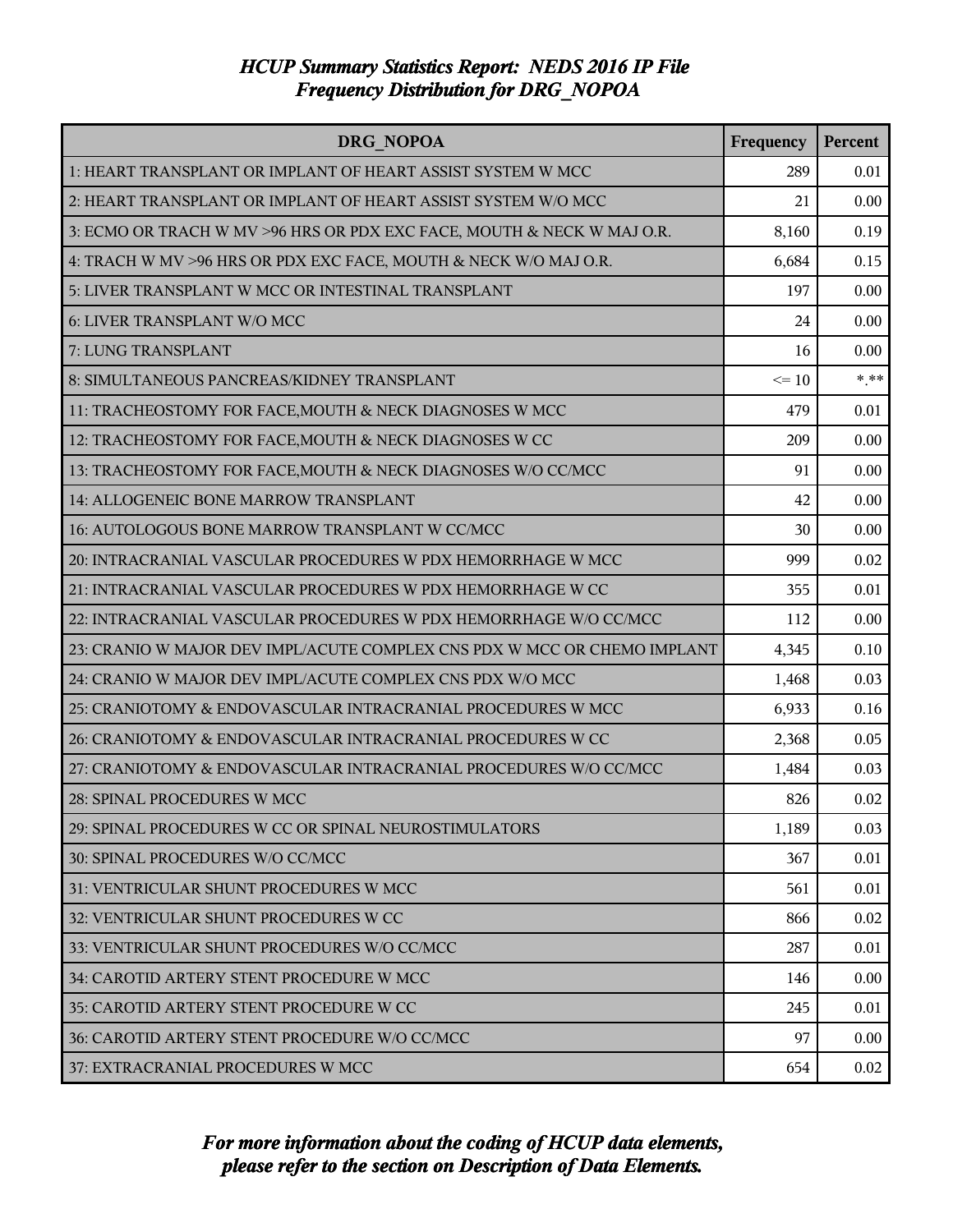| <b>DRG NOPOA</b>                                                         | Frequency | Percent |
|--------------------------------------------------------------------------|-----------|---------|
| 38: EXTRACRANIAL PROCEDURES W CC                                         | 1,168     | 0.03    |
| 39: EXTRACRANIAL PROCEDURES W/O CC/MCC                                   | 749       | 0.02    |
| 40: PERIPH/CRANIAL NERVE & OTHER NERV SYST PROC W MCC                    | 1,622     | 0.04    |
| 41: PERIPH/CRANIAL NERVE & OTHER NERV SYST PROC W CC OR PERIPH NEUROSTIM | 1,905     | 0.04    |
| 42: PERIPH/CRANIAL NERVE & OTHER NERV SYST PROC W/O CC/MCC               | 675       | 0.02    |
| 52: SPINAL DISORDERS & INJURIES W CC/MCC                                 | 483       | 0.01    |
| 53: SPINAL DISORDERS & INJURIES W/O CC/MCC                               | 233       | 0.01    |
| 54: NERVOUS SYSTEM NEOPLASMS W MCC                                       | 6,003     | 0.14    |
| 55: NERVOUS SYSTEM NEOPLASMS W/O MCC                                     | 2,977     | 0.07    |
| 56: DEGENERATIVE NERVOUS SYSTEM DISORDERS W MCC                          | 4,224     | 0.10    |
| 57: DEGENERATIVE NERVOUS SYSTEM DISORDERS W/O MCC                        | 13,617    | 0.31    |
| 58: MULTIPLE SCLEROSIS & CEREBELLAR ATAXIA W MCC                         | 444       | 0.01    |
| 59: MULTIPLE SCLEROSIS & CEREBELLAR ATAXIA W CC                          | 1,983     | 0.05    |
| 60: MULTIPLE SCLEROSIS & CEREBELLAR ATAXIA W/O CC/MCC                    | 2,672     | 0.06    |
| 61: ACUTE ISCHEMIC STROKE W USE OF THROMBOLYTIC AGENT W MCC              | 2,202     | 0.05    |
| 62: ACUTE ISCHEMIC STROKE W USE OF THROMBOLYTIC AGENT W CC               | 5,182     | 0.12    |
| 63: ACUTE ISCHEMIC STROKE W USE OF THROMBOLYTIC AGENT W/O CC/MCC         | 1,237     | 0.03    |
| 64: INTRACRANIAL HEMORRHAGE OR CEREBRAL INFARCTION W MCC                 | 29,236    | 0.67    |
| 65: INTRACRANIAL HEMORRHAGE OR CEREBRAL INFARCTION W CC OR TPA IN 24 HRS | 49,025    | 1.13    |
| 66: INTRACRANIAL HEMORRHAGE OR CEREBRAL INFARCTION W/O CC/MCC            | 19,912    | 0.46    |
| 67: NONSPECIFIC CVA & PRECEREBRAL OCCLUSION W/O INFARCT W MCC            | 299       | 0.01    |
| 68: NONSPECIFIC CVA & PRECEREBRAL OCCLUSION W/O INFARCT W/O MCC          | 1,435     | 0.03    |
| 69: TRANSIENT ISCHEMIA                                                   | 23,274    | 0.53    |
| 70: NONSPECIFIC CEREBROVASCULAR DISORDERS W MCC                          | 5,362     | 0.12    |
| 71: NONSPECIFIC CEREBROVASCULAR DISORDERS W CC                           | 6,183     | 0.14    |
| 72: NONSPECIFIC CEREBROVASCULAR DISORDERS W/O CC/MCC                     | 2,260     | 0.05    |
| 73: CRANIAL & PERIPHERAL NERVE DISORDERS W MCC                           | 3,028     | 0.07    |
| 74: CRANIAL & PERIPHERAL NERVE DISORDERS W/O MCC                         | 11,872    | 0.27    |
| 75: VIRAL MENINGITIS W CC/MCC                                            | 1,025     | 0.02    |
| 76: VIRAL MENINGITIS W/O CC/MCC                                          | 1,769     | 0.04    |
| 77: HYPERTENSIVE ENCEPHALOPATHY W MCC                                    | 882       | 0.02    |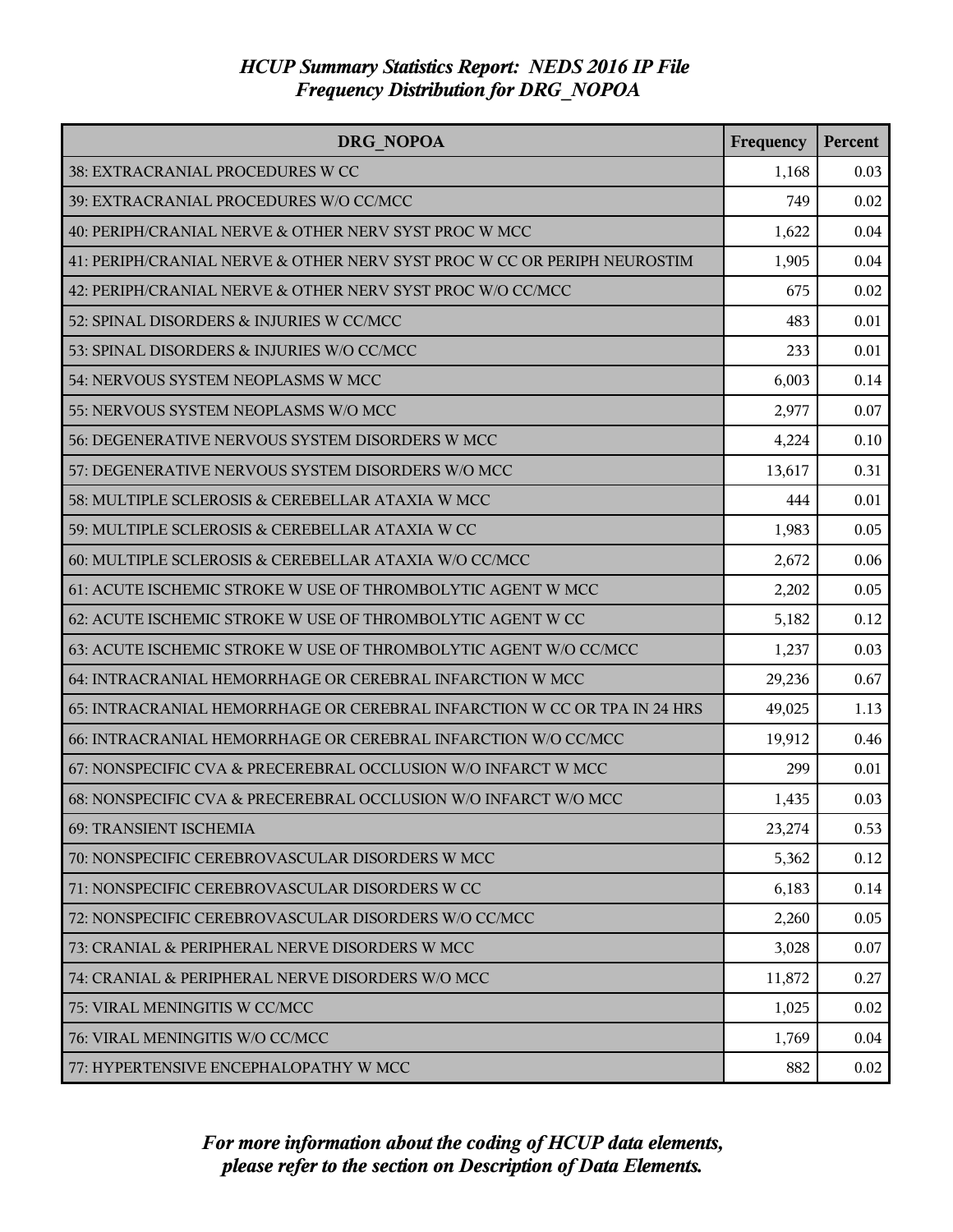| <b>DRG NOPOA</b>                                                        | Frequency | Percent |
|-------------------------------------------------------------------------|-----------|---------|
| 78: HYPERTENSIVE ENCEPHALOPATHY W CC                                    | 1,276     | 0.03    |
| 79: HYPERTENSIVE ENCEPHALOPATHY W/O CC/MCC                              | 616       | 0.01    |
| 80: NONTRAUMATIC STUPOR & COMA W MCC                                    | 249       | 0.01    |
| 81: NONTRAUMATIC STUPOR & COMA W/O MCC                                  | 435       | 0.01    |
| 82: TRAUMATIC STUPOR & COMA, COMA >1 HR W MCC                           | 2,411     | 0.06    |
| 83: TRAUMATIC STUPOR & COMA, COMA >1 HR W CC                            | 2,692     | 0.06    |
| 84: TRAUMATIC STUPOR & COMA, COMA >1 HR W/O CC/MCC                      | 3,008     | 0.07    |
| 85: TRAUMATIC STUPOR & COMA, COMA <1 HR W MCC                           | 4,351     | 0.10    |
| 86: TRAUMATIC STUPOR & COMA, COMA <1 HR W CC                            | 7,361     | 0.17    |
| 87: TRAUMATIC STUPOR & COMA, COMA <1 HR W/O CC/MCC                      | 8,158     | 0.19    |
| 88: CONCUSSION W MCC                                                    | 498       | 0.01    |
| 89: CONCUSSION W CC                                                     | 1,500     | 0.03    |
| 90: CONCUSSION W/O CC/MCC                                               | 1,742     | 0.04    |
| 91: OTHER DISORDERS OF NERVOUS SYSTEM W MCC                             | 5,187     | 0.12    |
| 92: OTHER DISORDERS OF NERVOUS SYSTEM W CC                              | 8,908     | 0.20    |
| 93: OTHER DISORDERS OF NERVOUS SYSTEM W/O CC/MCC                        | 5,427     | 0.12    |
| 94: BACTERIAL & TUBERCULOUS INFECTIONS OF NERVOUS SYSTEM W MCC          | 761       | 0.02    |
| 95: BACTERIAL & TUBERCULOUS INFECTIONS OF NERVOUS SYSTEM W CC           | 875       | 0.02    |
| 96: BACTERIAL & TUBERCULOUS INFECTIONS OF NERVOUS SYSTEM W/O CC/MCC     | 720       | 0.02    |
| 97: NON-BACTERIAL INFECT OF NERVOUS SYS EXC VIRAL MENINGITIS W MCC      | 1,212     | 0.03    |
| 98: NON-BACTERIAL INFECT OF NERVOUS SYS EXC VIRAL MENINGITIS W CC       | 1,237     | 0.03    |
| 99: NON-BACTERIAL INFECT OF NERVOUS SYS EXC VIRAL MENINGITIS W/O CC/MCC | 1,372     | 0.03    |
| 100: SEIZURES W MCC                                                     | 13,073    | 0.30    |
| 101: SEIZURES W/O MCC                                                   | 32,214    | 0.74    |
| 102: HEADACHES W MCC                                                    | 1,169     | 0.03    |
| 103: HEADACHES W/O MCC                                                  | 12,516    | 0.29    |
| 113: ORBITAL PROCEDURES W CC/MCC                                        | 391       | 0.01    |
| 114: ORBITAL PROCEDURES W/O CC/MCC                                      | 172       | 0.00    |
| 115: EXTRAOCULAR PROCEDURES EXCEPT ORBIT                                | 441       | 0.01    |
| 116: INTRAOCULAR PROCEDURES W CC/MCC                                    | 205       | 0.00    |
| 117: INTRAOCULAR PROCEDURES W/O CC/MCC                                  | 170       | 0.00    |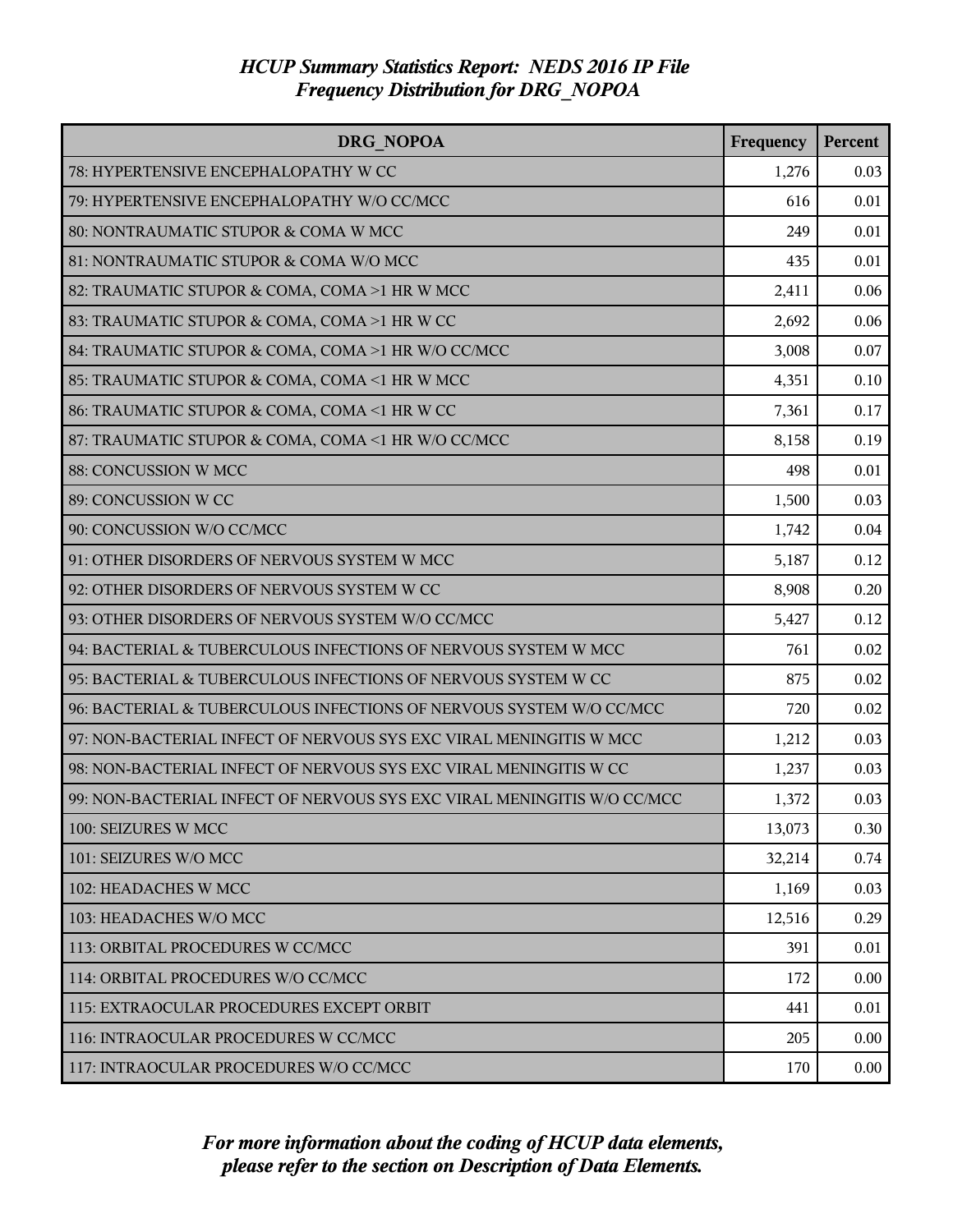| DRG NOPOA                                                       | Frequency | Percent |
|-----------------------------------------------------------------|-----------|---------|
| 121: ACUTE MAJOR EYE INFECTIONS W CC/MCC                        | 474       | 0.01    |
| 122: ACUTE MAJOR EYE INFECTIONS W/O CC/MCC                      | 387       | 0.01    |
| 123: NEUROLOGICAL EYE DISORDERS                                 | 1,974     | 0.05    |
| 124: OTHER DISORDERS OF THE EYE W MCC                           | 422       | 0.01    |
| 125: OTHER DISORDERS OF THE EYE W/O MCC                         | 2,489     | 0.06    |
| 129: MAJOR HEAD & NECK PROCEDURES W CC/MCC OR MAJOR DEVICE      | 153       | 0.00    |
| 130: MAJOR HEAD & NECK PROCEDURES W/O CC/MCC                    | 53        | 0.00    |
| 131: CRANIAL/FACIAL PROCEDURES W CC/MCC                         | 1,490     | 0.03    |
| 132: CRANIAL/FACIAL PROCEDURES W/O CC/MCC                       | 1,066     | 0.02    |
| 133: OTHER EAR, NOSE, MOUTH & THROAT O.R. PROCEDURES W CC/MCC   | 1,317     | 0.03    |
| 134: OTHER EAR, NOSE, MOUTH & THROAT O.R. PROCEDURES W/O CC/MCC | 1,643     | 0.04    |
| 135: SINUS & MASTOID PROCEDURES W CC/MCC                        | 155       | 0.00    |
| 136: SINUS & MASTOID PROCEDURES W/O CC/MCC                      | 35        | 0.00    |
| 137: MOUTH PROCEDURES W CC/MCC                                  | 807       | 0.02    |
| 138: MOUTH PROCEDURES W/O CC/MCC                                | 556       | 0.01    |
| 139: SALIVARY GLAND PROCEDURES                                  | 66        | 0.00    |
| 146: EAR, NOSE, MOUTH & THROAT MALIGNANCY W MCC                 | 391       | 0.01    |
| 147: EAR, NOSE, MOUTH & THROAT MALIGNANCY W CC                  | 575       | 0.01    |
| 148: EAR, NOSE, MOUTH & THROAT MALIGNANCY W/O CC/MCC            | 166       | 0.00    |
| 149: DYSEQUILIBRIUM                                             | 8,679     | 0.20    |
| 150: EPISTAXIS W MCC                                            | 391       | 0.01    |
| 151: EPISTAXIS W/O MCC                                          | 1,526     | 0.04    |
| 152: OTITIS MEDIA & URI W MCC                                   | 2,238     | 0.05    |
| 153: OTITIS MEDIA & URI W/O MCC                                 | 13,911    | 0.32    |
| 154: OTHER EAR, NOSE, MOUTH & THROAT DIAGNOSES W MCC            | 943       | 0.02    |
| 155: OTHER EAR, NOSE, MOUTH & THROAT DIAGNOSES W CC             | 2,724     | 0.06    |
| 156: OTHER EAR, NOSE, MOUTH & THROAT DIAGNOSES W/O CC/MCC       | 2,111     | 0.05    |
| 157: DENTAL & ORAL DISEASES W MCC                               | 955       | 0.02    |
| 158: DENTAL & ORAL DISEASES W CC                                | 3,292     | 0.08    |
| 159: DENTAL & ORAL DISEASES W/O CC/MCC                          | 2,160     | 0.05    |
| 163: MAJOR CHEST PROCEDURES W MCC                               | 3,594     | 0.08    |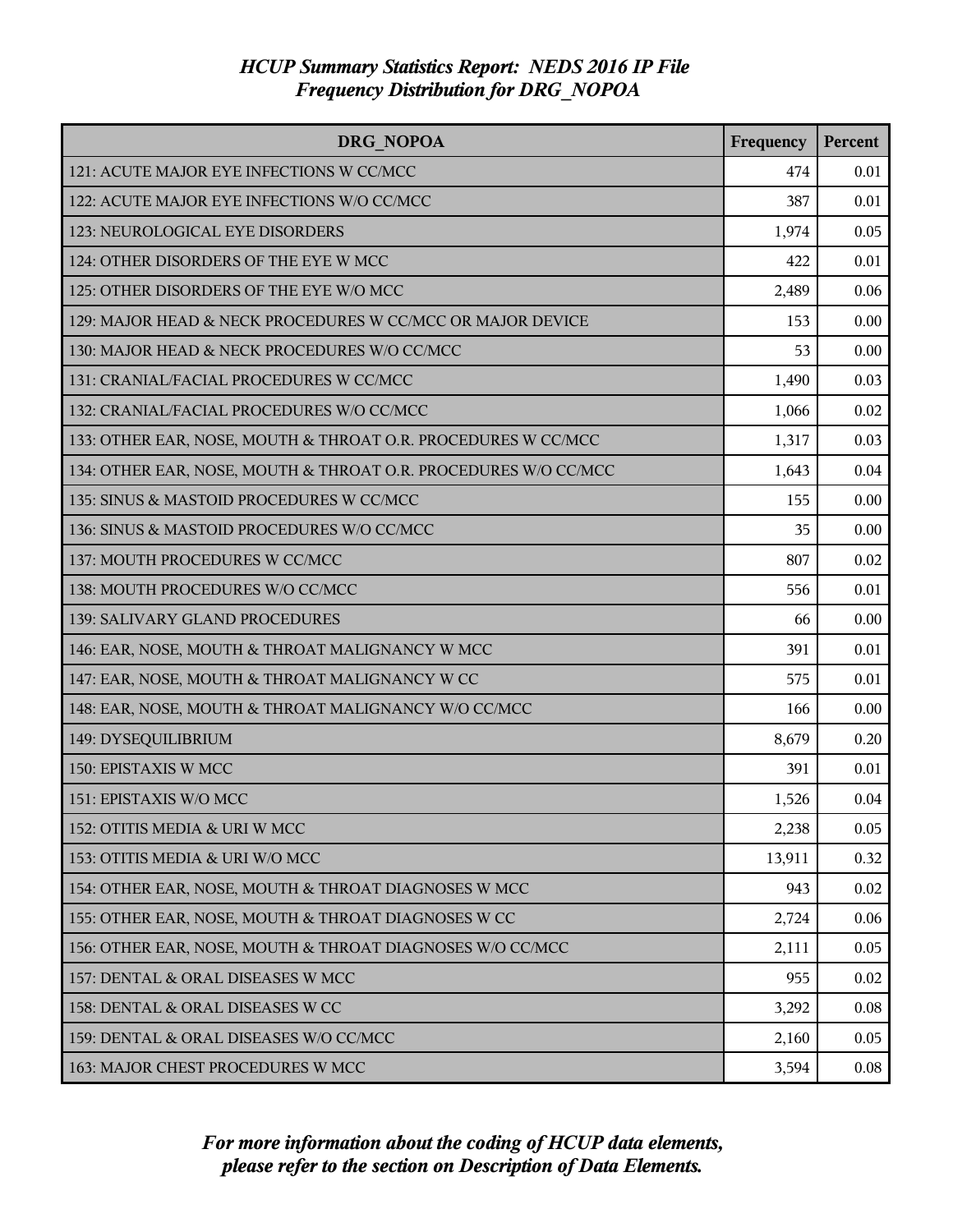| DRG NOPOA                                              | Frequency | Percent |
|--------------------------------------------------------|-----------|---------|
| 164: MAJOR CHEST PROCEDURES W CC                       | 1,523     | 0.03    |
| 165: MAJOR CHEST PROCEDURES W/O CC/MCC                 | 850       | 0.02    |
| 166: OTHER RESP SYSTEM O.R. PROCEDURES W MCC           | 6,736     | 0.15    |
| 167: OTHER RESP SYSTEM O.R. PROCEDURES W CC            | 3,578     | 0.08    |
| 168: OTHER RESP SYSTEM O.R. PROCEDURES W/O CC/MCC      | 720       | 0.02    |
| 175: PULMONARY EMBOLISM W MCC                          | 10,671    | 0.25    |
| 176: PULMONARY EMBOLISM W/O MCC                        | 20,059    | 0.46    |
| 177: RESPIRATORY INFECTIONS & INFLAMMATIONS W MCC      | 25,270    | 0.58    |
| 178: RESPIRATORY INFECTIONS & INFLAMMATIONS W CC       | 13,625    | 0.31    |
| 179: RESPIRATORY INFECTIONS & INFLAMMATIONS W/O CC/MCC | 3,724     | 0.09    |
| 180: RESPIRATORY NEOPLASMS W MCC                       | 7,524     | 0.17    |
| 181: RESPIRATORY NEOPLASMS W CC                        | 5,603     | 0.13    |
| 182: RESPIRATORY NEOPLASMS W/O CC/MCC                  | 460       | 0.01    |
| 183: MAJOR CHEST TRAUMA W MCC                          | 2,257     | 0.05    |
| 184: MAJOR CHEST TRAUMA W CC                           | 5,247     | 0.12    |
| 185: MAJOR CHEST TRAUMA W/O CC/MCC                     | 1,745     | 0.04    |
| 186: PLEURAL EFFUSION W MCC                            | 3,904     | 0.09    |
| 187: PLEURAL EFFUSION W CC                             | 3,190     | 0.07    |
| 188: PLEURAL EFFUSION W/O CC/MCC                       | 791       | 0.02    |
| 189: PULMONARY EDEMA & RESPIRATORY FAILURE             | 61,395    | 1.41    |
| 190: CHRONIC OBSTRUCTIVE PULMONARY DISEASE W MCC       | 59,616    | 1.37    |
| 191: CHRONIC OBSTRUCTIVE PULMONARY DISEASE W CC        | 38,816    | 0.89    |
| 192: CHRONIC OBSTRUCTIVE PULMONARY DISEASE W/O CC/MCC  | 21,655    | 0.50    |
| 193: SIMPLE PNEUMONIA & PLEURISY W MCC                 | 52,860    | 1.21    |
| 194: SIMPLE PNEUMONIA & PLEURISY W CC                  | 59,877    | 1.38    |
| 195: SIMPLE PNEUMONIA & PLEURISY W/O CC/MCC            | 27,229    | 0.63    |
| 196: INTERSTITIAL LUNG DISEASE W MCC                   | 2,828     | 0.06    |
| 197: INTERSTITIAL LUNG DISEASE W CC                    | 1,507     | 0.03    |
| 198: INTERSTITIAL LUNG DISEASE W/O CC/MCC              | 599       | 0.01    |
| 199: PNEUMOTHORAX W MCC                                | 2,545     | 0.06    |
| 200: PNEUMOTHORAX W CC                                 | 5,665     | 0.13    |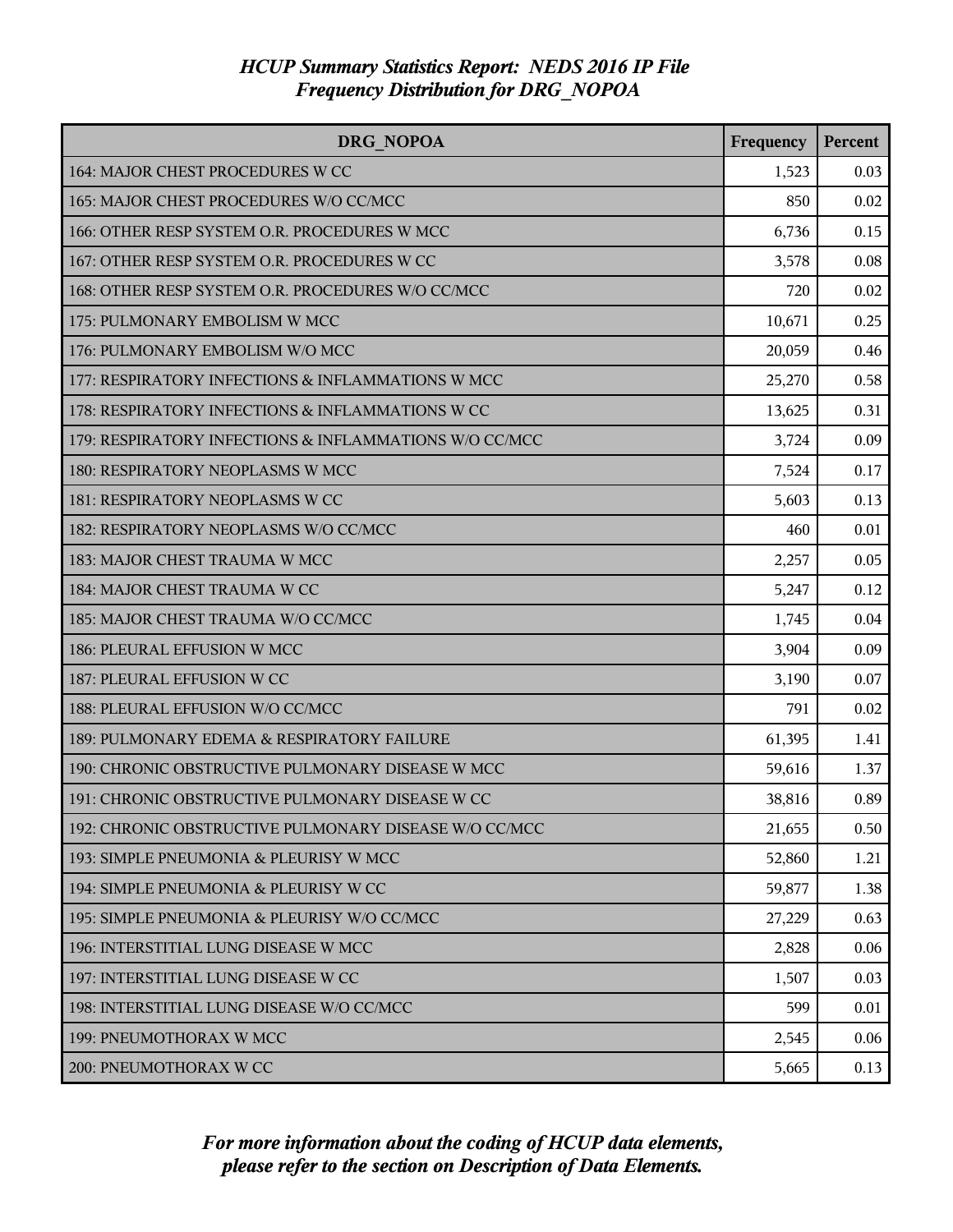| <b>DRG NOPOA</b>                                                          | Frequency | <b>Percent</b> |
|---------------------------------------------------------------------------|-----------|----------------|
| 201: PNEUMOTHORAX W/O CC/MCC                                              | 2,708     | 0.06           |
| 202: BRONCHITIS & ASTHMA W CC/MCC                                         | 32,415    | 0.74           |
| 203: BRONCHITIS & ASTHMA W/O CC/MCC                                       | 31,744    | 0.73           |
| 204: RESPIRATORY SIGNS & SYMPTOMS                                         | 5,962     | 0.14           |
| 205: OTHER RESPIRATORY SYSTEM DIAGNOSES W MCC                             | 3,425     | 0.08           |
| 206: OTHER RESPIRATORY SYSTEM DIAGNOSES W/O MCC                           | 6,412     | 0.15           |
| 207: RESPIRATORY SYSTEM DIAGNOSIS W VENTILATOR SUPPORT >96 HOURS          | 10,020    | 0.23           |
| 208: RESPIRATORY SYSTEM DIAGNOSIS W VENTILATOR SUPPORT <96 HOURS          | 19,490    | 0.45           |
| 208: RESPIRATORY SYSTEM DIAGNOSIS W VENTILATOR SUPPORT <= 96 HOURS        | 6,444     | 0.15           |
| 215: OTHER HEART ASSIST SYSTEM IMPLANT                                    | 222       | 0.01           |
| 216: CARDIAC VALVE & OTH MAJ CARDIOTHORACIC PROC W CARD CATH W MCC        | 2,127     | 0.05           |
| 217: CARDIAC VALVE & OTH MAJ CARDIOTHORACIC PROC W CARD CATH W CC         | 479       | 0.01           |
| 218: CARDIAC VALVE & OTH MAJ CARDIOTHORACIC PROC W CARD CATH W/O CC/MCC   | 69        | 0.00           |
| 219: CARDIAC VALVE & OTH MAJ CARDIOTHORACIC PROC W/O CARD CATH W MCC      | 1,127     | 0.03           |
| 220: CARDIAC VALVE & OTH MAJ CARDIOTHORACIC PROC W/O CARD CATH W CC       | 416       | 0.01           |
| 221: CARDIAC VALVE & OTH MAJ CARDIOTHORACIC PROC W/O CARD CATH W/O CC/MCC | 80        | 0.00           |
| 222: CARDIAC DEFIB IMPLANT W CARDIAC CATH W AMI/HF/SHOCK W MCC            | 472       | 0.01           |
| 223: CARDIAC DEFIB IMPLANT W CARDIAC CATH W AMI/HF/SHOCK W/O MCC          | 267       | 0.01           |
| 224: CARDIAC DEFIB IMPLANT W CARDIAC CATH W/O AMI/HF/SHOCK W MCC          | 833       | 0.02           |
| 225: CARDIAC DEFIB IMPLANT W CARDIAC CATH W/O AMI/HF/SHOCK W/O MCC        | 549       | 0.01           |
| 226: CARDIAC DEFIBRILLATOR IMPLANT W/O CARDIAC CATH W MCC                 | 1,223     | 0.03           |
| 227: CARDIAC DEFIBRILLATOR IMPLANT W/O CARDIAC CATH W/O MCC               | 1,483     | 0.03           |
| 228: OTHER CARDIOTHORACIC PROCEDURES W MCC                                | 760       | 0.02           |
| 229: OTHER CARDIOTHORACIC PROCEDURES W CC                                 | 254       | 0.01           |
| 229: OTHER CARDIOTHORACIC PROCEDURES W/O MCC                              | 128       | 0.00           |
| 230: OTHER CARDIOTHORACIC PROCEDURES W/O CC/MCC                           | 84        | 0.00           |
| 231: CORONARY BYPASS W PTCA W MCC                                         | 389       | $0.01\,$       |
| 232: CORONARY BYPASS W PTCA W/O MCC                                       | 274       | 0.01           |
| 233: CORONARY BYPASS W CARDIAC CATH W MCC                                 | 3,835     | 0.09           |
| 234: CORONARY BYPASS W CARDIAC CATH W/O MCC                               | 4,263     | 0.10           |
| 235: CORONARY BYPASS W/O CARDIAC CATH W MCC                               | 466       | 0.01           |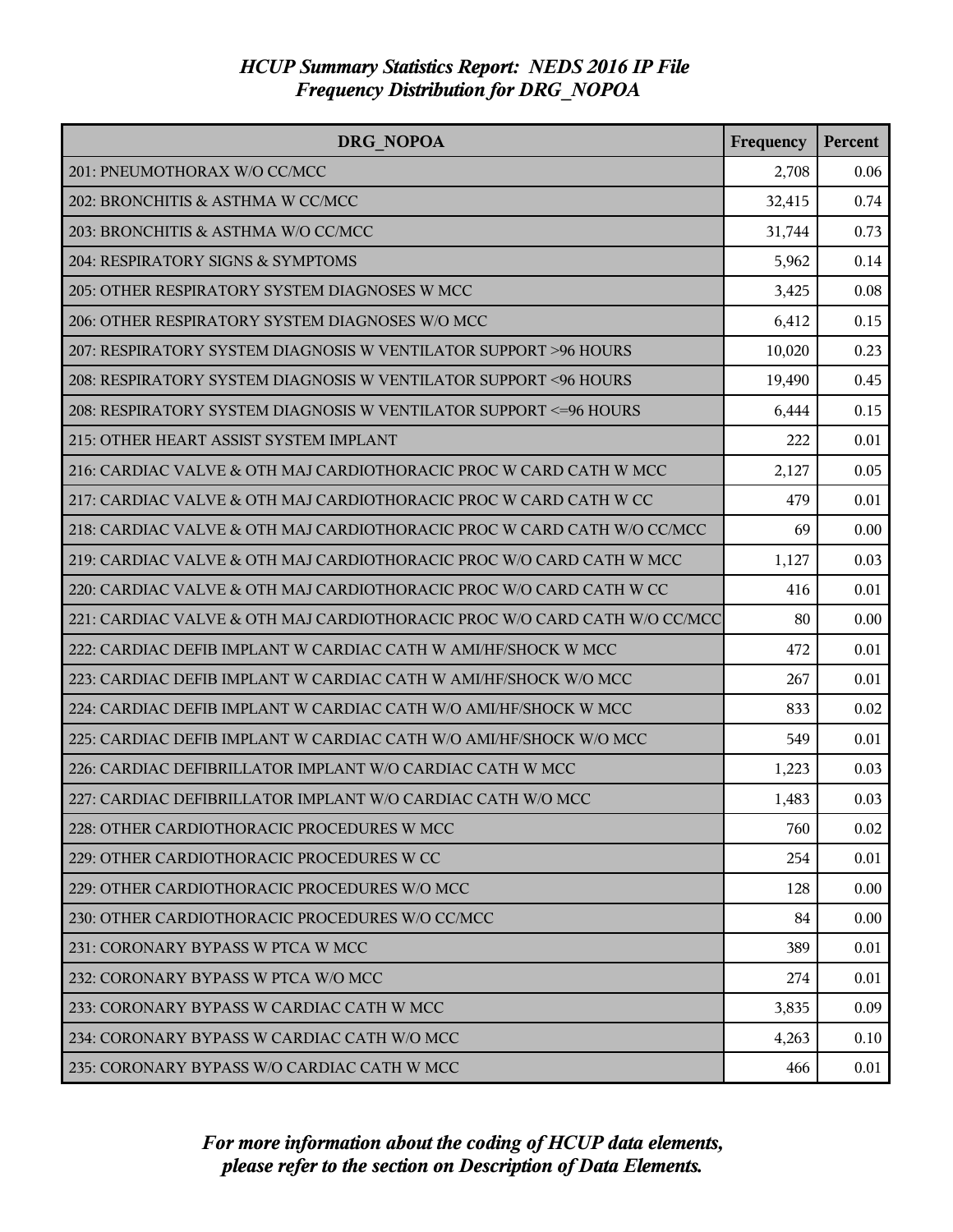| <b>DRG NOPOA</b>                                                          | Frequency | Percent |
|---------------------------------------------------------------------------|-----------|---------|
| 236: CORONARY BYPASS W/O CARDIAC CATH W/O MCC                             | 559       | 0.01    |
| 239: AMPUTATION FOR CIRC SYS DISORDERS EXC UPPER LIMB & TOE W MCC         | 1,980     | 0.05    |
| 240: AMPUTATION FOR CIRC SYS DISORDERS EXC UPPER LIMB & TOE W CC          | 1,925     | 0.04    |
| 241: AMPUTATION FOR CIRC SYS DISORDERS EXC UPPER LIMB & TOE W/O CC/MCC    | 93        | 0.00    |
| 242: PERMANENT CARDIAC PACEMAKER IMPLANT W MCC                            | 4,905     | 0.11    |
| 243: PERMANENT CARDIAC PACEMAKER IMPLANT W CC                             | 7,095     | 0.16    |
| 244: PERMANENT CARDIAC PACEMAKER IMPLANT W/O CC/MCC                       | 5,023     | 0.12    |
| 245: AICD GENERATOR PROCEDURES                                            | 790       | 0.02    |
| 246: PERC CARDIOVASC PROC W DRUG-ELUTING STENT W MCC OR 4+ VESSELS/STENTS | 13,770    | 0.32    |
| 247: PERC CARDIOVASC PROC W DRUG-ELUTING STENT W/O MCC                    | 39,515    | 0.91    |
| 248: PERC CARDIOVASC PROC W NON-DRUG-ELUTING STENT W MCC OR 4+ VES/STENTS | 2,202     | 0.05    |
| 249: PERC CARDIOVASC PROC W NON-DRUG-ELUTING STENT W/O MCC                | 4,464     | 0.10    |
| 250: PERC CARDIOVASC PROC W/O CORONARY ARTERY STENT W MCC                 | 1,301     | 0.03    |
| 251: PERC CARDIOVASC PROC W/O CORONARY ARTERY STENT W/O MCC               | 2,417     | 0.06    |
| 252: OTHER VASCULAR PROCEDURES W MCC                                      | 10,496    | 0.24    |
| 253: OTHER VASCULAR PROCEDURES W CC                                       | 6,696     | 0.15    |
| 254: OTHER VASCULAR PROCEDURES W/O CC/MCC                                 | 1,906     | 0.04    |
| 255: UPPER LIMB & TOE AMPUTATION FOR CIRC SYSTEM DISORDERS W MCC          | 555       | 0.01    |
| 256: UPPER LIMB & TOE AMPUTATION FOR CIRC SYSTEM DISORDERS W CC           | 979       | 0.02    |
| 257: UPPER LIMB & TOE AMPUTATION FOR CIRC SYSTEM DISORDERS W/O CC/MCC     | 43        | 0.00    |
| 258: CARDIAC PACEMAKER DEVICE REPLACEMENT W MCC                           | 198       | 0.00    |
| 259: CARDIAC PACEMAKER DEVICE REPLACEMENT W/O MCC                         | 487       | 0.01    |
| 260: CARDIAC PACEMAKER REVISION EXCEPT DEVICE REPLACEMENT W MCC           | 390       | 0.01    |
| 261: CARDIAC PACEMAKER REVISION EXCEPT DEVICE REPLACEMENT W CC            | 486       | 0.01    |
| 262: CARDIAC PACEMAKER REVISION EXCEPT DEVICE REPLACEMENT W/O CC/MCC      | 194       | 0.00    |
| 263: VEIN LIGATION & STRIPPING                                            | 269       | 0.01    |
| 264: OTHER CIRCULATORY SYSTEM O.R. PROCEDURES                             | 3,390     | 0.08    |
| <b>265: AICD LEAD PROCEDURES</b>                                          | 162       | 0.00    |
| 266: ENDOVASCULAR CARDIAC VALVE REPLACEMENT W MCC                         | 448       | 0.01    |
| 267: ENDOVASCULAR CARDIAC VALVE REPLACEMENT W/O MCC                       | 108       | 0.00    |
| 268: AORTIC AND HEART ASSIST PROCEDURES EXCEPT PULSATION BALLOON W MCC    | 614       | 0.01    |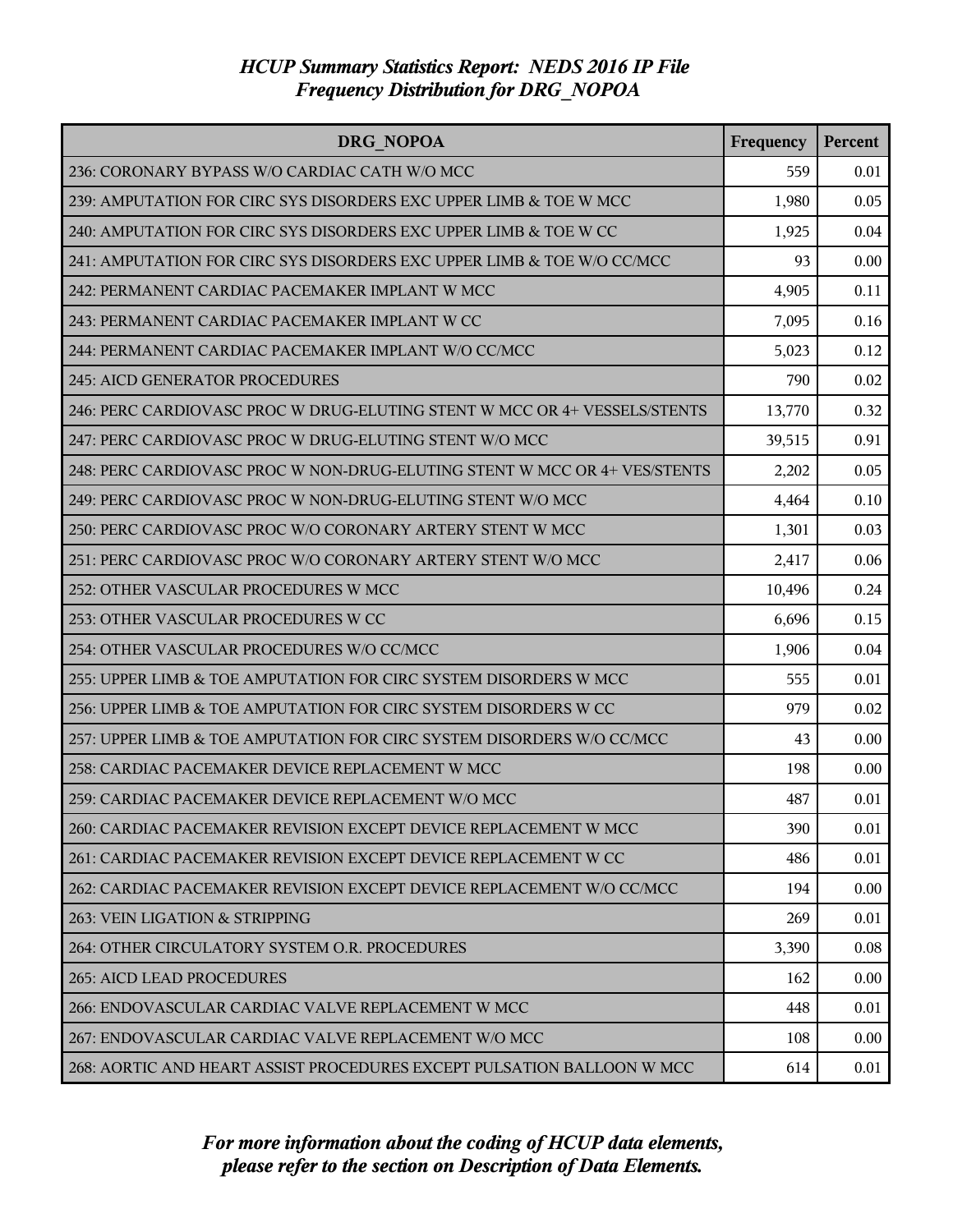| DRG NOPOA                                                                | Frequency | Percent |
|--------------------------------------------------------------------------|-----------|---------|
| 269: AORTIC AND HEART ASSIST PROCEDURES EXCEPT PULSATION BALLOON W/O MCC | 780       | 0.02    |
| 270: OTHER MAJOR CARDIOVASCULAR PROCEDURES W MCC                         | 5,359     | 0.12    |
| 271: OTHER MAJOR CARDIOVASCULAR PROCEDURES W CC                          | 2,652     | 0.06    |
| 272: OTHER MAJOR CARDIOVASCULAR PROCEDURES W/O CC/MCC                    | 777       | 0.02    |
| 273: PERCUTANEOUS INTRACARDIAC PROCEDURES W MCC                          | 1,516     | 0.03    |
| 274: PERCUTANEOUS INTRACARDIAC PROCEDURES W/O MCC                        | 2,713     | 0.06    |
| 280: ACUTE MYOCARDIAL INFARCTION, DISCHARGED ALIVE W MCC                 | 25,625    | 0.59    |
| 281: ACUTE MYOCARDIAL INFARCTION, DISCHARGED ALIVE W CC                  | 18,995    | 0.44    |
| 282: ACUTE MYOCARDIAL INFARCTION, DISCHARGED ALIVE W/O CC/MCC            | 13,070    | 0.30    |
| 283: ACUTE MYOCARDIAL INFARCTION, EXPIRED W MCC                          | 3,212     | 0.07    |
| 284: ACUTE MYOCARDIAL INFARCTION, EXPIRED W CC                           | 483       | 0.01    |
| 285: ACUTE MYOCARDIAL INFARCTION, EXPIRED W/O CC/MCC                     | 157       | 0.00    |
| 286: CIRCULATORY DISORDERS EXCEPT AMI, W CARD CATH W MCC                 | 11,529    | 0.26    |
| 287: CIRCULATORY DISORDERS EXCEPT AMI, W CARD CATH W/O MCC               | 31,984    | 0.73    |
| 288: ACUTE & SUBACUTE ENDOCARDITIS W MCC                                 | 686       | 0.02    |
| 289: ACUTE & SUBACUTE ENDOCARDITIS W CC                                  | 489       | 0.01    |
| 290: ACUTE & SUBACUTE ENDOCARDITIS W/O CC/MCC                            | 127       | 0.00    |
| 291: HEART FAILURE & SHOCK W MCC                                         | 92,208    | 2.12    |
| 292: HEART FAILURE & SHOCK W CC                                          | 64,494    | 1.48    |
| 293: HEART FAILURE & SHOCK W/O CC/MCC                                    | 19,832    | 0.46    |
| 294: DEEP VEIN THROMBOPHLEBITIS W CC/MCC                                 | 124       | 0.00    |
| 295: DEEP VEIN THROMBOPHLEBITIS W/O CC/MCC                               | 17        | 0.00    |
| 296: CARDIAC ARREST, UNEXPLAINED W MCC                                   | 1,424     | 0.03    |
| 297: CARDIAC ARREST, UNEXPLAINED W CC                                    | 177       | 0.00    |
| 298: CARDIAC ARREST, UNEXPLAINED W/O CC/MCC                              | 115       | 0.00    |
| 299: PERIPHERAL VASCULAR DISORDERS W MCC                                 | 8,026     | 0.18    |
| 300: PERIPHERAL VASCULAR DISORDERS W CC                                  | 13,433    | 0.31    |
| 301: PERIPHERAL VASCULAR DISORDERS W/O CC/MCC                            | 6,241     | 0.14    |
| 302: ATHEROSCLEROSIS W MCC                                               | 1,605     | 0.04    |
| 303: ATHEROSCLEROSIS W/O MCC                                             | 7,670     | 0.18    |
| 304: HYPERTENSION W MCC                                                  | 3,059     | 0.07    |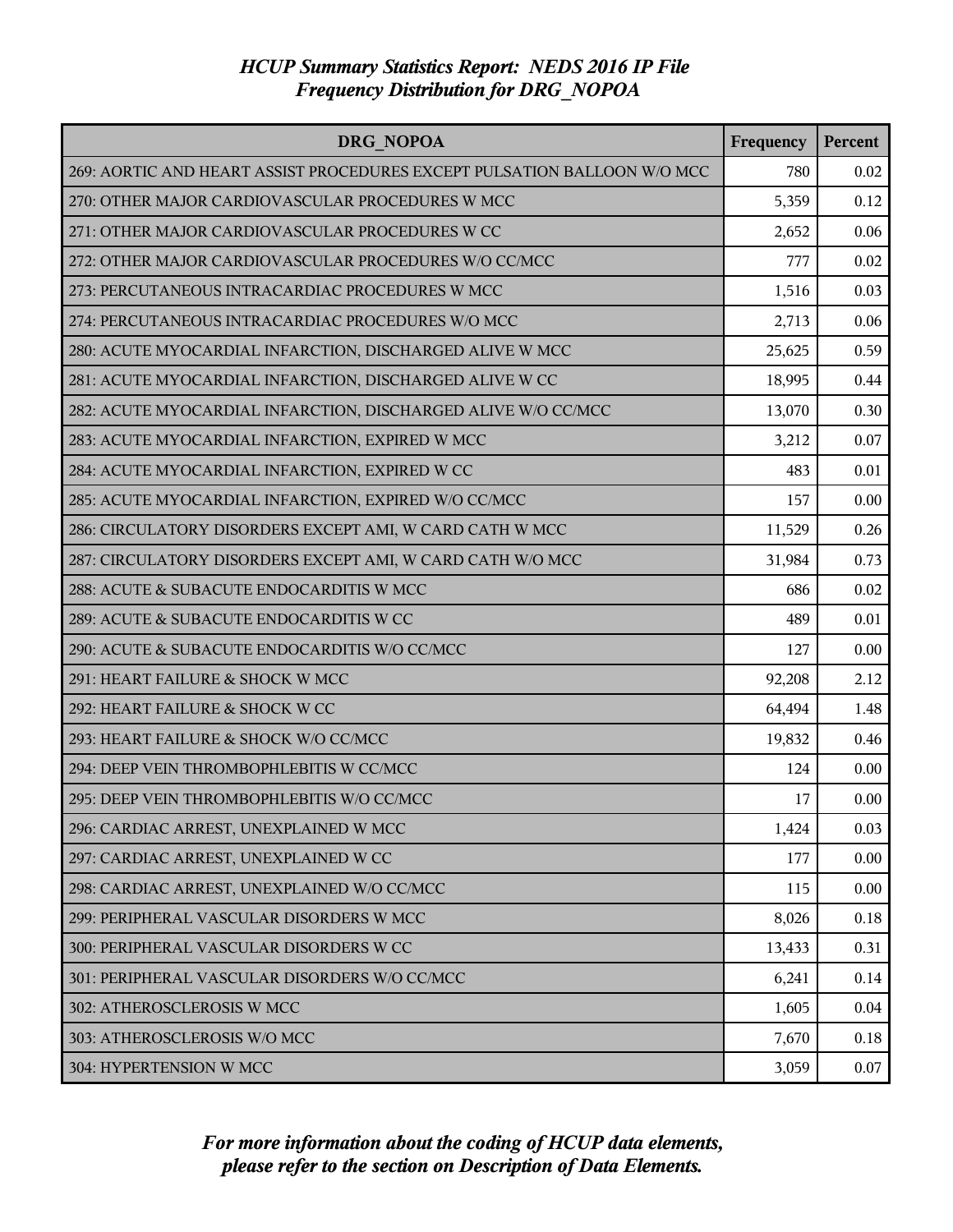| DRG NOPOA                                                   | Frequency | Percent |
|-------------------------------------------------------------|-----------|---------|
| 305: HYPERTENSION W/O MCC                                   | 15,407    | 0.35    |
| 306: CARDIAC CONGENITAL & VALVULAR DISORDERS W MCC          | 1,059     | 0.02    |
| 307: CARDIAC CONGENITAL & VALVULAR DISORDERS W/O MCC        | 1,313     | 0.03    |
| 308: CARDIAC ARRHYTHMIA & CONDUCTION DISORDERS W MCC        | 25,758    | 0.59    |
| 309: CARDIAC ARRHYTHMIA & CONDUCTION DISORDERS W CC         | 35,384    | 0.81    |
| 310: CARDIAC ARRHYTHMIA & CONDUCTION DISORDERS W/O CC/MCC   | 30,331    | 0.70    |
| 311: ANGINA PECTORIS                                        | 4,071     | 0.09    |
| 312: SYNCOPE & COLLAPSE                                     | 33,302    | 0.77    |
| 313: CHEST PAIN                                             | 39,741    | 0.91    |
| 314: OTHER CIRCULATORY SYSTEM DIAGNOSES W MCC               | 15,767    | 0.36    |
| 315: OTHER CIRCULATORY SYSTEM DIAGNOSES W CC                | 9,460     | 0.22    |
| 316: OTHER CIRCULATORY SYSTEM DIAGNOSES W/O CC/MCC          | 2,940     | 0.07    |
| 326: STOMACH, ESOPHAGEAL & DUODENAL PROC W MCC              | 5,766     | 0.13    |
| 327: STOMACH, ESOPHAGEAL & DUODENAL PROC W CC               | 5,615     | 0.13    |
| 328: STOMACH, ESOPHAGEAL & DUODENAL PROC W/O CC/MCC         | 2,154     | 0.05    |
| 329: MAJOR SMALL & LARGE BOWEL PROCEDURES W MCC             | 12,074    | 0.28    |
| 330: MAJOR SMALL & LARGE BOWEL PROCEDURES W CC              | 13,583    | 0.31    |
| 331: MAJOR SMALL & LARGE BOWEL PROCEDURES W/O CC/MCC        | 3,288     | 0.08    |
| 332: RECTAL RESECTION W MCC                                 | 26        | 0.00    |
| 333: RECTAL RESECTION W CC                                  | 58        | 0.00    |
| 334: RECTAL RESECTION W/O CC/MCC                            | 33        | 0.00    |
| 335: PERITONEAL ADHESIOLYSIS W MCC                          | 2,257     | 0.05    |
| 336: PERITONEAL ADHESIOLYSIS W CC                           | 4,236     | 0.10    |
| 337: PERITONEAL ADHESIOLYSIS W/O CC/MCC                     | 2,769     | 0.06    |
| 338: APPENDECTOMY W COMPLICATED PRINCIPAL DIAG W MCC        | 835       | 0.02    |
| 339: APPENDECTOMY W COMPLICATED PRINCIPAL DIAG W CC         | 3,981     | 0.09    |
| 340: APPENDECTOMY W COMPLICATED PRINCIPAL DIAG W/O CC/MCC   | 9,207     | 0.21    |
| 341: APPENDECTOMY W/O COMPLICATED PRINCIPAL DIAG W MCC      | 667       | 0.02    |
| 342: APPENDECTOMY W/O COMPLICATED PRINCIPAL DIAG W CC       | 3,027     | 0.07    |
| 343: APPENDECTOMY W/O COMPLICATED PRINCIPAL DIAG W/O CC/MCC | 14,799    | 0.34    |
| 344: MINOR SMALL & LARGE BOWEL PROCEDURES W MCC             | 702       | 0.02    |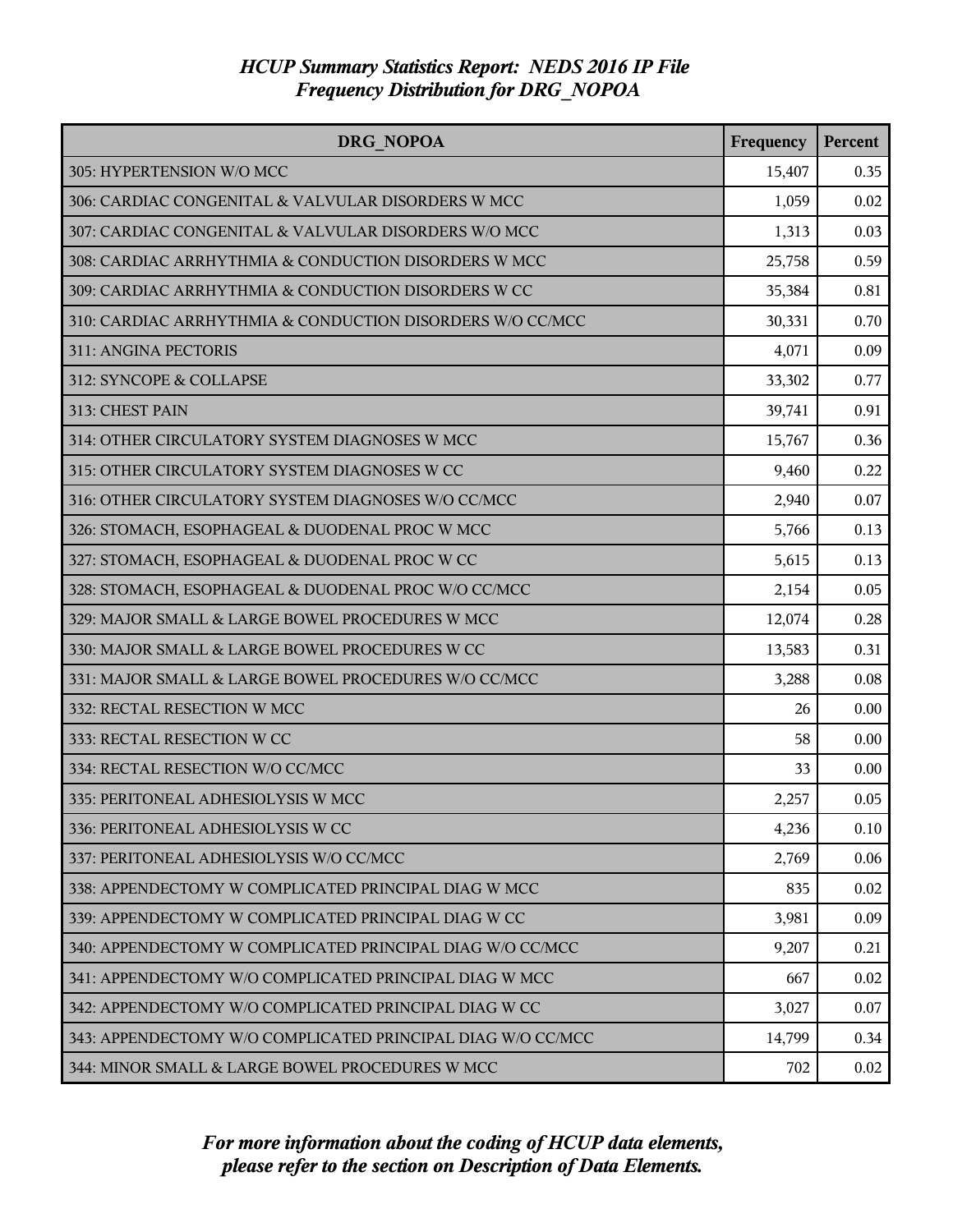| DRG NOPOA                                                                | Frequency | Percent |
|--------------------------------------------------------------------------|-----------|---------|
| 345: MINOR SMALL & LARGE BOWEL PROCEDURES W CC                           | 1,711     | 0.04    |
| 346: MINOR SMALL & LARGE BOWEL PROCEDURES W/O CC/MCC                     | 1,286     | 0.03    |
| 347: ANAL & STOMAL PROCEDURES W MCC                                      | 584       | 0.01    |
| 348: ANAL & STOMAL PROCEDURES W CC                                       | 1,348     | 0.03    |
| 349: ANAL & STOMAL PROCEDURES W/O CC/MCC                                 | 875       | 0.02    |
| 350: INGUINAL & FEMORAL HERNIA PROCEDURES W MCC                          | 422       | 0.01    |
| 351: INGUINAL & FEMORAL HERNIA PROCEDURES W CC                           | 1,204     | 0.03    |
| 352: INGUINAL & FEMORAL HERNIA PROCEDURES W/O CC/MCC                     | 1,813     | 0.04    |
| 353: HERNIA PROCEDURES EXCEPT INGUINAL & FEMORAL W MCC                   | 903       | 0.02    |
| 354: HERNIA PROCEDURES EXCEPT INGUINAL & FEMORAL W CC                    | 2,714     | 0.06    |
| 355: HERNIA PROCEDURES EXCEPT INGUINAL & FEMORAL W/O CC/MCC              | 2,195     | 0.05    |
| 356: OTHER DIGESTIVE SYSTEM O.R. PROCEDURES W MCC                        | 3,867     | 0.09    |
| 357: OTHER DIGESTIVE SYSTEM O.R. PROCEDURES W CC                         | 4,484     | 0.10    |
| 358: OTHER DIGESTIVE SYSTEM O.R. PROCEDURES W/O CC/MCC                   | 1,085     | 0.02    |
| 368: MAJOR ESOPHAGEAL DISORDERS W MCC                                    | 1,246     | 0.03    |
| 369: MAJOR ESOPHAGEAL DISORDERS W CC                                     | 2,391     | 0.05    |
| 370: MAJOR ESOPHAGEAL DISORDERS W/O CC/MCC                               | 627       | 0.01    |
| 371: MAJOR GASTROINTESTINAL DISORDERS & PERITONEAL INFECTIONS W MCC      | 7,541     | 0.17    |
| 372: MAJOR GASTROINTESTINAL DISORDERS & PERITONEAL INFECTIONS W CC       | 14,777    | 0.34    |
| 373: MAJOR GASTROINTESTINAL DISORDERS & PERITONEAL INFECTIONS W/O CC/MCC | 6,985     | 0.16    |
| 374: DIGESTIVE MALIGNANCY W MCC                                          | 3,915     | 0.09    |
| 375: DIGESTIVE MALIGNANCY W CC                                           | 6,401     | 0.15    |
| 376: DIGESTIVE MALIGNANCY W/O CC/MCC                                     | 626       | 0.01    |
| 377: G.I. HEMORRHAGE W MCC                                               | 20,064    | 0.46    |
| 378: G.I. HEMORRHAGE W CC                                                | 52,710    | 1.21    |
| 379: G.I. HEMORRHAGE W/O CC/MCC                                          | 11,921    | 0.27    |
| 380: COMPLICATED PEPTIC ULCER W MCC                                      | 1,733     | 0.04    |
| 381: COMPLICATED PEPTIC ULCER W CC                                       | 3,360     | 0.08    |
| 382: COMPLICATED PEPTIC ULCER W/O CC/MCC                                 | 1,191     | 0.03    |
| 383: UNCOMPLICATED PEPTIC ULCER W MCC                                    | 597       | 0.01    |
| 384: UNCOMPLICATED PEPTIC ULCER W/O MCC                                  | 3,447     | 0.08    |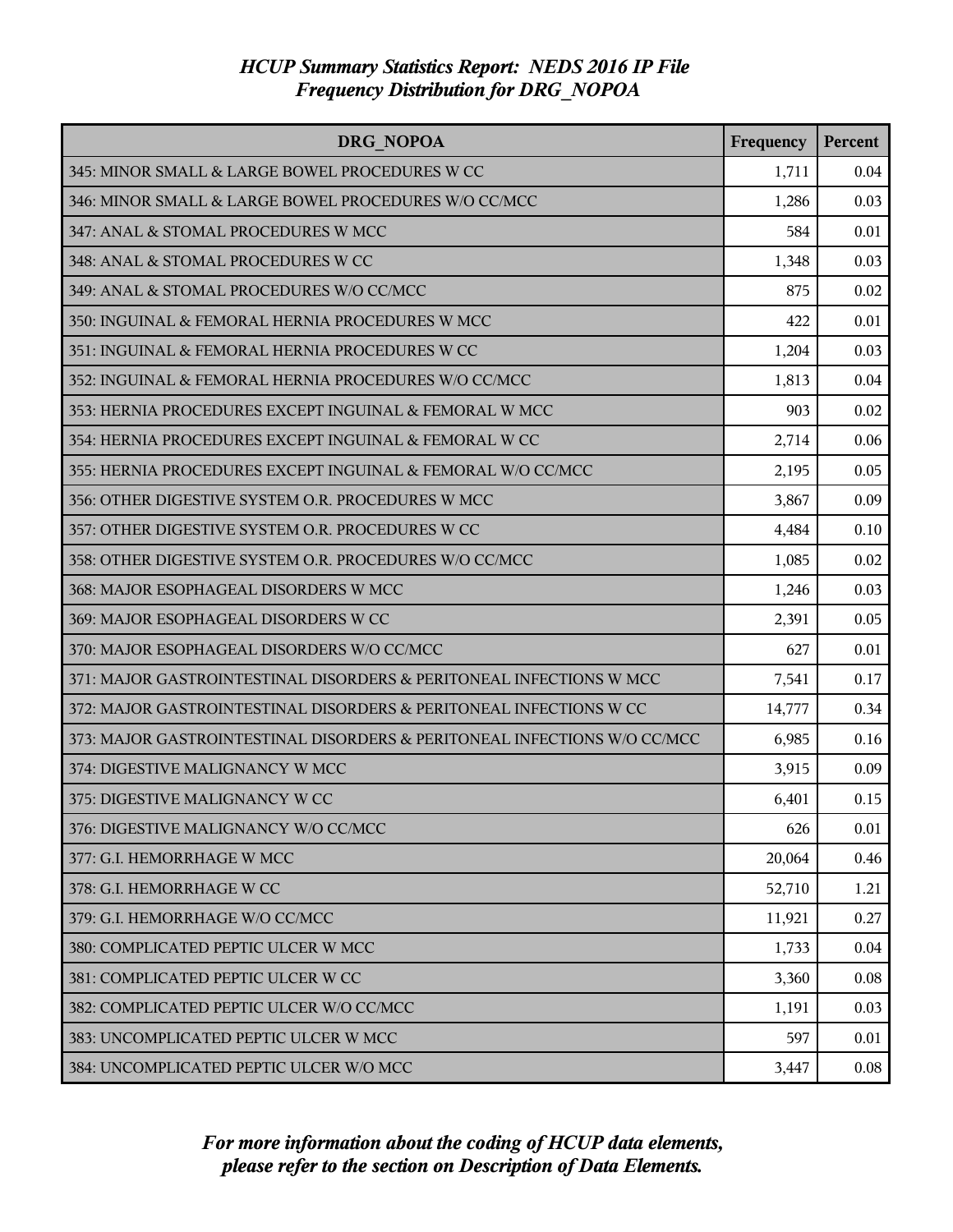| DRG NOPOA                                                                | Frequency | Percent |
|--------------------------------------------------------------------------|-----------|---------|
| 385: INFLAMMATORY BOWEL DISEASE W MCC                                    | 1,740     | 0.04    |
| 386: INFLAMMATORY BOWEL DISEASE W CC                                     | 8,990     | 0.21    |
| 387: INFLAMMATORY BOWEL DISEASE W/O CC/MCC                               | 4,857     | 0.11    |
| 388: G.I. OBSTRUCTION W MCC                                              | 6,928     | 0.16    |
| 389: G.I. OBSTRUCTION W CC                                               | 22,687    | 0.52    |
| 390: G.I. OBSTRUCTION W/O CC/MCC                                         | 21,129    | 0.49    |
| 391: ESOPHAGITIS, GASTROENT & MISC DIGEST DISORDERS W MCC                | 18,786    | 0.43    |
| 392: ESOPHAGITIS, GASTROENT & MISC DIGEST DISORDERS W/O MCC              | 118,036   | 2.71    |
| 393: OTHER DIGESTIVE SYSTEM DIAGNOSES W MCC                              | 9,246     | 0.21    |
| 394: OTHER DIGESTIVE SYSTEM DIAGNOSES W CC                               | 20,021    | 0.46    |
| 395: OTHER DIGESTIVE SYSTEM DIAGNOSES W/O CC/MCC                         | 10,014    | 0.23    |
| 405: PANCREAS, LIVER & SHUNT PROCEDURES W MCC                            | 801       | 0.02    |
| 406: PANCREAS, LIVER & SHUNT PROCEDURES W CC                             | 370       | 0.01    |
| 407: PANCREAS, LIVER & SHUNT PROCEDURES W/O CC/MCC                       | 144       | 0.00    |
| 408: BILIARY TRACT PROC EXCEPT ONLY CHOLECYST W OR W/O C.D.E. W MCC      | 1,493     | 0.03    |
| 409: BILIARY TRACT PROC EXCEPT ONLY CHOLECYST W OR W/O C.D.E. W CC       | 1,235     | 0.03    |
| 410: BILIARY TRACT PROC EXCEPT ONLY CHOLECYST W OR W/O C.D.E. W/O CC/MCC | 451       | 0.01    |
| 411: CHOLECYSTECTOMY W C.D.E. W MCC                                      | 278       | 0.01    |
| 412: CHOLECYSTECTOMY W C.D.E. W CC                                       | 352       | 0.01    |
| 413: CHOLECYSTECTOMY W C.D.E. W/O CC/MCC                                 | 309       | 0.01    |
| 414: CHOLECYSTECTOMY EXCEPT BY LAPAROSCOPE W/O C.D.E. W MCC              | 814       | 0.02    |
| 415: CHOLECYSTECTOMY EXCEPT BY LAPAROSCOPE W/O C.D.E. W CC               | 1,141     | 0.03    |
| 416: CHOLECYSTECTOMY EXCEPT BY LAPAROSCOPE W/O C.D.E. W/O CC/MCC         | 764       | 0.02    |
| 417: LAPAROSCOPIC CHOLECYSTECTOMY W/O C.D.E. W MCC                       | 8,848     | 0.20    |
| 418: LAPAROSCOPIC CHOLECYSTECTOMY W/O C.D.E. W CC                        | 16,700    | 0.38    |
| 419: LAPAROSCOPIC CHOLECYSTECTOMY W/O C.D.E. W/O CC/MCC                  | 24,235    | 0.56    |
| 420: HEPATOBILIARY DIAGNOSTIC PROCEDURES W MCC                           | 2,225     | 0.05    |
| 421: HEPATOBILIARY DIAGNOSTIC PROCEDURES W CC                            | 1,956     | 0.04    |
| 422: HEPATOBILIARY DIAGNOSTIC PROCEDURES W/O CC/MCC                      | 226       | 0.01    |
| 423: OTHER HEPATOBILIARY OR PANCREAS O.R. PROCEDURES W MCC               | 454       | 0.01    |
| 424: OTHER HEPATOBILIARY OR PANCREAS O.R. PROCEDURES W CC                | 208       | 0.00    |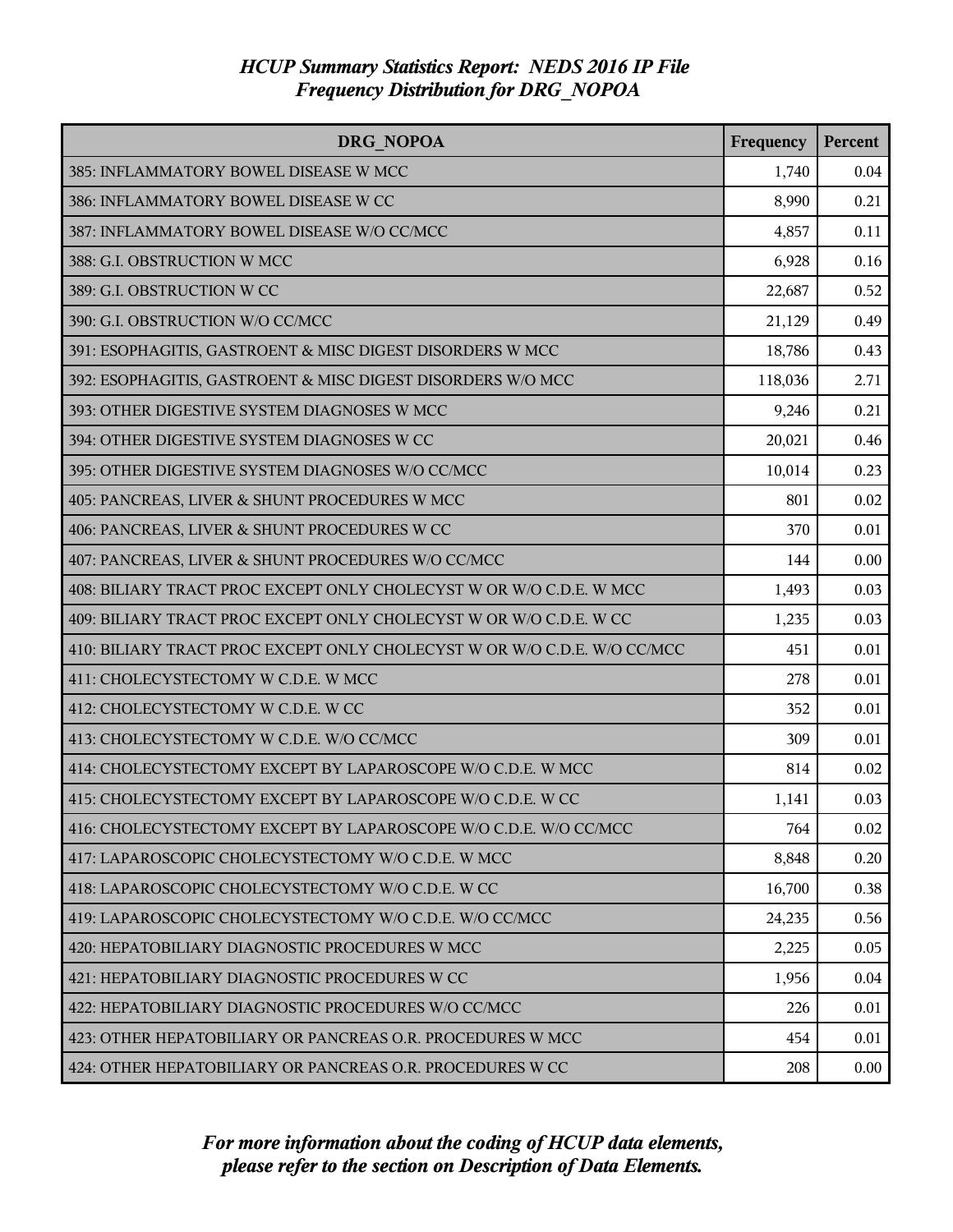| DRG NOPOA                                                                 | Frequency | Percent |
|---------------------------------------------------------------------------|-----------|---------|
| 425: OTHER HEPATOBILIARY OR PANCREAS O.R. PROCEDURES W/O CC/MCC           | 30        | 0.00    |
| 432: CIRRHOSIS & ALCOHOLIC HEPATITIS W MCC                                | 8,099     | 0.19    |
| 433: CIRRHOSIS & ALCOHOLIC HEPATITIS W CC                                 | 9,189     | 0.21    |
| 434: CIRRHOSIS & ALCOHOLIC HEPATITIS W/O CC/MCC                           | 1,115     | 0.03    |
| 435: MALIGNANCY OF HEPATOBILIARY SYSTEM OR PANCREAS W MCC                 | 4,863     | 0.11    |
| 436: MALIGNANCY OF HEPATOBILIARY SYSTEM OR PANCREAS W CC                  | 3,959     | 0.09    |
| 437: MALIGNANCY OF HEPATOBILIARY SYSTEM OR PANCREAS W/O CC/MCC            | 455       | 0.01    |
| 438: DISORDERS OF PANCREAS EXCEPT MALIGNANCY W MCC                        | 8,569     | 0.20    |
| 439: DISORDERS OF PANCREAS EXCEPT MALIGNANCY W CC                         | 25,151    | 0.58    |
| 440: DISORDERS OF PANCREAS EXCEPT MALIGNANCY W/O CC/MCC                   | 19,870    | 0.46    |
| 441: DISORDERS OF LIVER EXCEPT MALIG, CIRR, ALC HEPA W MCC                | 8,246     | 0.19    |
| 442: DISORDERS OF LIVER EXCEPT MALIG, CIRR, ALC HEPA W CC                 | 10,375    | 0.24    |
| 443: DISORDERS OF LIVER EXCEPT MALIG, CIRR, ALC HEPA W/O CC/MCC           | 3,037     | 0.07    |
| 444: DISORDERS OF THE BILIARY TRACT W MCC                                 | 4,711     | 0.11    |
| 445: DISORDERS OF THE BILIARY TRACT W CC                                  | 8,056     | 0.19    |
| 446: DISORDERS OF THE BILIARY TRACT W/O CC/MCC                            | 6,292     | 0.14    |
| 453: COMBINED ANTERIOR/POSTERIOR SPINAL FUSION W MCC                      | 209       | 0.00    |
| 454: COMBINED ANTERIOR/POSTERIOR SPINAL FUSION W CC                       | 232       | 0.01    |
| 455: COMBINED ANTERIOR/POSTERIOR SPINAL FUSION W/O CC/MCC                 | 70        | 0.00    |
| 456: SPINAL FUS EXC CERV W SPINAL CURV/MALIG/INFEC OR EXT FUS W MCC       | 270       | 0.01    |
| 457: SPINAL FUS EXC CERV W SPINAL CURV/MALIG/INFEC OR EXT FUS W CC        | 390       | 0.01    |
| 458: SPINAL FUS EXC CERV W SPINAL CURV/MALIG/INFEC OR EXT FUS W/O CC/MCC  | 33        | 0.00    |
| 459: SPINAL FUSION EXCEPT CERVICAL W MCC                                  | 739       | 0.02    |
| 460: SPINAL FUSION EXCEPT CERVICAL W/O MCC                                | 2,475     | 0.06    |
| 461: BILATERAL OR MULTIPLE MAJOR JOINT PROCS OF LOWER EXTREMITY W MCC     | 21        | 0.00    |
| 462: BILATERAL OR MULTIPLE MAJOR JOINT PROCS OF LOWER EXTREMITY W/O MCC   | 50        | 0.00    |
| 463: WND DEBRID & SKN GRFT EXC HAND, FOR MUSCULO-CONN TISS DIS W MCC      | 1,926     | 0.04    |
| 464: WND DEBRID & SKN GRFT EXC HAND, FOR MUSCULO-CONN TISS DIS W CC       | 3,403     | 0.08    |
| 465: WND DEBRID & SKN GRFT EXC HAND, FOR MUSCULO-CONN TISS DIS W/O CC/MCC | 801       | 0.02    |
| 466: REVISION OF HIP OR KNEE REPLACEMENT W MCC                            | 640       | 0.01    |
| 467: REVISION OF HIP OR KNEE REPLACEMENT W CC                             | 1,506     | 0.03    |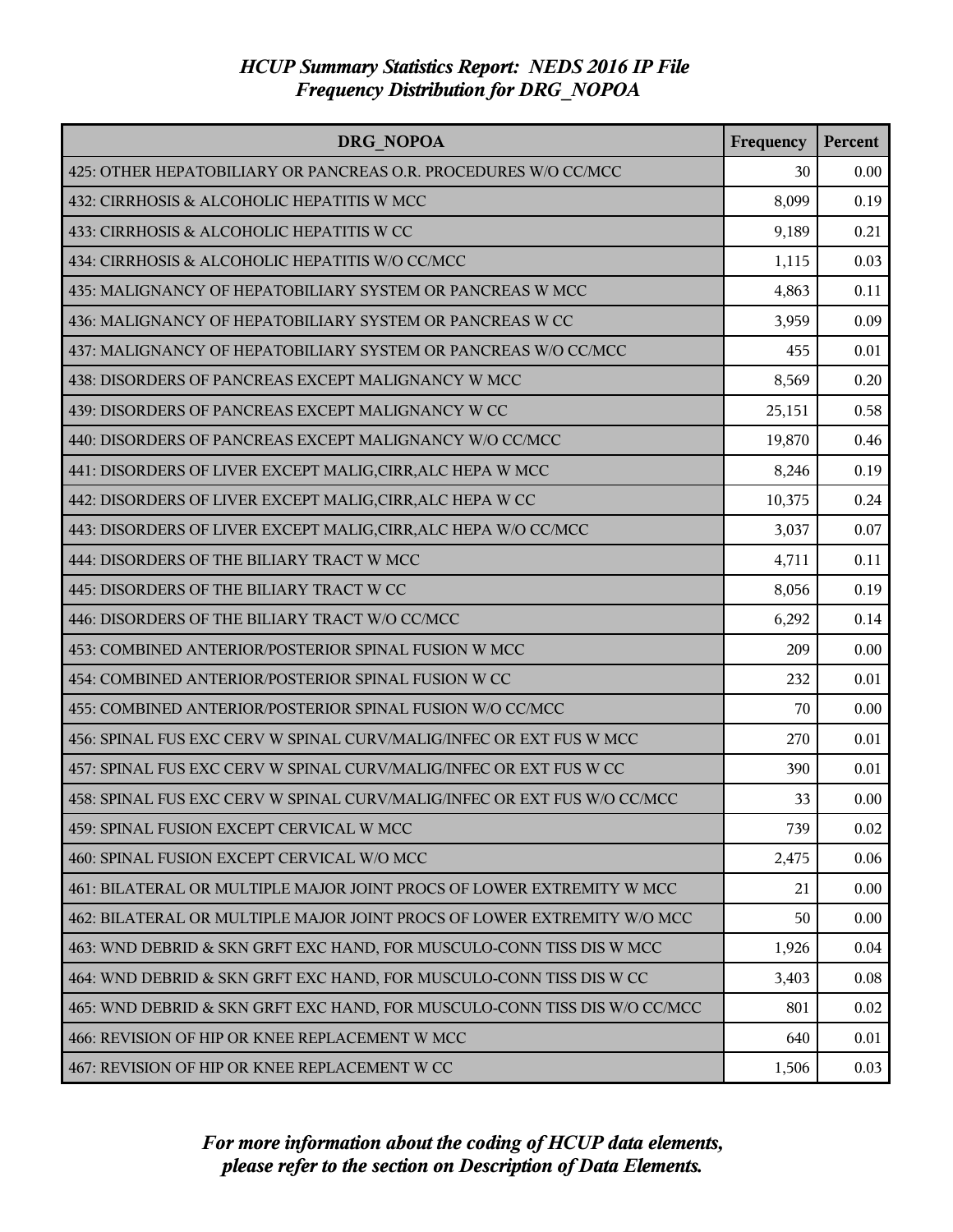| DRG NOPOA                                                                | Frequency | Percent |
|--------------------------------------------------------------------------|-----------|---------|
| 468: REVISION OF HIP OR KNEE REPLACEMENT W/O CC/MCC                      | 495       | 0.01    |
| 469: MAJOR JOINT REPLACEMENT OR REATTACHMENT OF LOWER EXTREMITY W MCC    | 5,002     | 0.11    |
| 470: MAJOR JOINT REPLACEMENT OR REATTACHMENT OF LOWER EXTREMITY W/O MCC  | 19,464    | 0.45    |
| 471: CERVICAL SPINAL FUSION W MCC                                        | 889       | 0.02    |
| 472: CERVICAL SPINAL FUSION W CC                                         | 1,495     | 0.03    |
| 473: CERVICAL SPINAL FUSION W/O CC/MCC                                   | 1,054     | 0.02    |
| 474: AMPUTATION FOR MUSCULOSKELETAL SYS & CONN TISSUE DIS W MCC          | 794       | 0.02    |
| 475: AMPUTATION FOR MUSCULOSKELETAL SYS & CONN TISSUE DIS W CC           | 986       | 0.02    |
| 476: AMPUTATION FOR MUSCULOSKELETAL SYS & CONN TISSUE DIS W/O CC/MCC     | 101       | 0.00    |
| 477: BIOPSIES OF MUSCULOSKELETAL SYSTEM & CONNECTIVE TISSUE W MCC        | 1,230     | 0.03    |
| 478: BIOPSIES OF MUSCULOSKELETAL SYSTEM & CONNECTIVE TISSUE W CC         | 2,796     | 0.06    |
| 479: BIOPSIES OF MUSCULOSKELETAL SYSTEM & CONNECTIVE TISSUE W/O CC/MCC   | 973       | 0.02    |
| 480: HIP & FEMUR PROCEDURES EXCEPT MAJOR JOINT W MCC                     | 9,306     | 0.21    |
| 481: HIP & FEMUR PROCEDURES EXCEPT MAJOR JOINT W CC                      | 27,652    | 0.64    |
| 482: HIP & FEMUR PROCEDURES EXCEPT MAJOR JOINT W/O CC/MCC                | 11,313    | 0.26    |
| 483: MAJOR JOINT/LIMB REATTACHMENT PROCEDURE OF UPPER EXTREMITIES        | 1,154     | 0.03    |
| 485: KNEE PROCEDURES W PDX OF INFECTION W MCC                            | 290       | 0.01    |
| 486: KNEE PROCEDURES W PDX OF INFECTION W CC                             | 529       | 0.01    |
| 487: KNEE PROCEDURES W PDX OF INFECTION W/O CC/MCC                       | 236       | 0.01    |
| 488: KNEE PROCEDURES W/O PDX OF INFECTION W CC/MCC                       | 1,032     | 0.02    |
| 489: KNEE PROCEDURES W/O PDX OF INFECTION W/O CC/MCC                     | 653       | 0.02    |
| 492: LOWER EXTREM & HUMER PROC EXCEPT HIP, FOOT, FEMUR W MCC             | 3,028     | 0.07    |
| 493: LOWER EXTREM & HUMER PROC EXCEPT HIP, FOOT, FEMUR W CC              | 9,645     | 0.22    |
| 494: LOWER EXTREM & HUMER PROC EXCEPT HIP, FOOT, FEMUR W/O CC/MCC        | 13,094    | 0.30    |
| 495: LOCAL EXCISION & REMOVAL INT FIX DEVICES EXC HIP & FEMUR W MCC      | 121       | 0.00    |
| 496: LOCAL EXCISION & REMOVAL INT FIX DEVICES EXC HIP & FEMUR W CC       | 386       | 0.01    |
| 497: LOCAL EXCISION & REMOVAL INT FIX DEVICES EXC HIP & FEMUR W/O CC/MCC | 141       | 0.00    |
| 498: LOCAL EXCISION & REMOVAL INT FIX DEVICES OF HIP & FEMUR W CC/MCC    | 232       | 0.01    |
| 499: LOCAL EXCISION & REMOVAL INT FIX DEVICES OF HIP & FEMUR W/O CC/MCC  | 43        | 0.00    |
| 500: SOFT TISSUE PROCEDURES W MCC                                        | 1,036     | 0.02    |
| 501: SOFT TISSUE PROCEDURES W CC                                         | 3,076     | 0.07    |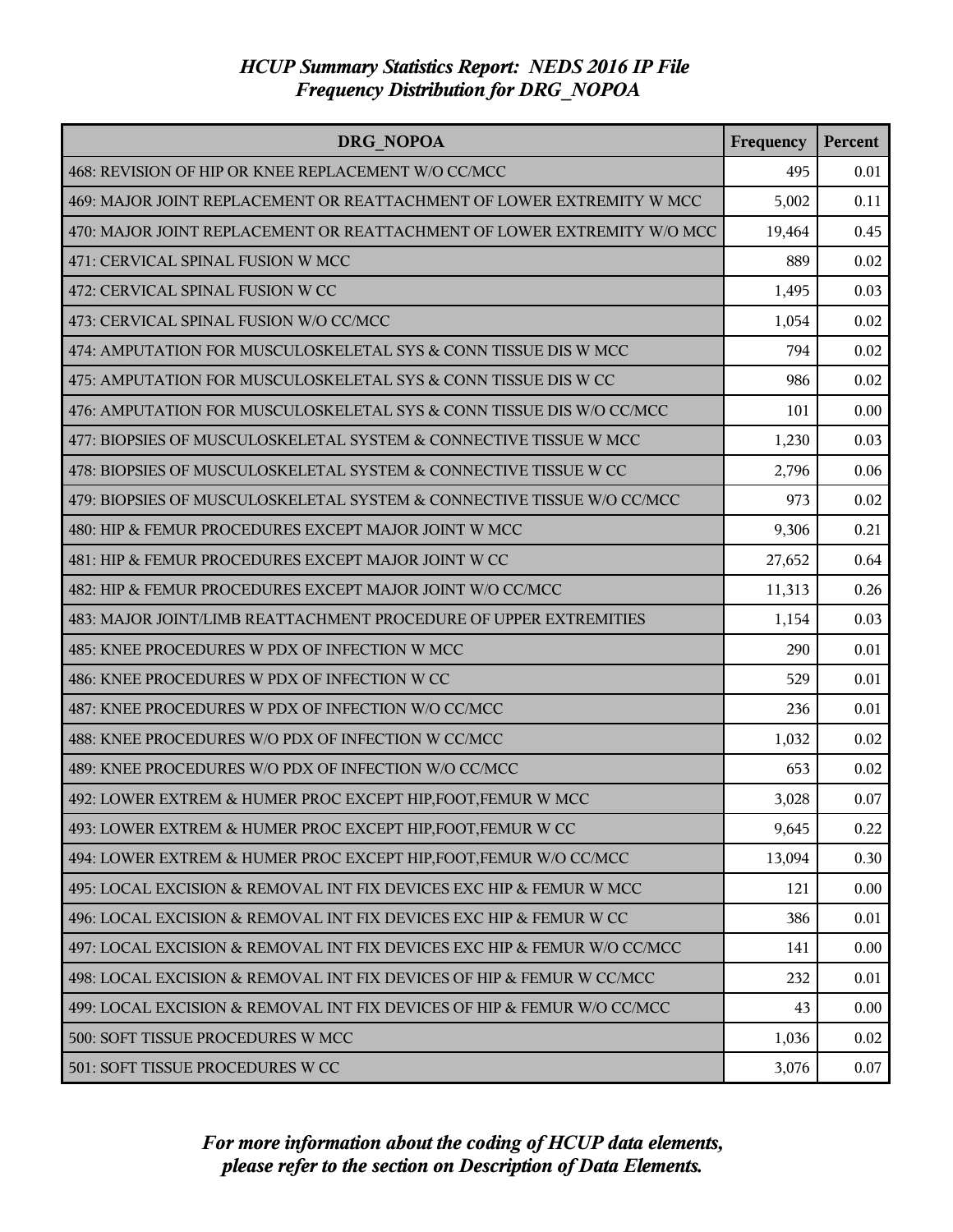| <b>DRG NOPOA</b>                                                         | Frequency | Percent |
|--------------------------------------------------------------------------|-----------|---------|
| 502: SOFT TISSUE PROCEDURES W/O CC/MCC                                   | 1,668     | 0.04    |
| 503: FOOT PROCEDURES W MCC                                               | 494       | 0.01    |
| 504: FOOT PROCEDURES W CC                                                | 1,725     | 0.04    |
| 505: FOOT PROCEDURES W/O CC/MCC                                          | 1,072     | 0.02    |
| 506: MAJOR THUMB OR JOINT PROCEDURES                                     | 410       | 0.01    |
| 507: MAJOR SHOULDER OR ELBOW JOINT PROCEDURES W CC/MCC                   | 184       | 0.00    |
| 508: MAJOR SHOULDER OR ELBOW JOINT PROCEDURES W/O CC/MCC                 | 81        | 0.00    |
| 509: ARTHROSCOPY                                                         | 26        | 0.00    |
| 510: SHOULDER, ELBOW OR FOREARM PROC, EXC MAJOR JOINT PROC W MCC         | 567       | 0.01    |
| 511: SHOULDER, ELBOW OR FOREARM PROC, EXC MAJOR JOINT PROC W CC          | 2,061     | 0.05    |
| 512: SHOULDER, ELBOW OR FOREARM PROC, EXC MAJOR JOINT PROC W/O CC/MCC    | 2,989     | 0.07    |
| 513: HAND OR WRIST PROC, EXCEPT MAJOR THUMB OR JOINT PROC W CC/MCC       | 1,562     | 0.04    |
| 514: HAND OR WRIST PROC, EXCEPT MAJOR THUMB OR JOINT PROC W/O CC/MCC     | 1,331     | 0.03    |
| 515: OTHER MUSCULOSKELET SYS & CONN TISS O.R. PROC W MCC                 | 1,508     | 0.03    |
| 516: OTHER MUSCULOSKELET SYS & CONN TISS O.R. PROC W CC                  | 3,979     | 0.09    |
| 517: OTHER MUSCULOSKELET SYS & CONN TISS O.R. PROC W/O CC/MCC            | 2,355     | 0.05    |
| 518: BACK & NECK PROC EXC SPINAL FUSION W MCC OR DISC DEVICE/NEUROSTIM   | 510       | 0.01    |
| 519: BACK & NECK PROC EXC SPINAL FUSION W CC                             | 1,621     | 0.04    |
| 520: BACK & NECK PROC EXC SPINAL FUSION W/O CC/MCC                       | 1,607     | 0.04    |
| 533: FRACTURES OF FEMUR W MCC                                            | 332       | 0.01    |
| 534: FRACTURES OF FEMUR W/O MCC                                          | 1,423     | 0.03    |
| 535: FRACTURES OF HIP & PELVIS W MCC                                     | 2,684     | 0.06    |
| 536: FRACTURES OF HIP & PELVIS W/O MCC                                   | 9,423     | 0.22    |
| 537: SPRAINS, STRAINS, & DISLOCATIONS OF HIP, PELVIS & THIGH W CC/MCC    | 298       | 0.01    |
| 538: SPRAINS, STRAINS, & DISLOCATIONS OF HIP, PELVIS & THIGH W/O CC/MCC  | 227       | 0.01    |
| 539: OSTEOMYELITIS W MCC                                                 | 1,404     | 0.03    |
| 540: OSTEOMYELITIS W CC                                                  | 2,625     | 0.06    |
| 541: OSTEOMYELITIS W/O CC/MCC                                            | 966       | 0.02    |
| 542: PATHOLOGICAL FRACTURES & MUSCULOSKELET & CONN TISS MALIG W MCC      | 2,516     | 0.06    |
| 543: PATHOLOGICAL FRACTURES & MUSCULOSKELET & CONN TISS MALIG W CC       | 5,176     | 0.12    |
| 544: PATHOLOGICAL FRACTURES & MUSCULOSKELET & CONN TISS MALIG W/O CC/MCC | 1,641     | 0.04    |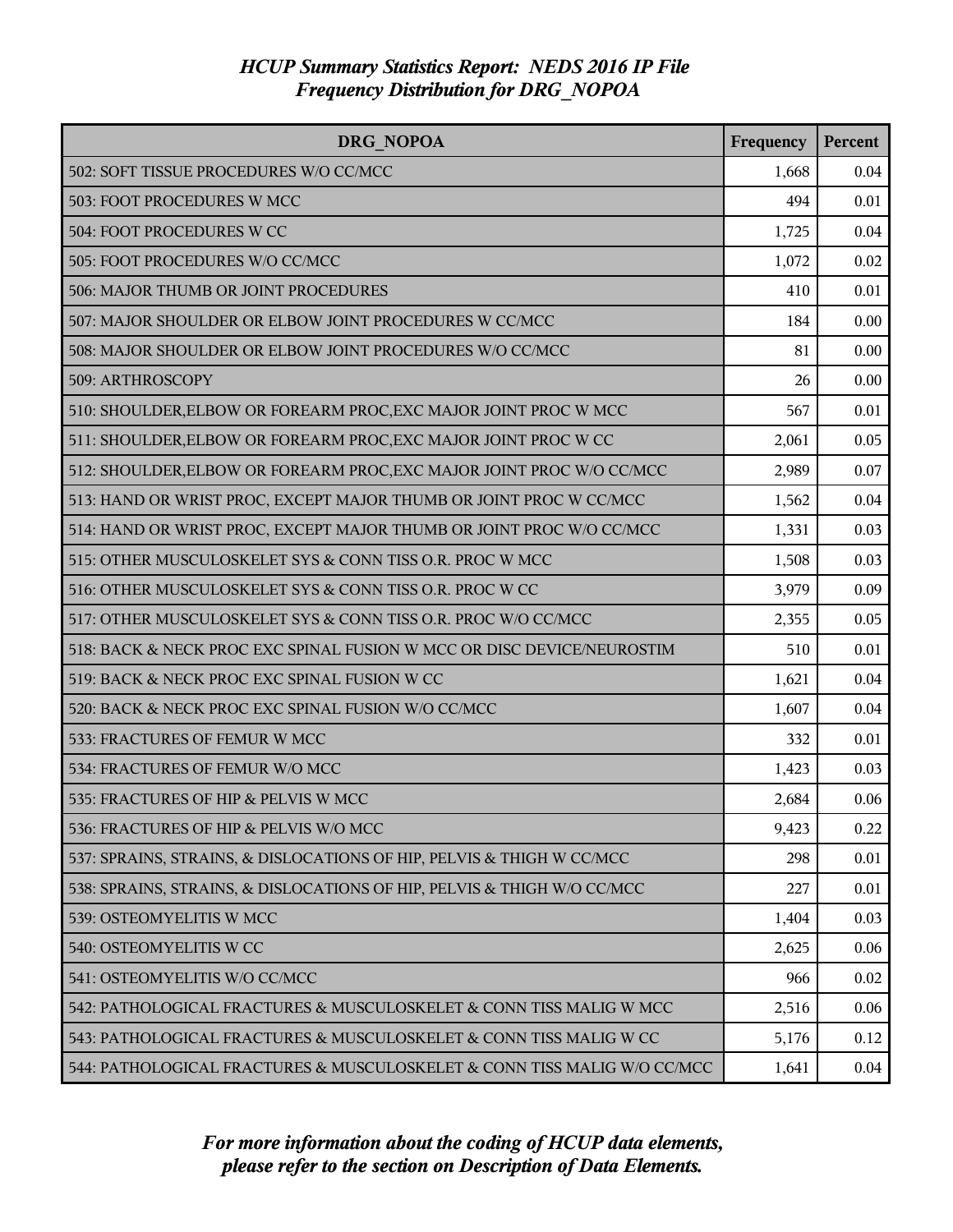| DRG NOPOA                                                               | Frequency | Percent |
|-------------------------------------------------------------------------|-----------|---------|
| 545: CONNECTIVE TISSUE DISORDERS W MCC                                  | 1,681     | 0.04    |
| 546: CONNECTIVE TISSUE DISORDERS W CC                                   | 3,038     | 0.07    |
| 547: CONNECTIVE TISSUE DISORDERS W/O CC/MCC                             | 1,779     | 0.04    |
| 548: SEPTIC ARTHRITIS W MCC                                             | 244       | 0.01    |
| 549: SEPTIC ARTHRITIS W CC                                              | 772       | 0.02    |
| 550: SEPTIC ARTHRITIS W/O CC/MCC                                        | 468       | 0.01    |
| 551: MEDICAL BACK PROBLEMS W MCC                                        | 4,740     | 0.11    |
| 552: MEDICAL BACK PROBLEMS W/O MCC                                      | 26,945    | 0.62    |
| 553: BONE DISEASES & ARTHROPATHIES W MCC                                | 974       | 0.02    |
| 554: BONE DISEASES & ARTHROPATHIES W/O MCC                              | 5,437     | 0.12    |
| 555: SIGNS & SYMPTOMS OF MUSCULOSKELETAL SYSTEM & CONN TISSUE W MCC     | 925       | 0.02    |
| 556: SIGNS & SYMPTOMS OF MUSCULOSKELETAL SYSTEM & CONN TISSUE W/O MCC   | 5,660     | 0.13    |
| 557: TENDONITIS, MYOSITIS & BURSITIS W MCC                              | 1,688     | 0.04    |
| 558: TENDONITIS, MYOSITIS & BURSITIS W/O MCC                            | 8,938     | 0.21    |
| 559: AFTERCARE, MUSCULOSKELETAL SYSTEM & CONNECTIVE TISSUE W MCC        | 1,003     | 0.02    |
| 560: AFTERCARE, MUSCULOSKELETAL SYSTEM & CONNECTIVE TISSUE W CC         | 2,029     | 0.05    |
| 561: AFTERCARE, MUSCULOSKELETAL SYSTEM & CONNECTIVE TISSUE W/O CC/MCC   | 1,227     | 0.03    |
| 562: FX, SPRN, STRN & DISL EXCEPT FEMUR, HIP, PELVIS & THIGH W MCC      | 2,537     | 0.06    |
| 563: FX, SPRN, STRN & DISL EXCEPT FEMUR, HIP, PELVIS & THIGH W/O MCC    | 13,490    | 0.31    |
| 564: OTHER MUSCULOSKELETAL SYS & CONNECTIVE TISSUE DIAGNOSES W MCC      | 1,389     | 0.03    |
| 565: OTHER MUSCULOSKELETAL SYS & CONNECTIVE TISSUE DIAGNOSES W CC       | 3,006     | 0.07    |
| 566: OTHER MUSCULOSKELETAL SYS & CONNECTIVE TISSUE DIAGNOSES W/O CC/MCC | 1,190     | 0.03    |
| 570: SKIN DEBRIDEMENT W MCC                                             | 1,644     | 0.04    |
| 571: SKIN DEBRIDEMENT W CC                                              | 3,697     | 0.08    |
| 572: SKIN DEBRIDEMENT W/O CC/MCC                                        | 1,927     | 0.04    |
| 573: SKIN GRAFT FOR SKIN ULCER OR CELLULITIS W MCC                      | 200       | 0.00    |
| 574: SKIN GRAFT FOR SKIN ULCER OR CELLULITIS W CC                       | 429       | 0.01    |
| 575: SKIN GRAFT FOR SKIN ULCER OR CELLULITIS W/O CC/MCC                 | 98        | 0.00    |
| 576: SKIN GRAFT EXC FOR SKIN ULCER OR CELLULITIS W MCC                  | 100       | 0.00    |
| 577: SKIN GRAFT EXC FOR SKIN ULCER OR CELLULITIS W CC                   | 273       | 0.01    |
| 578: SKIN GRAFT EXC FOR SKIN ULCER OR CELLULITIS W/O CC/MCC             | 175       | 0.00    |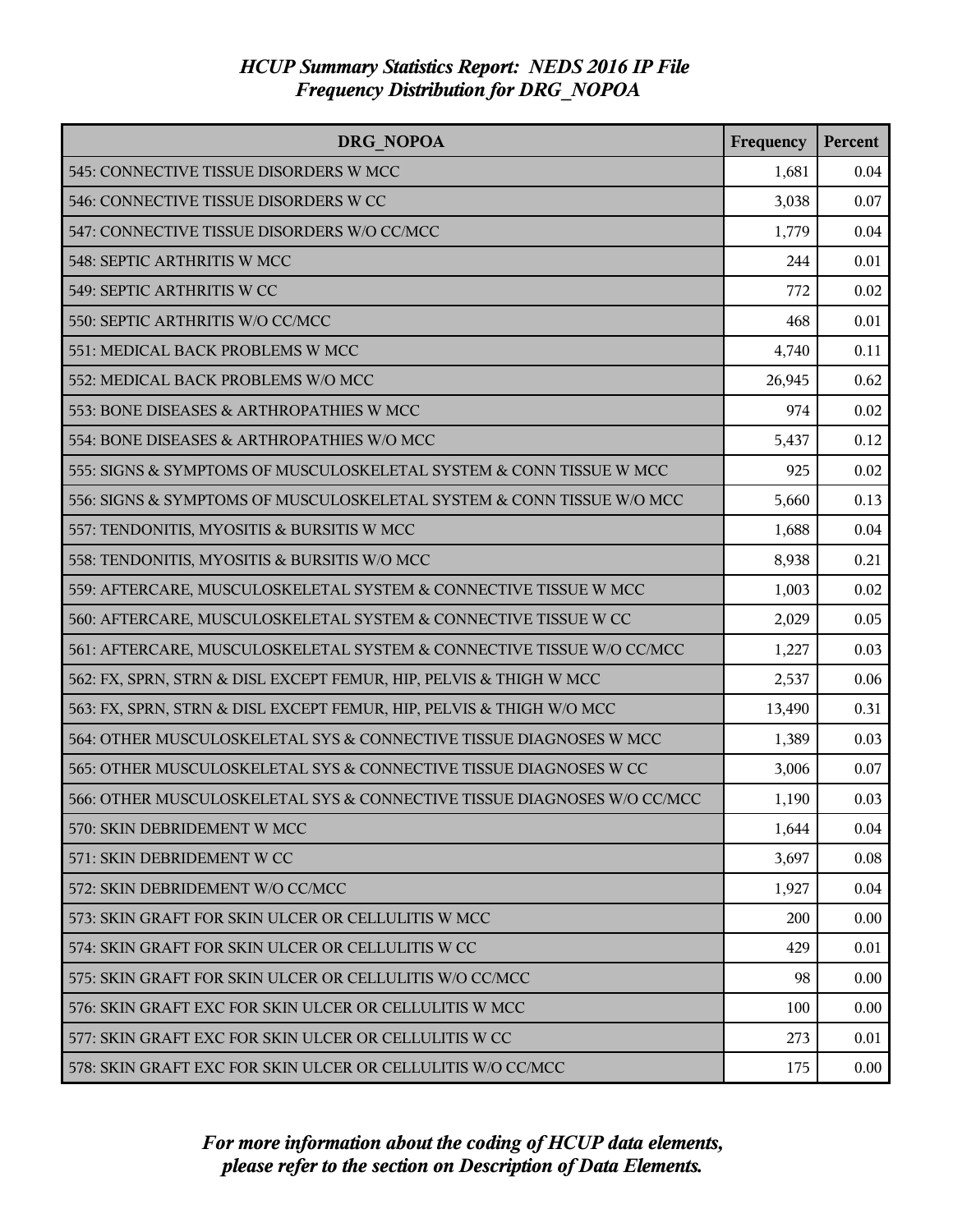| DRG NOPOA                                                                  | Frequency | Percent |
|----------------------------------------------------------------------------|-----------|---------|
| 579: OTHER SKIN, SUBCUT TISS & BREAST PROC W MCC                           | 2,160     | 0.05    |
| 580: OTHER SKIN, SUBCUT TISS & BREAST PROC W CC                            | 7,210     | 0.17    |
| 581: OTHER SKIN, SUBCUT TISS & BREAST PROC W/O CC/MCC                      | 5,042     | 0.12    |
| 582: MASTECTOMY FOR MALIGNANCY W CC/MCC                                    | 46        | 0.00    |
| 583: MASTECTOMY FOR MALIGNANCY W/O CC/MCC                                  | 17        | 0.00    |
| 584: BREAST BIOPSY, LOCAL EXCISION & OTHER BREAST PROCEDURES W CC/MCC      | 243       | 0.01    |
| 585: BREAST BIOPSY, LOCAL EXCISION & OTHER BREAST PROCEDURES W/O CC/MCC    | 244       | 0.01    |
| 592: SKIN ULCERS W MCC                                                     | 1,760     | 0.04    |
| 593: SKIN ULCERS W CC                                                      | 1,721     | 0.04    |
| 594: SKIN ULCERS W/O CC/MCC                                                | 268       | 0.01    |
| 595: MAJOR SKIN DISORDERS W MCC                                            | 398       | 0.01    |
| 596: MAJOR SKIN DISORDERS W/O MCC                                          | 1,939     | 0.04    |
| 597: MALIGNANT BREAST DISORDERS W MCC                                      | 637       | 0.01    |
| 598: MALIGNANT BREAST DISORDERS W CC                                       | 922       | 0.02    |
| 599: MALIGNANT BREAST DISORDERS W/O CC/MCC                                 | 97        | 0.00    |
| 600: NON-MALIGNANT BREAST DISORDERS W CC/MCC                               | 776       | 0.02    |
| 601: NON-MALIGNANT BREAST DISORDERS W/O CC/MCC                             | 1,008     | 0.02    |
| 602: CELLULITIS W MCC                                                      | 11,071    | 0.25    |
| 603: CELLULITIS W/O MCC                                                    | 79,511    | 1.83    |
| 604: TRAUMA TO THE SKIN, SUBCUT TISS & BREAST W MCC                        | 1,462     | 0.03    |
| 605: TRAUMA TO THE SKIN, SUBCUT TISS & BREAST W/O MCC                      | 8,755     | 0.20    |
| 606: MINOR SKIN DISORDERS W MCC                                            | 769       | 0.02    |
| 607: MINOR SKIN DISORDERS W/O MCC                                          | 4,511     | 0.10    |
| 614: ADRENAL & PITUITARY PROCEDURES W CC/MCC                               | 165       | 0.00    |
| 615: ADRENAL & PITUITARY PROCEDURES W/O CC/MCC                             | 27        | 0.00    |
| 616: AMPUTAT OF LOWER LIMB FOR ENDOCRINE, NUTRIT, & METABOL DIS W MCC      | 818       | 0.02    |
| 617: AMPUTAT OF LOWER LIMB FOR ENDOCRINE, NUTRIT, & METABOL DIS W CC       | 4,390     | 0.10    |
| 618: AMPUTAT OF LOWER LIMB FOR ENDOCRINE, NUTRIT, & METABOL DIS W/O CC/MCC | 62        | 0.00    |
| 619: O.R. PROCEDURES FOR OBESITY W MCC                                     | 26        | 0.00    |
| 620: O.R. PROCEDURES FOR OBESITY W CC                                      | 44        | 0.00    |
| 621: O.R. PROCEDURES FOR OBESITY W/O CC/MCC                                | 218       | 0.01    |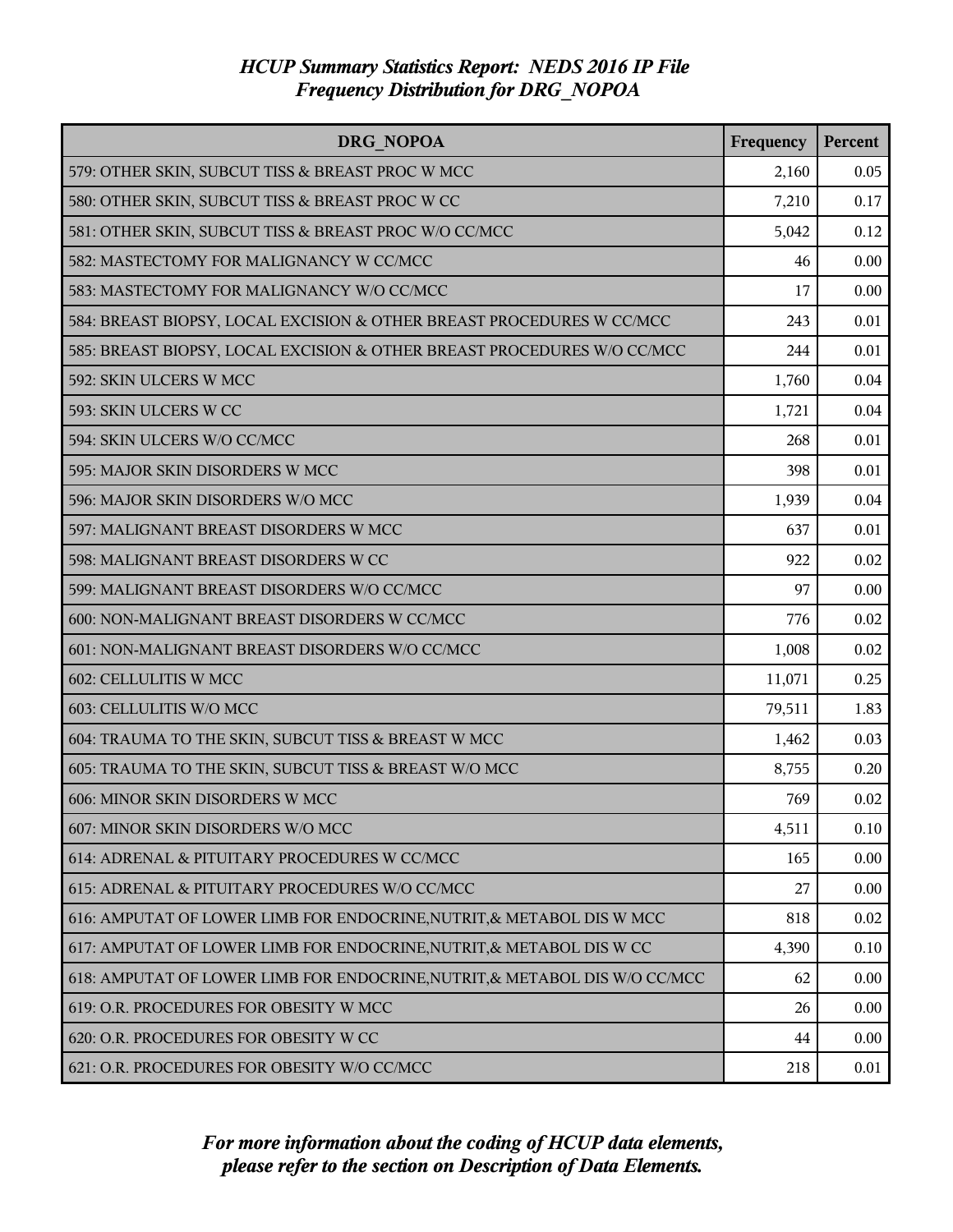| DRG NOPOA                                                                 | Frequency | Percent  |
|---------------------------------------------------------------------------|-----------|----------|
| 622: SKIN GRAFTS & WOUND DEBRID FOR ENDOC, NUTRIT & METAB DIS W MCC       | 532       | 0.01     |
| 623: SKIN GRAFTS & WOUND DEBRID FOR ENDOC, NUTRIT & METAB DIS W CC        | 2,481     | 0.06     |
| 624: SKIN GRAFTS & WOUND DEBRID FOR ENDOC, NUTRIT & METAB DIS W/O CC/MCC  | 194       | 0.00     |
| 625: THYROID, PARATHYROID & THYROGLOSSAL PROCEDURES W MCC                 | 98        | 0.00     |
| 626: THYROID, PARATHYROID & THYROGLOSSAL PROCEDURES W CC                  | 94        | 0.00     |
| 627: THYROID, PARATHYROID & THYROGLOSSAL PROCEDURES W/O CC/MCC            | 94        | 0.00     |
| 628: OTHER ENDOCRINE, NUTRIT & METAB O.R. PROC W MCC                      | 1,004     | 0.02     |
| 629: OTHER ENDOCRINE, NUTRIT & METAB O.R. PROC W CC                       | 1,651     | 0.04     |
| 630: OTHER ENDOCRINE, NUTRIT & METAB O.R. PROC W/O CC/MCC                 | 77        | 0.00     |
| 637: DIABETES W MCC                                                       | 16,447    | 0.38     |
| 638: DIABETES W CC                                                        | 42,201    | 0.97     |
| 639: DIABETES W/O CC/MCC                                                  | 21,164    | 0.49     |
| 640: MISC DISORDERS OF NUTRITION, METABOLISM, FLUIDS/ELECTROLYTES W MCC   | 27,282    | 0.63     |
| 641: MISC DISORDERS OF NUTRITION, METABOLISM, FLUIDS/ELECTROLYTES W/O MCC | 47,348    | 1.09     |
| 642: INBORN AND OTHER DISORDERS OF METABOLISM                             | 1,631     | 0.04     |
| 643: ENDOCRINE DISORDERS W MCC                                            | 3,572     | 0.08     |
| 644: ENDOCRINE DISORDERS W CC                                             | 5,643     | 0.13     |
| 645: ENDOCRINE DISORDERS W/O CC/MCC                                       | 2,980     | 0.07     |
| 652: KIDNEY TRANSPLANT                                                    | 61        | 0.00     |
| 653: MAJOR BLADDER PROCEDURES W MCC                                       | 201       | 0.00     |
| 654: MAJOR BLADDER PROCEDURES W CC                                        | 375       | 0.01     |
| 655: MAJOR BLADDER PROCEDURES W/O CC/MCC                                  | 79        | 0.00     |
| 656: KIDNEY & URETER PROCEDURES FOR NEOPLASM W MCC                        | 218       | 0.01     |
| 657: KIDNEY & URETER PROCEDURES FOR NEOPLASM W CC                         | 393       | 0.01     |
| 658: KIDNEY & URETER PROCEDURES FOR NEOPLASM W/O CC/MCC                   | 85        | 0.00     |
| 659: KIDNEY & URETER PROCEDURES FOR NON-NEOPLASM W MCC                    | 1,497     | 0.03     |
| 660: KIDNEY & URETER PROCEDURES FOR NON-NEOPLASM W CC                     | 3,685     | 0.08     |
| 661: KIDNEY & URETER PROCEDURES FOR NON-NEOPLASM W/O CC/MCC               | 684       | 0.02     |
| 662: MINOR BLADDER PROCEDURES W MCC                                       | 160       | 0.00     |
| 663: MINOR BLADDER PROCEDURES W CC                                        | 242       | 0.01     |
| 664: MINOR BLADDER PROCEDURES W/O CC/MCC                                  | 74        | $0.00\,$ |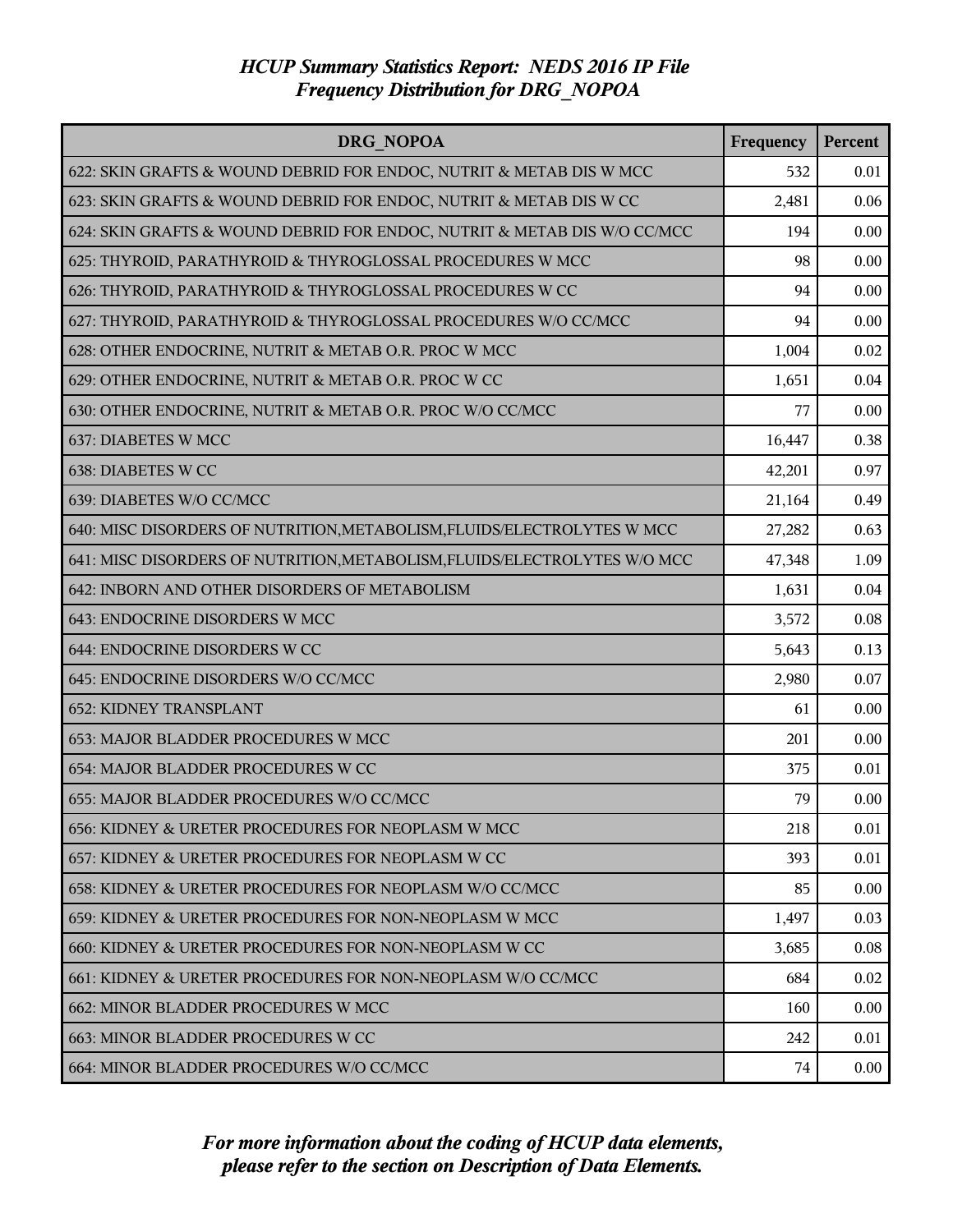| <b>DRG NOPOA</b>                                        | Frequency | Percent |
|---------------------------------------------------------|-----------|---------|
| <b>665: PROSTATECTOMY W MCC</b>                         | 194       | 0.00    |
| <b>666: PROSTATECTOMY W CC</b>                          | 507       | 0.01    |
| 667: PROSTATECTOMY W/O CC/MCC                           | 169       | 0.00    |
| 668: TRANSURETHRAL PROCEDURES W MCC                     | 1,047     | 0.02    |
| 669: TRANSURETHRAL PROCEDURES W CC                      | 6,813     | 0.16    |
| 670: TRANSURETHRAL PROCEDURES W/O CC/MCC                | 1,267     | 0.03    |
| 671: URETHRAL PROCEDURES W CC/MCC                       | 114       | 0.00    |
| 672: URETHRAL PROCEDURES W/O CC/MCC                     | 28        | 0.00    |
| 673: OTHER KIDNEY & URINARY TRACT PROCEDURES W MCC      | 2,831     | 0.07    |
| 674: OTHER KIDNEY & URINARY TRACT PROCEDURES W CC       | 1,705     | 0.04    |
| 675: OTHER KIDNEY & URINARY TRACT PROCEDURES W/O CC/MCC | 175       | 0.00    |
| <b>682: RENAL FAILURE W MCC</b>                         | 45,175    | 1.04    |
| <b>683: RENAL FAILURE W CC</b>                          | 60,429    | 1.39    |
| 684: RENAL FAILURE W/O CC/MCC                           | 11,245    | 0.26    |
| <b>685: ADMIT FOR RENAL DIALYSIS</b>                    | 41        | 0.00    |
| 686: KIDNEY & URINARY TRACT NEOPLASMS W MCC             | 605       | 0.01    |
| 687: KIDNEY & URINARY TRACT NEOPLASMS W CC              | 1,054     | 0.02    |
| 688: KIDNEY & URINARY TRACT NEOPLASMS W/O CC/MCC        | 137       | 0.00    |
| 689: KIDNEY & URINARY TRACT INFECTIONS W MCC            | 28,410    | 0.65    |
| 690: KIDNEY & URINARY TRACT INFECTIONS W/O MCC          | 69,841    | 1.60    |
| 691: URINARY STONES W ESW LITHOTRIPSY W CC/MCC          | 417       | 0.01    |
| 692: URINARY STONES W ESW LITHOTRIPSY W/O CC/MCC        | 60        | 0.00    |
| 693: URINARY STONES W/O ESW LITHOTRIPSY W MCC           | 1,092     | 0.03    |
| 694: URINARY STONES W/O ESW LITHOTRIPSY W/O MCC         | 13,289    | 0.31    |
| 695: KIDNEY & URINARY TRACT SIGNS & SYMPTOMS W MCC      | 502       | 0.01    |
| 696: KIDNEY & URINARY TRACT SIGNS & SYMPTOMS W/O MCC    | 3,101     | 0.07    |
| 697: URETHRAL STRICTURE                                 | 229       | 0.01    |
| 698: OTHER KIDNEY & URINARY TRACT DIAGNOSES W MCC       | 17,468    | 0.40    |
| 699: OTHER KIDNEY & URINARY TRACT DIAGNOSES W CC        | 12,558    | 0.29    |
| 700: OTHER KIDNEY & URINARY TRACT DIAGNOSES W/O CC/MCC  | 2,815     | 0.06    |
| 707: MAJOR MALE PELVIC PROCEDURES W CC/MCC              | 68        | 0.00    |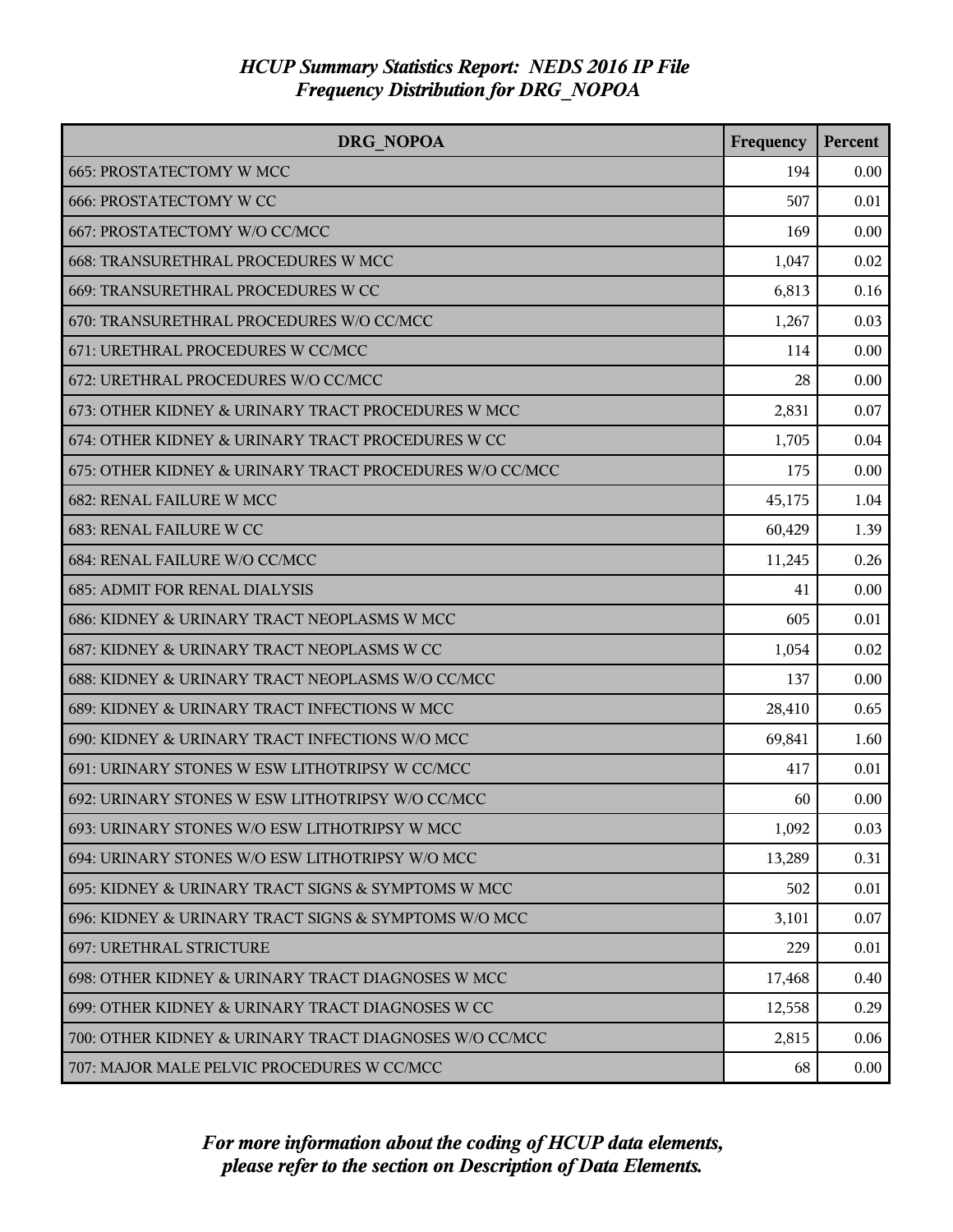| DRG NOPOA                                                               | Frequency | Percent |
|-------------------------------------------------------------------------|-----------|---------|
| 708: MAJOR MALE PELVIC PROCEDURES W/O CC/MCC                            | 92        | 0.00    |
| 709: PENIS PROCEDURES W CC/MCC                                          | 157       | 0.00    |
| 710: PENIS PROCEDURES W/O CC/MCC                                        | 156       | 0.00    |
| 711: TESTES PROCEDURES W CC/MCC                                         | 318       | 0.01    |
| 712: TESTES PROCEDURES W/O CC/MCC                                       | 383       | 0.01    |
| 713: TRANSURETHRAL PROSTATECTOMY W CC/MCC                               | 836       | 0.02    |
| 714: TRANSURETHRAL PROSTATECTOMY W/O CC/MCC                             | 199       | 0.00    |
| 715: OTHER MALE REPRODUCTIVE SYSTEM O.R. PROC FOR MALIGNANCY W CC/MCC   | 117       | 0.00    |
| 716: OTHER MALE REPRODUCTIVE SYSTEM O.R. PROC FOR MALIGNANCY W/O CC/MCC | $\leq 10$ | $***$   |
| 717: OTHER MALE REPRODUCTIVE SYSTEM O.R. PROC EXC MALIGNANCY W CC/MCC   | 294       | 0.01    |
| 718: OTHER MALE REPRODUCTIVE SYSTEM O.R. PROC EXC MALIGNANCY W/O CC/MCC | 82        | 0.00    |
| 722: MALIGNANCY, MALE REPRODUCTIVE SYSTEM W MCC                         | 326       | 0.01    |
| 723: MALIGNANCY, MALE REPRODUCTIVE SYSTEM W CC                          | 637       | 0.01    |
| 724: MALIGNANCY, MALE REPRODUCTIVE SYSTEM W/O CC/MCC                    | 41        | 0.00    |
| 725: BENIGN PROSTATIC HYPERTROPHY W MCC                                 | 249       | 0.01    |
| 726: BENIGN PROSTATIC HYPERTROPHY W/O MCC                               | 1,155     | 0.03    |
| 727: INFLAMMATION OF THE MALE REPRODUCTIVE SYSTEM W MCC                 | 625       | 0.01    |
| 728: INFLAMMATION OF THE MALE REPRODUCTIVE SYSTEM W/O MCC               | 3,846     | 0.09    |
| 729: OTHER MALE REPRODUCTIVE SYSTEM DIAGNOSES W CC/MCC                  | 423       | 0.01    |
| 730: OTHER MALE REPRODUCTIVE SYSTEM DIAGNOSES W/O CC/MCC                | 223       | 0.01    |
| 734: PELVIC EVISCERATION, RAD HYSTERECTOMY & RAD VULVECTOMY W CC/MCC    | 56        | 0.00    |
| 735: PELVIC EVISCERATION, RAD HYSTERECTOMY & RAD VULVECTOMY W/O CC/MCC  | 12        | 0.00    |
| 736: UTERINE & ADNEXA PROC FOR OVARIAN OR ADNEXAL MALIGNANCY W MCC      | 91        | 0.00    |
| 737: UTERINE & ADNEXA PROC FOR OVARIAN OR ADNEXAL MALIGNANCY W CC       | 192       | 0.00    |
| 738: UTERINE & ADNEXA PROC FOR OVARIAN OR ADNEXAL MALIGNANCY W/O CC/MCC | 52        | 0.00    |
| 739: UTERINE, ADNEXA PROC FOR NON-OVARIAN/ADNEXAL MALIG W MCC           | 64        | 0.00    |
| 740: UTERINE, ADNEXA PROC FOR NON-OVARIAN/ADNEXAL MALIG W CC            | 105       | 0.00    |
| 741: UTERINE, ADNEXA PROC FOR NON-OVARIAN/ADNEXAL MALIG W/O CC/MCC      | 40        | 0.00    |
| 742: UTERINE & ADNEXA PROC FOR NON-MALIGNANCY W CC/MCC                  | 1,991     | 0.05    |
| 743: UTERINE & ADNEXA PROC FOR NON-MALIGNANCY W/O CC/MCC                | 2,018     | 0.05    |
| 744: D&C, CONIZATION, LAPAROSCOPY & TUBAL INTERRUPTION W CC/MCC         | 993       | 0.02    |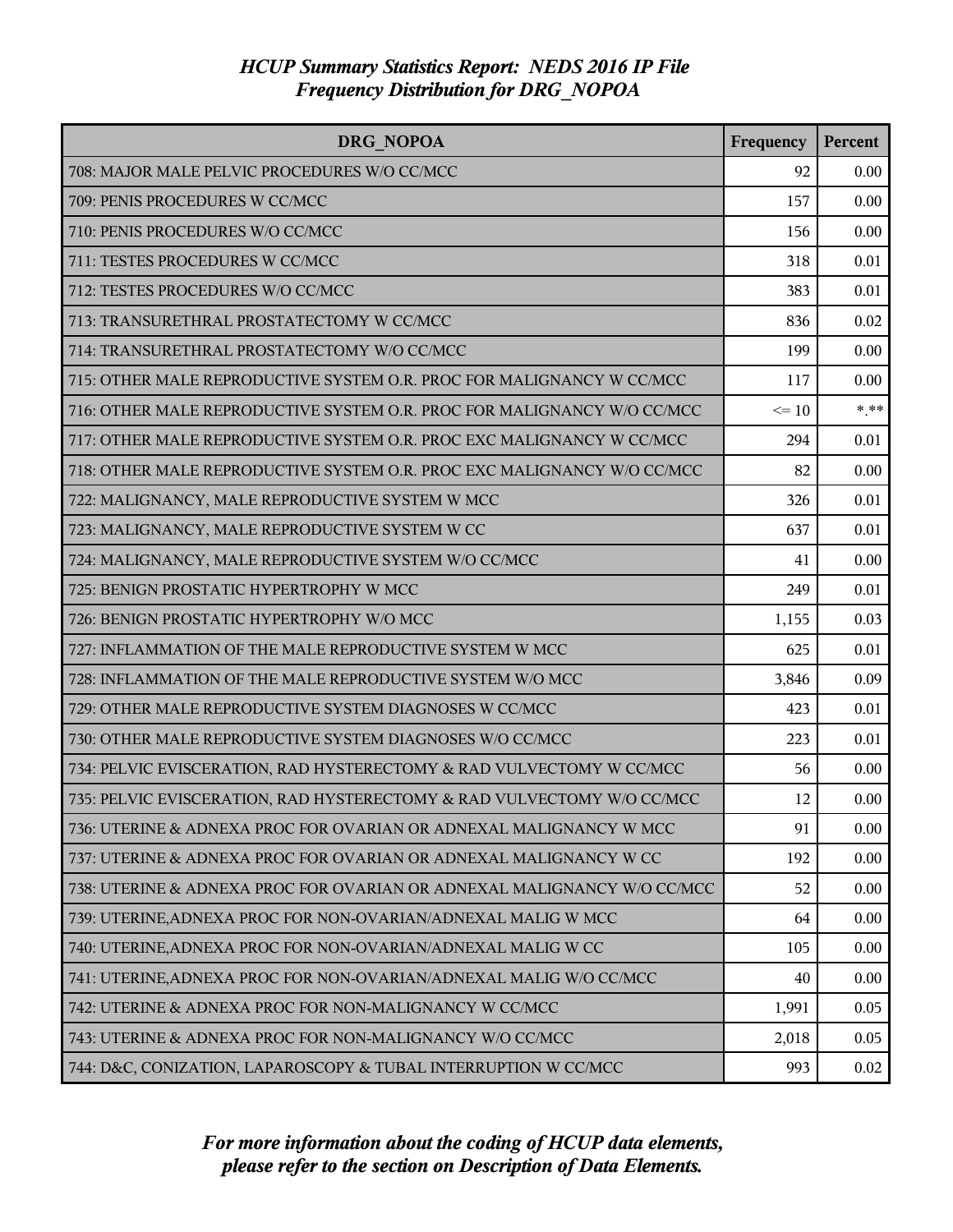| DRG NOPOA                                                              | Frequency | Percent |
|------------------------------------------------------------------------|-----------|---------|
| 745: D&C, CONIZATION, LAPAROSCOPY & TUBAL INTERRUPTION W/O CC/MCC      | 437       | 0.01    |
| 746: VAGINA, CERVIX & VULVA PROCEDURES W CC/MCC                        | 435       | 0.01    |
| 747: VAGINA, CERVIX & VULVA PROCEDURES W/O CC/MCC                      | 336       | 0.01    |
| 748: FEMALE REPRODUCTIVE SYSTEM RECONSTRUCTIVE PROCEDURES              | 21        | 0.00    |
| 749: OTHER FEMALE REPRODUCTIVE SYSTEM O.R. PROCEDURES W CC/MCC         | 586       | 0.01    |
| 750: OTHER FEMALE REPRODUCTIVE SYSTEM O.R. PROCEDURES W/O CC/MCC       | 123       | 0.00    |
| 754: MALIGNANCY, FEMALE REPRODUCTIVE SYSTEM W MCC                      | 674       | 0.02    |
| 755: MALIGNANCY, FEMALE REPRODUCTIVE SYSTEM W CC                       | 1,317     | 0.03    |
| 756: MALIGNANCY, FEMALE REPRODUCTIVE SYSTEM W/O CC/MCC                 | 114       | 0.00    |
| 757: INFECTIONS, FEMALE REPRODUCTIVE SYSTEM W MCC                      | 457       | 0.01    |
| 758: INFECTIONS, FEMALE REPRODUCTIVE SYSTEM W CC                       | 1,476     | 0.03    |
| 759: INFECTIONS, FEMALE REPRODUCTIVE SYSTEM W/O CC/MCC                 | 1,922     | 0.04    |
| 760: MENSTRUAL & OTHER FEMALE REPRODUCTIVE SYSTEM DISORDERS W CC/MCC   | 2,080     | 0.05    |
| 761: MENSTRUAL & OTHER FEMALE REPRODUCTIVE SYSTEM DISORDERS W/O CC/MCC | 1,714     | 0.04    |
| 765: CESAREAN SECTION W CC/MCC                                         | 12,275    | 0.28    |
| 766: CESAREAN SECTION W/O CC/MCC                                       | 14,853    | 0.34    |
| 767: VAGINAL DELIVERY W STERILIZATION &/OR D&C                         | 1,948     | 0.04    |
| 768: VAGINAL DELIVERY W O.R. PROC EXCEPT STERIL &/OR D&C               | 162       | 0.00    |
| 769: POSTPARTUM & POST ABORTION DIAGNOSES W O.R. PROCEDURE             | 1,646     | 0.04    |
| 770: ABORTION W D&C, ASPIRATION CURETTAGE OR HYSTEROTOMY               | 1,381     | 0.03    |
| 774: VAGINAL DELIVERY W COMPLICATING DIAGNOSES                         | 9,988     | 0.23    |
| 775: VAGINAL DELIVERY W/O COMPLICATING DIAGNOSES                       | 61,296    | 1.41    |
| 776: POSTPARTUM & POST ABORTION DIAGNOSES W/O O.R. PROCEDURE           | 6,042     | 0.14    |
| 777: ECTOPIC PREGNANCY                                                 | 2,500     | 0.06    |
| 778: THREATENED ABORTION                                               | 1,523     | 0.03    |
| 779: ABORTION W/O D&C                                                  | 1,027     | 0.02    |
| 780: FALSE LABOR                                                       | 411       | 0.01    |
| 781: OTHER ANTEPARTUM DIAGNOSES W MEDICAL COMPLICATIONS                | 14,895    | 0.34    |
| 782: OTHER ANTEPARTUM DIAGNOSES W/O MEDICAL COMPLICATIONS              | 1,541     | 0.04    |
| 789: NEONATES, DIED OR TRANSFERRED TO ANOTHER ACUTE CARE FACILITY      | 337       | 0.01    |
| 790: EXTREME IMMATURITY OR RESPIRATORY DISTRESS SYNDROME, NEONATE      | 127       | 0.00    |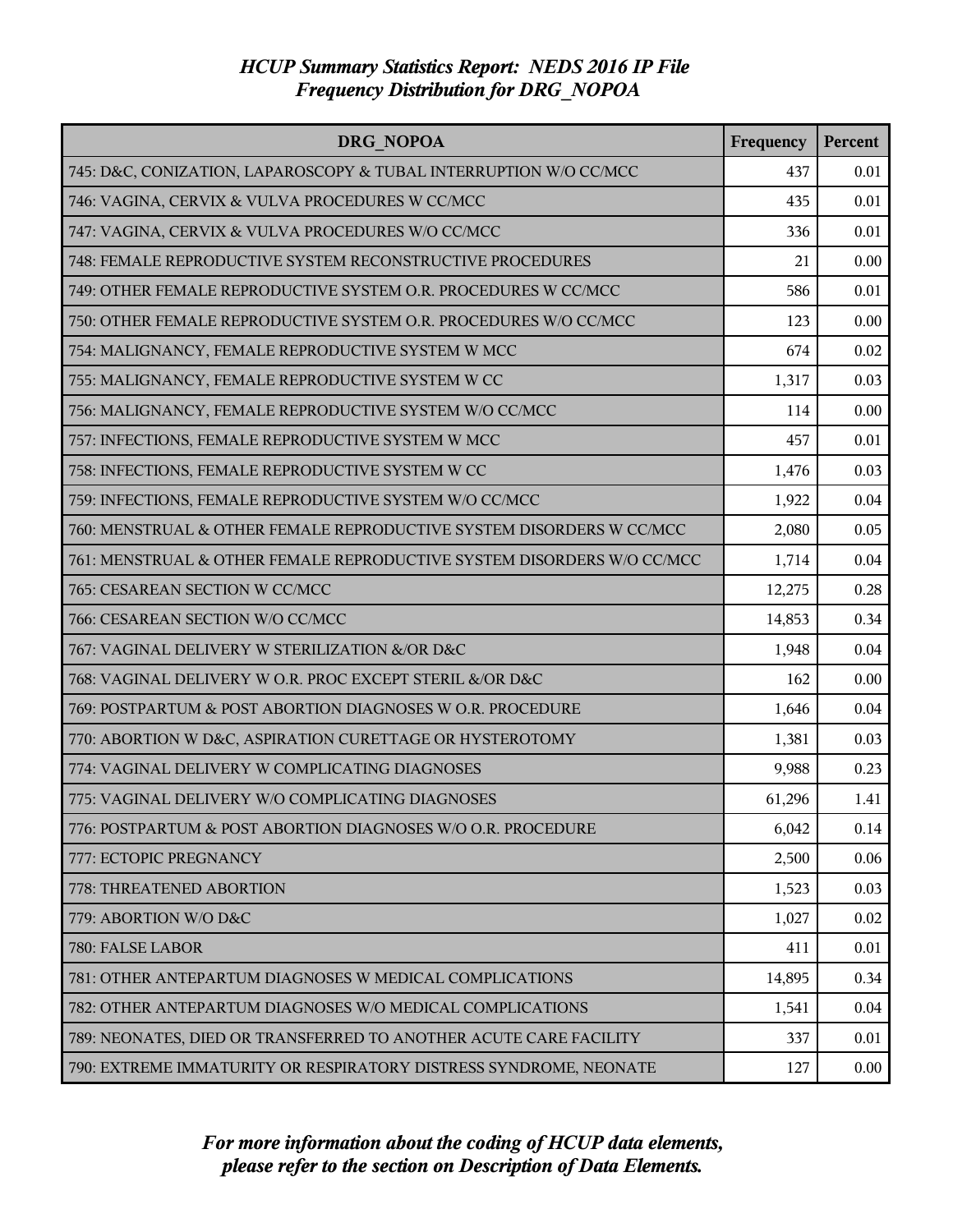| DRG NOPOA                                                                 | Frequency | Percent |
|---------------------------------------------------------------------------|-----------|---------|
| 791: PREMATURITY W MAJOR PROBLEMS                                         | 287       | 0.01    |
| 792: PREMATURITY W/O MAJOR PROBLEMS                                       | 358       | 0.01    |
| 793: FULL TERM NEONATE W MAJOR PROBLEMS                                   | 4,219     | 0.10    |
| 794: NEONATE W OTHER SIGNIFICANT PROBLEMS                                 | 3,762     | 0.09    |
| 795: NORMAL NEWBORN                                                       | 2,292     | 0.05    |
| 799: SPLENECTOMY W MCC                                                    | 365       | 0.01    |
| 800: SPLENECTOMY W CC                                                     | 218       | 0.01    |
| 801: SPLENECTOMY W/O CC/MCC                                               | 72        | 0.00    |
| 802: OTHER O.R. PROC OF THE BLOOD & BLOOD FORMING ORGANS W MCC            | 390       | 0.01    |
| 803: OTHER O.R. PROC OF THE BLOOD & BLOOD FORMING ORGANS W CC             | 545       | 0.01    |
| 804: OTHER O.R. PROC OF THE BLOOD & BLOOD FORMING ORGANS W/O CC/MCC       | 268       | 0.01    |
| 808: MAJOR HEMATOL/IMMUN DIAG EXC SICKLE CELL CRISIS & COAGUL W MCC       | 3,078     | 0.07    |
| 809: MAJOR HEMATOL/IMMUN DIAG EXC SICKLE CELL CRISIS & COAGUL W CC        | 8,715     | 0.20    |
| 810: MAJOR HEMATOL/IMMUN DIAG EXC SICKLE CELL CRISIS & COAGUL W/O CC/MCC  | 1,715     | 0.04    |
| 811: RED BLOOD CELL DISORDERS W MCC                                       | 11,159    | 0.26    |
| 812: RED BLOOD CELL DISORDERS W/O MCC                                     | 40,539    | 0.93    |
| 813: COAGULATION DISORDERS                                                | 5,659     | 0.13    |
| 814: RETICULOENDOTHELIAL & IMMUNITY DISORDERS W MCC                       | 756       | 0.02    |
| 815: RETICULOENDOTHELIAL & IMMUNITY DISORDERS W CC                        | 1,995     | 0.05    |
| 816: RETICULOENDOTHELIAL & IMMUNITY DISORDERS W/O CC/MCC                  | 1,528     | 0.04    |
| 820: LYMPHOMA & LEUKEMIA W MAJOR O.R. PROCEDURE W MCC                     | 382       | 0.01    |
| 821: LYMPHOMA & LEUKEMIA W MAJOR O.R. PROCEDURE W CC                      | 254       | 0.01    |
| 822: LYMPHOMA & LEUKEMIA W MAJOR O.R. PROCEDURE W/O CC/MCC                | 38        | 0.00    |
| 823: LYMPHOMA & NON-ACUTE LEUKEMIA W OTHER O.R. PROC W MCC                | 889       | 0.02    |
| 824: LYMPHOMA & NON-ACUTE LEUKEMIA W OTHER O.R. PROC W CC                 | 1,024     | 0.02    |
| 825: LYMPHOMA & NON-ACUTE LEUKEMIA W OTHER O.R. PROC W/O CC/MCC           | 307       | 0.01    |
| 826: MYELOPROLIF DISORD OR POORLY DIFF NEOPL W MAJ O.R. PROC W MCC        | 186       | 0.00    |
| 827: MYELOPROLIF DISORD OR POORLY DIFF NEOPL W MAJ O.R. PROC W CC         | 179       | 0.00    |
| 828: MYELOPROLIF DISORD OR POORLY DIFF NEOPL W MAJ O.R. PROC W/O CC/MCC   | 25        | 0.00    |
| 829: MYELOPROLIF DISORD OR POORLY DIFF NEOPL W OTHER O.R. PROC W CC/MCC   | 365       | 0.01    |
| 830: MYELOPROLIF DISORD OR POORLY DIFF NEOPL W OTHER O.R. PROC W/O CC/MCC | 29        | 0.00    |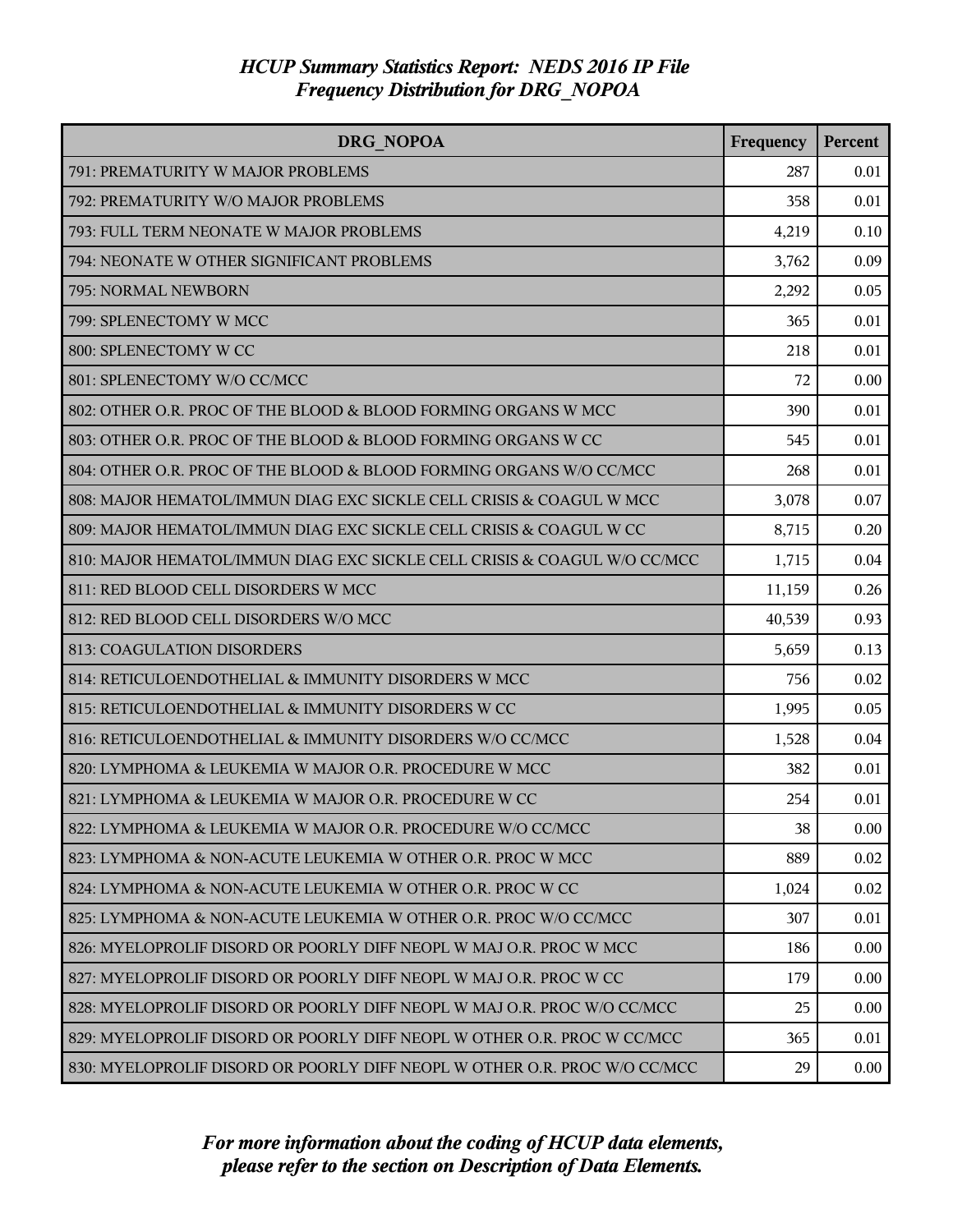| DRG NOPOA                                                              | Frequency | Percent |
|------------------------------------------------------------------------|-----------|---------|
| 834: ACUTE LEUKEMIA W/O MAJOR O.R. PROCEDURE W MCC                     | 1,821     | 0.04    |
| 835: ACUTE LEUKEMIA W/O MAJOR O.R. PROCEDURE W CC                      | 1,159     | 0.03    |
| 836: ACUTE LEUKEMIA W/O MAJOR O.R. PROCEDURE W/O CC/MCC                | 496       | 0.01    |
| 837: CHEMO W ACUTE LEUKEMIA AS SDX OR W HIGH DOSE CHEMO AGENT W MCC    | 95        | 0.00    |
| 838: CHEMO W ACUTE LEUKEMIA AS SDX W CC OR HIGH DOSE CHEMO AGENT       | 48        | 0.00    |
| 839: CHEMO W ACUTE LEUKEMIA AS SDX W/O CC/MCC                          | 40        | 0.00    |
| 840: LYMPHOMA & NON-ACUTE LEUKEMIA W MCC                               | 3,086     | 0.07    |
| 841: LYMPHOMA & NON-ACUTE LEUKEMIA W CC                                | 3,160     | 0.07    |
| 842: LYMPHOMA & NON-ACUTE LEUKEMIA W/O CC/MCC                          | 908       | 0.02    |
| 843: OTHER MYELOPROLIF DIS OR POORLY DIFF NEOPL DIAG W MCC             | 867       | 0.02    |
| 844: OTHER MYELOPROLIF DIS OR POORLY DIFF NEOPL DIAG W CC              | 952       | 0.02    |
| 845: OTHER MYELOPROLIF DIS OR POORLY DIFF NEOPL DIAG W/O CC/MCC        | 226       | 0.01    |
| 846: CHEMOTHERAPY W/O ACUTE LEUKEMIA AS SECONDARY DIAGNOSIS W MCC      | 114       | 0.00    |
| 847: CHEMOTHERAPY W/O ACUTE LEUKEMIA AS SECONDARY DIAGNOSIS W CC       | 253       | 0.01    |
| 848: CHEMOTHERAPY W/O ACUTE LEUKEMIA AS SECONDARY DIAGNOSIS W/O CC/MCC | 19        | 0.00    |
| 849: RADIOTHERAPY                                                      | 30        | 0.00    |
| 853: INFECTIOUS & PARASITIC DISEASES W O.R. PROCEDURE W MCC            | 37,714    | 0.87    |
| 854: INFECTIOUS & PARASITIC DISEASES W O.R. PROCEDURE W CC             | 13,552    | 0.31    |
| 855: INFECTIOUS & PARASITIC DISEASES W O.R. PROCEDURE W/O CC/MCC       | 324       | 0.01    |
| 856: POSTOPERATIVE OR POST-TRAUMATIC INFECTIONS W O.R. PROC W MCC      | 2,929     | 0.07    |
| 857: POSTOPERATIVE OR POST-TRAUMATIC INFECTIONS W O.R. PROC W CC       | 3,533     | 0.08    |
| 858: POSTOPERATIVE OR POST-TRAUMATIC INFECTIONS W O.R. PROC W/O CC/MCC | 462       | 0.01    |
| 862: POSTOPERATIVE & POST-TRAUMATIC INFECTIONS W MCC                   | 5,377     | 0.12    |
| 863: POSTOPERATIVE & POST-TRAUMATIC INFECTIONS W/O MCC                 | 6,791     | 0.16    |
| <b>864: FEVER</b>                                                      | 7,647     | 0.18    |
| 865: VIRAL ILLNESS W MCC                                               | 2,002     | 0.05    |
| 866: VIRAL ILLNESS W/O MCC                                             | 8,066     | 0.19    |
| 867: OTHER INFECTIOUS & PARASITIC DISEASES DIAGNOSES W MCC             | 1,279     | 0.03    |
| 868: OTHER INFECTIOUS & PARASITIC DISEASES DIAGNOSES W CC              | 1,668     | 0.04    |
| 869: OTHER INFECTIOUS & PARASITIC DISEASES DIAGNOSES W/O CC/MCC        | 921       | 0.02    |
| 870: SEPTICEMIA OR SEVERE SEPSIS W MV >96 HOURS                        | 14,145    | 0.33    |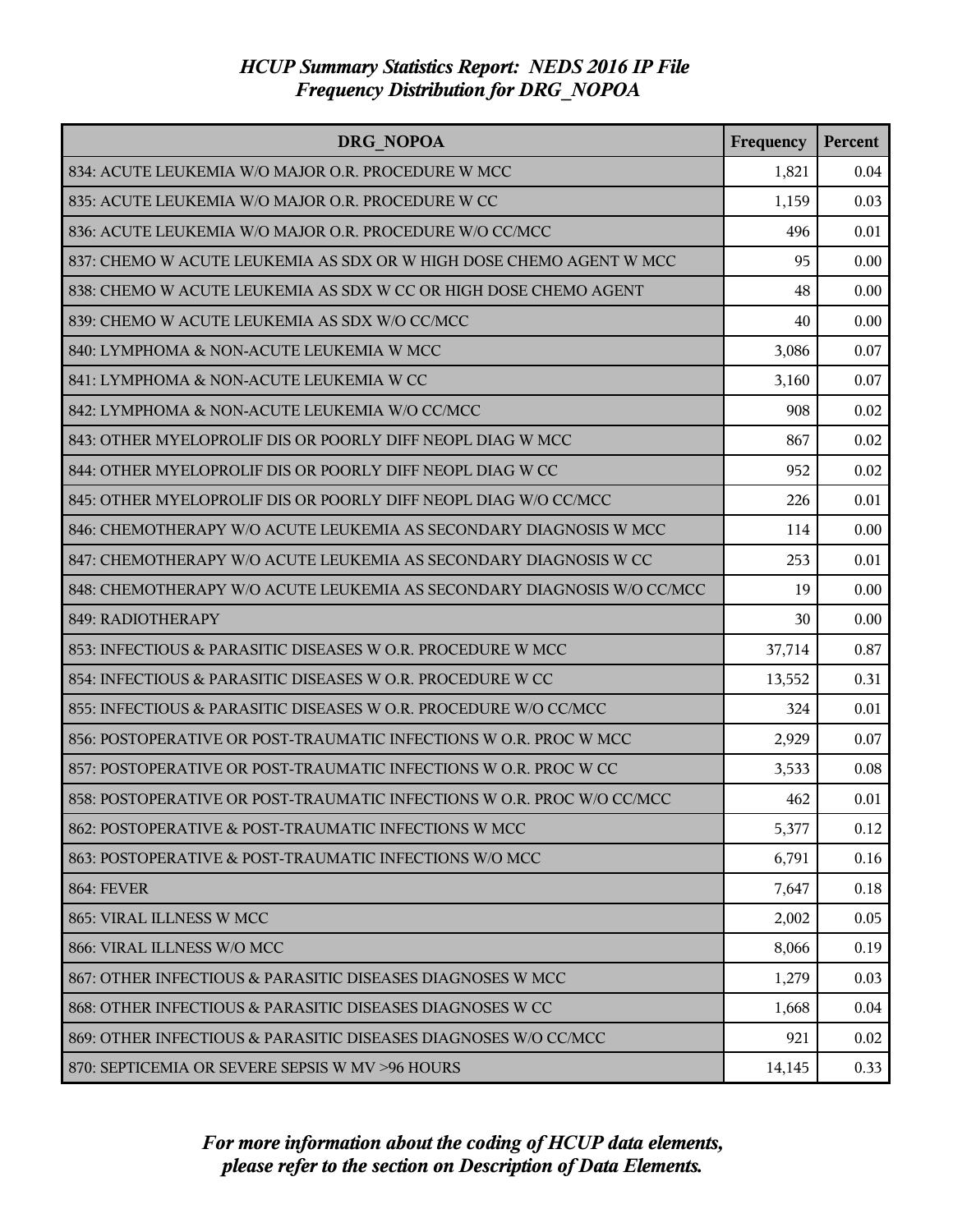| DRG NOPOA                                                                | Frequency | Percent |
|--------------------------------------------------------------------------|-----------|---------|
| 871: SEPTICEMIA OR SEVERE SEPSIS W/O MV >96 HOURS W MCC                  | 221,678   | 5.09    |
| 872: SEPTICEMIA OR SEVERE SEPSIS W/O MV >96 HOURS W/O MCC                | 88,045    | 2.02    |
| 876: O.R. PROCEDURE W PRINCIPAL DIAGNOSES OF MENTAL ILLNESS              | 566       | 0.01    |
| 880: ACUTE ADJUSTMENT REACTION & PSYCHOSOCIAL DYSFUNCTION                | 6,518     | 0.15    |
| 881: DEPRESSIVE NEUROSES                                                 | 17,433    | 0.40    |
| 882: NEUROSES EXCEPT DEPRESSIVE                                          | 5,799     | 0.13    |
| 883: DISORDERS OF PERSONALITY & IMPULSE CONTROL                          | 2,145     | 0.05    |
| 884: ORGANIC DISTURBANCES & INTELLECTUAL DISABILITY                      | 2,524     | 0.06    |
| 884: ORGANIC DISTURBANCES & MENTAL RETARDATION                           | 7,361     | 0.17    |
| 885: PSYCHOSES                                                           | 124,965   | 2.87    |
| 886: BEHAVIORAL & DEVELOPMENTAL DISORDERS                                | 2,376     | 0.05    |
| 887: OTHER MENTAL DISORDER DIAGNOSES                                     | 410       | 0.01    |
| 894: ALCOHOL/DRUG ABUSE OR DEPENDENCE, LEFT AMA                          | 7,688     | 0.18    |
| 895: ALCOHOL/DRUG ABUSE OR DEPENDENCE W REHABILITATION THERAPY           | 1,879     | 0.04    |
| 896: ALCOHOL/DRUG ABUSE OR DEPENDENCE W/O REHABILITATION THERAPY W MCC   | 9,654     | 0.22    |
| 897: ALCOHOL/DRUG ABUSE OR DEPENDENCE W/O REHABILITATION THERAPY W/O MCC | 50,847    | 1.17    |
| 901: WOUND DEBRIDEMENTS FOR INJURIES W MCC                               | 468       | 0.01    |
| 902: WOUND DEBRIDEMENTS FOR INJURIES W CC                                | 827       | 0.02    |
| 903: WOUND DEBRIDEMENTS FOR INJURIES W/O CC/MCC                          | 320       | 0.01    |
| 904: SKIN GRAFTS FOR INJURIES W CC/MCC                                   | 279       | 0.01    |
| 905: SKIN GRAFTS FOR INJURIES W/O CC/MCC                                 | 126       | 0.00    |
| 906: HAND PROCEDURES FOR INJURIES                                        | 1,102     | 0.03    |
| 907: OTHER O.R. PROCEDURES FOR INJURIES W MCC                            | 3,679     | 0.08    |
| 908: OTHER O.R. PROCEDURES FOR INJURIES W CC                             | 4,021     | 0.09    |
| 909: OTHER O.R. PROCEDURES FOR INJURIES W/O CC/MCC                       | 2,185     | 0.05    |
| 913: TRAUMATIC INJURY W MCC                                              | 458       | 0.01    |
| 914: TRAUMATIC INJURY W/O MCC                                            | 2,422     | 0.06    |
| 915: ALLERGIC REACTIONS W MCC                                            | 1,293     | 0.03    |
| 916: ALLERGIC REACTIONS W/O MCC                                          | 4,061     | 0.09    |
| 917: POISONING & TOXIC EFFECTS OF DRUGS W MCC                            | 26,852    | 0.62    |
| 918: POISONING & TOXIC EFFECTS OF DRUGS W/O MCC                          | 30,137    | 0.69    |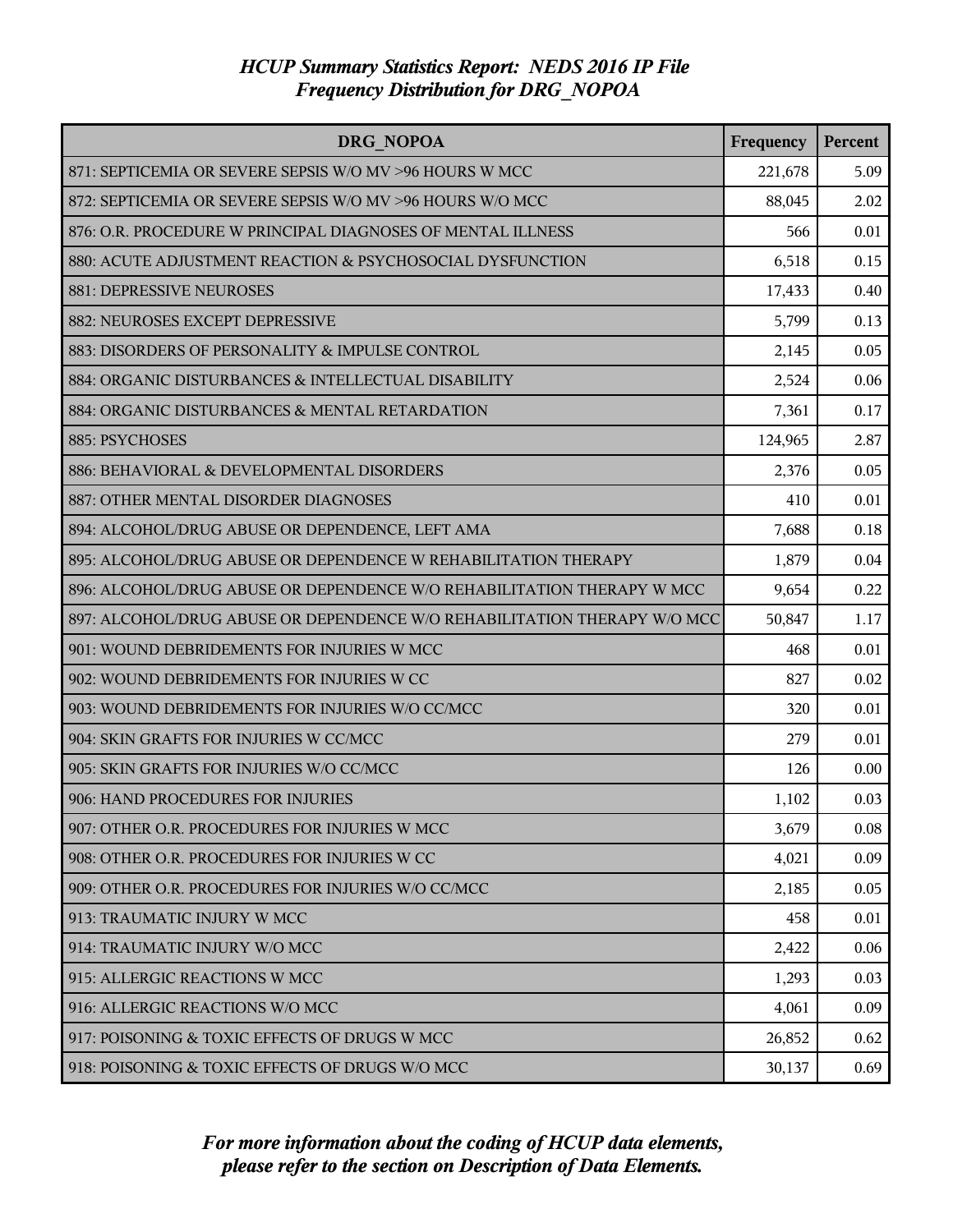| DRG NOPOA                                                                | Frequency | Percent |
|--------------------------------------------------------------------------|-----------|---------|
| 919: COMPLICATIONS OF TREATMENT W MCC                                    | 4,885     | 0.11    |
| 920: COMPLICATIONS OF TREATMENT W CC                                     | 6,031     | 0.14    |
| 921: COMPLICATIONS OF TREATMENT W/O CC/MCC                               | 2,370     | 0.05    |
| 922: OTHER INJURY, POISONING & TOXIC EFFECT DIAG W MCC                   | 1,283     | 0.03    |
| 923: OTHER INJURY, POISONING & TOXIC EFFECT DIAG W/O MCC                 | 2,174     | 0.05    |
| 927: EXTENSIVE BURNS OR FULL THICKNESS BURNS W MV >96 HRS W SKIN GRAFT   | 233       | 0.01    |
| 928: FULL THICKNESS BURN W SKIN GRAFT OR INHAL INJ W CC/MCC              | 816       | 0.02    |
| 929: FULL THICKNESS BURN W SKIN GRAFT OR INHAL INJ W/O CC/MCC            | 407       | 0.01    |
| 933: EXTENSIVE BURNS OR FULL THICKNESS BURNS W MV >96 HRS W/O SKIN GRAFT | 89        | 0.00    |
| 934: FULL THICKNESS BURN W/O SKIN GRFT OR INHAL INJ                      | 582       | 0.01    |
| 935: NON-EXTENSIVE BURNS                                                 | 2,623     | 0.06    |
| 939: O.R. PROC W DIAGNOSES OF OTHER CONTACT W HEALTH SERVICES W MCC      | 449       | 0.01    |
| 940: O.R. PROC W DIAGNOSES OF OTHER CONTACT W HEALTH SERVICES W CC       | 648       | 0.01    |
| 941: O.R. PROC W DIAGNOSES OF OTHER CONTACT W HEALTH SERVICES W/O CC/MCC | 255       | 0.01    |
| 945: REHABILITATION W CC/MCC                                             | 62        | 0.00    |
| 946: REHABILITATION W/O CC/MCC                                           | 22        | 0.00    |
| 947: SIGNS & SYMPTOMS W MCC                                              | 4,526     | 0.10    |
| 948: SIGNS & SYMPTOMS W/O MCC                                            | 17,947    | 0.41    |
| 949: AFTERCARE W CC/MCC                                                  | 1,000     | 0.02    |
| 950: AFTERCARE W/O CC/MCC                                                | 340       | 0.01    |
| 951: OTHER FACTORS INFLUENCING HEALTH STATUS                             | 1,594     | 0.04    |
| 955: CRANIOTOMY FOR MULTIPLE SIGNIFICANT TRAUMA                          | 748       | 0.02    |
| 956: LIMB REATTACHMENT, HIP & FEMUR PROC FOR MULTIPLE SIGNIFICANT TRAUMA | 4,084     | 0.09    |
| 957: OTHER O.R. PROCEDURES FOR MULTIPLE SIGNIFICANT TRAUMA W MCC         | 3,891     | 0.09    |
| 958: OTHER O.R. PROCEDURES FOR MULTIPLE SIGNIFICANT TRAUMA W CC          | 3,819     | 0.09    |
| 959: OTHER O.R. PROCEDURES FOR MULTIPLE SIGNIFICANT TRAUMA W/O CC/MCC    | 672       | 0.02    |
| 963: OTHER MULTIPLE SIGNIFICANT TRAUMA W MCC                             | 2,117     | 0.05    |
| 964: OTHER MULTIPLE SIGNIFICANT TRAUMA W CC                              | 4,312     | 0.10    |
| 965: OTHER MULTIPLE SIGNIFICANT TRAUMA W/O CC/MCC                        | 1,192     | 0.03    |
| 969: HIV W EXTENSIVE O.R. PROCEDURE W MCC                                | 396       | 0.01    |
| 970: HIV W EXTENSIVE O.R. PROCEDURE W/O MCC                              | 83        | 0.00    |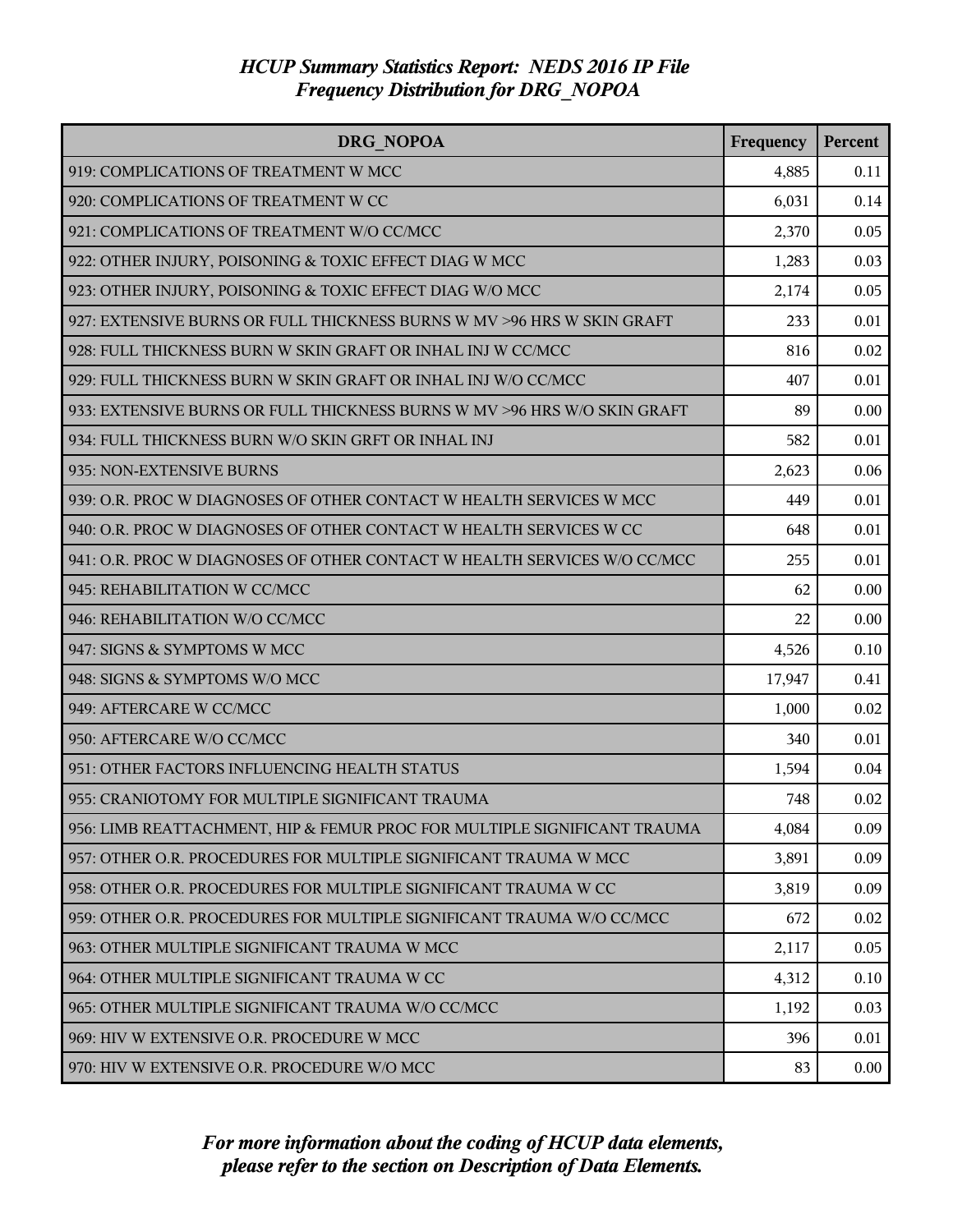| DRG NOPOA                                                                 | Frequency | <b>Percent</b> |
|---------------------------------------------------------------------------|-----------|----------------|
| 974: HIV W MAJOR RELATED CONDITION W MCC                                  | 3,707     | 0.09           |
| 975: HIV W MAJOR RELATED CONDITION W CC                                   | 2,997     | 0.07           |
| 976: HIV W MAJOR RELATED CONDITION W/O CC/MCC                             | 886       | 0.02           |
| 977: HIV W OR W/O OTHER RELATED CONDITION                                 | 1,434     | 0.03           |
| 981: EXTENSIVE O.R. PROCEDURE UNRELATED TO PRINCIPAL DIAGNOSIS W MCC      | 14,869    | 0.34           |
| 982: EXTENSIVE O.R. PROCEDURE UNRELATED TO PRINCIPAL DIAGNOSIS W CC       | 7,064     | 0.16           |
| 983: EXTENSIVE O.R. PROCEDURE UNRELATED TO PRINCIPAL DIAGNOSIS W/O CC/MCC | 1,571     | 0.04           |
| 984: PROSTATIC O.R. PROCEDURE UNRELATED TO PRINCIPAL DIAGNOSIS W MCC      | 83        | 0.00           |
| 985: PROSTATIC O.R. PROCEDURE UNRELATED TO PRINCIPAL DIAGNOSIS W CC       | 131       | 0.00           |
| 986: PROSTATIC O.R. PROCEDURE UNRELATED TO PRINCIPAL DIAGNOSIS W/O CC/MCC | 29        | 0.00           |
| 987: NON-EXTENSIVE O.R. PROC UNRELATED TO PRINCIPAL DIAGNOSIS W MCC       | 4,412     | 0.10           |
| 988: NON-EXTENSIVE O.R. PROC UNRELATED TO PRINCIPAL DIAGNOSIS W CC        | 5,268     | 0.12           |
| 989: NON-EXTENSIVE O.R. PROC UNRELATED TO PRINCIPAL DIAGNOSIS W/O CC/MCC  | 1,583     | 0.04           |
| 998: PRINCIPAL DIAGNOSIS INVALID AS DISCHARGE DIAGNOSIS                   | 82        | 0.00           |
| 999: UNGROUPABLE                                                          | 1,155     | 0.03           |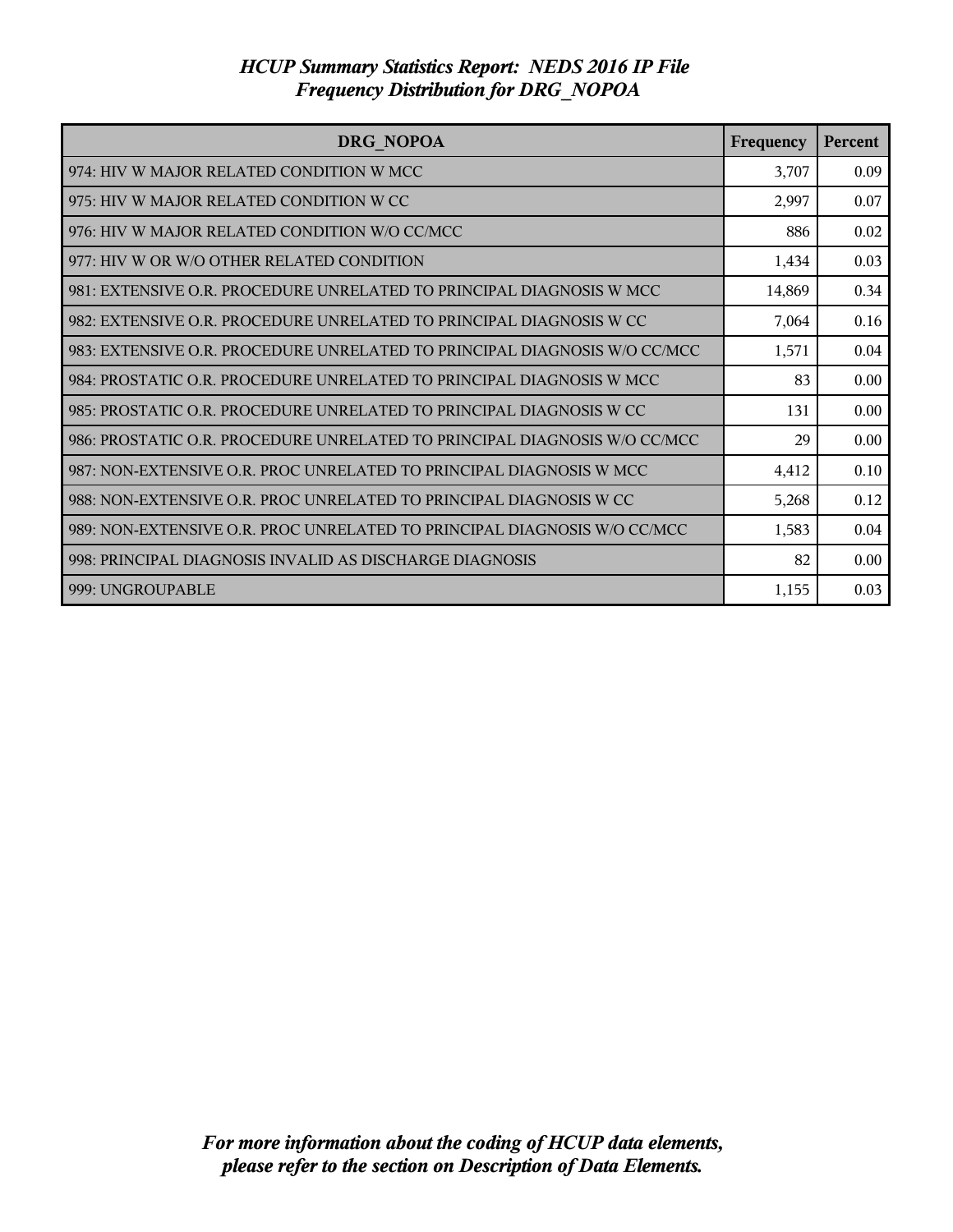| <b>I10 NPR IP</b> | Frequency | Percent |
|-------------------|-----------|---------|
| $\overline{0}$    | 2,155,797 | 49.54   |
| 1                 | 917,381   | 21.08   |
| $\overline{2}$    | 484,717   | 11.14   |
| 3                 | 298,983   | 6.87    |
| $\overline{4}$    | 177,118   | 4.07    |
| 5                 | 104,126   | 2.39    |
| 6                 | 68,208    | 1.57    |
| 7                 | 40,510    | 0.93    |
| 8                 | 27,123    | 0.62    |
| 9                 | 78,101    | 1.79    |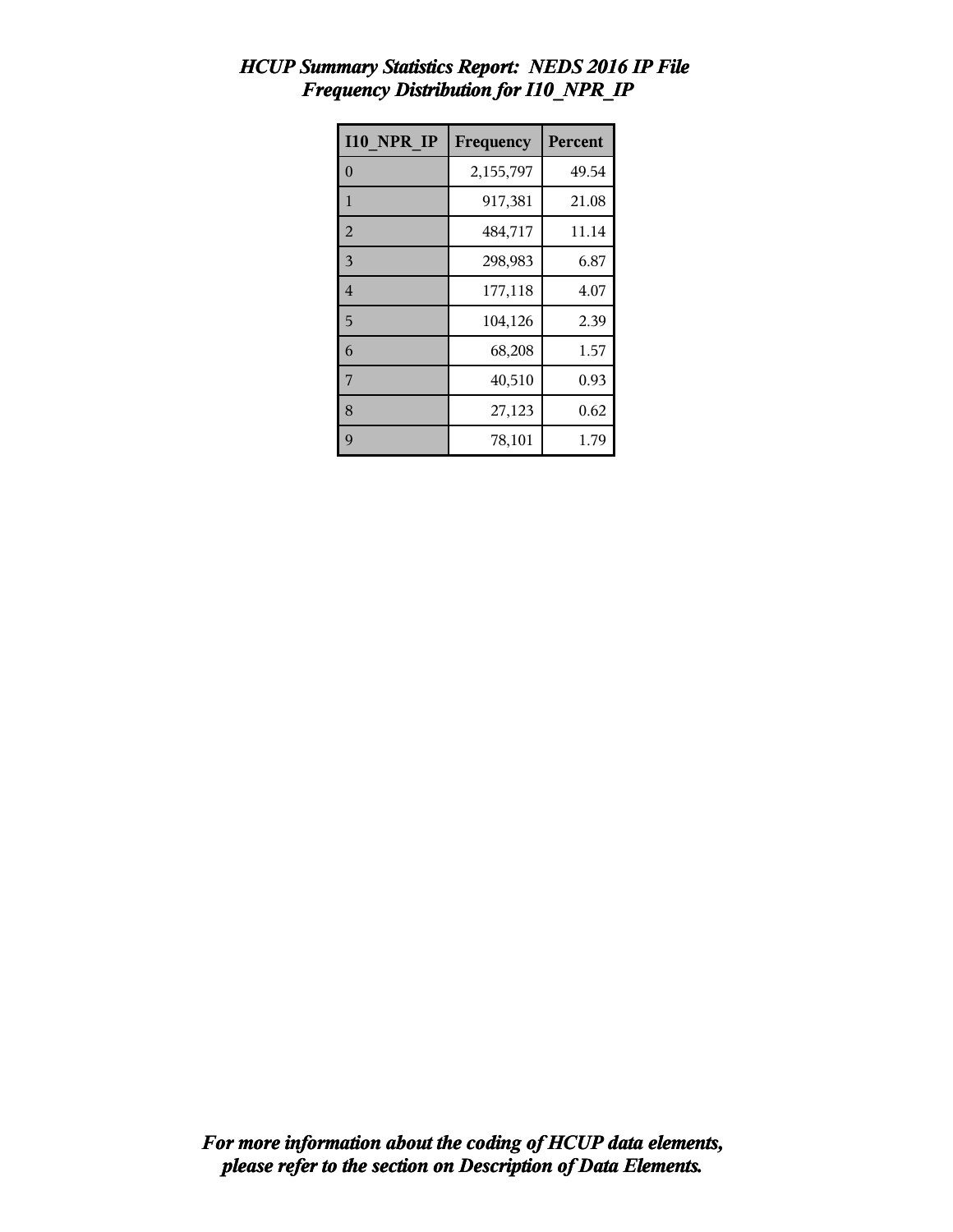| <b>I10 PR IP1</b>      | Frequency | <b>Percent</b> |
|------------------------|-----------|----------------|
| <b>Blank</b>           | 2,156,594 | 49.55          |
| Valid PR               | 2,195,463 | 50.45          |
| Inconsistent PR (incn) | $\leq 10$ | $***$          |
| Invalid PR (invl)      | $\leq 10$ | * **           |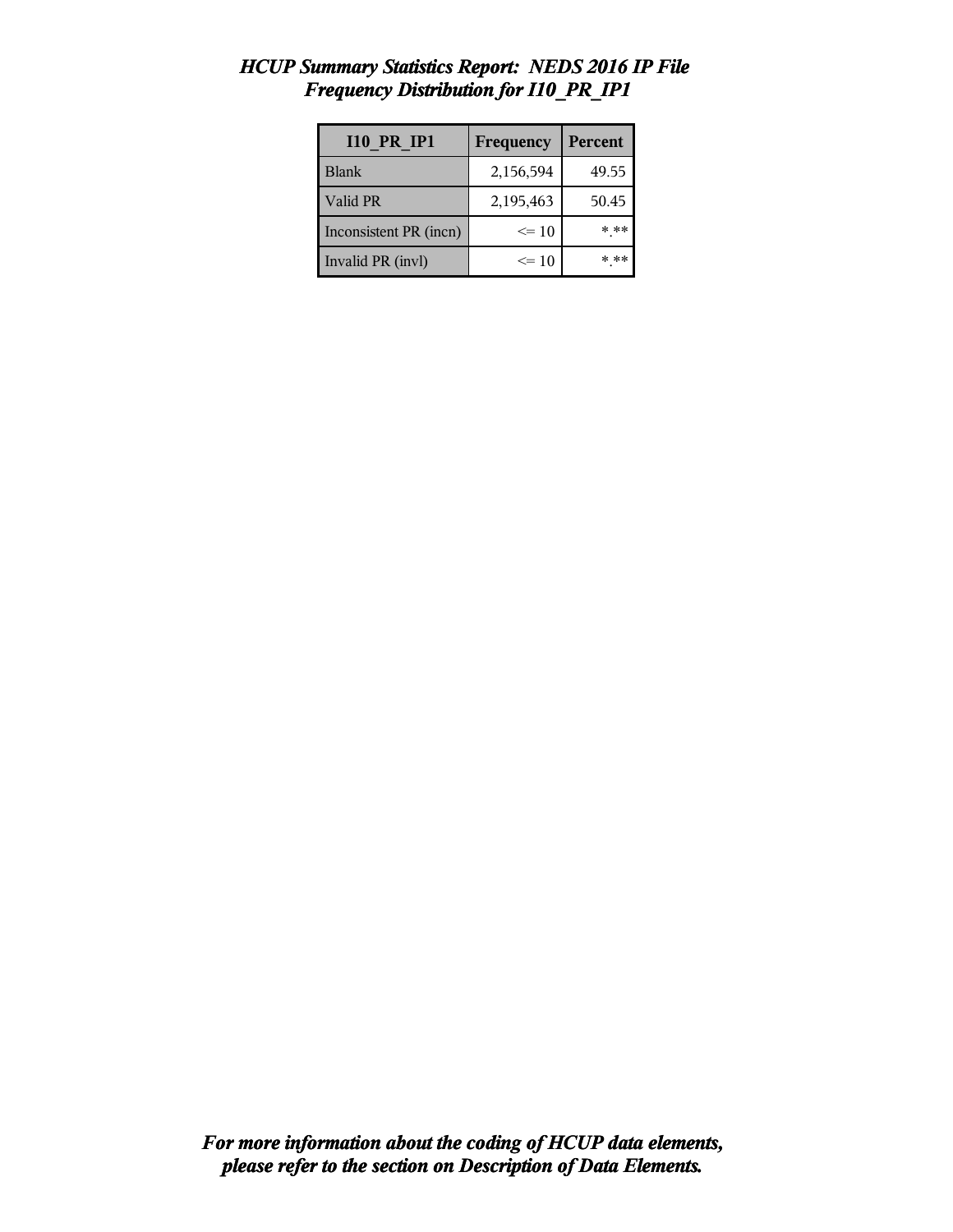| <b>LOS IP</b>        | Frequency | <b>Percent</b> |
|----------------------|-----------|----------------|
| $\therefore$ Missing | $\leq 10$ | $***$          |
| A: Invalid           | $\leq 10$ | $* * *$        |
| .C: Inconsistent     | 90        | 0.00           |
| 0 days               | 101,109   | 2.32           |
| 1 day                | 576,020   | 13.24          |
| 2 days               | 858,007   | 19.71          |
| 3 days               | 757,018   | 17.39          |
| 4 days               | 529,721   | 12.17          |
| 5 days               | 368,707   | 8.47           |
| 6 days               | 263,930   | 6.06           |
| 7 days               | 196,701   | 4.52           |
| 8 days               | 140,804   | 3.24           |
| 9 days               | 103,361   | 2.37           |
| 10 days              | 79,076    | 1.82           |
| $11 -$<br>30 days    | 343,761   | 7.90           |
| 31 - 60 days         | 27,810    | 0.64           |
| 61 - 90 days         | 3,810     | 0.09           |
| 91 - 120 days        | 1,133     | 0.03           |
| 121 - 150 days       | 455       | 0.01           |
| 151 - 180 days       | 211       | 0.00           |
| 181 - 210 days       | 128       | 0.00           |
| 211 - 240 days       | 61        | 0.00           |
| 241 - 270 days       | 71        | 0.00           |
| 271 - 300 days       | 28        | 0.00           |
| 330 days<br>$301 -$  | 27        | 0.00           |
| 331 - 365 days       | 22        | 0.00           |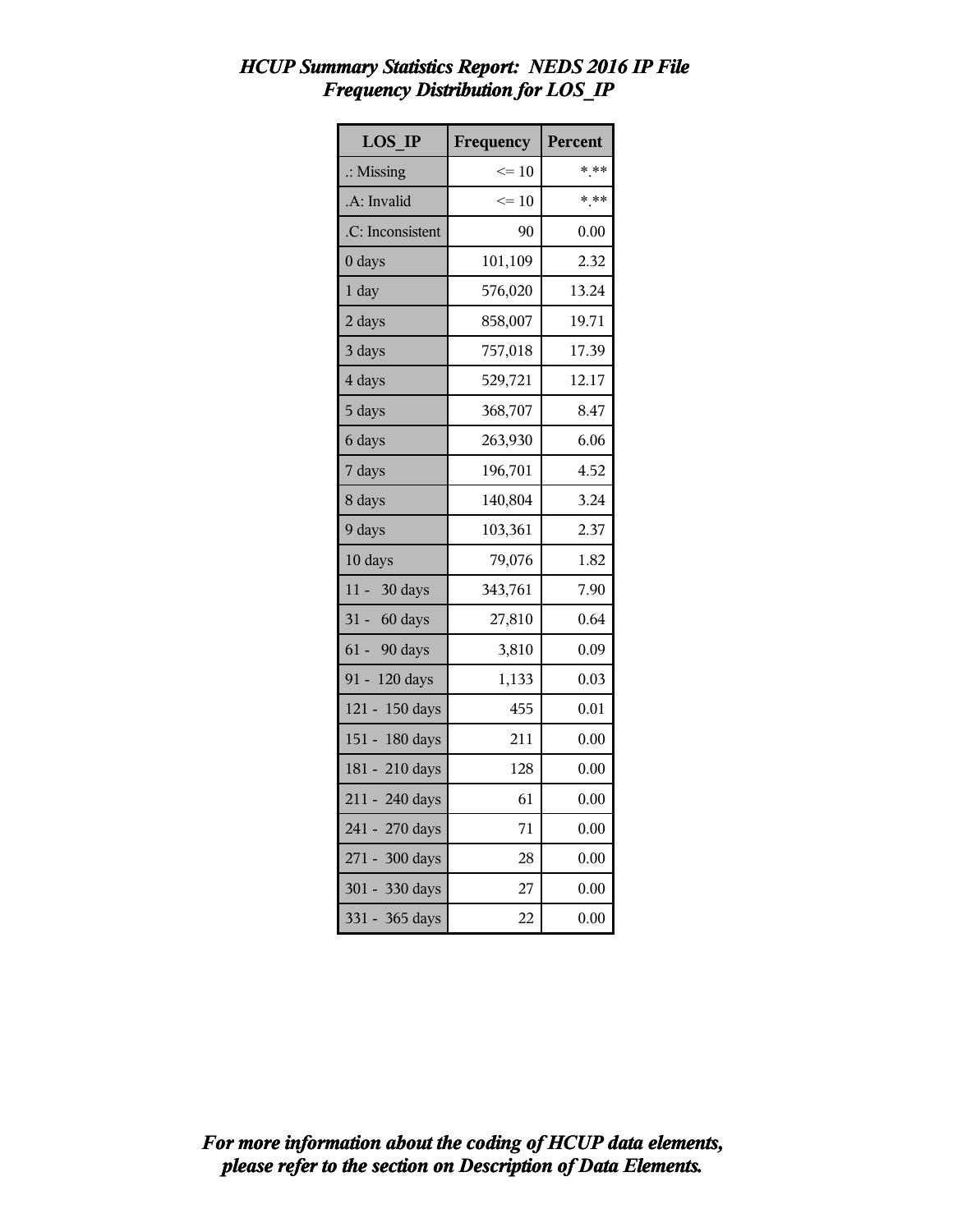| <b>MDC</b>                                                                            | Frequency | Percent |
|---------------------------------------------------------------------------------------|-----------|---------|
| 0: PRINCIPAL DX CAN NOT BE ASSIGNED TO MDC                                            | 7,114     | 0.16    |
| 1: DISEASES & DISORDERS OF THE NERVOUS SYSTEM                                         | 352,061   | 8.09    |
| 2: DISEASES & DISORDERS OF THE EYE                                                    | 7,308     | 0.17    |
| 3: DISEASES & DISORDERS OF THE EAR, NOSE, MOUTH & THROAT                              | 48,817    | 1.12    |
| 4: DISEASES & DISORDERS OF THE RESPIRATORY SYSTEM                                     | 582,664   | 13.39   |
| 5: DISEASES & DISORDERS OF THE CIRCULATORY SYSTEM                                     | 691,026   | 15.88   |
| 6: DISEASES & DISORDERS OF THE DIGESTIVE SYSTEM                                       | 494,904   | 11.37   |
| 7: DISEASES & DISORDERS OF THE HEPATOBILIARY SYSTEM & PANCREAS                        | 188,883   | 4.34    |
| 8: DISEASES & DISORDERS OF THE MUSCULOSKELETAL SYSTEM & CONN TISSUE                   | 275,077   | 6.32    |
| 9: DISEASES & DISORDERS OF THE SKIN, SUBCUTANEOUS TISSUE & BREAST                     | 141,410   | 3.25    |
| 10: ENDOCRINE, NUTRITIONAL & METABOLIC DISEASES & DISORDERS                           | 183,045   | 4.21    |
| 11: DISEASES & DISORDERS OF THE KIDNEY & URINARY TRACT                                | 294,041   | 6.76    |
| 12: DISEASES & DISORDERS OF THE MALE REPRODUCTIVE SYSTEM                              | 10,434    | 0.24    |
| 13: DISEASES & DISORDERS OF THE FEMALE REPRODUCTIVE SYSTEM                            | 17,523    | 0.40    |
| 14: PREGNANCY, CHILDBIRTH & THE PUERPERIUM                                            | 132,634   | 3.05    |
| 15: NEWBORNS & OTHER NEONATES WITH CONDTN ORIG IN PERINATAL PERIOD                    | 11,390    | 0.26    |
| 16: DISEASES & DISORDERS OF BLOOD, BLOOD FORMING ORGANS, IMMUNOLOG DISORD             | 78,436    | 1.80    |
| 17: MYELOPROLIFERATIVE DISEASES & DISORDERS, POORLY DIFFERENTIATED<br><b>NEOPLASM</b> | 17,028    | 0.39    |
| 18: INFECTIOUS & PARASITIC DISEASES, SYSTEMIC OR UNSPECIFIED SITES                    | 419,320   | 9.63    |
| 19: MENTAL DISEASES & DISORDERS                                                       | 170,066   | 3.91    |
| 20: ALCOHOL/DRUG USE & ALCOHOL/DRUG INDUCED ORGANIC MENTAL DISORDERS                  | 70,490    | 1.62    |
| 21: INJURIES, POISONINGS & TOXIC EFFECTS OF DRUGS                                     | 96,826    | 2.22    |
| 22: BURNS                                                                             | 4,806     | 0.11    |
| 23: FACTORS INFLUENCING HLTH STAT & OTHR CONTACTS WITH HLTH SERVCS                    | 26,821    | 0.62    |
| 24: MULTIPLE SIGNIFICANT TRAUMA                                                       | 20,401    | 0.47    |
| 25: HUMAN IMMUNODEFICIENCY VIRUS INFECTIONS                                           | 9,539     | 0.22    |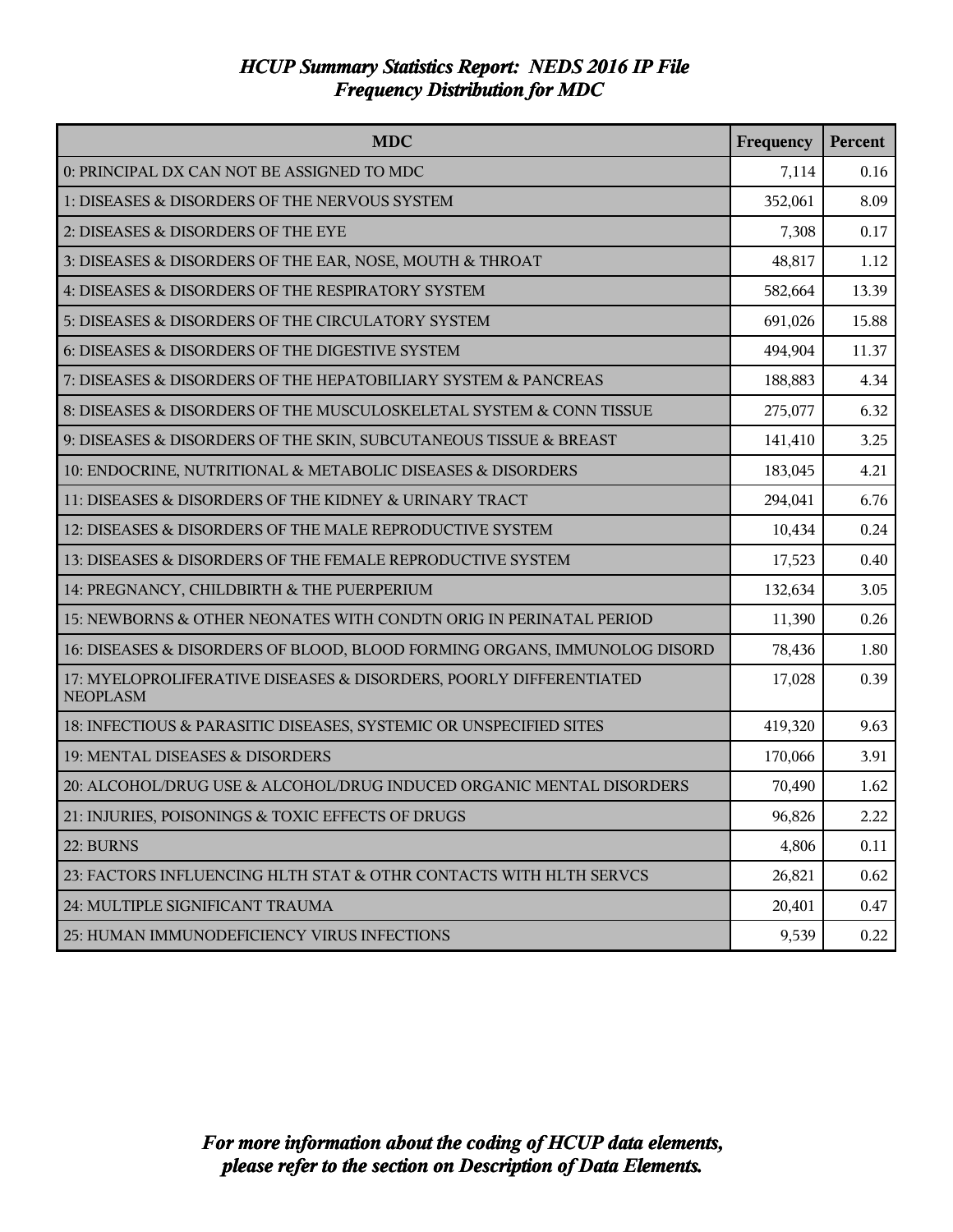| <b>MDC NoPOA</b>                                                                      | Frequency | Percent |
|---------------------------------------------------------------------------------------|-----------|---------|
| 0: PRINCIPAL DX CAN NOT BE ASSIGNED TO MDC                                            | 1,155     | 0.03    |
| 1: DISEASES & DISORDERS OF THE NERVOUS SYSTEM                                         | 352,522   | 8.10    |
| 2: DISEASES & DISORDERS OF THE EYE                                                    | 7,328     | 0.17    |
| 3: DISEASES & DISORDERS OF THE EAR, NOSE, MOUTH & THROAT                              | 48,916    | 1.12    |
| 4: DISEASES & DISORDERS OF THE RESPIRATORY SYSTEM                                     | 583,488   | 13.41   |
| 5: DISEASES & DISORDERS OF THE CIRCULATORY SYSTEM                                     | 691,371   | 15.89   |
| 6: DISEASES & DISORDERS OF THE DIGESTIVE SYSTEM                                       | 495,131   | 11.38   |
| 7: DISEASES & DISORDERS OF THE HEPATOBILIARY SYSTEM & PANCREAS                        | 188,957   | 4.34    |
| 8: DISEASES & DISORDERS OF THE MUSCULOSKELETAL SYSTEM & CONN TISSUE                   | 276,579   | 6.36    |
| 9: DISEASES & DISORDERS OF THE SKIN, SUBCUTANEOUS TISSUE & BREAST                     | 141,523   | 3.25    |
| 10: ENDOCRINE, NUTRITIONAL & METABOLIC DISEASES & DISORDERS                           | 183,162   | 4.21    |
| 11: DISEASES & DISORDERS OF THE KIDNEY & URINARY TRACT                                | 294,362   | 6.76    |
| 12: DISEASES & DISORDERS OF THE MALE REPRODUCTIVE SYSTEM                              | 10,443    | 0.24    |
| 13: DISEASES & DISORDERS OF THE FEMALE REPRODUCTIVE SYSTEM                            | 17,528    | 0.40    |
| 14: PREGNANCY, CHILDBIRTH & THE PUERPERIUM                                            | 132,651   | 3.05    |
| 15: NEWBORNS & OTHER NEONATES WITH CONDTN ORIG IN PERINATAL PERIOD                    | 11,394    | 0.26    |
| 16: DISEASES & DISORDERS OF BLOOD, BLOOD FORMING ORGANS, IMMUNOLOG DISORD             | 78,515    | 1.80    |
| 17: MYELOPROLIFERATIVE DISEASES & DISORDERS, POORLY DIFFERENTIATED<br><b>NEOPLASM</b> | 17,043    | 0.39    |
| 18: INFECTIOUS & PARASITIC DISEASES, SYSTEMIC OR UNSPECIFIED SITES                    | 419,914   | 9.65    |
| 19: MENTAL DISEASES & DISORDERS                                                       | 170,102   | 3.91    |
| 20: ALCOHOL/DRUG USE & ALCOHOL/DRUG INDUCED ORGANIC MENTAL DISORDERS                  | 70,557    | 1.62    |
| 21: INJURIES, POISONINGS & TOXIC EFFECTS OF DRUGS                                     | 97,010    | 2.23    |
| 22: BURNS                                                                             | 4,850     | 0.11    |
| 23: FACTORS INFLUENCING HLTH STAT & OTHR CONTACTS WITH HLTH SERVCS                    | 26,852    | 0.62    |
| 24: MULTIPLE SIGNIFICANT TRAUMA                                                       | 21,167    | 0.49    |
| 25: HUMAN IMMUNODEFICIENCY VIRUS INFECTIONS                                           | 9,544     | 0.22    |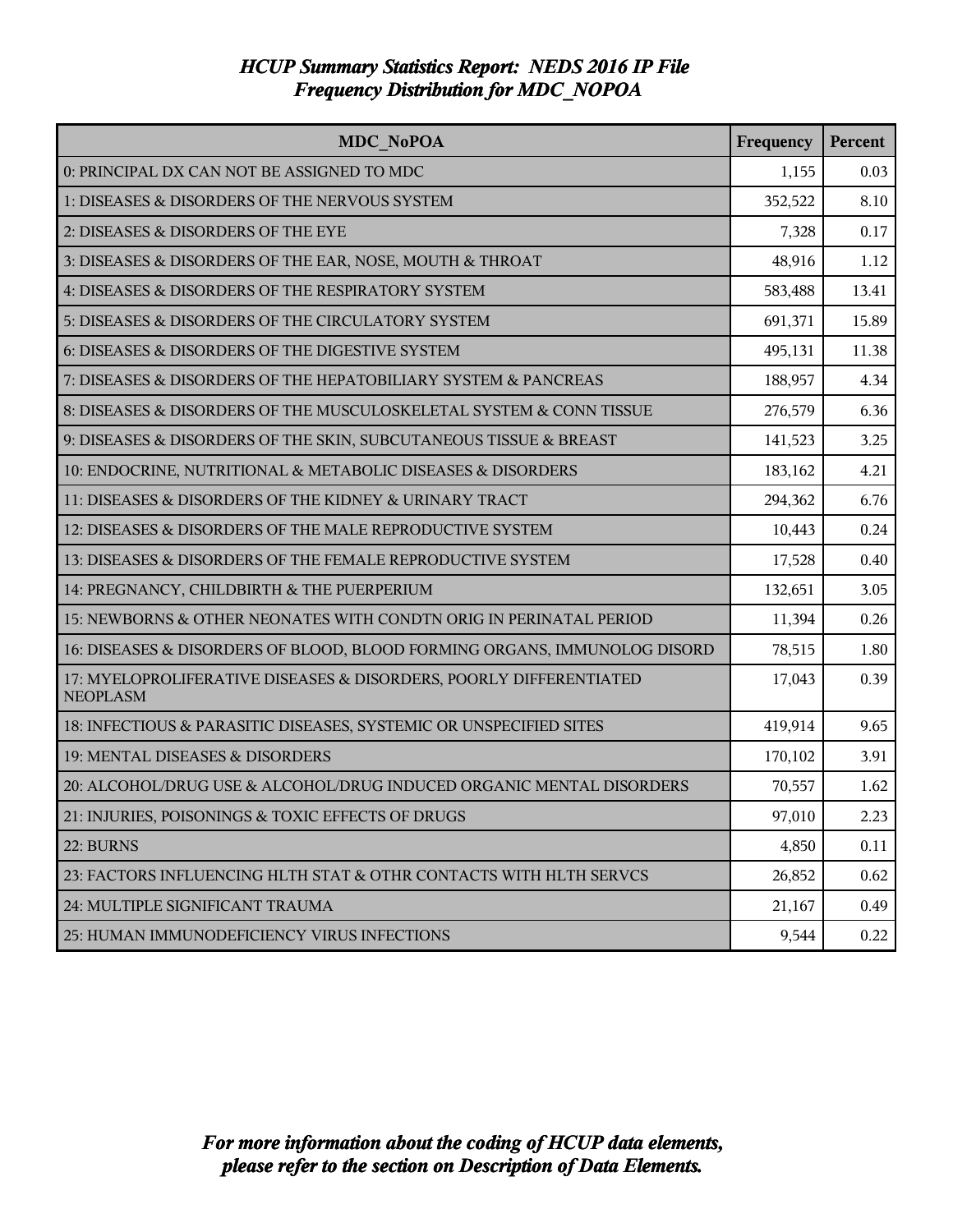| <b>PRVER</b>              | <b>Frequency Percent</b> |        |
|---------------------------|--------------------------|--------|
| 10: ICD-10-PCS procedures | 4,352,064                | 100.00 |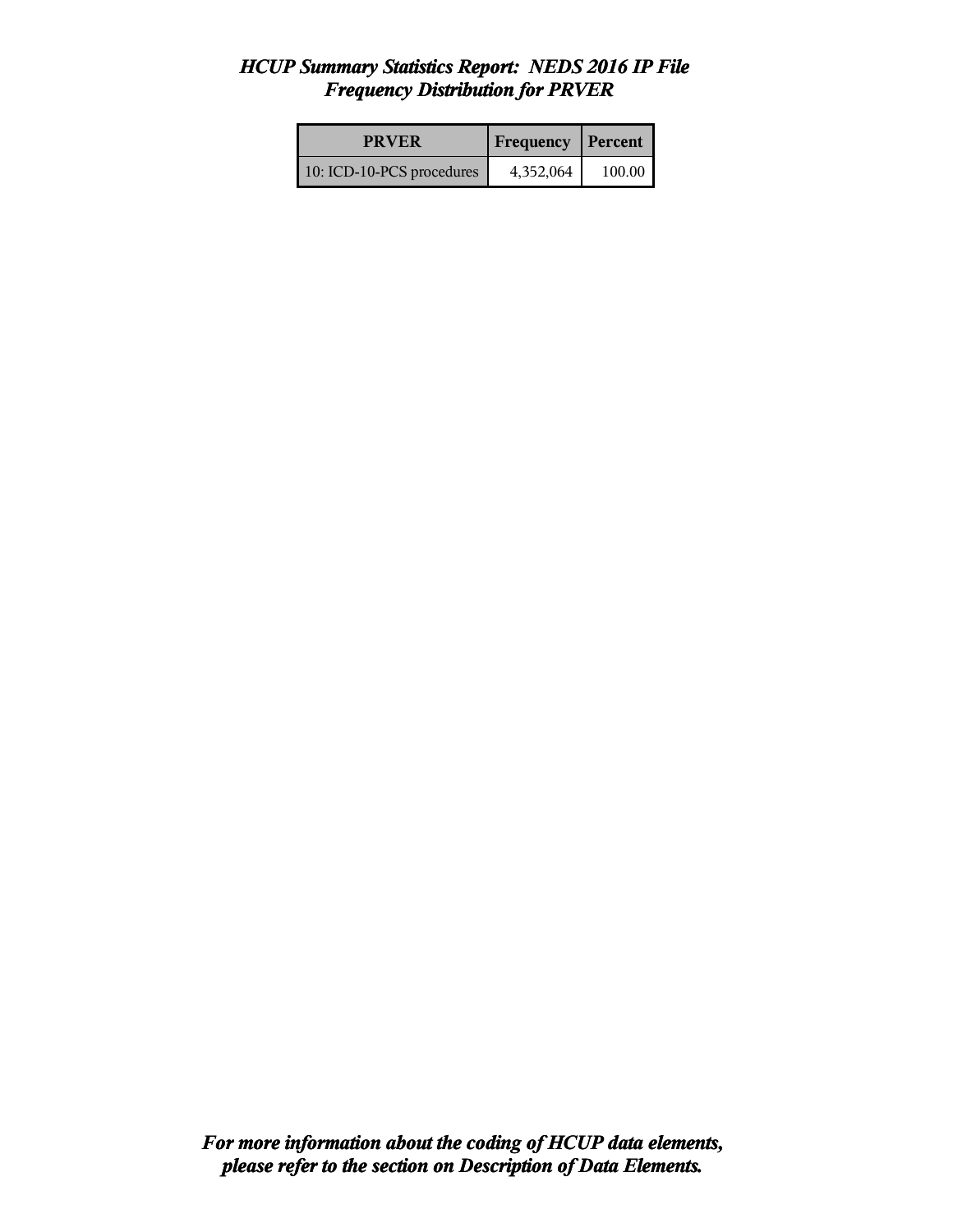| <b>TOTCHG IP</b>      | Frequency | <b>Percent</b> |
|-----------------------|-----------|----------------|
| $\therefore$ Missing  | 56,972    | 1.31           |
| .A: Invalid           | $\leq 10$ | * **           |
| .C: Inconsistent      | 17        | 0.00           |
| $$100-$<br>\$1,000    | 76        | 0.00           |
| $$1,001-$<br>\$5,000  | 53,393    | 1.23           |
| \$5,001- \$10,000     | 329,563   | 7.57           |
| \$10,001- \$50,000    | 2,657,727 | 61.07          |
| \$50,001-\$100,000    | 790,445   | 18.16          |
| \$100,001-\$200,000   | 325,745   | 7.48           |
| \$200,001- \$300,000  | 76,064    | 1.75           |
| \$300,001- \$400,000  | 28,409    | 0.65           |
| \$400,001- \$500,000  | 13,141    | 0.30           |
| \$500,001-\$1,000,000 | 16,763    | 0.39           |
| Over \$1,000,000      | 3,748     | 0.09           |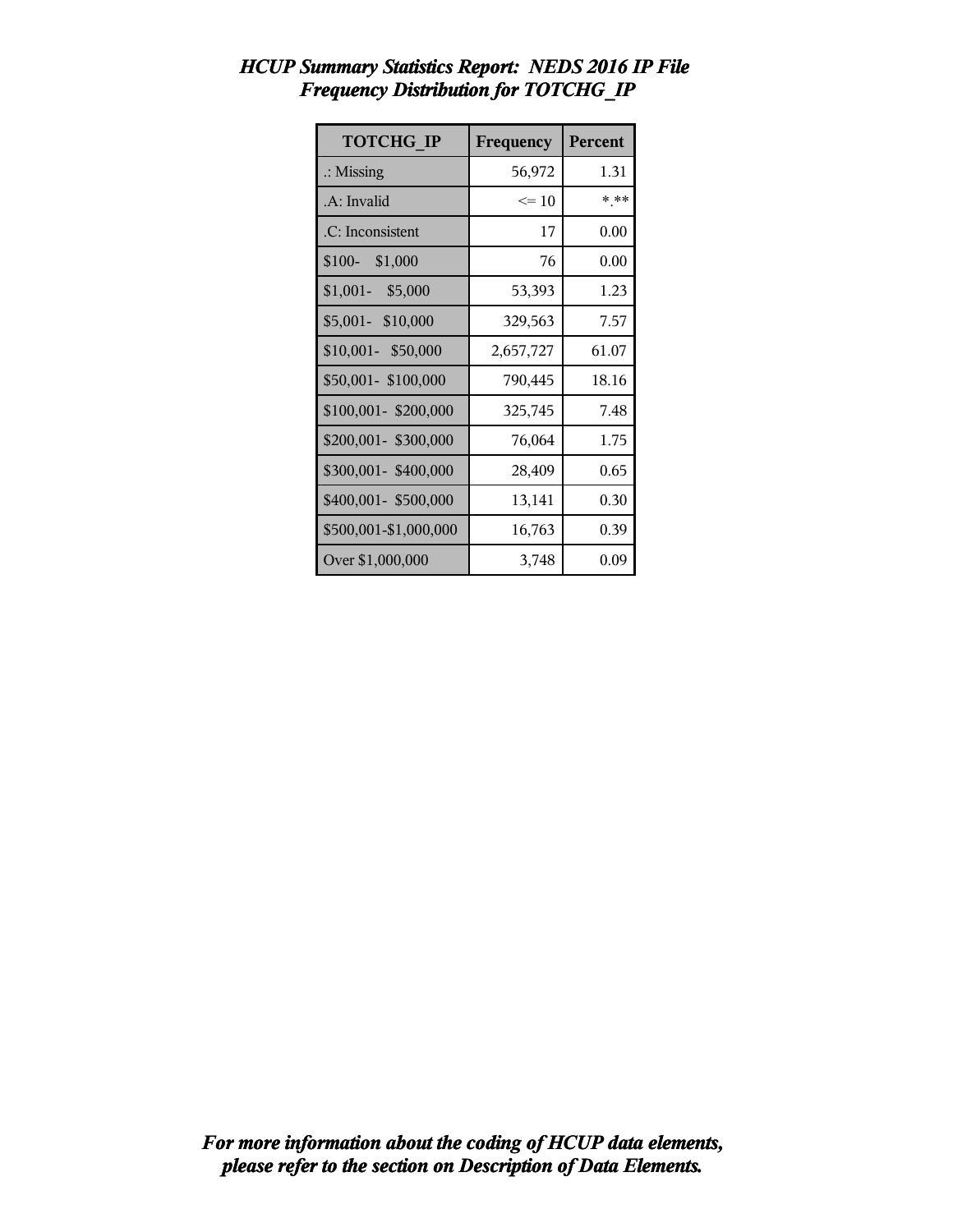| <b>Moments</b>         |            |                         |            |
|------------------------|------------|-------------------------|------------|
| N                      | 4351971    | <b>Sum Weights</b>      | 4351971    |
| <b>Mean</b>            | 4.91468716 | <b>Sum Observations</b> | 21388576   |
| <b>Std Deviation</b>   | 6.27585882 | Variance                | 39.3864039 |
| <b>Skewness</b>        | 10.3180159 | <b>Kurtosis</b>         | 269.729164 |
| <b>Uncorrected SS</b>  | 276526608  | <b>Corrected SS</b>     | 171408448  |
| <b>Coeff Variation</b> | 127.695998 | <b>Std Error Mean</b>   | 0.00300836 |

### *Variable: LOS\_IP (Length of stay (cleaned) from IP)*

| <b>Basic Statistical Measures</b> |          |                            |          |
|-----------------------------------|----------|----------------------------|----------|
| Location<br><b>Variability</b>    |          |                            |          |
| Mean                              | 4.914687 | <b>Std Deviation</b>       | 6.27586  |
| <b>Median</b>                     | 3.000000 | <b>Variance</b>            | 39.38640 |
| Mode                              | 2.000000 | 364.00000<br>Range         |          |
|                                   |          | <b>Interquartile Range</b> | 4.00000  |

| Tests for Location: Mu0=0 |                             |          |                |         |  |
|---------------------------|-----------------------------|----------|----------------|---------|--|
| <b>Test</b>               | <b>Statistic</b><br>p Value |          |                |         |  |
| Student's t               | 1633.675 $ Pr> t $          |          |                | < 0.001 |  |
| <b>Sign</b>               | M                           | 2125431  | $Pr \ge =  M $ | < 0001  |  |
| <b>Signed Rank</b>        | S                           | 4.517E12 | $Pr \geq  S $  | < 0001  |  |

| <b>Quantiles (Definition 5)</b> |     |  |
|---------------------------------|-----|--|
| Level<br>Quantile               |     |  |
| 100% Max                        | 364 |  |
| 99%                             | 28  |  |
| 95%                             | 14  |  |
| 90%                             | 10  |  |
| 75% Q3                          | 6   |  |
| 50% Median                      |     |  |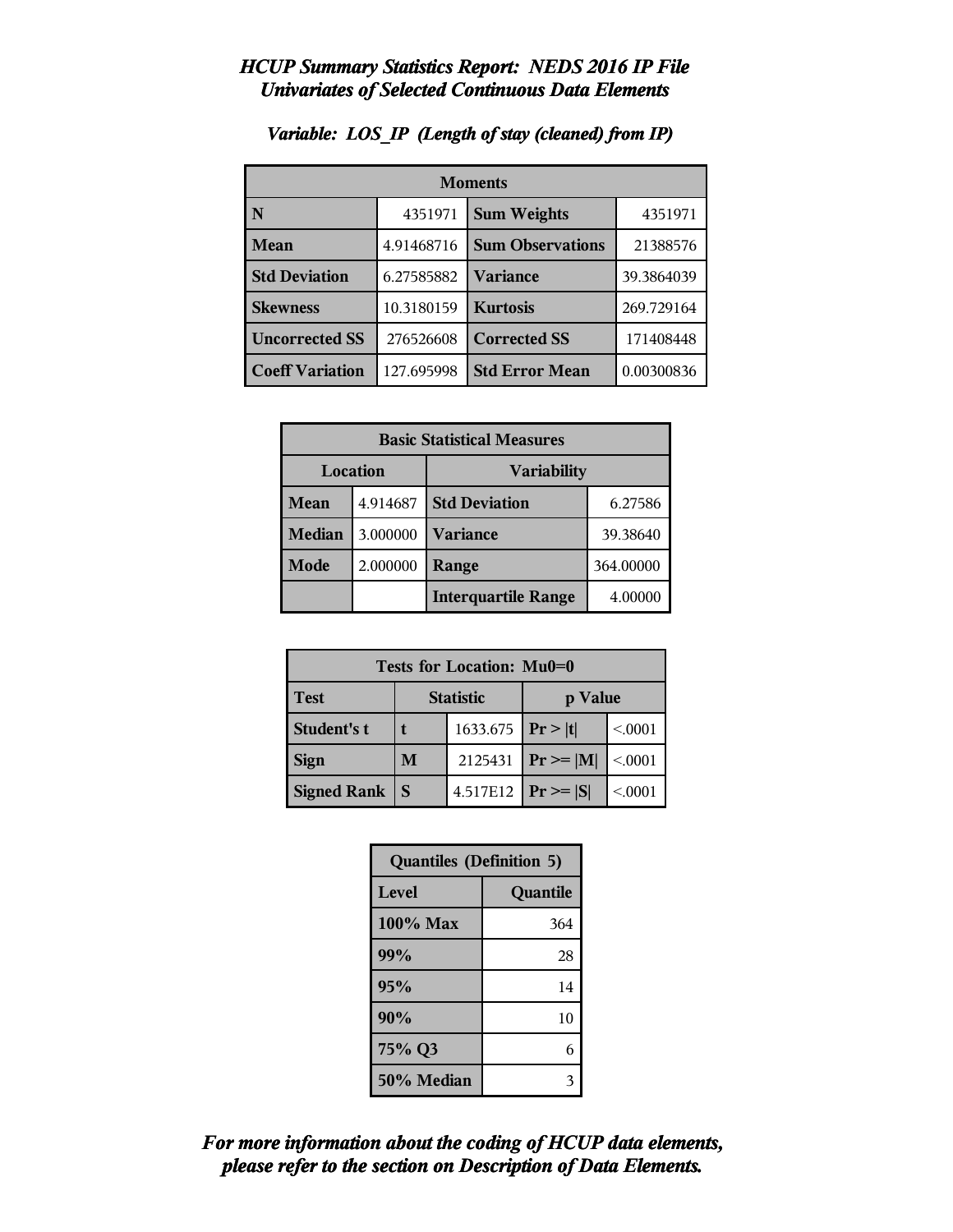| <b>Quantiles (Definition 5)</b> |          |  |
|---------------------------------|----------|--|
| Level                           | Quantile |  |
| 25% Q1                          | 2        |  |
| 10%                             |          |  |
| 5%                              |          |  |
| 1%                              |          |  |
| $0\%$ Min                       |          |  |

*Variable: LOS\_IP (Length of stay (cleaned) from IP)*

| <b>Missing Values</b>          |       |                   |                       |  |
|--------------------------------|-------|-------------------|-----------------------|--|
|                                |       | <b>Percent Of</b> |                       |  |
| <b>Missing</b><br><b>Value</b> | Count | <b>All Obs</b>    | <b>Missing</b><br>Obs |  |
|                                | 1     | 0.00              | 1.08                  |  |
| Α                              | 2     | 0.00              | 2.15                  |  |
| Ċ                              | 90    | 0.00              | 96.77                 |  |
| Total                          | 93    | 0.00              | 100.00                |  |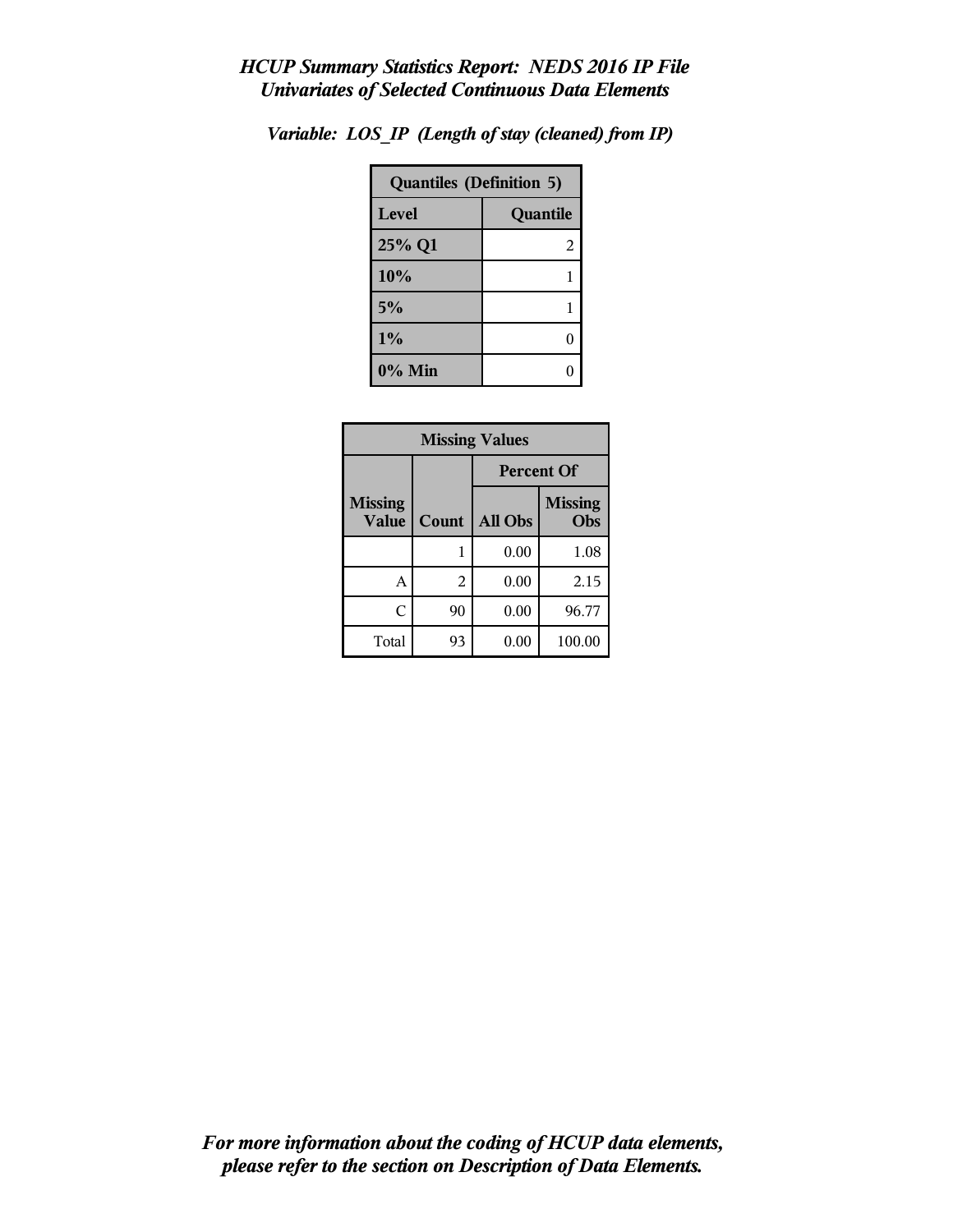| <b>Moments</b>         |            |                         |            |
|------------------------|------------|-------------------------|------------|
| N                      | 4295074    | <b>Sum Weights</b>      | 4295074    |
| Mean                   | 51632.4876 | <b>Sum Observations</b> | 2.21765E11 |
| <b>Std Deviation</b>   | 84395.446  | Variance                | 7122591314 |
| <b>Skewness</b>        | 14.9742127 | <b>Kurtosis</b>         | 668.977407 |
| <b>Uncorrected SS</b>  | 4.20423E16 | <b>Corrected SS</b>     | 3.0592E16  |
| <b>Coeff Variation</b> | 163.454154 | <b>Std Error Mean</b>   | 40.7224302 |

#### *Variable: TOTCHG\_IP (Total charge for ED and inpatient services)*

| <b>Basic Statistical Measures</b> |          |                            |            |  |
|-----------------------------------|----------|----------------------------|------------|--|
| Location<br><b>Variability</b>    |          |                            |            |  |
| Mean                              | 51632.49 | <b>Std Deviation</b>       | 84395      |  |
| <b>Median</b>                     | 30308.00 | <b>Variance</b>            | 7122591314 |  |
| Mode                              | 9527.00  | Range                      | 9925093    |  |
|                                   |          | <b>Interquartile Range</b> | 39394      |  |

| Tests for Location: Mu0=0 |                             |          |               |         |  |
|---------------------------|-----------------------------|----------|---------------|---------|--|
| <b>Test</b>               | <b>Statistic</b><br>p Value |          |               |         |  |
| Student's t               | 1267.913 $ Pr> t $          |          |               | < 0.001 |  |
| <b>Sign</b>               | M                           | 2147537  | $Pr \geq  M $ | < 0.001 |  |
| <b>Signed Rank</b>        | S                           | 4.612E12 | $Pr \geq  S $ | < 0001  |  |

| <b>Quantiles (Definition 5)</b> |          |  |
|---------------------------------|----------|--|
| Level                           | Quantile |  |
| 100% Max                        | 9925201  |  |
| 99%                             | 357220   |  |
| 95%                             | 157333   |  |
| 90%<br>104864                   |          |  |
| 75% Q3<br>56496                 |          |  |
| 50% Median<br>30308             |          |  |